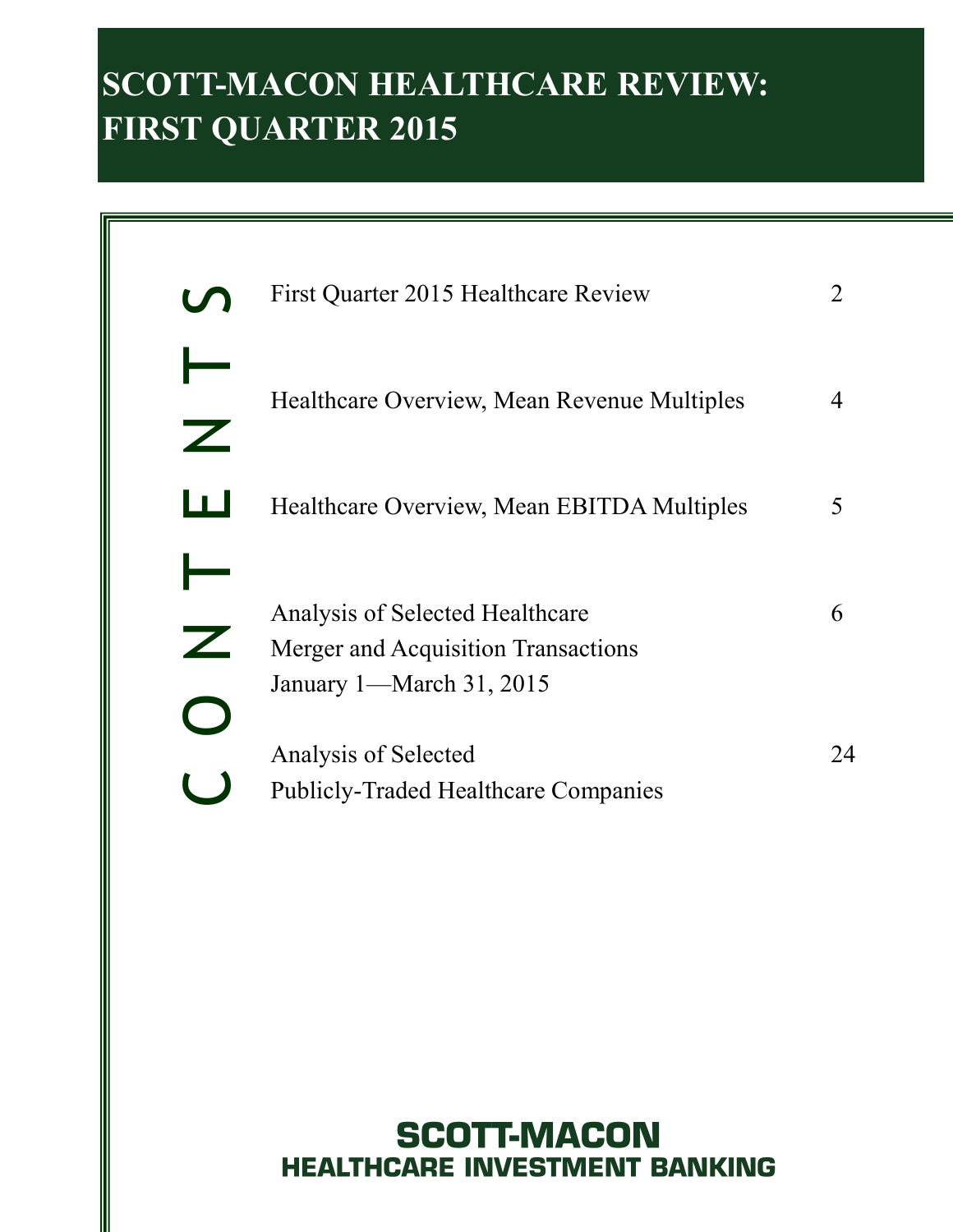# **F I R S T Q U A R T E R 2 0 1 5 H E A L T H C A R E R E V I E W**

Dear Clients and Friends,

 $\equiv$  2

Scott-Macon is pleased to present our Healthcare Review covering the first quarter of 2015. If you haven't done so already, please email me at ncortright $@$ scottmacon.com to automatically continue receiving our publications in the future as we are transitioning to digital publishing with email distribution.

Pages four and five represent a visual snapshot of the average multiples for all of the healthcare, medical and pharmaceutical transactions that either closed or were announced during the first quarter, along with the average multiples for the major publicly-traded healthcare, medical and pharmaceutical companies.

Beginning on page 6 we present the mergers and acquisitions transactions for the first quarter. In the Services/ Technology area, Cerner closed on its \$1.3 billion acquisition of Siemens' healthcare information technology business. Publicly-traded Healthstream finalized its purchase of HealthLine Systems for \$88 million, publicly-traded Merge Healthcare acquired DR Systems for \$76 million, and publicly-traded athenahealth picked up Razor Insights. Sunquest's parent company Roper is on an acquisition spree, closing or announcing three deals in the first quarter. Turning to Services/Outsourcing, the quarter's blockbuster deal was UnitedHealth bidding \$13.2 billion for Pharmacy Benefit Manager Catamaran, representing 15.6x EBITDA, and also closing on its Alere purchase for \$600 million. In addition,

LabCorp finalized its Covance purchase for \$5.7 billion, or 13.6x EBITDA, expanding into the Contract Research space in a big way. Rite Aid announced its \$2.0 billion acquisition of Pharmacy Benefit Manager Envision in another interesting diversification play that follows on the heels of the CVS/ Caremark deal several years ago. Publicly-traded consulting group Huron acquired a smaller competitor, Studer Holdings, for 12.7x EBITDA. Cigna bolstered its New Jersey presence with the acquisition of QualCare, the leading independent healthcare and workers' compensation services company. Magellan continued its diversification foray, announcing two acquisitions in the first quarter. Revenue Cycle Manager Adreima closed on its deal for Health CPA, and acquisitive Advisory Board picked up yet another target, Clinovations. Moving next to Services/Information, publicly-traded Contract Research Organization ICON picked up MediMedia Pharma Solutions, and Reed Elsevier closed on two healthcare deals in the first quarter.

Focusing next on Providers, the Japanese lab company Miraca closed its \$229 million takeover of Baylor College's genetic testing lab. Turning to Providers/Home Health and Hospice, Kindred finalized its \$1.8 billion purchase of Gentiva for 11.7x EBITDA. Extendicare announced its \$70 million offer for Revera Home Health, and Almost Family announced a \$51 million deal for Bracor, valued at 0.7x revenues. In the Providers/Non-Acute Care arena, behavioral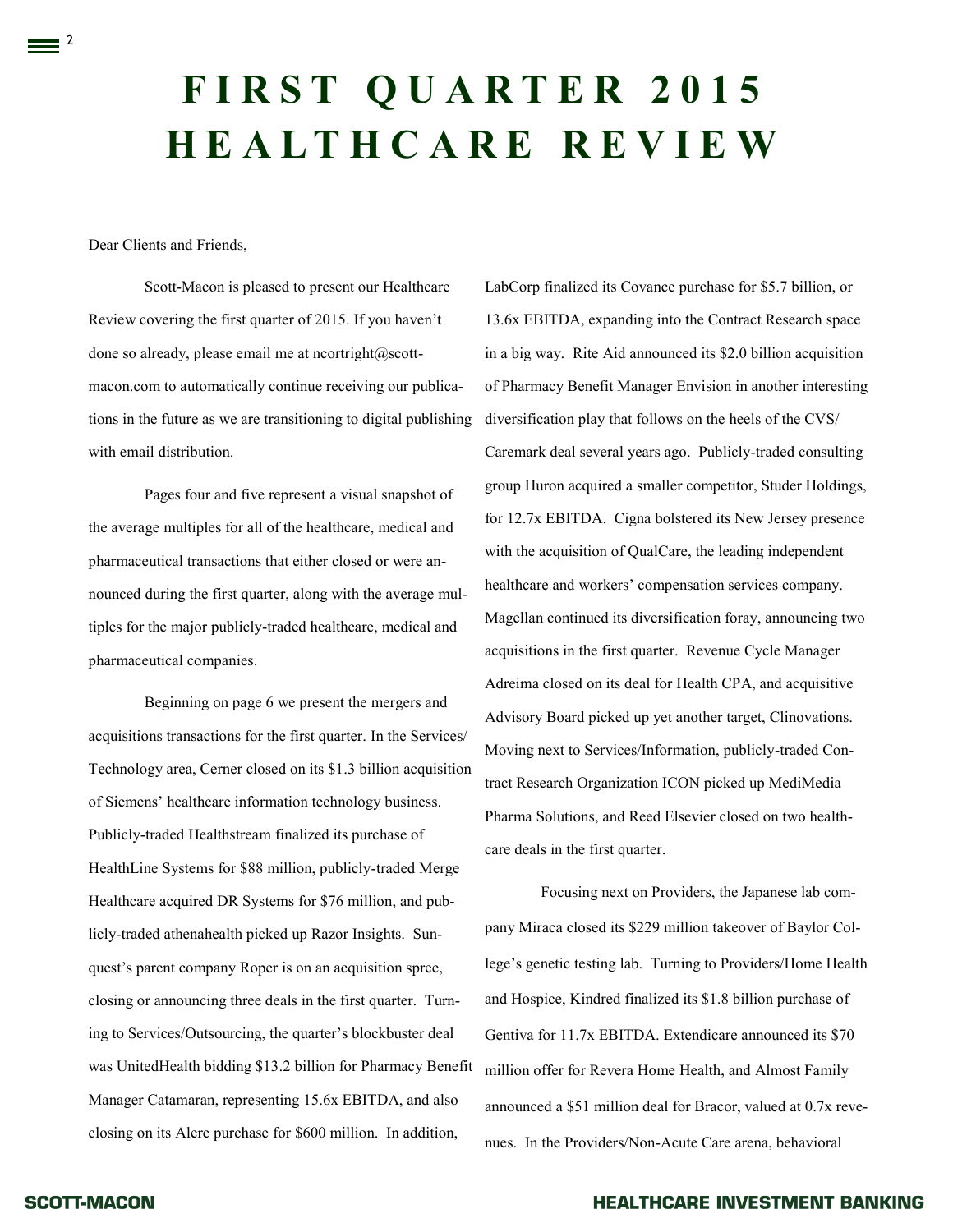giant Acadia closed its \$1.2 billion acquisition of CRC for 13.4x EBITDA, and in a surprise move Humana sold Concentra to Welsh Carson for \$1.1 billion, saying that its primary care centers are a better fit with its core insurance business than its occupational clinics. Staffing giant Envision announced a \$380 million deal for Emergency Medical Associates of New Jersey, and Kindred closed its \$195 million deal for Centerre at 11.7x EBITDA. Reviewing next the Providers/Long-Term Care segment, Brookdale announced a \$849 million deal for CSH Master Care. In the Providers/ Acute Care area, Fortis Property picked up Long Island College Hospital for \$240 million, and Tenet announced its \$215 million purchase of Aspen Healthcare.

Looking at the Products segment, the Clinical Devices sector witnessed six deals valued over \$1 billion: Becton Dickinson/CareFusion for 13.6x EBITDA; Boston Scientific/American Medical's men's health business for 4.1x revenues; Cardinal Health/Ethicon's Cordis business operations for 2.5x revenues; Cyberonics/Sorin for 12.7x EBITDA; Philips/Volcano for 3.0x revenues; and Mallinckrodt/Ikaria. In Non-Clinical Devices, Eurofina closed on Boston Heart Diagnostics for \$200 million. The Products/Disposables area included Thermo Fisher's acquisition of Advanced Scientifics for \$300 million, or 3.8x revenues. Reviewing next the Products/Commercial segment, Polypore sold itself off in two pieces, with its Separations Media business going to 3M for 4.9x revenues, and the remainder selling to Asahi Kasei for 4.8x revenues. Turning to the Pharmaceutical/Biotech segments, there were a host of blockbuster deals, as usual, over \$1 billion: AbbVie/Pharmacyclics for \$19 billion, Actavis/

Allergan at \$69 billion, Bristol-Myers Squibb/Flexus for \$1.3 billion, Concordia/Covis at \$1.2 billion, Endo/Auxilium for \$2.2 billion, Merck/Cubist for \$8.4 billion, Mylan/Abbott divisions for \$5.7 billion, Oysuka/Avanir for \$3.2 billion, Pfizer/Hospira at \$16.3 billion, Roche/Foundation Medicine at \$1.6 billion, Shire/NPS for \$4.9 billion, Teva/Auspex at \$3.3 billion, and finally Valeant/Salix at \$13.5 billion.

Following the mergers and acquisitions analysis, we present an analysis of publicly-traded Services, Providers, and Products companies by sector. Mean EBITDA multiples for Services companies ended the quarter at 12.3x (up from 11.4x in Q4 2014); Providers at 12.1x (up from 11.1x in Q4 2014); and Products at 12.9x (up from 12.3x in Q4 2014). Technology services companies ended the quarter at 13.1x (down from 13.5x in Q4 in 2014), while Outsourcing services companies were 13.6x (up from 12.6x in Q4 2014). The Insurance segment EBITDA multiple came in at 10.2x (up from 9.4x in Q4 2014).

Finally, contact information for the Scott-Macon Healthcare Investment Banking Group Professionals appears on the back cover. We welcome your call or email to discuss your thoughts on this article.

Sincerely yours,

Nate Cortright

Nathan D. Cortright *Managing Director Group Head – Healthcare Investment Banking*

 $\equiv$  3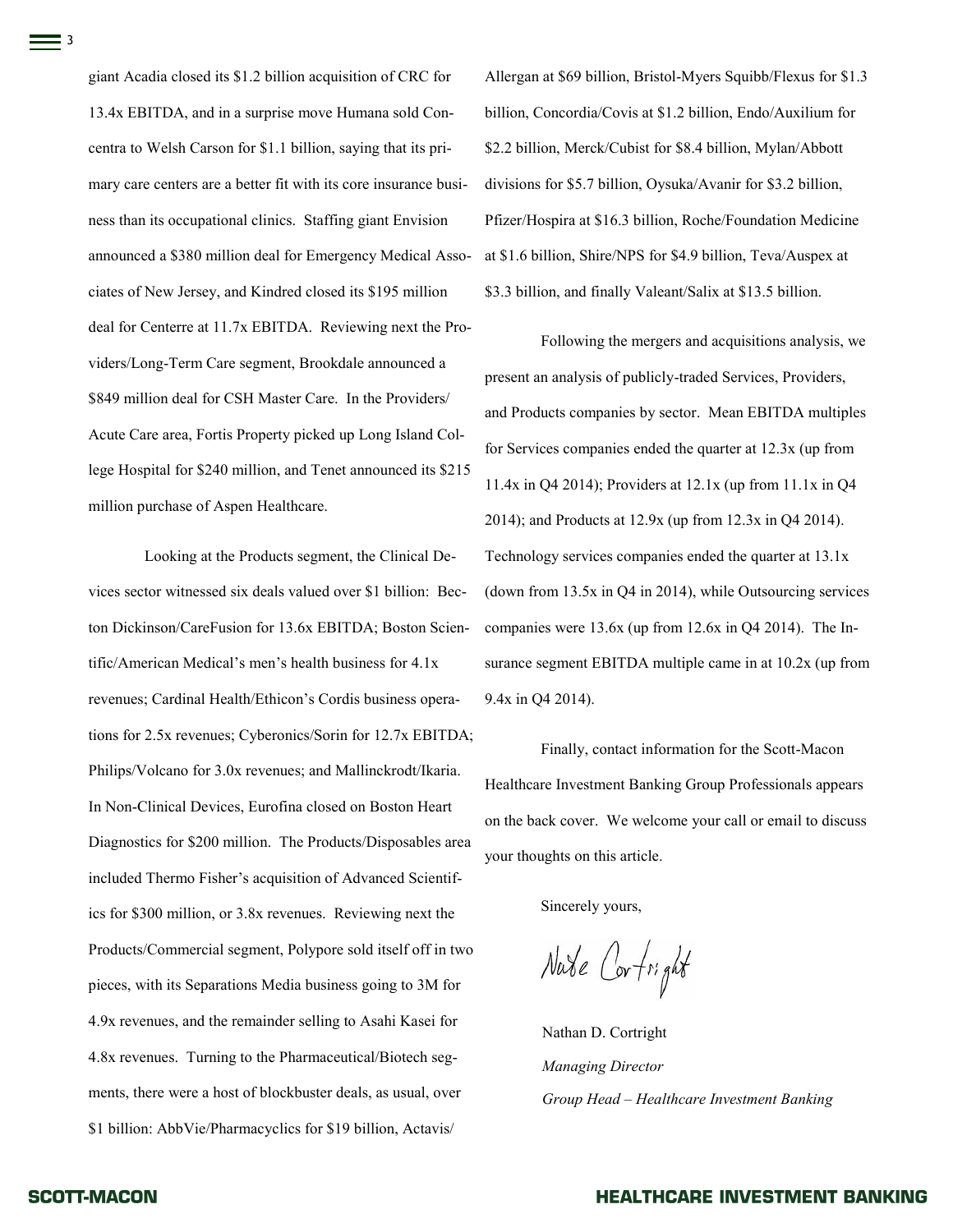## **H E A L T H C A R E O V E R V I E W**

### **M E A N R E V E N U E M U L T I P L E S**

#### **OVERALL: Revenue Multiple**



 $\equiv$   $\frac{4}{1}$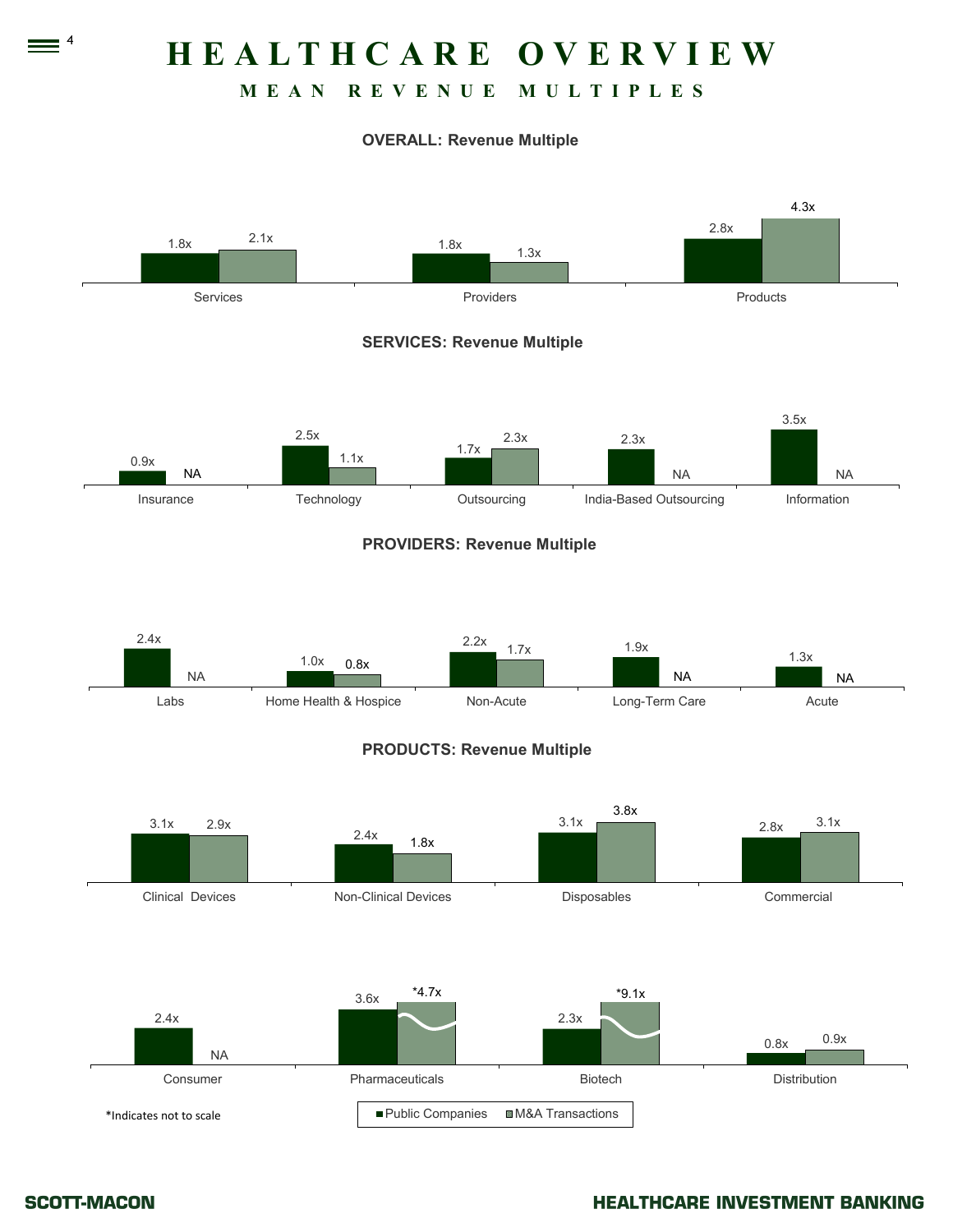## **H E A L T H C A R E O V E R V I E W**

## **M E A N E B I T D A M U L T I P L E S**

#### **OVERALL: EBITDA Multiple**



 $= 5$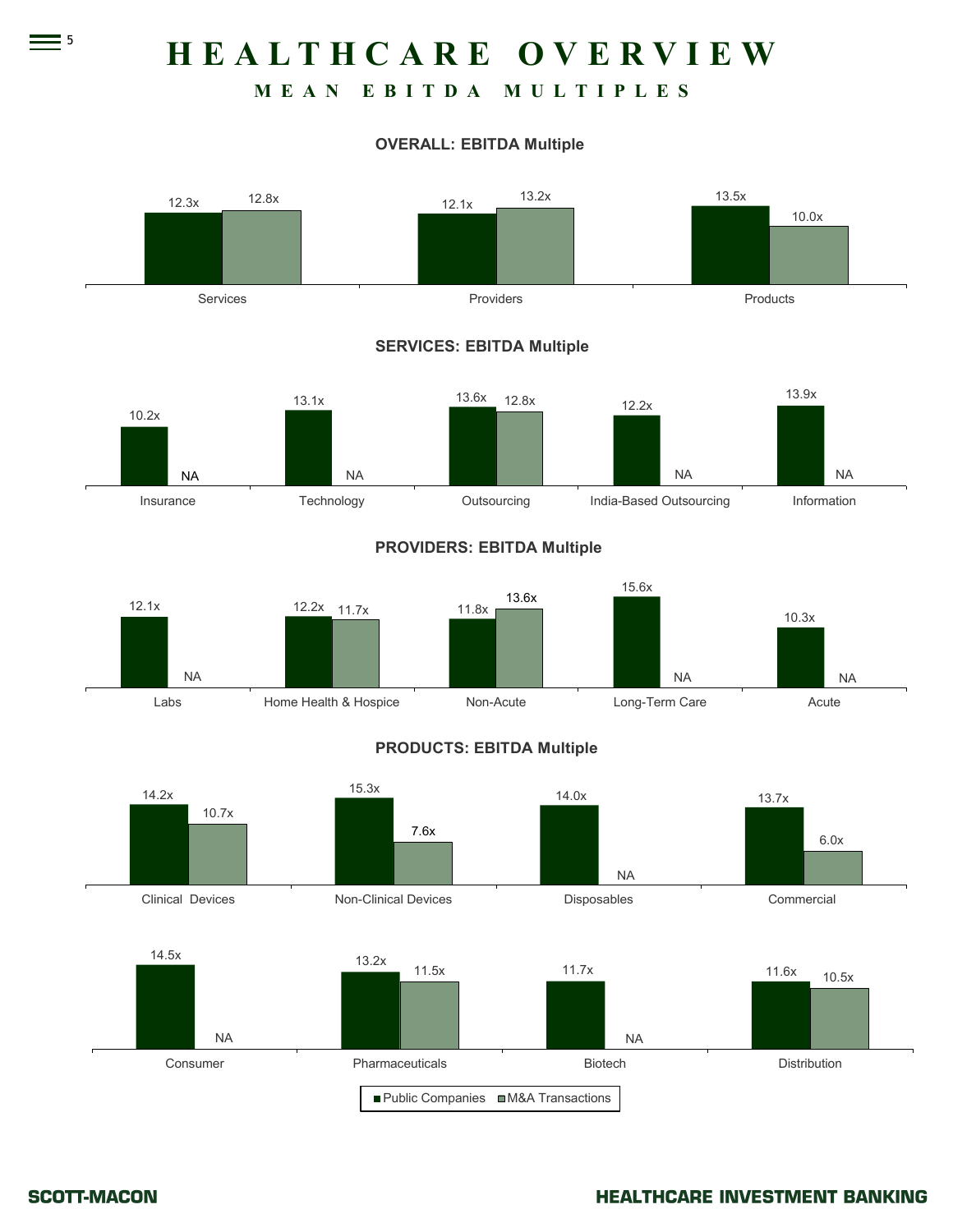## **ANALYSIS OF SELECTED HEALTHCARE MERGER & ACQUISITION TRANSACTIONS 1 FIRST QUARTER (JANUARY 1 —MARCH 31, 2015)**

#### **(\$ Millions Except Per Share Data)**

| Date                                                 | <b>Acquirer / Target</b>                                                                                | Price                                    | <b>Target</b><br>Revenue | Target<br>EBITDA <sup>2</sup> | Price/<br>Revenue      | Price/<br>EBITDA <sup>2</sup> | <b>Target Description</b>                                                                                                                                                                                                                                |
|------------------------------------------------------|---------------------------------------------------------------------------------------------------------|------------------------------------------|--------------------------|-------------------------------|------------------------|-------------------------------|----------------------------------------------------------------------------------------------------------------------------------------------------------------------------------------------------------------------------------------------------------|
|                                                      |                                                                                                         |                                          |                          |                               |                        |                               |                                                                                                                                                                                                                                                          |
| Announced                                            | American International Group, Inc. (NYSE:AIG) /<br>Laya Healthcare Limited                              | <b>SERVICES - INSURANCE</b><br><b>NA</b> | <b>NA</b>                | <b>NA</b>                     | <b>NA</b>              |                               | NA Provides health insurance products that let<br>members access a range of hospitals, doctors,<br>and consultants.                                                                                                                                      |
| 2/18/2015                                            | Anthem, Inc. (NYSE:ANTM) /<br>Simply Healthcare Holdings, Inc.                                          | <b>NA</b>                                | <b>NA</b>                | <b>NA</b>                     | <b>NA</b>              |                               | NA Provides managed care services for people<br>enrolled in Medicaid and Medicare programs.                                                                                                                                                              |
| Announced                                            | Ascension Health, Inc. /<br>U.S. Health And Life Insurance Company, Inc.                                | \$50.0                                   | <b>NA</b>                | <b>NA</b>                     | <b>NA</b>              |                               | NA Provides group health and life insurance<br>products.                                                                                                                                                                                                 |
| Announced                                            | Centene Corp. (NYSE:CNC) /<br>Agate Resources, Inc.                                                     | <b>NA</b>                                | <b>NA</b>                | <b>NA</b>                     | <b>NA</b>              |                               | NA Offers insurance products that are focused on<br>providing managed care programs for Medicaid,<br>Medicare, and employer based beneficiaries, as<br>well as provides third-party administrators for self-<br>funded employers.                        |
| 1/8/2015                                             | Global Insurance Management Company, LLC /<br>Healthcare Underwriters Group, Inc.                       | <b>NA</b>                                | <b>NA</b>                | <b>NA</b>                     | <b>NA</b>              |                               | NA Provides medical malpractice insurance to<br>physician groups, including ambulatory surgical<br>centers, imaging centers, dialysis centers, nursing<br>home firms, clinical research companies, ACOs,<br>IPAs, PHOs and clinical integrated networks. |
| <b>MEAN (INSURANCE)</b><br><b>MEDIAN (INSURANCE)</b> |                                                                                                         |                                          |                          |                               | <b>NA</b><br><b>NA</b> | <b>NA</b><br><b>NA</b>        |                                                                                                                                                                                                                                                          |
|                                                      |                                                                                                         | <b>SERVICES - TECHNOLOGY</b>             |                          |                               |                        |                               |                                                                                                                                                                                                                                                          |
| Announced                                            | 8K Miles Software Services Ltd (BSE:512161) /<br>Mindprint Inc.                                         | \$0.4                                    | <b>NA</b>                | <b>NA</b>                     | <b>NA</b>              |                               | NA Designs, develops, and implements cloud-based<br>enterprise software solutions for the clinical<br>research market.                                                                                                                                   |
| 3/24/2015                                            | Accredited Drug Testing Inc. /<br>Scheduleadrugtest.com                                                 | <b>NA</b>                                | <b>NA</b>                | NA                            | <b>NA</b>              |                               | NA Provides online scheduling of a drug test and<br>reporting of test related results.                                                                                                                                                                   |
| 1/21/2015                                            | AmSurg Corp. (NasdaqGS:AMSG) /<br>Radisphere National Radiology Group, Inc.                             | <b>NA</b>                                | <b>NA</b>                | NA                            | <b>NA</b>              |                               | NA Provides cloud-based radiology delivery solutions<br>for health systems.                                                                                                                                                                              |
| 1/31/2015                                            | athenahealth, Inc. (NasdaqGS:ATHN) /<br>Razor Insights, LLC                                             | <b>NA</b>                                | <b>NA</b>                | NA                            | <b>NA</b>              |                               | NA Offers cloud based solutions to healthcare<br>industry.                                                                                                                                                                                               |
| 3/31/2015                                            | Auxilio Inc. (OTCPK:AUXO) /<br>Redspin, Inc.                                                            | \$3.9                                    | <b>NA</b>                | <b>NA</b>                     | <b>NA</b>              |                               | NA Provides HIPAA security risk assessments and<br>penetration testing services to help its clients<br>better safeguard protected health information.                                                                                                    |
| 2/2/2015                                             | Cerner Corporation (NasdaqGS:CERN) /<br>Siemens Medical Solutions USA, Inc., Siemens Health<br>Services | \$1,300.0                                | \$1,200.0                | <b>NA</b>                     | 1.1x                   |                               | NA Comprises a business unit that offers healthcare<br>information technology solutions.                                                                                                                                                                 |
| 1/5/2015                                             | Certara, L.P. /<br>ClinGenuity, LLC                                                                     | <b>NA</b>                                | <b>NA</b>                | NA                            | <b>NA</b>              |                               | NA Develops automation solutions for clinical trial<br>reporting.                                                                                                                                                                                        |
| 3/18/2015                                            | Clinical Ink, Inc. /<br>Florida Healthcare Analytics, Inc.                                              | <b>NA</b>                                | <b>NA</b>                | NA                            | <b>NA</b>              |                               | NA Develops mobile applications for clinical trial<br>patient engagement.                                                                                                                                                                                |
| 3/18/2015                                            | CoAdvantage, Inc. /<br>ClearBenefits, Inc.                                                              | <b>NA</b>                                | <b>NA</b>                | NA                            | <b>NA</b>              |                               | NA Provides benefits enrollment software solutions.                                                                                                                                                                                                      |
| 3/24/2015                                            | Dude Solutions Inc. /<br>Windmill Software Inc.                                                         | <b>NA</b>                                | <b>NA</b>                | NA                            | <b>NA</b>              |                               | NA Designs, develops, and delivers operations<br>software for senior living communities.                                                                                                                                                                 |
| 2/27/2015                                            | Eli Global, LLC /<br>IO Practiceware, Inc.                                                              | <b>NA</b>                                | <b>NA</b>                | NA                            | <b>NA</b>              |                               | NA Provides software solutions for ophthalmology<br>practices.                                                                                                                                                                                           |
| Announced                                            | eResearchTechnology, Inc. /<br><b>PHT Corporation</b>                                                   | <b>NA</b>                                | <b>NA</b>                | NA                            | <b>NA</b>              |                               | NA Provides clinical trial technology and patient-<br>driven eData systems.                                                                                                                                                                              |
| 1/7/2015                                             | EvriChart, Inc. /<br>EDCO Group Inc., SecureStore Business                                              | <b>NA</b>                                | <b>NA</b>                | <b>NA</b>                     | <b>NA</b>              |                               | NA Comprises secure storage, retrieval, and<br>electronic access to patient health information.                                                                                                                                                          |
| Announced                                            | Expedition Mining Inc. (TSXV:EXU) /<br>MMJ Medical Marijuana Solutions Inc.                             | \$0.1                                    | <b>NA</b>                | NA                            | NA                     |                               | NA Provides database technology for Health<br>Canada's licensed producers.                                                                                                                                                                               |
| 1/16/2015                                            | GI Partners, LLC /<br>Logibec Inc.                                                                      | <b>NA</b>                                | <b>NA</b>                | <b>NA</b>                     | NA                     |                               | NA Engages in the development, marketing,<br>implementation, and support of clinical and<br>administrative information systems.                                                                                                                          |
| 3/23/2015                                            | Healthland, Inc. /<br>Rycan Technologies, Inc.                                                          | <b>NA</b>                                | <b>NA</b>                | <b>NA</b>                     | <b>NA</b>              |                               | NA Develops and delivers healthcare revenue cycle<br>software solutions to hospitals and healthcare<br>systems.                                                                                                                                          |
| 3/16/2015                                            | Healthstream Inc. (NasdaqGS:HSTM) /<br>HealthLine Systems, Inc.                                         | \$88.0                                   | <b>NA</b>                | <b>NA</b>                     | <b>NA</b>              |                               | NA Provides credentialing software, contact center<br>software, and quality management software to<br>hospitals and healthcare organizations.                                                                                                            |
| 3/28/2015                                            | Hinduja Global Solutions Limited (BSE:532859) /<br>Colibrium Partners, LLC                              | <b>NA</b>                                | <b>NA</b>                | <b>NA</b>                     | <b>NA</b>              |                               | NA Offers health insurance software products and<br>services.                                                                                                                                                                                            |
| 3/9/2015                                             | Intelligent Hospital Systems, Inc. /<br>AmerisourceBergen Technology Group                              | <b>NA</b>                                | <b>NA</b>                | NA                            | <b>NA</b>              |                               | NA Develops proprietary technology to enhance<br>pharmacy operations.                                                                                                                                                                                    |
| 3/10/2015                                            | Kareo, Inc. /<br>DoctorBase, Inc.                                                                       | <b>NA</b>                                | <b>NA</b>                | <b>NA</b>                     | <b>NA</b>              |                               | NA Developed a platform that enables medical<br>providers to adopt a native-for-mobile patient<br>communication system.                                                                                                                                  |

#### **SCOTT-MACON**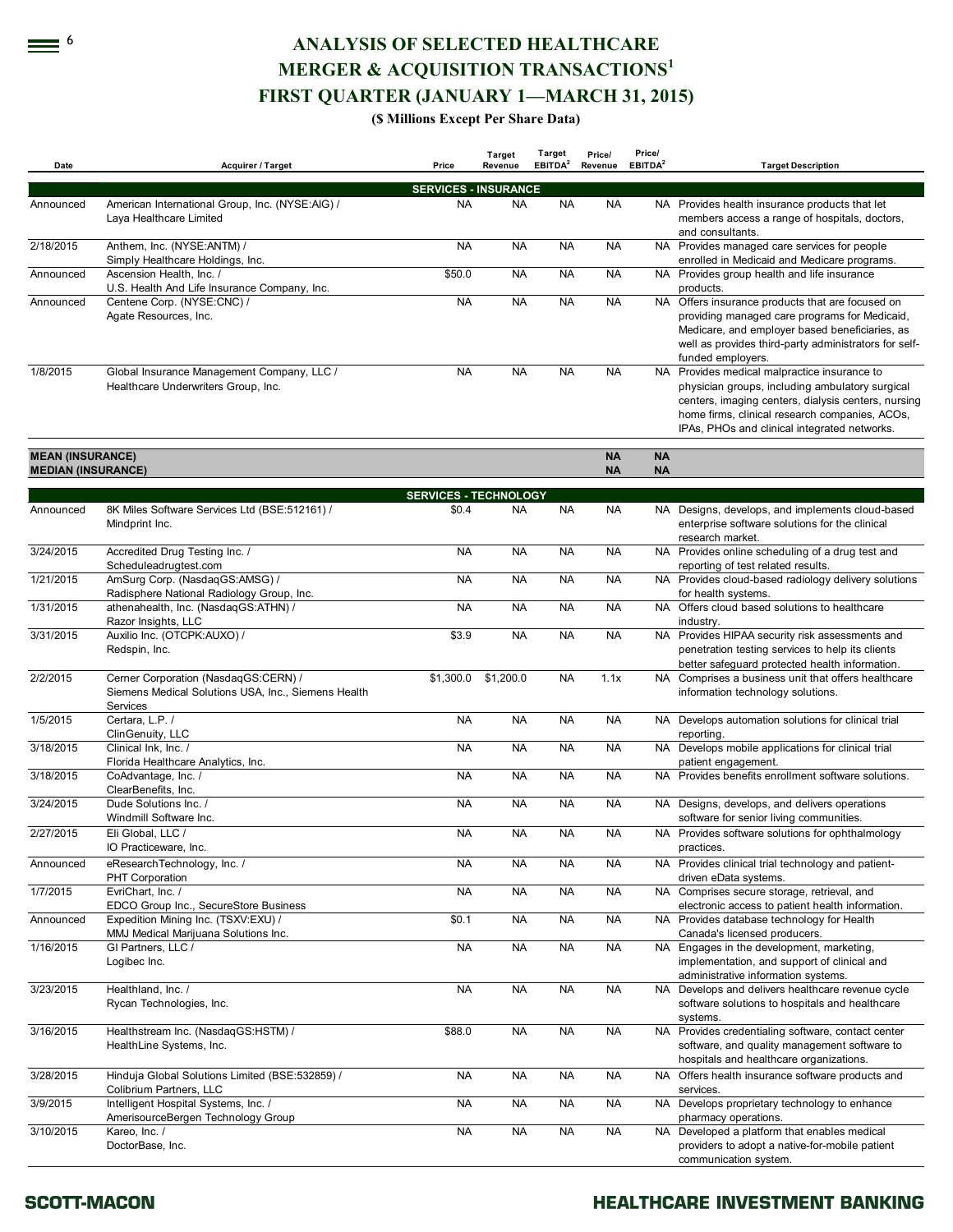| Date                                                   | Acquirer / Target                                                        | Price                         | Target<br>Revenue | Target<br>EBITDA <sup>2</sup> | Price/<br>Revenue | Price/<br>EBITDA <sup>2</sup> | <b>Target Description</b>                                                                                                                                                                                                                                                                               |
|--------------------------------------------------------|--------------------------------------------------------------------------|-------------------------------|-------------------|-------------------------------|-------------------|-------------------------------|---------------------------------------------------------------------------------------------------------------------------------------------------------------------------------------------------------------------------------------------------------------------------------------------------------|
| 3/9/2015                                               | Loqibec Inc. /<br>MédiaMed Technologies Inc.                             | NA                            | NA                | <b>NA</b>                     | <b>NA</b>         |                               | NA Provides information technology services to the<br>healthcare sector.                                                                                                                                                                                                                                |
| 3/30/2015                                              | Marlin Equity Partners, LLC /<br>AMT Solutions, Inc.                     | <b>NA</b>                     | <b>NA</b>         | <b>NA</b>                     | <b>NA</b>         |                               | NA Develops and integrates electronic medical<br>record/electronic heath record and practice<br>management software solutions for physicians,<br>physician assistants, nurses, pharmacists, and<br>programmers.                                                                                         |
| 3/10/2015                                              | Marlin Equity Partners, LLC /<br>Homecare CRM LLC                        | <b>NA</b>                     | <b>NA</b>         | <b>NA</b>                     | <b>NA</b>         |                               | NA Provides customer relationship management<br>software to the long-term and post-acute care<br>sector.                                                                                                                                                                                                |
| 1/20/2015                                              | MDnetSolutions. LLC /<br>IVR Care Transition Systems, Inc.               | NA                            | NA                | <b>NA</b>                     | <b>NA</b>         |                               | NA Develops healthcare technologies and systems.                                                                                                                                                                                                                                                        |
| 2/25/2015                                              | Merge Healthcare Incorporated (NasdaqGS:MRGE) /<br>DR Systems, Inc.      | \$76.2                        | <b>NA</b>         | <b>NA</b>                     | <b>NA</b>         |                               | NA Provides information and image management<br>solutions for healthcare enterprises.                                                                                                                                                                                                                   |
| 1/26/2015                                              | Micro Holding Corp. /<br>Sesame Communications, Inc.                     | <b>NA</b>                     | NA                | <b>NA</b>                     | <b>NA</b>         |                               | NA Provides cloud-based patient communication<br>systems for the dental industry.                                                                                                                                                                                                                       |
| 1/29/2015                                              | MJ Freeway /<br>Dispensary Mobile, LLC                                   | <b>NA</b>                     | <b>NA</b>         | <b>NA</b>                     | <b>NA</b>         |                               | NA Develops white-label mobile applications for<br>marijuana dispensaries so patients and clients<br>can receive the convenience and portability for<br>their buying needs.                                                                                                                             |
| 3/2/2015                                               | Piramal Enterprises Limited (BSE:500302) /<br>Activate Networks, Inc.    | <b>NA</b>                     | <b>NA</b>         | <b>NA</b>                     | <b>NA</b>         |                               | NA Provides software solutions that map, analyze,<br>activate, and manage employee networks that<br>have an impact on pharmaceutical companies'<br>marketing campaigns, enterprise-level customer<br>acquisition, health systems' physician alignment<br>efforts, fraud and risk detection initiatives. |
| 3/12/2015                                              | Procura, LLC /<br>Indura Systems, Inc.                                   | <b>NA</b>                     | <b>NA</b>         | <b>NA</b>                     | <b>NA</b>         |                               | NA Develops cloud-based home health care software.                                                                                                                                                                                                                                                      |
| 1/27/2015                                              | Prosper Marketplace, Inc. /<br>American HealthCare Lending, LLC          | \$21.0                        | <b>NA</b>         | <b>NA</b>                     | <b>NA</b>         |                               | NA Operates an online financing platform that<br>provides patient financing services for healthcare<br>providers and hospital systems.                                                                                                                                                                  |
| 2/10/2015                                              | ResMed Inc. (NYSE:RMD) /<br>Jaysec Technologies, LLC                     | <b>NA</b>                     | <b>NA</b>         | <b>NA</b>                     | <b>NA</b>         |                               | NA Provides referral and patient management<br>software.                                                                                                                                                                                                                                                |
| Announced                                              | Roper Industries Inc. (NYSE:ROP) /<br>Data Innovations, LLC              | <b>NA</b>                     | <b>NA</b>         | <b>NA</b>                     | <b>NA</b>         |                               | NA Provides software solutions for information<br>management in the laboratory environment.                                                                                                                                                                                                             |
| 2/11/2015                                              | Roper Industries Inc. (NYSE:ROP) /<br>SoftWriters, Inc.                  | NA                            | <b>NA</b>         | <b>NA</b>                     | <b>NA</b>         |                               | NA Develops pharmacy management solutions for<br>institutional pharmacy providers.                                                                                                                                                                                                                      |
| 1/23/2015                                              | Roper Industries Inc. (NYSE:ROP) /<br>Strata Decision Technology, L.L.C. | NA                            | <b>NA</b>         | <b>NA</b>                     | <b>NA</b>         |                               | NA Provides solutions for use in academic medical<br>centers, community hospitals, children's<br>hospitals, and other healthcare systems.                                                                                                                                                               |
| 1/13/2015                                              | SCIO Health Analytics Inc. /<br>Data Intelligence Ltd.                   | <b>NA</b>                     | <b>NA</b>         | <b>NA</b>                     | <b>NA</b>         |                               | NA Provides Software as a Service based pharma<br>business intelligence and sales force<br>effectiveness solutions to pharma clients.                                                                                                                                                                   |
| 2/26/2015                                              | Sharecare, Inc. /<br>Feingold Technologies GmbH                          | <b>NA</b>                     | <b>NA</b>         | <b>NA</b>                     | <b>NA</b>         |                               | NA Develops personalized and frictionless solutions<br>that enable people to optimize their health.                                                                                                                                                                                                     |
| 1/20/2015                                              | Sparton Corp. (NYSE:SPA) /<br>Real Time Enterprises, Inc.                | <b>NA</b>                     | <b>NA</b>         | <b>NA</b>                     | <b>NA</b>         |                               | NA Provides compliant software development and<br>quality/regulatory outsourcing services to medical<br>device and pharmaceutical clients.                                                                                                                                                              |
| 3/9/2015                                               | Synaptive Medical Inc. /<br>ClearCanvas Inc.                             | NA                            | NA                | NA                            | <b>NA</b>         |                               | NA Develops and provides medical imaging<br>informatics software and solutions.                                                                                                                                                                                                                         |
| 3/19/2015                                              | TELUS Health Solutions Inc. /<br>Medesync                                | <b>NA</b>                     | <b>NA</b>         | NA                            | <b>NA</b>         |                               | NA Offers electronic medical records software.                                                                                                                                                                                                                                                          |
| Announced                                              | Veeva Systems Inc. (NYSE:VEEV) /<br>Oforma Inc.                          | <b>NA</b>                     | <b>NA</b>         | <b>NA</b>                     | <b>NA</b>         |                               | NA Provides social network analytics, product launch<br>management, and stakeholder engagement<br>solutions for medical affairs, marketing, market<br>access, and sales teams in life sciences<br>companies worldwide.                                                                                  |
| Announced                                              | VHA Inc. /<br>University HealthSystem Consortium, Inc.                   | NA                            | NA                | <b>NA</b>                     | <b>NA</b>         |                               | NA Provides various solutions to nonprofit academic<br>medical centers delivering patient care.                                                                                                                                                                                                         |
| 2/19/2015                                              | VirMedica, Inc. /<br>TransEngen, Inc.                                    | <b>NA</b>                     | <b>NA</b>         | <b>NA</b>                     | <b>NA</b>         |                               | NA Provides patient payment processing solutions for<br>the healthcare sector.                                                                                                                                                                                                                          |
| 2/2/2015                                               | Vitruvian Partners LLP /<br>CRF Health, Inc.                             | <b>NA</b>                     | <b>NA</b>         | <b>NA</b>                     | <b>NA</b>         |                               | NA Develops and delivers electronic clinical outcome<br>assessment solutions for home and site-based<br>phase I-IV clinical trials for various therapeutic<br>areas and patient populations.                                                                                                            |
| 3/23/2015                                              | ZeOmega, Inc. /<br><b>HealthUnity Corporation</b>                        | <b>NA</b>                     | <b>NA</b>         | <b>NA</b>                     | <b>NA</b>         |                               | NA Provides solutions for enabling collaboration<br>between healthcare entities by providing the right<br>information to the right person at the right time.                                                                                                                                            |
| <b>MEAN (TECHNOLOGY)</b><br><b>MEDIAN (TECHNOLOGY)</b> |                                                                          |                               |                   |                               | 1.1x<br>1.1x      | <b>NA</b><br><b>NA</b>        |                                                                                                                                                                                                                                                                                                         |
|                                                        |                                                                          | <b>SERVICES - OUTSOURCING</b> |                   |                               |                   |                               |                                                                                                                                                                                                                                                                                                         |
| 2/5/2015                                               | Accelovance, Inc. /<br><b>Altair Clinical Limited</b>                    | NA                            | NA                | <b>NA</b>                     | <b>NA</b>         |                               | NA Provides contract research organization<br>resourcing solutions to the bio-pharmaceutical<br>and med-tech industries.                                                                                                                                                                                |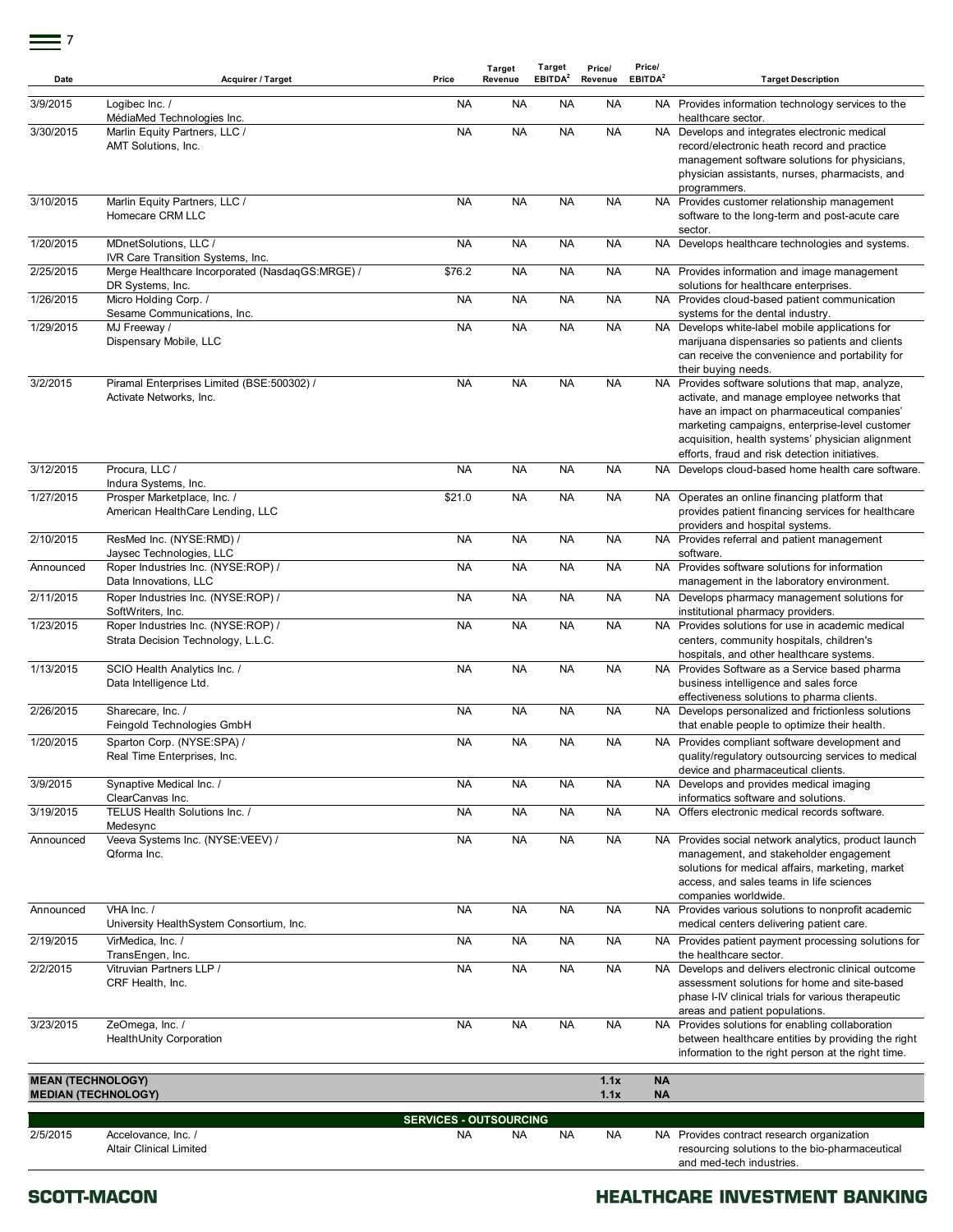| Date       | Acquirer / Target                                                                   | Price     | <b>Target</b><br>Revenue | Target<br>EBITDA <sup>2</sup> | Price/<br>Revenue | Price/<br>EBITDA <sup>2</sup> | <b>Target Description</b>                                                                                                                                                                                                                                                                                               |
|------------|-------------------------------------------------------------------------------------|-----------|--------------------------|-------------------------------|-------------------|-------------------------------|-------------------------------------------------------------------------------------------------------------------------------------------------------------------------------------------------------------------------------------------------------------------------------------------------------------------------|
| 1/12/2015  | Adreima, Inc. /<br>HealthCPA, LLC                                                   | NA        | <b>NA</b>                | NA                            | <b>NA</b>         |                               | NA Provides personal medical expense management<br>services.                                                                                                                                                                                                                                                            |
| 2/11/2015  | Advisory Board Company (NasdaqGS:ABCO) /<br>Clinovations, LLC                       | <b>NA</b> | <b>NA</b>                | <b>NA</b>                     | <b>NA</b>         |                               | NA Offers healthcare and management consulting<br>services.                                                                                                                                                                                                                                                             |
| 2/13/2015  | Aequor Healthcare Services, LLC. /<br>Therapy Staff, LLC                            | <b>NA</b> | <b>NA</b>                | <b>NA</b>                     | <b>NA</b>         |                               | NA Provides therapist recruiting and staffing services<br>to customers in the healthcare industry.                                                                                                                                                                                                                      |
| 2/13/2015  | Albany Molecular Research Inc. (NasdaqGS:AMRI) /<br>SSCI, Inc.                      | \$36.0    | <b>NA</b>                | <b>NA</b>                     | <b>NA</b>         |                               | NA Provides contract pharmaceutical development<br>services for pharmaceutical, biotech, and<br>chemical companies.                                                                                                                                                                                                     |
| 3/23/2015  | American Anesthesiology, Inc. /<br>Mosaic Anesthesia and Perioperative Services, PA | <b>NA</b> | <b>NA</b>                | <b>NA</b>                     | <b>NA</b>         |                               | NA Provides anesthesia and perioperative services.                                                                                                                                                                                                                                                                      |
| 1/7/2015   | AMN Healthcare Services Inc. (NYSE:AHS) /<br>Onward Healthcare, Inc.                | \$82.5    | <b>NA</b>                | <b>NA</b>                     | <b>NA</b>         |                               | NA Provides integrated travel and local per diem<br>staffing for nursing and allied health<br>professionals.                                                                                                                                                                                                            |
| 2/10/2015  | CapStreet Group, LLC /<br>Keais Records Service, Inc.                               | <b>NA</b> | <b>NA</b>                | <b>NA</b>                     | <b>NA</b>         |                               | NA Provides medical records retrieval services to law<br>firms and insurance companies.                                                                                                                                                                                                                                 |
| Announced  | Catamaran Corporation (TSX:CCT) /<br>Healthcare Solutions, Inc., Delaware           | \$405.0   | <b>NA</b>                | <b>NA</b>                     | <b>NA</b>         |                               | NA A health services company.                                                                                                                                                                                                                                                                                           |
| 2/1/2015   | CEP America LLC /<br>Emergency Physicians of St. Louis, P.C.                        | <b>NA</b> | <b>NA</b>                | <b>NA</b>                     | <b>NA</b>         |                               | NA Provides emergency physicians services at<br>hospitals.                                                                                                                                                                                                                                                              |
| 2/28/2015  | Cigna Corp. (NYSE:CI) /<br>QualCare Alliance Networks, Inc.                         | <b>NA</b> | <b>NA</b>                | <b>NA</b>                     | <b>NA</b>         |                               | NA Provides health plans, Accountable Care<br>Organization solutions, network access,<br>association health plan administration, charity<br>care, and other related services.                                                                                                                                           |
| 3/17/2015  | Constellation Health LLC /<br>Physicians Practice Plus Inc.                         | \$20.0    | \$10.7                   | \$2.2                         | 1.9x              |                               | 9.1x Provides revenue cycle management services for<br>healthcare providers.                                                                                                                                                                                                                                            |
| 1/1/2015   | Consult, Inc. /<br>Scroggins Information Services, LLC                              | <b>NA</b> | <b>NA</b>                | <b>NA</b>                     | <b>NA</b>         |                               | NA Provides medical billing and accounts receivable<br>management services to medical practices.                                                                                                                                                                                                                        |
| 1/6/2015   | Corridor Group, Inc. /<br>Healthcare Management Solutions, Inc.                     | <b>NA</b> | <b>NA</b>                | <b>NA</b>                     | <b>NA</b>         |                               | NA Provides a range of financial management and<br>support, billing, consulting, regulatory and<br>compliance, and strategic planning services for<br>home health providers, home care and hospice<br>agencies, long term care facilities, acute care<br>hospitals, residential care homes, and physician<br>practices. |
| 1/29/2015  | Dane Street, LLC /<br>National Examinations Network, Inc.                           | <b>NA</b> | <b>NA</b>                | <b>NA</b>                     | <b>NA</b>         |                               | NA Provides medical cost containment services to the<br>claims community in the areas of no-fault,<br>workers' compensation, and liability claims.                                                                                                                                                                      |
| 1/12/2015  | DaVita HealthCare Partners Inc. (NYSE:DVA) /<br>Health Directions, LLC              | <b>NA</b> | <b>NA</b>                | <b>NA</b>                     | <b>NA</b>         |                               | NA Provides business solutions for healthcare<br>organizations.                                                                                                                                                                                                                                                         |
| 3/13/2015  | Diego Pellicer Worldwide, Inc. /<br>Type 1 Media Inc.                               | <b>NA</b> | <b>NA</b>                | <b>NM</b>                     | <b>NA</b>         |                               | NM Creates short custom videos for pharmaceutical<br>and medical devices companies, and charities.                                                                                                                                                                                                                      |
| 1/15/2015  | Drug Safety Navigator, LLC /<br>Five Oaks Pharm, LLC                                | <b>NA</b> | <b>NA</b>                | <b>NA</b>                     | <b>NA</b>         |                               | NA Provides pharmacovigilance and drug safety<br>solutions for pharmaceutical, biotech, and medical<br>device companies.                                                                                                                                                                                                |
| 3/3/2015   | Ebix Inc. (NasdaqGS:EBIX) /<br>Via Media Health Communication Pvt. Ltd.             | <b>NA</b> | <b>NA</b>                | <b>NA</b>                     | <b>NA</b>         |                               | NA Offers communication solutions for the healthcare<br>industry.                                                                                                                                                                                                                                                       |
| 2/3/2015   | Envision Healthcare Holdings, Inc. (NYSE:EVHC) /<br>VISTA Staffing Solutions, Inc.  | \$123.0   | NA                       | ΝA                            | NA                |                               | NA Provides temporary physician staffing and<br>permanent physician search services.                                                                                                                                                                                                                                    |
| 3/5/2015   | Epic Health Services, Inc. /<br>Clarity Service Group, LLC                          | <b>NA</b> | <b>NA</b>                | <b>NA</b>                     | <b>NA</b>         |                               | NA Offers special education, behavioral consulting,<br>and therapeutic staffing services.                                                                                                                                                                                                                               |
| 1/19/2015  | Equian, LLC /<br>Assist Group, Inc.                                                 | <b>NA</b> | <b>NA</b>                | <b>NA</b>                     | <b>NA</b>         |                               | NA Provides medical claims review, logic-based<br>negotiations, resolution, and NICU consulting<br>services to health plans, insurers, reinsurers,<br>managing underwriters, self-insured, and third<br>party administrators to manage and identify<br>appropriate savings.                                             |
| 1/7/2015   | Essia Health Inc. /<br>Eastside Specialty Scribes, LLC                              | <b>NA</b> | <b>NA</b>                | <b>NA</b>                     | <b>NA</b>         |                               | NA Physician owned company that hires and trains<br>medical scribes for medical practitioners.                                                                                                                                                                                                                          |
| 01/08/2015 | Etransmedia Technology, Inc. /<br>DoctorsXL LLC                                     | <b>NA</b> | <b>NA</b>                | <b>NA</b>                     | <b>NA</b>         |                               | NA Healthcare practice management company.                                                                                                                                                                                                                                                                              |
| 3/20/2015  | Everyday Health, Inc. (NYSE:EVDY) /<br>Cambridge BioMarketing Group, LLC            | \$38.0    | <b>NA</b>                | <b>NA</b>                     | <b>NA</b>         |                               | NA Offers branding and positioning services, such as<br>disease, product, and corporate positioning, as<br>well as message platforms; audience outreach<br>services for healthcare professionals,<br>patients/caregivers, payors, employees, and<br>investors.                                                          |
| 1/6/2015   | F. Dohmen Co. /<br>Siren Interactive Corporation                                    | <b>NA</b> | <b>NA</b>                | <b>NA</b>                     | <b>NA</b>         |                               | NA Provides rare disease relationship marketing<br>services.                                                                                                                                                                                                                                                            |
| Announced  | Graven, Austin & Drake, Inc. /<br>Lead Conversion Plus LLC                          | <b>NA</b> | <b>NA</b>                | <b>NA</b>                     | <b>NA</b>         |                               | NA Provides lead management solutions for the<br>dental industry.                                                                                                                                                                                                                                                       |
| 3/3/2015   | HC&B, Inc. /<br>Topin & Associates, Inc.                                            | <b>NA</b> | <b>NA</b>                | <b>NA</b>                     | <b>NA</b>         |                               | NA Operates as a full-service medical marketing<br>communications company.                                                                                                                                                                                                                                              |
| 3/6/2015   | Healics Inc. /<br>Core Health Group, Inc.                                           | <b>NA</b> | <b>NA</b>                | <b>NA</b>                     | <b>NA</b>         |                               | NA Provides worksite wellness programs to<br>organizations.                                                                                                                                                                                                                                                             |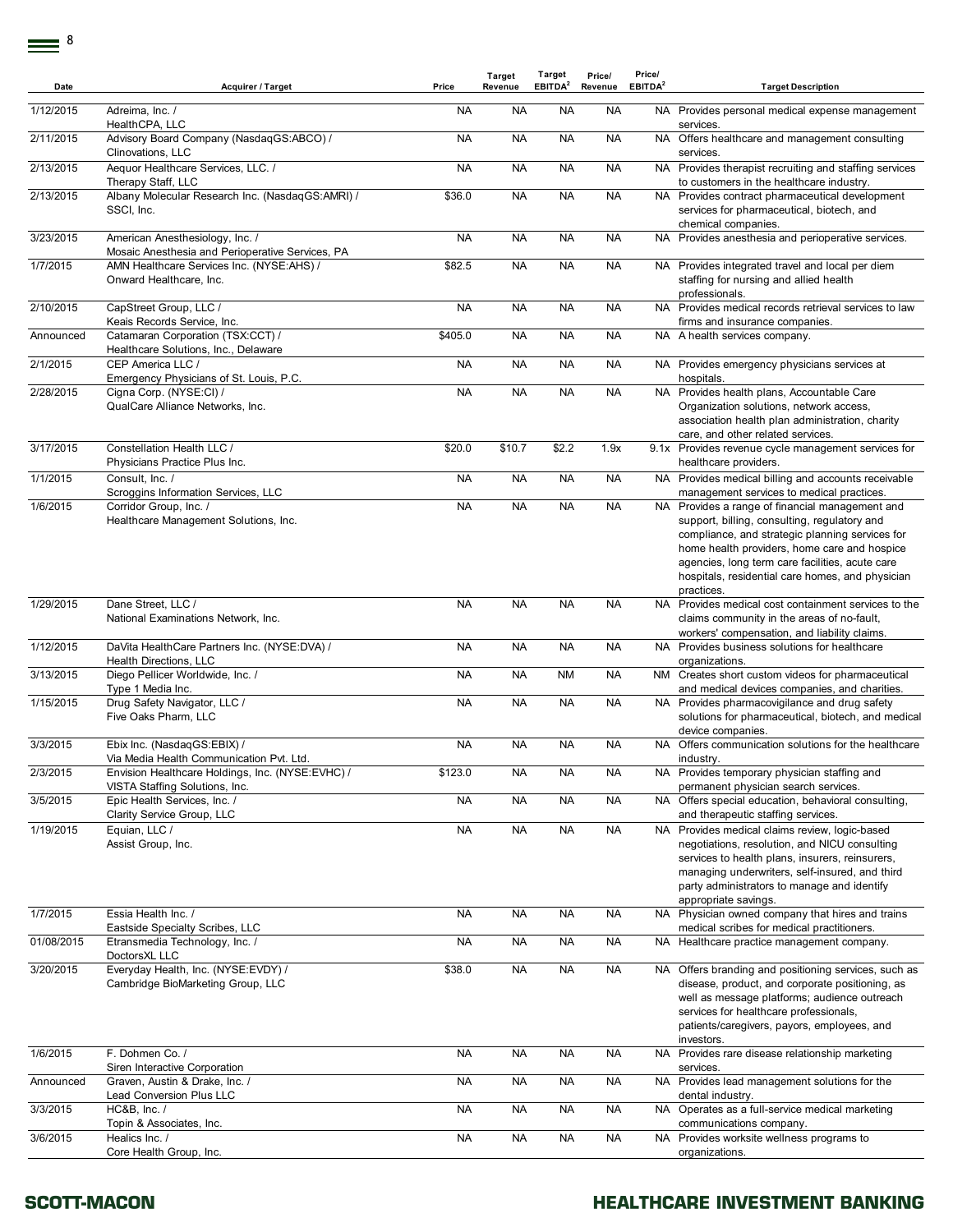| Date      | Acquirer / Target                                                                            | Price     | <b>Target</b><br>Revenue | Target<br>EBITDA <sup>2</sup> | Price/<br>Revenue | Price/<br>EBITDA <sup>2</sup> | <b>Target Description</b>                                                                                                                                                                                                                      |
|-----------|----------------------------------------------------------------------------------------------|-----------|--------------------------|-------------------------------|-------------------|-------------------------------|------------------------------------------------------------------------------------------------------------------------------------------------------------------------------------------------------------------------------------------------|
| 1/31/2015 | HealthPort Incorporated /<br>Trackstar Inc.                                                  | NA        | <b>NA</b>                | ΝA                            | <b>NA</b>         |                               | NA Manages Release of Information for hospitals,<br>clinics, subacute care facilities and physician<br>offices.                                                                                                                                |
| 1/13/2015 | Henry Schein, Inc. (NasdaqGS:HSIC) /<br>ADS Florida, LLC                                     | <b>NA</b> | <b>NA</b>                | <b>NA</b>                     | <b>NA</b>         |                               | NA Offers real estate brokerage services for dental<br>practices.                                                                                                                                                                              |
| 2/12/2015 | Huron Consulting Group Inc. (NasdaqGS:HURN) /<br>Studer Holdings, Inc.                       | \$325.0   | \$74.2                   | \$25.7                        | 4.4x              |                               | 12.7x Operates in the healthcare and education<br>consulting, coaching, and publishing industry.                                                                                                                                               |
| 1/8/2015  | Infosys Ltd. (BSE:500209) /<br>Benefit Planning Group, Inc.                                  | <b>NA</b> | <b>NA</b>                | <b>NA</b>                     | <b>NA</b>         |                               | NA Provides insurance, employee benefits, and<br>financial planning services to the medical<br>community.                                                                                                                                      |
| 3/5/2015  | Intersections Inc. (NasdaqGM:INTX) /<br>Health at Work Wellness Actuaries, LLC               | <b>NA</b> | <b>NA</b>                | <b>NA</b>                     | <b>NA</b>         |                               | NA Engages in the design of wellness programs,<br>wellness-driven health plans, and engagement<br>programs for wellness companies, health<br>insurers, and employers.                                                                          |
| 1/30/2015 | IPC Healthcare, Inc. (NasdaqGS:IPCM) /<br>Hospitalists Now, Inc.                             | <b>NA</b> | <b>NA</b>                | <b>NA</b>                     | <b>NA</b>         |                               | NA Operates as a hospitalist management company.                                                                                                                                                                                               |
| 2/19/2015 | Laboratory Corp. of America Holdings (NYSE:LH) /<br>Covance Inc.                             | \$5,677.4 | \$2,509.7                | \$416.5                       | 2.3x              |                               | 13.6x Provides a range of early-stage and late-stage<br>product development services to the<br>pharmaceutical and biotechnology industries<br>worldwide.                                                                                       |
| 3/12/2015 | LMC Diabetes & Endocrinology /<br>Manna Research                                             | <b>NA</b> | <b>NA</b>                | <b>NA</b>                     | <b>NA</b>         |                               | NA Provides clinical research trial services to<br>pharmaceutical companies and CROs.                                                                                                                                                          |
| 3/9/2015  | Madison Dearborn Partners, LLC /<br>Mackenzie Taylor Benefits Consultants Ltd                | <b>NA</b> | <b>NA</b>                | <b>NA</b>                     | <b>NA</b>         |                               | NA Provides consulting services for employee<br>benefits programs.                                                                                                                                                                             |
| Announced | Magellan Health, Inc. (NasdaqGS:MGLN) /<br>4D Pharmacy Management Systems, Inc.              | \$85.0    | <b>NA</b>                | <b>NA</b>                     | <b>NA</b>         |                               | NA Operates as a prescription benefits manager.                                                                                                                                                                                                |
| Announced | Magellan Health, Inc. (NasdaqGS:MGLN) /<br>HSM, Inc.                                         | <b>NA</b> | <b>NA</b>                | <b>NA</b>                     | <b>NA</b>         |                               | NA Provides healthcare management services,<br>specialty healthcare networks, and cost<br>management solutions to health plans, third-party<br>administrators, health insurance, and workers'<br>compensation carriers.                        |
| 1/5/2015  | MAPI Developpement, SAS /<br>Optum, Inc., Select Optum Life Sciences Services                | <b>NA</b> | <b>NA</b>                | <b>NA</b>                     | <b>NA</b>         |                               | NA Comprises a North American and European<br>regulatory consulting, late phase contract<br>research organization, and European health<br>economics and outcomes research teams.                                                               |
| 2/9/2015  | MiraMed Global Services, Inc. /<br>On Call Consulting, Inc.                                  | NA        | <b>NA</b>                | NA                            | <b>NA</b>         |                               | NA Offers health information management consulting,<br>clinical documentation improvements, and<br>oncology data management services.                                                                                                          |
| 1/5/2015  | Mitchell Martin, Inc. /<br>Therapists on Demand Inc.                                         | <b>NA</b> | <b>NA</b>                | <b>NA</b>                     | <b>NA</b>         |                               | NA Provides therapist staffing in hospitals,<br>rehabilitation facilities, outpatient clinics, skilled<br>nursing facilities, home health care, and school<br>settings.                                                                        |
| 3/23/2015 | MRO Corporation /<br>United Record Solutions, Inc.                                           | <b>NA</b> | <b>NA</b>                | <b>NA</b>                     | <b>NA</b>         |                               | NA Provides release of information solutions,<br>consultation, and staffing services to healthcare<br>industry.                                                                                                                                |
| 1/26/2015 | National General Holdings Corp. (NasdaqGM:NGHC) /<br>Healthcare Solutions Team, Inc.         | \$15.0    | <b>NA</b>                | <b>NA</b>                     | <b>NA</b>         |                               | NA Provides health insurance brokerage services.                                                                                                                                                                                               |
| 2/23/2015 | Navigant Healthcare Cymetrix Corporation /<br>RevenueMed, Inc.                               | \$26.0    | NA                       | ΝA                            | <b>NA</b>         |                               | NA Provides healthcare revenue cycle solutions to the<br>healthcare market.                                                                                                                                                                    |
| 2/24/2015 | NGFC Equities Inc. /<br>ECI-LATAM Inc.                                                       | \$0.8     | \$0.2                    | <b>NA</b>                     | <b>NM</b>         |                               | NA Engages in medical equipment installation and<br>maintenance business.                                                                                                                                                                      |
| 1/6/2015  | North American Partners in Anesthesia, LLP /<br>Atlantic Anesthesia, P.A.                    | <b>NA</b> | <b>NA</b>                | <b>NA</b>                     | <b>NA</b>         |                               | NA Offers anesthesia and pain management services<br>in hospitals.                                                                                                                                                                             |
| 2/23/2015 | Panorama Point Partners Limited /<br>Midwest Medical Transport Company, LLC                  | <b>NA</b> | <b>NA</b>                | <b>NA</b>                     | <b>NA</b>         |                               | NA Provides private ambulance services.                                                                                                                                                                                                        |
| 3/4/2015  | PKF International /<br>TMDG, LLC                                                             | <b>NA</b> | <b>NA</b>                | <b>NA</b>                     | <b>NA</b>         |                               | NA Provides certified public accounting and<br>healthcare consulting services in the employee<br>benefit practice area.                                                                                                                        |
| Announced | ProAssurance Corporation (NYSE:PRA) /<br>CredNet, LLC, Provider Enrollment Services Division | <b>NA</b> | <b>NA</b>                | <b>NA</b>                     | <b>NA</b>         |                               | NA Manages existing relationships and forges new<br>relationships between licensed providers and<br>payors, or health plans, commercial insurance<br>companies, and Medicare or Medicaid.                                                      |
| 1/30/2015 | Revelstoke Capital Partners LLC /<br>Encore Rehabilitation Services, LLC                     | <b>NA</b> | <b>NA</b>                | <b>NA</b>                     | <b>NA</b>         |                               | NA Provides rehabilitation services to skilled nursing<br>facilities.                                                                                                                                                                          |
| Announced | Rite Aid Corporation (NYSE:RAD) /<br>Envision Topco Holdings, LLC                            | \$2,011.5 | <b>NA</b>                | <b>NA</b>                     | <b>NA</b>         |                               | NA Operates in the healthcare industry.                                                                                                                                                                                                        |
| 2/11/2015 | Silver Lake /<br>BrightWhistle, Inc.                                                         | <b>NA</b> | <b>NA</b>                | <b>NA</b>                     | <b>NA</b>         |                               | NA Provides digital marketing, data management,<br>and relationship marketing platform for hospitals,<br>CROs, ACOs, payors, and other healthcare<br>organizations.                                                                            |
| Announced | Specialty Care Services Group, LLC /<br>ProNerve LLC                                         | \$35.0    | <b>NA</b>                | <b>NA</b>                     | <b>NA</b>         |                               | NA Manages various aspects of setting up and<br>running IOM services at a client's site, including<br>scheduling, billing, collecting, financial<br>management, contracting, human resources, and<br>information technology for spine centers. |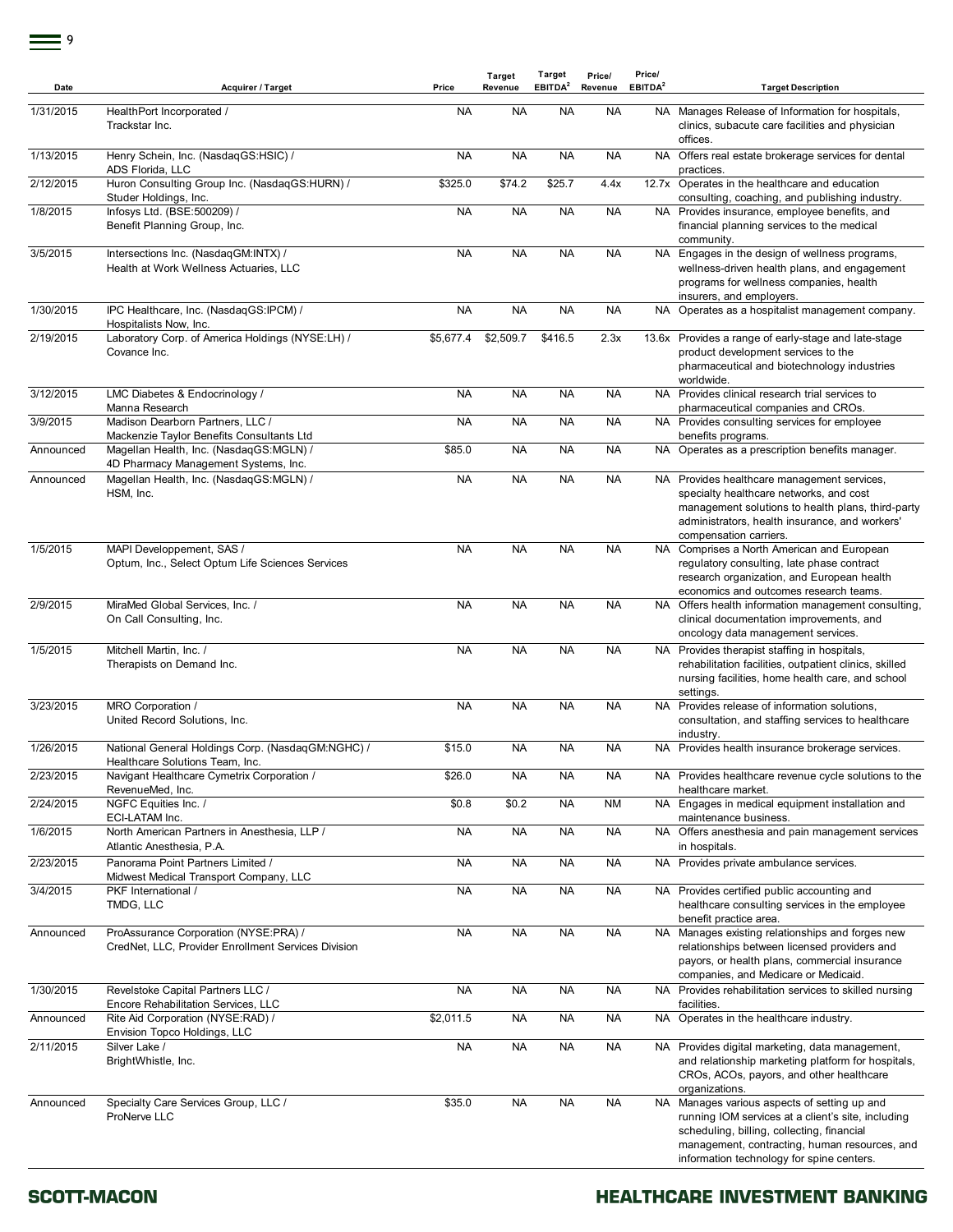| Date                      | Acquirer / Target                                                                                    | Price                         | <b>Target</b><br>Revenue | Target<br>EBITDA <sup>2</sup> | Price/<br>Revenue | Price/<br>EBITDA <sup>2</sup> | <b>Target Description</b>                                                                                                                                                                             |
|---------------------------|------------------------------------------------------------------------------------------------------|-------------------------------|--------------------------|-------------------------------|-------------------|-------------------------------|-------------------------------------------------------------------------------------------------------------------------------------------------------------------------------------------------------|
| Announced                 | Team Health Holdings, Inc. (NYSE:TMH) /<br>Capitol Emergency Associates; Central Texas Hospitalists  | <b>NA</b>                     | <b>NA</b>                | <b>NA</b>                     | <b>NA</b>         |                               | NA Provides staffing services for emergency<br>departments of hospitals.                                                                                                                              |
| 2/12/2015                 | Team Health Holdings, Inc. (NYSE:TMH) /<br>Ruby Crest Emergency Medicine Inc.                        | <b>NA</b>                     | <b>NA</b>                | <b>NA</b>                     | <b>NA</b>         |                               | NA Manages and staffs hospital emergency<br>departments.                                                                                                                                              |
| 2/10/2015                 | Thompson Street Capital Partners /<br>Infinity Behavioral Health Services, Inc.                      | <b>NA</b>                     | <b>NA</b>                | <b>NA</b>                     | <b>NA</b>         |                               | NA Provides billing and claims follow-up, utilization<br>management, and consulting services for<br>behavioral health facilities that provide substance<br>abuse and mental health treatment.         |
| 2/12/2015                 | United Medical Systems (DE), Inc. /<br>Litho of America, LLC                                         | <b>NA</b>                     | <b>NA</b>                | <b>NA</b>                     | <b>NA</b>         |                               | NA Provides mobile lithotripsy and GreenLight laser<br>services to patients, physicians, ambulatory<br>surgical centers, and hospitals.                                                               |
| 1/9/2015                  | UnitedHealth Group Incorporated (NYSE:UNH) /<br>Alere Health, LLC                                    | \$600.0                       | <b>NA</b>                | <b>NA</b>                     | <b>NA</b>         |                               | NA Provides health information solutions that include<br>a continuum of wellness and prevention, care<br>management, and specialized interventions to<br>initiate health behavior change experiences. |
| Announced                 | UnitedHealth Group Incorporated (NYSE:UNH) /<br>Catamaran Corporation (TSX:CCT)                      | \$13,215.3 \$21,581.9         |                          | \$845.7                       | 0.6x              |                               | 15.6x Provides pharmacy benefit management services<br>and healthcare information technology solutions<br>to the healthcare benefits management industry.                                             |
| 3/23/2015                 | Unknown Buyer /<br>Cannon & Associates Inc.                                                          | <b>NA</b>                     | <b>NA</b>                | <b>NA</b>                     | <b>NA</b>         |                               | NA Provides clinical, operational, and financial<br>consulting services for post-acute healthcare<br>providers.                                                                                       |
| 1/7/2015                  | VHA Inc. /<br><b>MDS Consulting</b>                                                                  | <b>NA</b>                     | <b>NA</b>                | <b>NA</b>                     | <b>NA</b>         |                               | NA Operates as a healthcare consulting company.                                                                                                                                                       |
| 2/18/2015                 | W2O Group /<br>ARC2 Communications & Media, Inc.                                                     | <b>NA</b>                     | <b>NA</b>                | <b>NA</b>                     | <b>NA</b>         |                               | NA Provides marketing communications services to<br>healthcare companies.                                                                                                                             |
| Announced                 | Warburg Pincus LLC /<br>Sterigenics International, Inc.                                              | <b>NA</b>                     | <b>NA</b>                | <b>NA</b>                     | <b>NA</b>         |                               | NA Provides contract sterilization and ionization<br>services for the medical device, pharmaceutical,<br>food safety, and high performance/specialty<br>materials industries.                         |
| 2/5/2015                  | Wetrich Group LLC /<br>Haney/Lowderman, LLC                                                          | <b>NA</b>                     | <b>NA</b>                | <b>NA</b>                     | <b>NA</b>         |                               | NA Provides career transition services to healthcare<br>executives.                                                                                                                                   |
| <b>MEAN (OUTSOURCING)</b> | <b>MEDIAN (OUTSOURCING)</b>                                                                          |                               |                          |                               | 2.3x<br>2.1x      | 12.8x<br>13.2x                |                                                                                                                                                                                                       |
|                           |                                                                                                      | <b>SERVICES - INFORMATION</b> |                          |                               |                   |                               |                                                                                                                                                                                                       |
| 3/12/2015                 | Auxogyn, Inc. /<br>FertilityAuthority.com, LLC                                                       | <b>NA</b>                     | <b>NA</b>                | <b>NA</b>                     | <b>NA</b>         |                               | NA Operates as a fertility Web portal.                                                                                                                                                                |
| Announced                 | Banner Health /<br>Mogollon Health Alliance, Inc.                                                    | <b>NA</b>                     | <b>NA</b>                | <b>NA</b>                     | <b>NA</b>         |                               | NA A non-profit that works to promote and enhance<br>rural health care issues.                                                                                                                        |
| 1/23/2015                 | Breaking Media, LLC /<br>RemedyCity, LLC                                                             | <b>NA</b>                     | <b>NA</b>                | <b>NA</b>                     | <b>NA</b>         |                               | NA Provides reporting and custom content solutions<br>for organizations and individuals in the healthcare<br>industry.                                                                                |
| 2/11/2015                 | Carrus Capital Corporation (TSXV:CHQ) /<br>Cannabis Health Sciences Inc.                             | \$0.1                         | <b>NA</b>                | <b>NA</b>                     | <b>NA</b>         |                               | NA Develops a platform that provides fact-based<br>information and creates legitimacy for the medical<br>cannabis industry.                                                                           |
| 1/5/2015                  | Centene Corp. (NYSE:CNC) /<br>Health Through Friendship, Inc.                                        | <b>NA</b>                     | <b>NA</b>                | <b>NA</b>                     | <b>NA</b>         |                               | NA Provides health management programs for<br>individuals and corporations.                                                                                                                           |
| 3/3/2015                  | Expo Event Transco Inc. /<br>Vendome Group, LLC, Tradeshow and Conference<br>Businesses in Cleveland | <b>NA</b>                     | <b>NA</b>                | <b>NA</b>                     | <b>NA</b>         |                               | NA Consists of tradeshow/conference business<br>primarily focused on evidence-based design for<br>healthcare facilities.                                                                              |
| 1/9/2015                  | Harvard Pilgrim Health Care Inc. /<br>TrestleTree, Inc.                                              | <b>NA</b>                     | <b>NA</b>                | <b>NA</b>                     | <b>NA</b>         |                               | NA Provides behavioral change programs to enhance<br>healthy behaviors of employees and their families.                                                                                               |
| 2/27/2015                 | Haymarket Group Limited /<br>Group DCA, LLC                                                          | <b>NA</b>                     | <b>NA</b>                | <b>NA</b>                     | <b>NA</b>         |                               | NA Operates as a multichannel interactive digital<br>communications agency for biopharmaceutical<br>companies.                                                                                        |
| 3/2/2015                  | ICON Public Limited Company (NasdaqGS:ICLR) /<br>MediMedia Pharma Solutions                          | \$120.0                       | <b>NA</b>                | <b>NA</b>                     | <b>NA</b>         |                               | NA Offers scientific and medical communications<br>services.                                                                                                                                          |
| 1/28/2015                 | Intrahealth International, Inc. /<br>Switchboard                                                     | <b>NA</b>                     | <b>NA</b>                | <b>NA</b>                     | <b>NA</b>         |                               | NA Offers a mobile phone-based application that<br>provides critical healthcare information and peer-<br>to-peer communication.                                                                       |
| 1/12/2015                 | Persistence Capital Partners /<br>mdBriefCase Inc.                                                   | <b>NA</b>                     | <b>NA</b>                | <b>NA</b>                     | <b>NA</b>         |                               | NA Offers health and medical education online for<br>physicians, specialists, pharmacists, and allied<br>healthcare professionals.                                                                    |
| Announced                 | Planned Parenthood Of The Great Northwest /<br>Planned Parenthood of Hawaii, Inc.                    | <b>NA</b>                     | <b>NA</b>                | <b>NA</b>                     | <b>NA</b>         |                               | NA Provides reproductive health care, sex education,<br>and information services to women, men, and<br>teens/young people worldwide.                                                                  |
| 1/5/2015                  | Reed Elsevier plc (LSE:REL) /<br>Health Market Science, Inc.                                         | <b>NA</b>                     | <b>NA</b>                | <b>NA</b>                     | <b>NA</b>         |                               | NA Offers healthcare provider information for<br>businesses and government entities.                                                                                                                  |
| 1/6/2015                  | Reed Elsevier plc (LSE:REL) /<br>Neoplasia Press Inc.                                                | <b>NA</b>                     | <b>NA</b>                | <b>NA</b>                     | <b>NA</b>         |                               | NA Publishes the results of novel investigations in all<br>areas of oncology research.                                                                                                                |
| 2/4/2015                  | Revelstoke Capital Partners LLC /<br>Career Step, LLC                                                | <b>NA</b>                     | <b>NA</b>                | <b>NA</b>                     | <b>NA</b>         |                               | NA Online provider of career-focused education and<br>corporate training for job opportunities in<br>healthcare.                                                                                      |
| 3/17/2015                 | RevSpring, Inc. /<br>Revenue Advantage, Inc.                                                         | <b>NA</b>                     | <b>NA</b>                | <b>NA</b>                     | <b>NA</b>         |                               | NA Develops interactive patient messaging tools for<br>the healthcare industry.                                                                                                                       |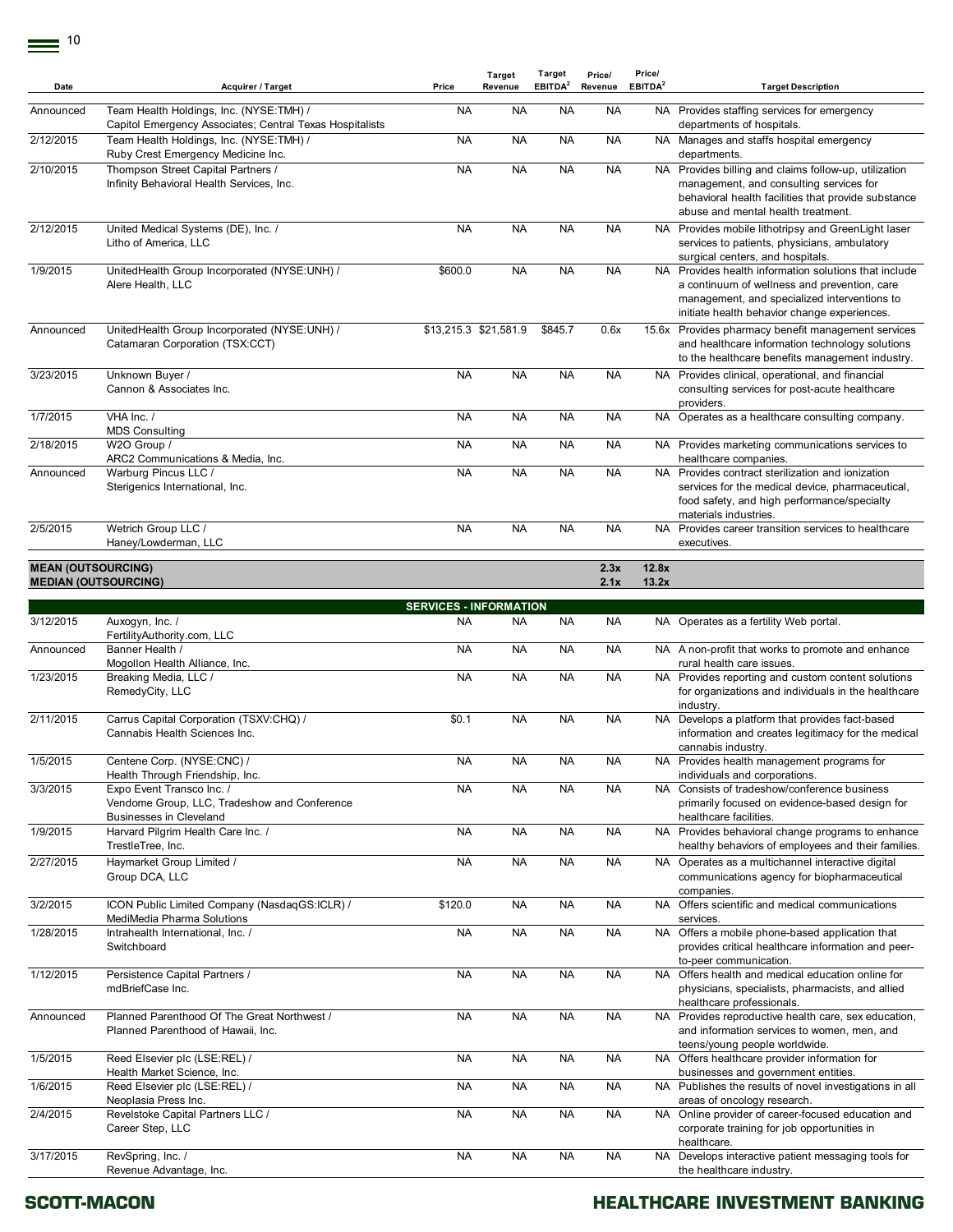| Date                                               | Acquirer / Target                                                                                                                                   | Price                                                 | <b>Target</b><br>Revenue | <b>Target</b><br>EBITDA <sup>2</sup> | Price/<br>Revenue      | Price/<br>EBITDA <sup>2</sup> | <b>Target Description</b>                                                                                                          |
|----------------------------------------------------|-----------------------------------------------------------------------------------------------------------------------------------------------------|-------------------------------------------------------|--------------------------|--------------------------------------|------------------------|-------------------------------|------------------------------------------------------------------------------------------------------------------------------------|
| 2/2/2015                                           | TRIARQ Network, LLC /<br>Live Injury Free                                                                                                           | <b>NA</b>                                             | <b>NA</b>                | <b>NA</b>                            | <b>NA</b>              |                               | NA Operates a website that helps patients<br>understand how to avoid injuries.                                                     |
| Announced                                          | Unknown Buyer /<br>Summer Street Research Partners                                                                                                  | <b>NA</b>                                             | <b>NA</b>                | <b>NA</b>                            | <b>NA</b>              |                               | NA An equity research firm focused exclusively on the<br>healthcare sector.                                                        |
| <b>MEAN (INFORMATION)</b>                          | <b>MEDIAN (INFORMATION)</b>                                                                                                                         |                                                       |                          |                                      | <b>NA</b><br><b>NA</b> | <b>NA</b><br><b>NA</b>        |                                                                                                                                    |
| <b>MEAN (SERVICES)</b><br><b>MEDIAN (SERVICES)</b> |                                                                                                                                                     |                                                       |                          |                                      | 2.1x<br>1.9x           | 12.8x<br>13.2x                |                                                                                                                                    |
|                                                    |                                                                                                                                                     | <b>PROVIDERS - LABS</b>                               |                          |                                      |                        |                               |                                                                                                                                    |
| 1/6/2015                                           | Aegis Sciences Corporation /<br>Diagnovus, LLC                                                                                                      | <b>NA</b>                                             | <b>NA</b>                | <b>NA</b>                            | NA                     |                               | NA Operates as a molecular diagnostics company for<br>cancer.                                                                      |
| 3/2/2015                                           | Cressey & Company, LP; Golub Capital /<br>Sentage Corporation                                                                                       | <b>NA</b>                                             | <b>NA</b>                | <b>NA</b>                            | <b>NA</b>              |                               | NA Operates a network of dental laboratories.                                                                                      |
| Announced                                          | Esperite N.V. (ENXTAM:ESP) /<br>InKaryo Corporation                                                                                                 | \$0.5                                                 | <b>NA</b>                | <b>NA</b>                            | <b>NA</b>              |                               | NA Provides cytogenetic analysis services.                                                                                         |
| 2/2/2015                                           | Miraca Holdings Inc. (TSE:4544) /<br>Baylor College of Medicine, Genetic Testing Service                                                            | \$229.0                                               | <b>NA</b>                | <b>NA</b>                            | <b>NA</b>              |                               | NA Provides genetic testing services for medical<br>genetics community.                                                            |
| 1/16/2015                                          | Piramal Enterprises Limited (BSE:500302) /<br>Coldstream Laboratories Inc.                                                                          | \$25.0                                                | <b>NA</b>                | <b>NA</b>                            | <b>NA</b>              |                               | NA Provides integrated analytical, formulation<br>development, and pharmaceutical contract<br>manufacturing services.              |
| <b>MEAN (LABS)</b><br><b>MEDIAN (LABS)</b>         |                                                                                                                                                     |                                                       |                          |                                      | <b>NA</b><br><b>NA</b> | <b>NA</b><br><b>NA</b>        |                                                                                                                                    |
|                                                    |                                                                                                                                                     |                                                       |                          |                                      |                        |                               |                                                                                                                                    |
| Announced                                          | Accelera Innovations, Inc. (OTCPK:ACNV) /<br>Traditions Home Care, Inc.                                                                             | <b>PROVIDERS - HOME HEALTH &amp; HOSPICE</b><br>\$6.0 | \$6.3                    | <b>NA</b>                            | 1.0x                   |                               | NA Provides home healthcare services for patients in<br>their homes.                                                               |
| 1/5/2015                                           | Addus HomeCare Corporation (NasdaqGS:ADUS) /<br>Priority Home Health Care, Inc.                                                                     | <b>NA</b>                                             | <b>NA</b>                | <b>NA</b>                            | <b>NA</b>              |                               | NA Operates as a home health agency company.                                                                                       |
| Announced                                          | Almost Family Inc. (NasdaqGS:AFAM) /<br>Bracor, Inc.                                                                                                | \$50.9                                                | \$72.0                   | <b>NA</b>                            | 0.7x                   |                               | NA Provides skilled and non-skilled home health care<br>services.                                                                  |
| 3/2/2015                                           | CapStar Bank; New Century Hospice, Inc.; Petra Capital<br>Partners, LLC /<br>Legacy Hospice, LLC; Legacy Hospice of Colorado Springs,<br><b>LLC</b> | <b>NA</b>                                             | <b>NA</b>                | <b>NA</b>                            | <b>NA</b>              |                               | NA Offers hospice care services.                                                                                                   |
| 2/2/2015                                           | Centric Health Corporation (TSX:CHH) /<br>Active Health Services Ltd; Centric Health - Community                                                    | \$12.2                                                | \$19.6                   | <b>NA</b>                            | 0.6x                   |                               | NA Provide home care and seniors wellness services.                                                                                |
| 1/5/2015                                           | Advantage<br>Ensign Group, Inc. (NasdaqGS:ENSG) /<br>Home Health Operations in Phoenix                                                              | <b>NA</b>                                             | <b>NA</b>                | <b>NA</b>                            | <b>NA</b>              |                               | NA Comprises home healthcare agency operations.                                                                                    |
| 3/13/2015                                          | Ephraim Mcdowell Health, Inc. /<br>McDowell Home Health Agency, Inc.                                                                                | <b>NA</b>                                             | <b>NA</b>                | <b>NA</b>                            | <b>NA</b>              |                               | NA Provides home healthcare services.                                                                                              |
| 2/18/2015                                          | Epic Health Services. Inc. /<br>Loving Care Agency, Inc.                                                                                            | <b>NA</b>                                             | <b>NA</b>                | <b>NA</b>                            | <b>NA</b>              |                               | NA Provides home healthcare services to medically<br>fragile children and adults.                                                  |
| Announced                                          | Extendicare Inc. (TSX:EXE) /<br>Revera Home Health Business                                                                                         | \$69.7                                                | <b>NA</b>                | <b>NA</b>                            | <b>NA</b>              |                               | NA Comprises home health care and services for<br>seniors.                                                                         |
| 2/17/2015                                          | Greystone Healthcare Management Corp. /<br><b>Executive Care</b>                                                                                    | <b>NA</b>                                             | <b>NA</b>                | <b>NA</b>                            | <b>NA</b>              |                               | NA Provides home health care services.                                                                                             |
| 2/10/2015                                          | Hospice Compassus, Inc. /<br>National Hospice Holdings, LLC                                                                                         | <b>NA</b>                                             | <b>NA</b>                | <b>NA</b>                            | <b>NA</b>              |                               | NA Provides hospice care, bereavement, pain<br>management, spiritual care, and social services<br>for patients and their families. |
| 3/23/2015                                          | J.H. Whitney & Co., LLC /<br>Pediatric Services of America, Inc.                                                                                    | <b>NA</b>                                             | <b>NA</b>                | <b>NA</b>                            | <b>NA</b>              |                               | NA Provides pediatric home care services for<br>medically fragile children and adults.                                             |
| 2/2/2015                                           | Kindred Healthcare Inc. (NYSE:KND) /<br>Gentiva Health Services Inc.                                                                                | \$1,791.7                                             | \$1,969.7                | \$153.9                              | 0.9x                   |                               | 11.7x Provides home health, hospice, and community<br>care services.                                                               |
| Announced                                          | Patient Home Monitoring Corp. (TSXV:PHM) /<br>West Home Health Care, Inc.                                                                           | \$3.2                                                 | <b>NA</b>                | <b>NA</b>                            | <b>NA</b>              |                               | NA Provides home-based healthcare services.                                                                                        |
| 3/31/2015                                          | Signature Hospice, Home Health and Home Care /<br>Millcreek Home Health, Inc.                                                                       | <b>NA</b>                                             | <b>NA</b>                | <b>NA</b>                            | <b>NA</b>              |                               | NA Provides home health and hospice care services.                                                                                 |
| 1/2/2015                                           | United Methodist Retirement Communities, Inc. /<br>Glacier Hills Home Care Inc.                                                                     | \$2.6                                                 | <b>NA</b>                | <b>NA</b>                            | <b>NA</b>              |                               | NA Provides home health and personal care services<br>to individuals in their homes.                                               |
|                                                    | <b>MEAN (HOME HEALTH &amp; HOSPICE)</b><br><b>MEDIAN (HOME HEALTH &amp; HOSPICE)</b>                                                                |                                                       |                          |                                      | 0.8x<br>0.8x           | 11.7x<br>11.7x                |                                                                                                                                    |
|                                                    |                                                                                                                                                     | <b>PROVIDERS - NON-ACUTE</b>                          |                          |                                      |                        |                               |                                                                                                                                    |
| Announced                                          | AAC Holdings, Inc. (NYSE:AAC) /<br>Clinical Services of Rhode Island, Inc.                                                                          | \$2.0                                                 | \$1.2                    | \$0.2                                | 1.7x                   |                               | 10.0x Provides intensive outpatient programs for<br>physical, psychological, and spiritual treatments.                             |
| 2/20/2015                                          | AAC Holdings, Inc. (NYSE:AAC) /<br>Recovery First, Inc.                                                                                             | \$13.1                                                | <b>NA</b>                | <b>NA</b>                            | <b>NA</b>              |                               | NA Operates healthcare facilities.                                                                                                 |
| Announced                                          | AAC Holdings, Inc. (NYSE:AAC) /<br>Sunrise House Foundation, Inc.                                                                                   | \$7.1                                                 | <b>NA</b>                | <b>NA</b>                            | <b>NA</b>              |                               | NA Owns and operates a drug and alcohol<br>detoxification, rehabilitation, and addiction<br>treatment center.                      |
| 2/11/2015                                          | Acadia Healthcare Company, Inc. (NasdaqGS:ACHC) /<br>CRC Health Group, Inc.                                                                         | \$1,207.7                                             | \$432.6                  | \$90.2                               | 2.8x                   |                               | 13.4x Provides specialized behavioral care services.                                                                               |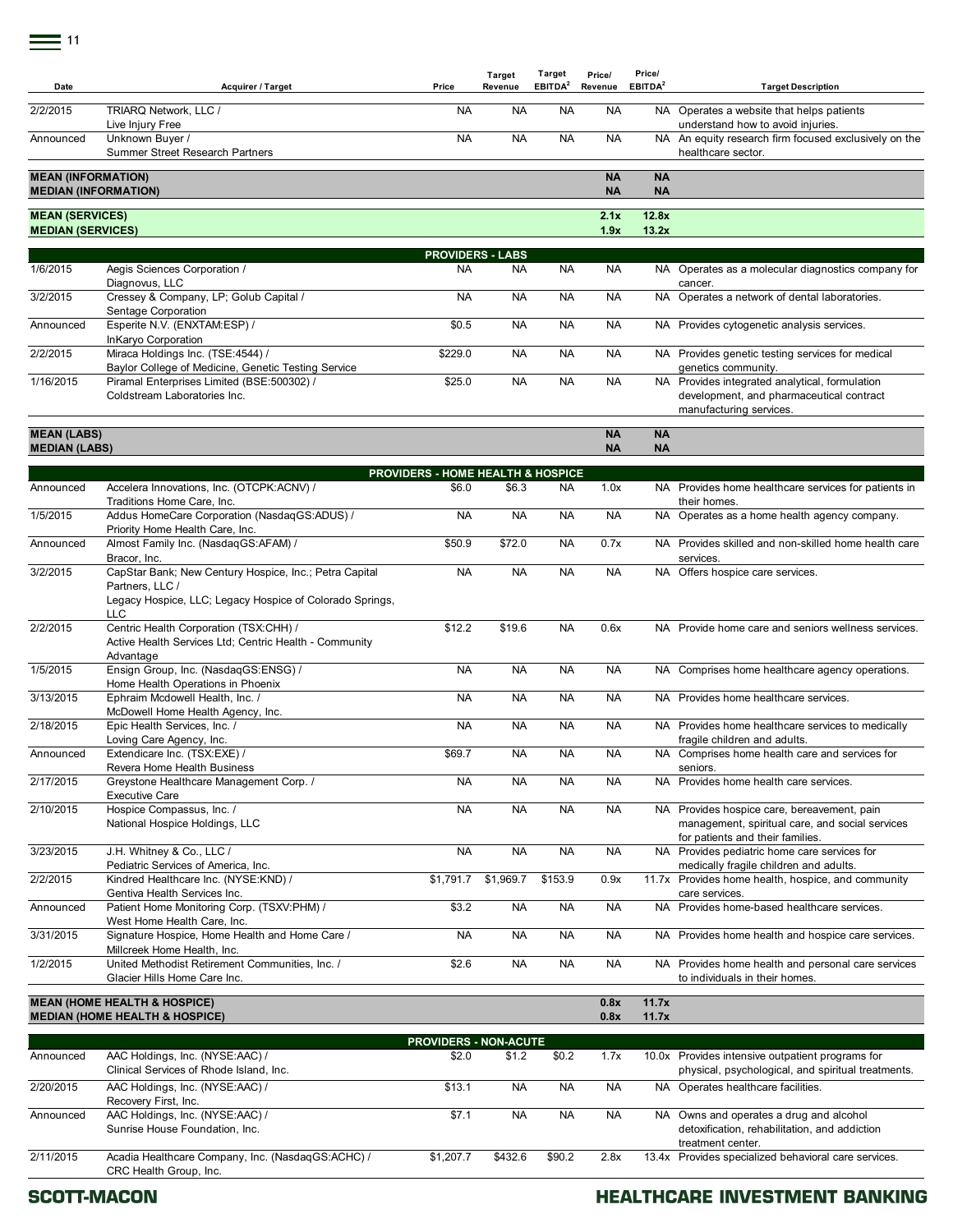| Date      | Acquirer / Target                                                                                                                                                                        | Price     | Target<br>Revenue | Target<br>EBITDA <sup>2</sup> | Price/<br>Revenue | Price/<br>EBITDA <sup>2</sup> | <b>Target Description</b>                                                                                                                                                                   |
|-----------|------------------------------------------------------------------------------------------------------------------------------------------------------------------------------------------|-----------|-------------------|-------------------------------|-------------------|-------------------------------|---------------------------------------------------------------------------------------------------------------------------------------------------------------------------------------------|
| 3/2/2015  | Acadia Healthcare Company, Inc. (NasdaqGS:ACHC) /<br>Quality Addiction Management Inc.                                                                                                   | \$53.0    | <b>NA</b>         | <b>NA</b>                     | <b>NA</b>         |                               | NA Offers narcotic addiction treatment services.                                                                                                                                            |
| 1/7/2015  | Advanced Dermatology & Cosmetic Surgery Inc. /<br>Albany Dermatology Clinic, P.A.                                                                                                        | <b>NA</b> | <b>NA</b>         | <b>NA</b>                     | <b>NA</b>         |                               | NA Provides care in medical, surgical and cosmetic<br>dermatology.                                                                                                                          |
| 2/10/2015 | Advanced Dermatology & Cosmetic Surgery Inc. /<br>Deland Dermatology & Surgery                                                                                                           | <b>NA</b> | <b>NA</b>         | <b>NA</b>                     | <b>NA</b>         |                               | NA Provides dermatology services.                                                                                                                                                           |
| 3/9/2015  | Advanced Dermatology & Cosmetic Surgery Inc. /<br>Denver Dermatology Consultants, P.C.                                                                                                   | <b>NA</b> | NA                | NA.                           | NA                |                               | NA Provides dermatology care services.                                                                                                                                                      |
| 1/6/2015  | Advanced Dermatology & Cosmetic Surgery Inc. /<br>Dermatology Associates of Northern Michigan, P.C.                                                                                      | <b>NA</b> | <b>NA</b>         | <b>NA</b>                     | <b>NA</b>         |                               | NA Offers cosmetic and aesthetic dermatology<br>including laser treatments, inject able products,<br>and esthetician services such as medical-grade<br>facials and skin care consultations. |
| 2/18/2015 | Advanced Dermatology & Cosmetic Surgery Inc. /<br>Dermatology Clinic in Livonia, Michigan                                                                                                | NA        | <b>NA</b>         | <b>NA</b>                     | <b>NA</b>         |                               | NA Provides dermatology care services.                                                                                                                                                      |
| 2/18/2015 | Advanced Dermatology & Cosmetic Surgery Inc. /<br>Solo Dermatology Practice                                                                                                              | <b>NA</b> | <b>NA</b>         | <b>NA</b>                     | <b>NA</b>         |                               | NA A dermatology practice.                                                                                                                                                                  |
| 1/5/2015  | Advanced Dermatology & Cosmetic Surgery Inc. /<br>Spencer Dermatology & Skin Surgery Center LLC                                                                                          | <b>NA</b> | <b>NA</b>         | <b>NA</b>                     | <b>NA</b>         |                               | NA Operates a surgical skin center that provides<br>dermatology care.                                                                                                                       |
| 2/17/2015 | Adventist Health System, Inc.; Catholic Health Initiatives;<br>Envision Radiology, LLC /<br>Four AMI Free-Standing Imaging Centers Located in Denver,<br>Golden. Louisville and Thornton | <b>NA</b> | <b>NA</b>         | <b>NA</b>                     | <b>NA</b>         |                               | NA Comprises four AMI free-standing imaging<br>centers.                                                                                                                                     |
| Announced | AIDS Partnership Michigan /<br>HIV/AIDS Resource Center                                                                                                                                  | <b>NA</b> | <b>NA</b>         | <b>NA</b>                     | <b>NA</b>         |                               | NA Non-profit organization that offers HIV related<br>direct care, prevention and outreach activities.                                                                                      |
| 1/21/2015 | Air Medical Group Holdings, Inc. /<br>MidAtlantic MedEvac, L.L.C.                                                                                                                        | <b>NA</b> | <b>NA</b>         | <b>NA</b>                     | <b>NA</b>         |                               | NA Air medical transport program.                                                                                                                                                           |
| 2/18/2015 | Alliance Healthcare Services, Inc. (NasdaqGM:AIQ) /<br>Pain Center of Arizona, PC                                                                                                        | \$48.7    | \$30.0            | <b>NA</b>                     | 1.6x              |                               | NA Operates a pain management clinic.                                                                                                                                                       |
| 1/8/2015  | Allure Group Inc. /<br>Sephardic Nursing and Rehabilitation Center                                                                                                                       | <b>NA</b> | <b>NA</b>         | <b>NA</b>                     | <b>NA</b>         |                               | NA Operates a rehab center.                                                                                                                                                                 |
| Announced | American Securities Management L.P.; Leonard Green &<br>Partners, L.P.; Ares Management, L.P. (NYSE:ARES) /<br>Aspen Dental Management, Inc.                                             | <b>NA</b> | <b>NA</b>         | <b>NA</b>                     | <b>NA</b>         |                               | NA Provides dental and denture services for short-<br>and long-term oral health needs.                                                                                                      |
| 3/10/2015 | AmSurg Corp. (NasdaqGS:AMSG) /<br>Radiology Associates of Hollywood, P.A.                                                                                                                | <b>NA</b> | <b>NA</b>         | <b>NA</b>                     | <b>NA</b>         |                               | NA Provides imaging services and radiologic<br>procedures.                                                                                                                                  |
| 3/10/2015 | AmSurg Corp. (NasdaqGS:AMSG) /                                                                                                                                                           | <b>NA</b> | <b>NA</b>         | <b>NA</b>                     | <b>NA</b>         |                               | NA Provides diagnostic radiology, interventional                                                                                                                                            |
| 2/1/2015  | Radiology Associates of South Florida, PA<br>Ascension Health, Inc. /<br>Medical Care Group, Ltd.                                                                                        | <b>NA</b> | <b>NA</b>         | <b>NA</b>                     | <b>NA</b>         |                               | radiology, and vascular surgery services.<br>NA Provides adult and pediatric medicine.                                                                                                      |
| 3/30/2015 | ATI Physical Therapy Holdings, LLC /<br>Flexeon Rehabilitation, Inc.                                                                                                                     | <b>NA</b> | <b>NA</b>         | <b>NA</b>                     | <b>NA</b>         |                               | NA Provides rehabilitation services, corporate<br>consulting, and education services.                                                                                                       |
| 3/23/2015 | ATI Physical Therapy Holdings, LLC /<br>Matt Smith Physical Therapy                                                                                                                      | <b>NA</b> | <b>NA</b>         | <b>NA</b>                     | <b>NA</b>         |                               | NA Provides physical therapy, rehabilitation, and<br>personalized care services.                                                                                                            |
| 2/23/2015 | ATI Physical Therapy Holdings, LLC /<br>Optimal Health Strategies, PC                                                                                                                    | NA        | <b>NA</b>         | <b>NA</b>                     | <b>NA</b>         |                               | NA Provides on-site occupational medical services.                                                                                                                                          |
| 3/11/2015 | Brigham and Women's Hospital /<br>Harbor Medical Associates, P.C.                                                                                                                        | <b>NA</b> | <b>NA</b>         | <b>NA</b>                     | <b>NA</b>         |                               | NA Provides primary care, family care, and specialty<br>services.                                                                                                                           |
| Announced | Buffalo Medical Group, P.C. /<br>Podiatry Affiliates, PC                                                                                                                                 | <b>NA</b> | <b>NA</b>         | <b>NA</b>                     | <b>NA</b>         |                               | NA Provides podiatrist services including diabetic foot<br>care, in-office diagnostic testing, and in-office and<br>hospital foot surgery.                                                  |
| Announced | Canadian Cannabis Corp. (OTCBB:CCAN) /<br>Novo Healthnet Limited                                                                                                                         | \$15.7    | <b>NA</b>         | <b>NA</b>                     | <b>NA</b>         |                               | NA Owns and operates a network of multidisciplinary<br>rehabilitation centers and affiliate facilities.                                                                                     |
| 2/3/2015  | CareTrust REIT, Inc. (NasdaqGS:CTRE) /<br><b>Bethany Rehabilitation Center</b>                                                                                                           | \$18.0    | <b>NA</b>         | <b>NA</b>                     | <b>NA</b>         |                               | NA Provides rehabilitation, wound care, respite, and<br>bariatric care services.                                                                                                            |
| Announced | Carilion Clinic Inc. /<br>PCA Healthcare                                                                                                                                                 | <b>NA</b> | NA                | <b>NA</b>                     | <b>NA</b>         |                               | NA Owns and operates urgent care clinics.                                                                                                                                                   |
| 3/3/2015  | Carter Validus Operating Partnership II, LP /<br>Winter Haven Capital Center, LLC, Winter Haven Urgent Care<br>Facility                                                                  | \$3.8     | <b>NA</b>         | <b>NA</b>                     | <b>NA</b>         |                               | NA Comprises an urgent care facility.                                                                                                                                                       |
| 1/13/2015 | Civitas Solutions, Inc. (NYSE:CIVI) /<br>Cassell & Associates, LLC                                                                                                                       | NA        | <b>NA</b>         | <b>NA</b>                     | <b>NA</b>         |                               | NA Provides brain injury rehabilitation and<br>occupational therapy services.                                                                                                               |
| Announced | Dale Jarrett Racing Adventure Inc. (OTCPK:DJRT) /<br>24/7 Kid Doc, Inc.                                                                                                                  | \$0.3     | <b>NA</b>         | <b>NA</b>                     | <b>NA</b>         |                               | NA Operates pediatric clinics.                                                                                                                                                              |
| 1/7/2015  | DaVita HealthCare Partners Inc. (NYSE:DVA) /<br>Colorado Springs Health Partners, P.C.                                                                                                   | <b>NA</b> | <b>NA</b>         | <b>NA</b>                     | <b>NA</b>         |                               | NA Operates medical centers offering health care<br>services.                                                                                                                               |
| 2/10/2015 | DaVita HealthCare Partners Inc. (NYSE:DVA) /<br><b>CORVA Kidney Center-Webster</b>                                                                                                       | <b>NA</b> | NA                | <b>NA</b>                     | <b>NA</b>         |                               | NA Owns and operates a kidney dialysis center.                                                                                                                                              |
| 1/23/2015 | DaVita HealthCare Partners Inc. (NYSE:DVA) /<br>NephroLife Care (India) Pvt. Ltd.                                                                                                        | <b>NA</b> | <b>NA</b>         | <b>NA</b>                     | <b>NA</b>         |                               | NA Offers renal disease management for acute,<br>chronic, and end-stage renal diseases.                                                                                                     |
| Announced | DGAT Partners, LLC, Quantum International Income Corp.<br>(TSXY:QIC.U)                                                                                                                   | \$5.0     | <b>NA</b>         | <b>NA</b>                     | <b>NA</b>         |                               | NA Owns and operates single operating room<br>ambulatory surgery center.                                                                                                                    |
| 2/2/2015  | Advanced Surgery Center, LLC<br>Diversicare Healthcare Services Inc. (NasdaqCM:DVCR) /                                                                                                   | \$7.0     | <b>NA</b>         | <b>NA</b>                     | <b>NA</b>         |                               | NA Comprises a nursing facility.                                                                                                                                                            |
| 2/2/2015  | Barren County Health Care Center, Inc.<br>Duke University; Lifepoint Hospitals Inc. (NasdaqGS:LPNT) /                                                                                    | \$3.5     | <b>NA</b>         | <b>NA</b>                     | <b>NA</b>         |                               | NA Provides healthcare services.                                                                                                                                                            |

Nason Hospital Association

## **HEALTHCARE INVESTMENT BANKING**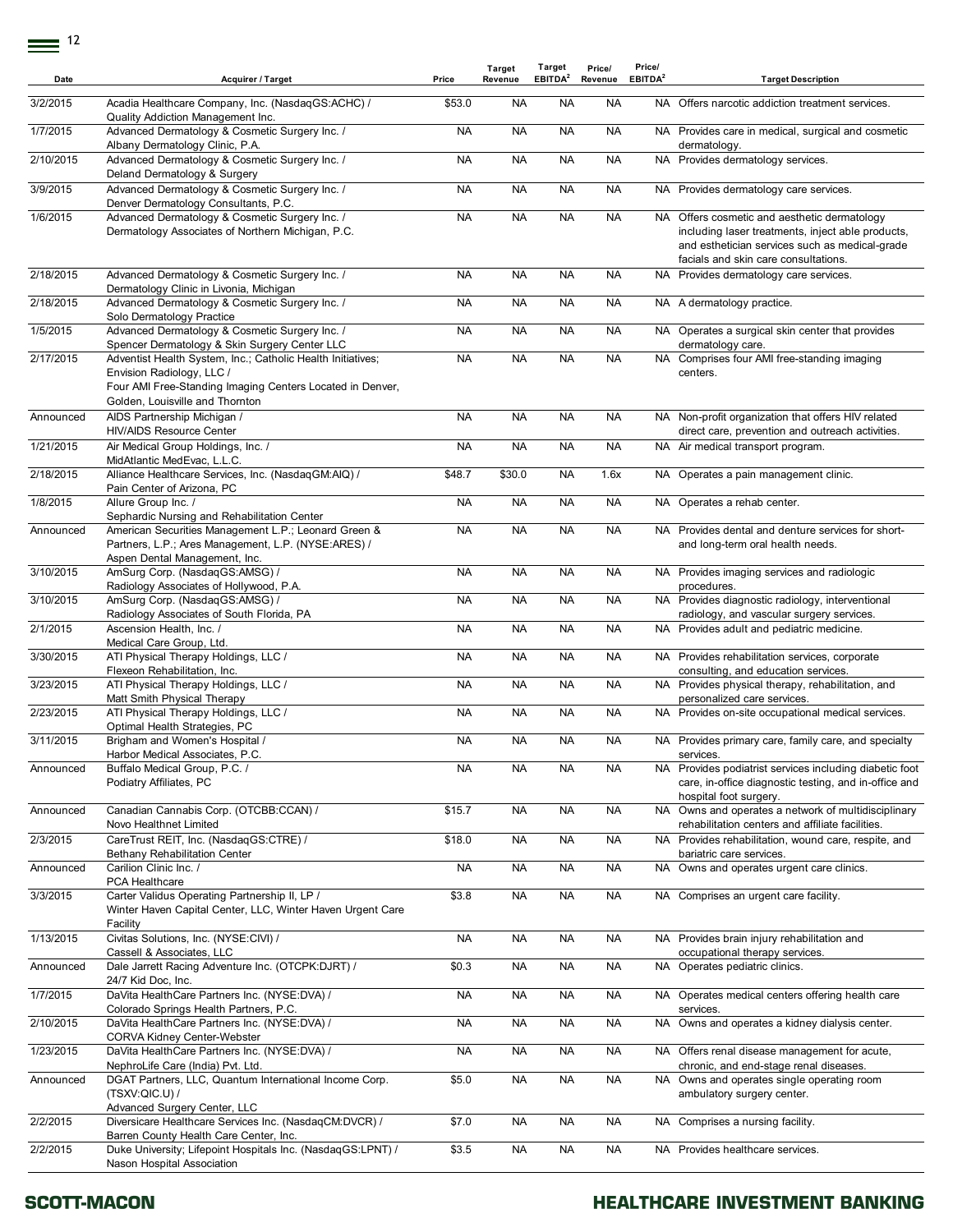$\equiv$  13

| Date      | Acquirer / Target                                                                                                                                    | Price     | <b>Target</b><br>Revenue | Target<br>EBITDA <sup>2</sup> | Price/<br>Revenue | Price/<br>EBITDA <sup>2</sup> | <b>Target Description</b>                                                                                                                                                                                                                                         |
|-----------|------------------------------------------------------------------------------------------------------------------------------------------------------|-----------|--------------------------|-------------------------------|-------------------|-------------------------------|-------------------------------------------------------------------------------------------------------------------------------------------------------------------------------------------------------------------------------------------------------------------|
| 1/7/2015  | Ensign Group, Inc. (NasdaqGS:ENSG) /<br>Integrity Urgent Care, PC                                                                                    | <b>NA</b> | <b>NA</b>                | <b>NA</b>                     | <b>NA</b>         |                               | NA Offers urgent medical care services.                                                                                                                                                                                                                           |
| Announced | Envision Healthcare Holdings, Inc. (NYSE:EVHC) /<br>Emergency Medical Associates of New Jersey P.A.;<br>Scottsdale Emergency Associates Ltd          | \$380.0   | <b>NA</b>                | <b>NA</b>                     | <b>NA</b>         |                               | NA Combined operations which provide emergency<br>medical care services.                                                                                                                                                                                          |
| 3/4/2015  | Ernest Health, Inc. /<br>Weslaco Rehab Hospital                                                                                                      | <b>NA</b> | <b>NA</b>                | <b>NA</b>                     | <b>NA</b>         |                               | NA Provides inpatient rehabilitation services.                                                                                                                                                                                                                    |
| 1/20/2015 | Finger Lakes Health Systems Agency Inc. /<br>Lifecare Medical Associates, PC                                                                         | <b>NA</b> | <b>NA</b>                | <b>NA</b>                     | <b>NA</b>         |                               | NA Offers family medicine, senior care, women's<br>health and wellness, pediatrics, occupational<br>health, sports medicine/minor orthopedics,<br>preventive health and nutrition, lab and diagnostic<br>testing, and on site specialty consultation<br>services. |
| 2/10/2015 | Flores Chiropractic Group, Inc. /<br>Shin Wellness, L.L.C.                                                                                           | <b>NA</b> | <b>NA</b>                | <b>NA</b>                     | <b>NA</b>         |                               | NA Provides health and wellness services for<br>patients.                                                                                                                                                                                                         |
| 3/3/2015  | Fresenius Medical Care AG & Co. KGAA (DB:FME) /<br>HemaCare Corporation, Therapeutic Apheresis Assets                                                | <b>NA</b> | <b>NA</b>                | <b>NA</b>                     | <b>NA</b>         |                               | NA Offers therapeutic apheresis services.                                                                                                                                                                                                                         |
| 1/7/2015  | Good Shepherd Rehabilitation Hospital Inc. /<br>Rasansky Physical Therapy, LLC                                                                       | <b>NA</b> | <b>NA</b>                | <b>NA</b>                     | <b>NA</b>         |                               | NA Owns and operates outpatient rehabilitation and<br>physical therapy care facilities.                                                                                                                                                                           |
| Announced | Grow Solutions, Inc. /<br>LightTouch Vein & Laser, Inc. (OTCBB:LTVL)                                                                                 | <b>NA</b> | <b>NA</b>                | <b>NA</b>                     | <b>NA</b>         |                               | NA Engaged in the laser and cosmetic surgery<br>business.                                                                                                                                                                                                         |
| 3/2/2015  | Healogics, Inc. /<br>Accelecare Wound Centers, Inc.                                                                                                  | <b>NA</b> | <b>NA</b>                | <b>NA</b>                     | <b>NA</b>         |                               | NA Provides wound management solutions to<br>hospitals and related health care organizations.                                                                                                                                                                     |
| Announced | HEALTHSOUTH Corp. (NYSE:HLS) /<br>Cardinal Hill Rehabilitation Hospital                                                                              | <b>NA</b> | <b>NA</b>                | <b>NA</b>                     | <b>NA</b>         |                               | NA Owns and operates inpatient rehabilitation<br>hospitals.                                                                                                                                                                                                       |
| 2/13/2015 | Innovate Partners, LLC; Solis Capital Partners, LLC /<br>Lindora, Inc.                                                                               | <b>NA</b> | <b>NA</b>                | <b>NA</b>                     | <b>NA</b>         |                               | NA Operates a chain of weight loss clinics that<br>provide clinical weight management services to<br>men, women, and children.                                                                                                                                    |
| 2/19/2015 | IPC Healthcare, Inc. (NasdaqGS:IPCM) /<br>Capital Internal Medicine, LLC                                                                             | <b>NA</b> | <b>NA</b>                | <b>NA</b>                     | <b>NA</b>         |                               | NA Physician-owned internal medicine practice.                                                                                                                                                                                                                    |
| 3/26/2015 | IPC Healthcare, Inc. (NasdaqGS:IPCM) /<br>Green Tasker & Associates, Inc.                                                                            | <b>NA</b> | <b>NA</b>                | <b>NA</b>                     | <b>NA</b>         |                               | NA Provides behavioral health post-acute services.                                                                                                                                                                                                                |
| 3/3/2015  | Joint Corp. (NasdaqCM:JYNT) /<br>TJSC, LLC, Four Developed Franchises and One<br>Undeveloped Franchise                                               | \$0.8     | <b>NA</b>                | <b>NA</b>                     | <b>NA</b>         |                               | NA Owns and operates chiropractic clinics.                                                                                                                                                                                                                        |
| 1/2/2015  | Kindred Healthcare Inc. (NYSE:KND) /<br>Centerre Healthcare Corporation                                                                              | \$195.0   | \$141.0                  | \$16.7                        | 1.4x              |                               | 11.7x Develops and operates rehabilitation hospitals.                                                                                                                                                                                                             |
| Announced | KKR & Co. L.P. (NYSE:KKR) /<br>Air Medical Group Holdings, Inc.                                                                                      | <b>NA</b> | \$737.0                  | <b>NA</b>                     | <b>NA</b>         |                               | NA Provides emergency air medical services.                                                                                                                                                                                                                       |
| 2/10/2015 | Lewis County Mental Health Association /<br>Community Allied Behavioral Health, Inc.                                                                 | <b>NA</b> | <b>NA</b>                | <b>NA</b>                     | <b>NA</b>         |                               | NA Operates a medical center.                                                                                                                                                                                                                                     |
| 3/31/2015 | MedEquity Capital, LLC; Webster Capital; Webster Capital III,<br>L.P./<br>PharmaLogic Inc.                                                           | <b>NA</b> | <b>NA</b>                | <b>NA</b>                     | <b>NA</b>         |                               | NA Provides nuclear medicine radiopharmacy<br>services to hospitals and other healthcare sites.                                                                                                                                                                   |
| Announced | MEDNAX, Inc. (NYSE:MD) /<br>MEMAC Associates, P.C.                                                                                                   | <b>NA</b> | <b>NA</b>                | <b>NA</b>                     | <b>NA</b>         |                               | NA Provides healthcare services with 10<br>anesthesiologists and 18 part-time anesthetists.                                                                                                                                                                       |
| 3/26/2015 | Medovex Corp. (NasdaqCM:MDVX) /<br>Streamline Inc.                                                                                                   | \$9.6     | <b>NA</b>                | <b>NA</b>                     | <b>NA</b>         |                               | NA Develops and provides intra-hospital patient<br>transportation systems and services to a network<br>of healthcare providers, hospitals, clinics, and<br>medical suppliers.                                                                                     |
| Announced | Memorial Health, Inc. /<br>Marysville Ohio Surgical Center                                                                                           | <b>NA</b> | <b>NA</b>                | <b>NA</b>                     | <b>NA</b>         |                               | NA Offers healthcare services.                                                                                                                                                                                                                                    |
| 1/8/2015  | Memphis Obstetrics and Gynecological Association, P.C. /<br>Women's Physician Group PLLC                                                             | <b>NA</b> | <b>NA</b>                | <b>NA</b>                     | <b>NA</b>         |                               | NA Owns and operates healthcare facilities that<br>provide healthcare services to women.                                                                                                                                                                          |
| 1/5/2015  | Mental Health Partners /<br>Boulder County Public Health, Addiction Recovery Centers                                                                 | <b>NA</b> | <b>NA</b>                | <b>NA</b>                     | <b>NA</b>         |                               | NA Comprises addiction recovery centers and cater to<br>23,000 individuals annually.                                                                                                                                                                              |
| 1/22/2015 | Mercy Health /<br>Cardiac, Vascular and Thoracic Surgeons, Inc.                                                                                      | <b>NA</b> | <b>NA</b>                | <b>NA</b>                     | <b>NA</b>         |                               | NA Provides vascular screening examination services<br>to detect the risk of stroke, the presence of<br>abdominal aortic aneurysm, and peripheral<br>vascular disease of the legs.                                                                                |
| 2/25/2015 | Meridian Property Company /<br>Gambro, Inc., 15,915 Square Foot Medical Office Building in<br>Alameda County at 2920 Telegraph Avenue                | <b>NA</b> | <b>NA</b>                | <b>NA</b>                     | <b>NA</b>         |                               | NA Comprises an office building.                                                                                                                                                                                                                                  |
| 1/26/2015 | Natus Medical Inc. (NasdaqGS:BABY) /<br>Global Neuro-Diagnostics, LP                                                                                 | <b>NA</b> | <b>NA</b>                | <b>NA</b>                     | <b>NA</b>         |                               | NA Provides electroencephalography diagnostic<br>services to physicians and hospitals.                                                                                                                                                                            |
| Announced | NorthWest Real Estate Investment Trust (TSX:NWH.UN) /<br>NorthWest International Healthcare Properties Real Estate<br>Investment Trust (TSXV:MOB.UN) | \$600.4   | \$43.4                   | \$34.4                        | <b>NM</b>         |                               | 19.2x Operates as an unincorporated, open-ended real<br>estate investment trust that invests in healthcare<br>real estate.                                                                                                                                        |
| 3/5/2015  | Nova Medical Centers /<br>Industrial Medicine, P.C.                                                                                                  | <b>NA</b> | <b>NA</b>                | <b>NA</b>                     | <b>NA</b>         |                               | NA Provides healthcare services for occupational and<br>emergency treatments.                                                                                                                                                                                     |
| 2/5/2015  | Orthology, Inc. /<br>Reynolds Rehabilitation Enterprises, Inc.                                                                                       | <b>NA</b> | <b>NA</b>                | <b>NA</b>                     | <b>NA</b>         |                               | NA Provides rehabilitation services.                                                                                                                                                                                                                              |
| 3/11/2015 | Outpatient Diagnostic Center /<br>Valley Imaging Center, Inc.                                                                                        | <b>NA</b> | <b>NA</b>                | <b>NA</b>                     | <b>NA</b>         |                               | NA Provides imaging and radiology services.                                                                                                                                                                                                                       |

#### SCOTT-MACON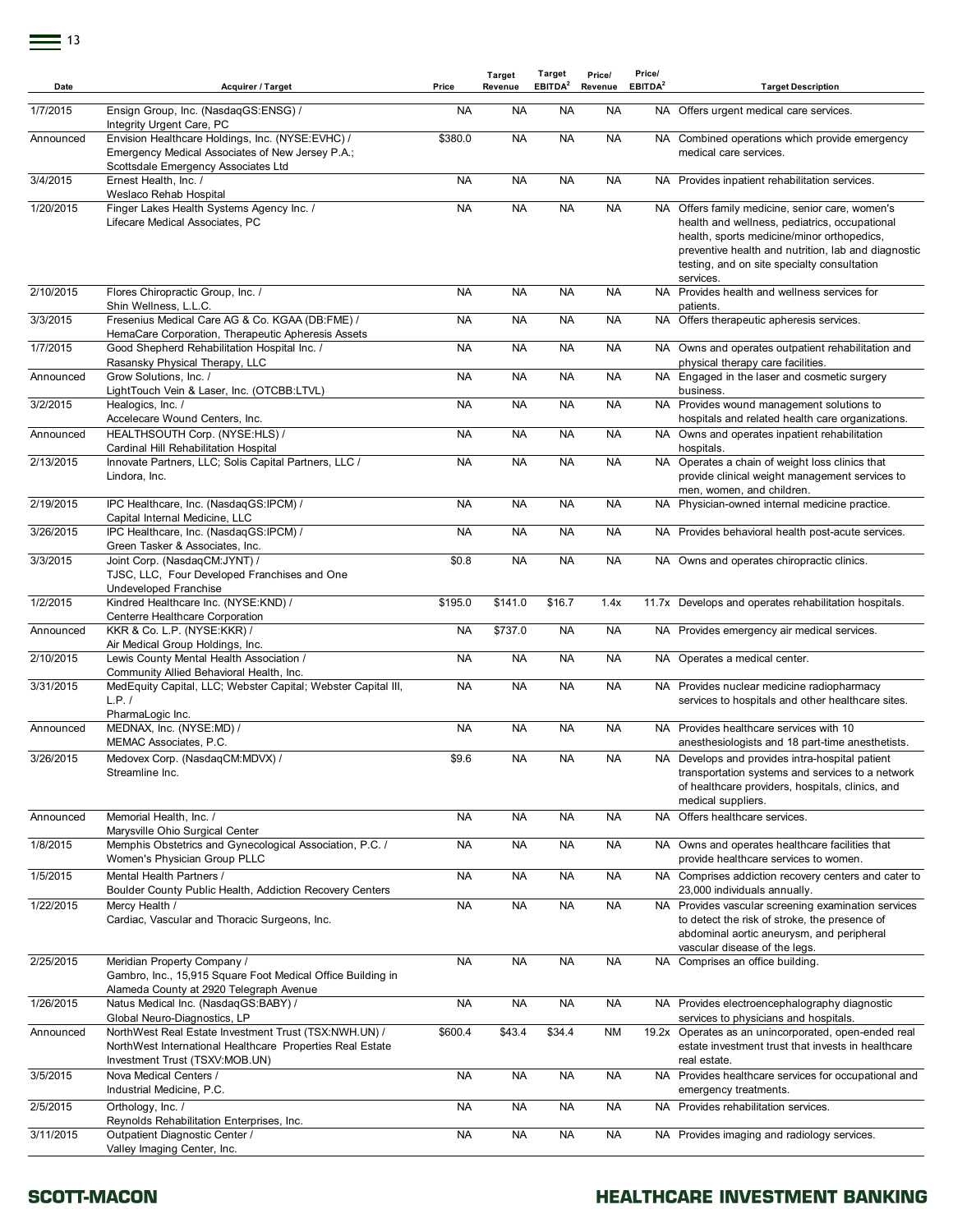| Date                                                 | Acquirer / Target                                                                                                                                                              | Price                             | <b>Target</b><br>Revenue | Target<br>EBITDA <sup>2</sup> | Price/<br>Revenue | Price/<br>EBITDA <sup>2</sup> | <b>Target Description</b>                                                                                                                                                                                      |
|------------------------------------------------------|--------------------------------------------------------------------------------------------------------------------------------------------------------------------------------|-----------------------------------|--------------------------|-------------------------------|-------------------|-------------------------------|----------------------------------------------------------------------------------------------------------------------------------------------------------------------------------------------------------------|
| 1/31/2015                                            | Philadelphia Gastroenterology Consultants, LTD.; Physicians<br>Endoscopy L.L.C. /                                                                                              | <b>NA</b>                         | <b>NA</b>                | <b>NA</b>                     | <b>NA</b>         |                               | NA Owns and operates a two-room ambulatory<br>surgery center.                                                                                                                                                  |
| 1/14/2015                                            | PGC Endoscopy Center of Excellence, LLC<br>Physicians Realty Trust (NYSE:DOC) /<br>309,865 square foot Columbus Regional Medical Office<br>Portfolio and Carle Danville Clinic | \$44.8                            | <b>NA</b>                | <b>NA</b>                     | <b>NA</b>         |                               | NA Comprises thirteen medical office buildings.                                                                                                                                                                |
| Announced                                            | Physicians Realty Trust (NYSE:DOC) /<br>96% Interest in Portfolio of 7 Medical Office Facilities in<br>Minneapolis and 1 Facility in Jamestown                                 | \$122.1                           | <b>NA</b>                | <b>NA</b>                     | <b>NA</b>         |                               | NA Comprises healthcare properties.                                                                                                                                                                            |
| 2/27/2015                                            | Physicians Realty Trust (NYSE:DOC) /<br>Baylor Cancer Center; Bridgeport Medical Center                                                                                        | \$22.0                            | <b>NA</b>                | <b>NA</b>                     | <b>NA</b>         |                               | NA Comprises two medical office buildings.                                                                                                                                                                     |
| 2/13/2015                                            | Physicians Realty Trust (NYSE:DOC) /<br>Four Medical Office Buildings in Greenwood, Indiana                                                                                    | \$17.2                            | <b>NA</b>                | <b>NA</b>                     | <b>NA</b>         |                               | NA Comprises building properties consisting of four<br>medical office buildings.                                                                                                                               |
| 1/14/2015                                            | Physicians Realty Trust (NYSE:DOC) /<br>Middletown Medical, P.C., Two Medical Office Buildings in<br>Middletown, New York                                                      | \$14.4                            | <b>NA</b>                | <b>NA</b>                     | <b>NA</b>         |                               | NA Comprises medical office buildings.                                                                                                                                                                         |
| Announced                                            | Post Acute Partners, LLC /                                                                                                                                                     | <b>NA</b>                         | <b>NA</b>                | <b>NA</b>                     | <b>NA</b>         |                               | NA Comprises a healthcare facility.                                                                                                                                                                            |
| 2/13/2015                                            | St. James Mercy Health System, McAuley Manor at Mercycare<br>Prime A Investments, LLC /                                                                                        | <b>NA</b>                         | <b>NA</b>                | <b>NA</b>                     | <b>NA</b>         |                               | NA Comprises two medical centers.                                                                                                                                                                              |
| 3/9/2015                                             | St. Joseph Medical Center in Kansas; St. Mary's Medical<br>Renaissance Health & Wellness /<br>Project Wellness                                                                 | <b>NA</b>                         | <b>NA</b>                | <b>NA</b>                     | <b>NA</b>         |                               | NA Offers healthcare services including weight loss,<br>nutrition, hormone balance, and stem cell/platelet<br>rich plasma therapy.                                                                             |
| 3/18/2015                                            | Reproductive Medicine Associates of New Jersey, LLC /<br><b>IVF New Jersey Fertility and Gynecology Center</b>                                                                 | <b>NA</b>                         | <b>NA</b>                | <b>NA</b>                     | <b>NA</b>         |                               | NA Provides healthcare services for infertility.                                                                                                                                                               |
| 2/5/2015                                             | Sanders Trust /<br>Four Suburban Healthcare Clinics in Indiana, Georgia and<br>Pennsylvania                                                                                    | \$11.9                            | <b>NA</b>                | <b>NA</b>                     | <b>NA</b>         |                               | NA Comprises four healthcare clinics.                                                                                                                                                                          |
| 2/3/2015                                             | Surgery Partners LLC /<br>Delaware Outpatient Center for Surgery, LLC                                                                                                          | <b>NA</b>                         | <b>NA</b>                | <b>NA</b>                     | <b>NA</b>         |                               | NA Operates a surgical facility.                                                                                                                                                                               |
| 2/9/2015                                             | Tomayko Group, LLC /<br>Omni Diagnostics, LLC                                                                                                                                  | <b>NA</b>                         | <b>NA</b>                | <b>NA</b>                     | <b>NA</b>         |                               | NA Offers cardiology services.                                                                                                                                                                                 |
| 3/25/2015                                            | UC Health /<br>Cincinnati Arthritis Associates, P.S.C., Inc.                                                                                                                   | <b>NA</b>                         | <b>NA</b>                | <b>NA</b>                     | <b>NA</b>         | NA.                           | Provides healthcare services to individuals<br>suffering from musculoskeletal disorders such as<br>arthritis and connective tissue diseases.                                                                   |
| 1/9/2015                                             | Unknown Buyer /<br>Alignlife Chiropractic Centers                                                                                                                              | <b>NA</b>                         | <b>NA</b>                | <b>NA</b>                     | <b>NA</b>         |                               | NA Provides healthcare services.                                                                                                                                                                               |
| 2/4/2015                                             | Unknown Buyer /<br>APS Healthcare Puerto Rico, Inc.                                                                                                                            | \$26.5                            | <b>NA</b>                | <b>NA</b>                     | <b>NA</b>         |                               | NA Provides mental health and substance abuse<br>services.                                                                                                                                                     |
| 3/13/2015                                            | Unknown Buyer /<br>Baba Dental Design                                                                                                                                          | <b>NA</b>                         | <b>NA</b>                | <b>NA</b>                     | <b>NA</b>         |                               | NA Owns and operates a general dentistry practice.                                                                                                                                                             |
| 2/5/2015                                             | Unknown Buyer /<br>Muir Wood Adolescent & Family Services, LLC                                                                                                                 | <b>NA</b>                         | <b>NA</b>                | <b>NA</b>                     | <b>NA</b>         |                               | NA Offers gender-specific, residential treatment<br>program for drug and alcohol addict teens.                                                                                                                 |
| 2/2/2015                                             | US Physical Therapy Inc. (NYSE:USPH) /<br>Nine-Clinic Physical Therapy Practice                                                                                                | \$12.0                            | <b>NA</b>                | <b>NA</b>                     | <b>NA</b>         |                               | NA Comprises nine centers that provide physical<br>therapy services.                                                                                                                                           |
| 1/16/2015                                            | Ventas, Inc. (NYSE:VTR) /<br>American Realty Capital Healthcare Trust, Inc.                                                                                                    | \$2,303.7                         | \$163.0                  | <b>NM</b>                     | <b>NM</b>         |                               | NM Primarily invests in medical office buildings and<br>healthcare-related facilities include hospitals,<br>rehabilitation and surgical centers, assisted-living<br>properties and skilled-nursing facilities. |
| 3/11/2015                                            | WellTek Incorporated (OTCPK:WTKN) /<br>Dynamic Rehabilitation Centers Inc.                                                                                                     | <b>NA</b>                         | <b>NA</b>                | <b>NA</b>                     | <b>NA</b>         |                               | NA Provides physical therapy treatment specializing<br>in the treatment of subacute and chronic back<br>and neck pain.                                                                                         |
| Announced                                            | Welsh, Carson, Anderson & Stowe; Select Medical Holdings<br>Corporation (NYSE:SEM) /<br>Concentra, Inc.                                                                        | \$1,055.0                         | \$1,000.0                | NA.                           | 1.1x              |                               | NA Provides occupational medicine, physical therapy,<br>health and wellness, urgent care, and primary<br>care services to patients.                                                                            |
| <b>MEAN (NON-ACUTE)</b><br><b>MEDIAN (NON-ACUTE)</b> |                                                                                                                                                                                |                                   |                          |                               | 1.7x<br>1.6x      | 13.6x<br>12.5x                |                                                                                                                                                                                                                |
|                                                      |                                                                                                                                                                                | <b>PROVIDERS - LONG-TERM CARE</b> |                          |                               |                   |                               |                                                                                                                                                                                                                |
| Announced                                            | Brookdale Senior Living Inc. (NYSE:BKD); HCP, Inc.<br>(NYSE:HCP)/<br>CSH Master Care USA Inc.                                                                                  | \$849.0                           | <b>NA</b>                | <b>NA</b>                     | <b>NA</b>         |                               | NA Owns and operates long term care seniors<br>housing communities, memory care, and skilled<br>nursing facilities.                                                                                            |
| 1/15/2015                                            | Capital Senior Living Corp. (NYSE:CSU) /<br>One Living Community In USA                                                                                                        | <b>NA</b>                         | <b>NA</b>                | <b>NA</b>                     | <b>NA</b>         |                               | NA Comprises a senior living community.                                                                                                                                                                        |
| Announced                                            | CareTrust REIT, Inc. (NasdaqGS:CTRE) /<br>Twenty/20 Management, English Meadows at Christiansburg                                                                              | <b>NA</b>                         | <b>NA</b>                | <b>NA</b>                     | <b>NA</b>         |                               | NA Comprises two assisted living facilities.                                                                                                                                                                   |
| 2/12/2015                                            | and English Meadows Elks' Home<br>CareTrust REIT, Inc. (NasdaqGS:CTRE) /<br>Cross Healthcare, LLC, Three-Facility Assisted Living and<br>Memory Care Portfolio                 | \$12.0                            | <b>NA</b>                | <b>NA</b>                     | <b>NA</b>         |                               | NA Comprises assisted living and memory care<br>facilities.                                                                                                                                                    |
| Announced                                            | Citizens Medical Center /<br>Warm Springs Specialty Hospital of San Antonio, LLC                                                                                               | <b>NA</b>                         | <b>NA</b>                | <b>NA</b>                     | <b>NA</b>         |                               | NA Operates as long-term acute care hospitals.                                                                                                                                                                 |
| 2/2/2015                                             | Diversicare Healthcare Services Inc. (NasdaqCM:DVCR) /<br>94-bed Skilled Nursing Center In Glasgow, Kentucky                                                                   | \$7.0                             | <b>NA</b>                | NA.                           | <b>NA</b>         |                               | NA Comprises a nursing facility.                                                                                                                                                                               |
| Announced                                            | Ecumen Home Care, Inc.; Lifestyle Communities, LLC /<br>A Property Near Glen Lake                                                                                              | <b>NA</b>                         | NA                       | <b>NA</b>                     | <b>NA</b>         |                               | NA Comprises a senior living facility.                                                                                                                                                                         |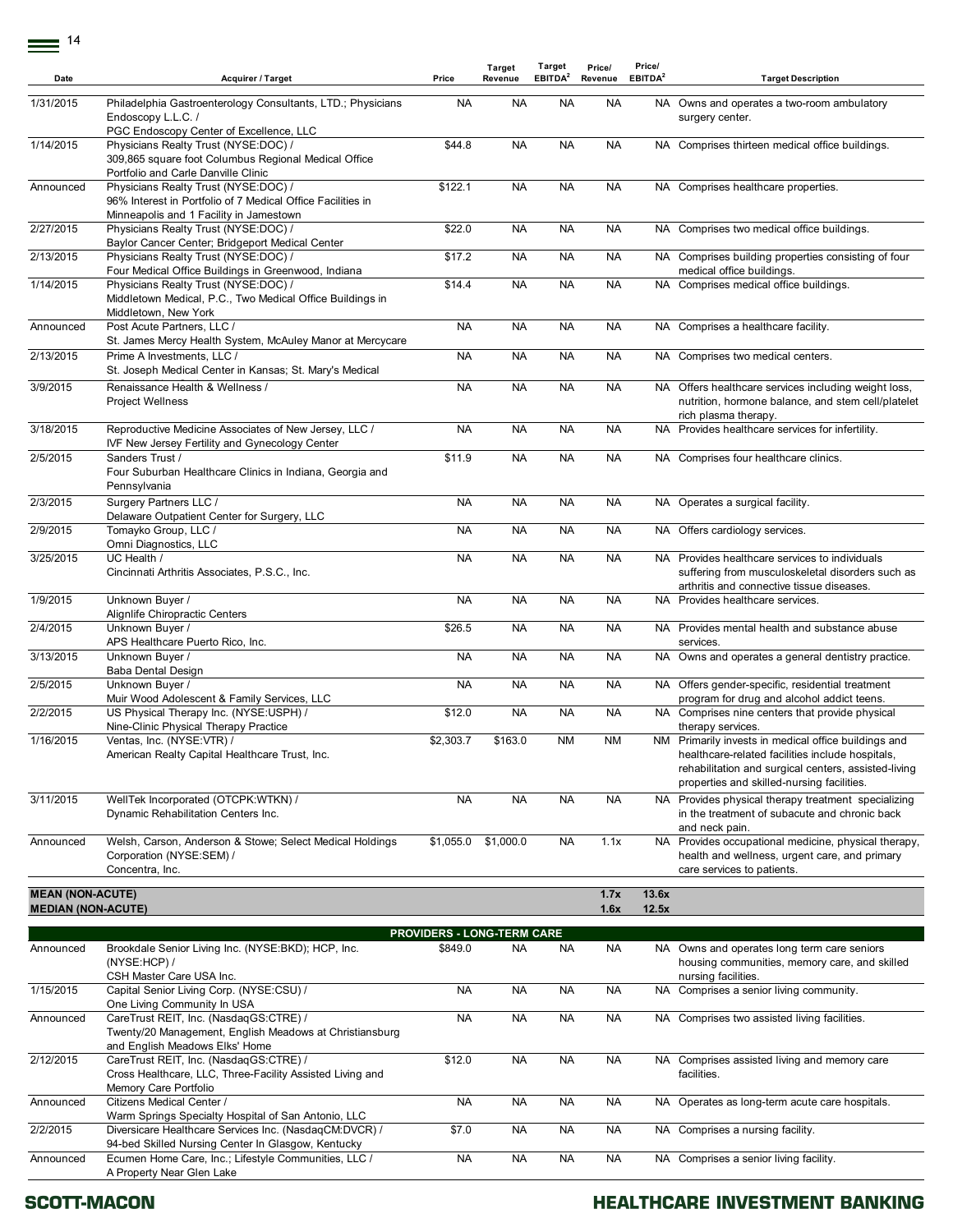$\equiv$  15

| Date      | Acquirer / Target                                                                                                                               | Price                    | Target<br>Revenue | Target<br>EBITDA <sup>2</sup> | Price/<br>Revenue | Price/<br>EBITDA <sup>2</sup> | <b>Target Description</b>                                                                                                                                                                        |
|-----------|-------------------------------------------------------------------------------------------------------------------------------------------------|--------------------------|-------------------|-------------------------------|-------------------|-------------------------------|--------------------------------------------------------------------------------------------------------------------------------------------------------------------------------------------------|
| 1/5/2015  | Ensign Group, Inc. (NasdagGS:ENSG) /<br>Mildred and Shirley L. Garrison Geriatric Education and Care<br>Center in Lubbock                       | \$6.2                    | <b>NA</b>         | <b>NA</b>                     | <b>NA</b>         |                               | NA Comprises a skilled nursing care facility.                                                                                                                                                    |
| 2/5/2015  | Episcopal Seniorlife Communities, Inc. /<br>Pinehurst Senior Living                                                                             | NA                       | <b>NA</b>         | NA                            | <b>NA</b>         |                               | NA Comprises a senior living facility.                                                                                                                                                           |
| 2/2/2015  | FC-GEN Acquisition, Inc. /<br>Skilled Healthcare Group, Inc. (NYSE:GEN)                                                                         | <b>NA</b>                | \$831.3           | \$66.3                        | <b>NA</b>         |                               | NA Owns and operates skilled nursing facilities,<br>assisted living facilities, hospices, home health<br>providers, and a rehabilitation therapy business.                                       |
| 3/23/2015 | Granite Investment Group /                                                                                                                      | \$7.2                    | <b>NA</b>         | <b>NA</b>                     | <b>NA</b>         |                               | NA Owns and operates an assisted living facility.                                                                                                                                                |
| 3/1/2015  | Shawnee Heartland Assisted Living, Inc.<br>Greystone Healthcare Management Corp. /<br>Autumn Health Care Inc.; TheraTrust Inc.                  | <b>NA</b>                | <b>NA</b>         | <b>NA</b>                     | <b>NA</b>         |                               | NA Provides nursing, rehabilitation, assisted living<br>services, physical therapy, occupational therapy,<br>and speech-language pathology services.                                             |
| 2/26/2015 | Health Care REIT, Inc. (NYSE:HCN) /<br>Signature Senior Lifestyle Limited                                                                       | NA                       | <b>NA</b>         | <b>NA</b>                     | <b>NA</b>         |                               | NA Operates senior care communities.                                                                                                                                                             |
| 3/30/2015 | Kensington Realty Advisors, Inc.; Saudi Economic and<br>Development Holding Company /<br>Village at the Woodlands Waterway in the The Woodlands | <b>NA</b>                | <b>NA</b>         | <b>NA</b>                     | <b>NA</b>         |                               | NA Comprises a 207-unit independent, assisted<br>living, and memory care facility.                                                                                                               |
| 2/6/2015  | Mid-Atlantic Health Care, LLC /<br>Forest Haven Nursing Home, Inc.                                                                              | \$8.6                    | <b>NA</b>         | <b>NA</b>                     | <b>NA</b>         |                               | NA Provides physical, occupational and speech<br>therapies, hospice, and dietician services.                                                                                                     |
| 3/4/2015  | Mission Health Communities LLC /                                                                                                                | <b>NA</b>                | <b>NA</b>         | <b>NA</b>                     | <b>NA</b>         |                               | NA Comprises health care facilities.                                                                                                                                                             |
| 3/19/2015 | Deseret Health Group, Inc., 14 Health Care Facilities<br>Oxton Senior Living LLC /                                                              | <b>NA</b>                | <b>NA</b>         | <b>NA</b>                     | <b>NA</b>         |                               | NA Operates senior living facilities.                                                                                                                                                            |
| 1/7/2015  | Shadowmoss Plantation Of Savannah, L.P.<br>Residences at Sherburne Commons. Inc. /                                                              | \$5.0                    | <b>NA</b>         | <b>NA</b>                     | <b>NA</b>         |                               | NA Comprises a senior housing facility.                                                                                                                                                          |
| 1/30/2015 | 60 Unit Senior Housing Facility in Nantucket, Massachusetts<br>Senior Housing Properties Trust (NYSE:SNH) /<br><b>Coventry Village</b>          | \$40.4                   | <b>NA</b>         | <b>NA</b>                     | <b>NA</b>         |                               | NA Comprises a 176-unit senior housing community.                                                                                                                                                |
| 2/9/2015  | Universal Health Services Inc. (NYSE:UHS) /                                                                                                     | <b>NA</b>                | <b>NA</b>         | NA.                           | <b>NA</b>         |                               | NA Operates as a nursing home and provides care                                                                                                                                                  |
| 1/29/2015 | Orchard Portman Nursing Home<br>Unknown Buyer /                                                                                                 | \$36.5                   | <b>NA</b>         | <b>NA</b>                     | <b>NA</b>         |                               | services after an operation or illness.<br>NA Comprises 547 independent senior living units.                                                                                                     |
| 1/7/2015  | Four Non-Core Communities<br>Vintage Senior Housing, LLC /                                                                                      | <b>NA</b>                | <b>NA</b>         | <b>NA</b>                     | <b>NA</b>         |                               | NA Owns and operates senior living community.                                                                                                                                                    |
| 2/10/2015 | Vintage Grandview LLC<br>Zenith Care Health Group /<br>Maplewood Manor Nursing Home                                                             | \$14.5                   | <b>NA</b>         | <b>NA</b>                     | <b>NA</b>         |                               | NA Owns and operates a nursing home.                                                                                                                                                             |
|           | <b>MEAN (LONG-TERM CARE)</b>                                                                                                                    |                          |                   |                               | <b>NA</b>         | <b>NA</b>                     |                                                                                                                                                                                                  |
|           | <b>MEDIAN (LONG-TERM CARE)</b>                                                                                                                  |                          |                   |                               | <b>NA</b>         | <b>NA</b>                     |                                                                                                                                                                                                  |
|           |                                                                                                                                                 |                          |                   |                               |                   |                               |                                                                                                                                                                                                  |
|           |                                                                                                                                                 | <b>PROVIDERS - ACUTE</b> |                   |                               |                   |                               |                                                                                                                                                                                                  |
| Announced | AAC Holdings, Inc. (NYSE:AAC) /<br>FiftyNine Palms, 84-licensed-bed hospital in Aliso Viejo,<br>California                                      | \$12.5                   | NA                | NA                            | <b>NA</b>         |                               | NA Comprises a 84-licensed-bed hospital.                                                                                                                                                         |
| Announced | Ascension Health, Michigan /<br>Crittenton Hospital Medical Center                                                                              | <b>NA</b>                | <b>NA</b>         | <b>NA</b>                     | <b>NA</b>         |                               | NA Operates as a hospital.                                                                                                                                                                       |
| 2/27/2015 | Banner Health /<br>University of Arizona Health Network, Inc.                                                                                   | NA                       | <b>NA</b>         | <b>NA</b>                     | <b>NA</b>         |                               | NA An academic medical network which provides<br>patient care focusing on services and specialties.                                                                                              |
| Announced | BJC Health System, Inc. /                                                                                                                       | <b>NA</b>                | <b>NA</b>         | <b>NA</b>                     | <b>NA</b>         |                               | NA Operates as a not-for-profit osteopathic hospital.                                                                                                                                            |
| 1/31/2015 | Mineral Area Osteopathic Hospital, Inc.<br>Carter Validus Mission Critical REIT, Inc. /                                                         | \$20.2                   | <b>NA</b>         | <b>NA</b>                     | <b>NA</b>         |                               | NA Operates as an acute care hospital.                                                                                                                                                           |
| 2/17/2015 | Landmark Hospital of Savannah<br>Carter Validus Operating Partnership II, LP /                                                                  | \$24.6                   | <b>NA</b>         | <b>NA</b>                     | <b>NA</b>         |                               | NA Comprises a medical facility covering an area of                                                                                                                                              |
| Announced | Overland Park Rehab, Heartland Rehabilitation Hospital<br>Catholic Charities, Inc. - Archdiocese Of Hartford /                                  | \$23.8                   | <b>NA</b>         | <b>NA</b>                     | <b>NA</b>         |                               | 54,568 rentable square foot.<br>NA Community hospital which provides healthcare                                                                                                                  |
| 1/13/2015 | Johnson Memorial Medical Center, Inc.<br>Fortis Property Group, LLC /                                                                           | \$240.0                  | <b>NA</b>         | <b>NA</b>                     | <b>NA</b>         |                               | and clinical services to patients.<br>NA Operates a community hospital and medical                                                                                                               |
| 3/2/2015  | Long Island College Hospital Inc.<br>Health Management Associates Inc. /                                                                        | <b>NA</b>                | NA                | NA.                           | <b>NA</b>         |                               | school.<br>NA Comprises remaining 20% stake in the five                                                                                                                                          |
| 2/5/2015  | 20% Stake in Five Hospitals in Oklahoma<br>MNR Industries LLC /                                                                                 | NA                       | NA                | NA.                           | <b>NA</b>         |                               | hospitals.<br>NA Owns and operates hospitals.                                                                                                                                                    |
| Announced | CareSTAT Urgent Care Centers<br>North Shore - Long Island Jewish Health System, Inc. /                                                          | NA                       | NA                | ΝA                            | <b>NA</b>         |                               | NA Operates as a community hospital that provides                                                                                                                                                |
| 1/5/2015  | Central Suffolk Hospital<br>Nueterra Holdings LLC; University of Missouri Health Care /<br>Callaway Community Hospital                          | \$6.0                    | <b>NA</b>         | <b>NA</b>                     | <b>NA</b>         |                               | healthcare services and wellness programs.<br>NA 49-bed acute care facility that provides medical<br>and nursing services including emergency,<br>ambulatory and inpatient surgery, home health, |
| 3/2/2015  | Prime A Investments, LLC /                                                                                                                      | NA                       | <b>NA</b>         | <b>NA</b>                     | <b>NA</b>         |                               | rehabilitation, and diagnostic.<br>NA Operates as a hospital.                                                                                                                                    |
| Announced | Lone Star HMA, L.P.<br>Prime A Investments, LLC /                                                                                               | <b>NA</b>                | <b>NA</b>         | <b>NA</b>                     | <b>NA</b>         |                               | NA Provides medical and surgical services.                                                                                                                                                       |
| 1/22/2015 | Mercy Suburban Hospital<br>Prime A Investments, LLC /<br>North Vista Hospital, Inc.                                                             | <b>NA</b>                | <b>NA</b>         | <b>NA</b>                     | <b>NA</b>         |                               | NA Owns and operates a hospital.                                                                                                                                                                 |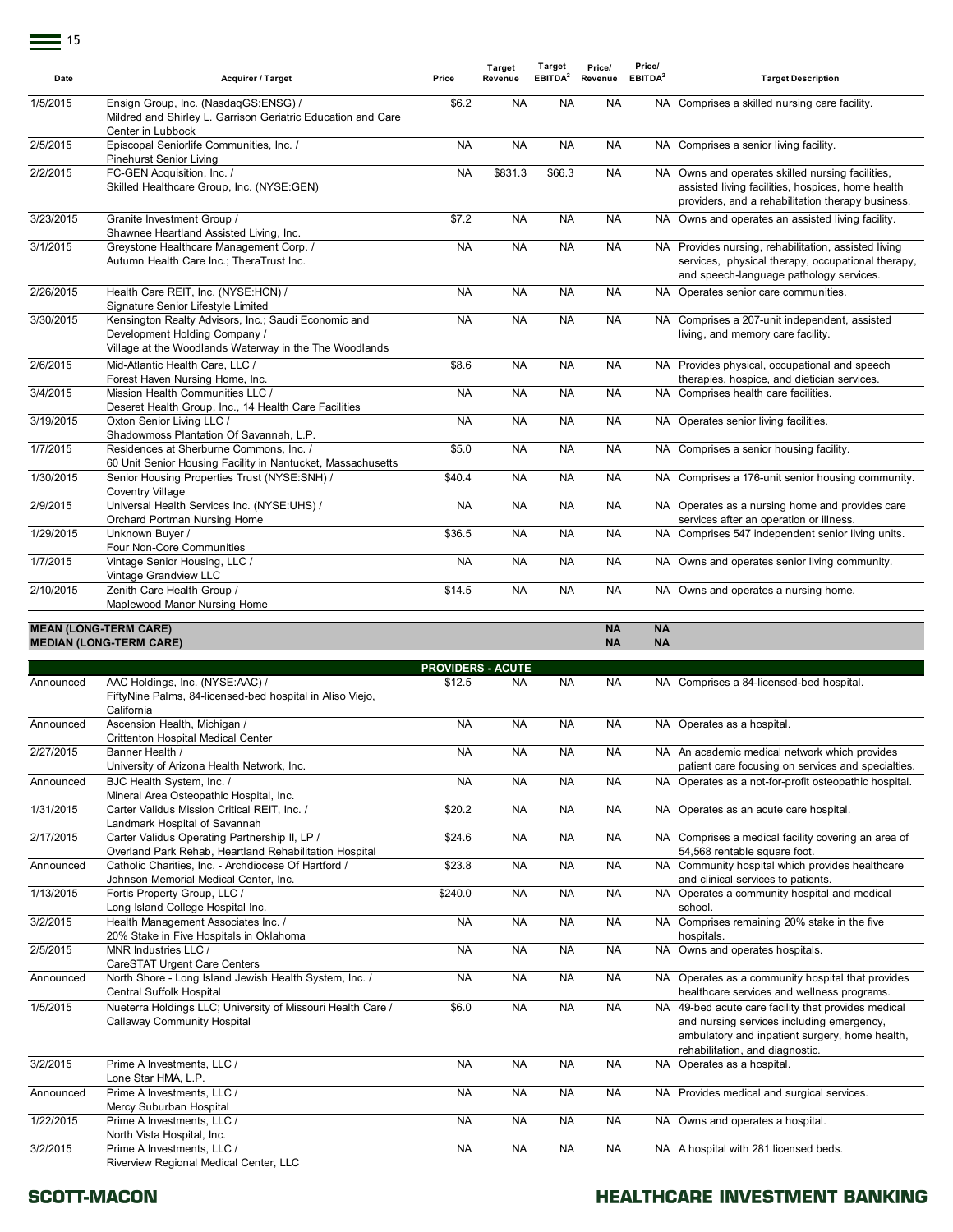$\equiv$  16

| Date                                         | Acquirer / Target                                                                                                           | Price                                 | Target<br>Revenue | <b>Target</b><br>EBITDA <sup>2</sup> | Price/<br>Revenue      | Price/<br>EBITDA <sup>2</sup> | <b>Target Description</b>                                                                                                                                                   |
|----------------------------------------------|-----------------------------------------------------------------------------------------------------------------------------|---------------------------------------|-------------------|--------------------------------------|------------------------|-------------------------------|-----------------------------------------------------------------------------------------------------------------------------------------------------------------------------|
| 1/6/2015                                     | ProMedica /                                                                                                                 | <b>NA</b>                             | <b>NA</b>         | <b>NA</b>                            | <b>NA</b>              |                               | NA Provides a range of inpatient and outpatient                                                                                                                             |
| 2/24/2015                                    | Mercy Memorial Hospital System Corp.<br>St. Luke's Health System Ltd. /<br>Community Hospitals in McCall and Mountain Home  | <b>NA</b>                             | <b>NA</b>         | <b>NA</b>                            | <b>NA</b>              |                               | services.<br>NA Comprises hospitals.                                                                                                                                        |
| Announced                                    | St. Mary's Health Care System Inc. /<br>Ty Cobb Regional Medical Center, LLC                                                | <b>NA</b>                             | <b>NA</b>         | <b>NA</b>                            | <b>NA</b>              |                               | NA Owns and operates a hospital with 56 beds.                                                                                                                               |
| Announced                                    | Tenet Healthcare Corp. (NYSE:THC) /<br>Aspen Healthcare Limited                                                             | \$215.0                               | <b>NA</b>         | <b>NA</b>                            | <b>NA</b>              |                               | NA Owns and operates acute hospitals, a cancer<br>center, and ambulatory day surgery centers.                                                                               |
| 1/8/2015                                     | Trihealth, Inc. /<br>Mccullough-Hyde Memorial Hospital Incorporated                                                         | \$28.3                                | <b>NA</b>         | <b>NA</b>                            | <b>NA</b>              |                               | NA Comprises an acute care hospital that provides<br>health care services.                                                                                                  |
| 1/30/2015                                    | UnitedHealth Group Incorporated (NYSE:UNH) /<br>Hospital Maternidade Promater Ltda.                                         | <b>NA</b>                             | <b>NA</b>         | <b>NA</b>                            | <b>NA</b>              |                               | NA Owns and operates a hospital.                                                                                                                                            |
| Announced                                    | University of Pennsylvania /<br>Lancaster General Health                                                                    | <b>NA</b>                             | <b>NA</b>         | <b>NA</b>                            | <b>NA</b>              |                               | NA Provides healthcare services.                                                                                                                                            |
| Announced                                    | Unknown Buyer /<br>Chesterfield/Marlboro, L.P.                                                                              | <b>NA</b>                             | <b>NA</b>         | <b>NA</b>                            | <b>NA</b>              |                               | NA A general medical and surgical hospital.                                                                                                                                 |
| 2/1/2015                                     | White County Medical Center /<br>National Healthcare of Newport, Inc.                                                       | <b>NA</b>                             | \$31.7            | <b>NA</b>                            | <b>NA</b>              |                               | NA A general medical and surgical hospital.                                                                                                                                 |
| <b>MEAN (ACUTE)</b><br><b>MEDIAN (ACUTE)</b> |                                                                                                                             |                                       |                   |                                      | <b>NA</b><br><b>NA</b> | <b>NA</b><br><b>NA</b>        |                                                                                                                                                                             |
| <b>MEAN (PROVIDERS)</b>                      |                                                                                                                             |                                       |                   |                                      | 1.3x                   | 13.2x                         |                                                                                                                                                                             |
| <b>MEDIAN (PROVIDERS)</b>                    |                                                                                                                             |                                       |                   |                                      | 1.1x                   | 11.7x                         |                                                                                                                                                                             |
| Announced                                    | Alliqua, Inc. (NasdaqCM:ALQA) /                                                                                             | PRODUCTS - CLINICAL DEVICES<br>\$49.5 | \$8.7             | <b>NA</b>                            | 5.7x                   |                               | NA Develops and commercializes therapeutic                                                                                                                                  |
| 2/3/2015                                     | Celleration, Inc.<br>Amendia, Inc. /<br>Baxano Surgical, Inc., iO-Flex® and iO-Tome® Product Lines<br>and Technology Rights | <b>NA</b>                             | <b>NA</b>         | <b>NA</b>                            | <b>NA</b>              |                               | ultrasound products.<br>NA Comprises healthcare supplies that allows<br>surgeons to target lumbar spinal stenosis during<br>spinal decompression procedures and rapidly and |
| 3/17/2015                                    | Becton, Dickinson and Company (NYSE:BDX) /<br>CareFusion Corporation                                                        | \$12,057.7                            | \$3,934.0         | \$885.0                              | 3.1x                   |                               | precisely removes bone,<br>13.6x Provides various healthcare products and<br>services.                                                                                      |
| 2/26/2015                                    | Bionik Laboratories Inc. (OTCBB:DWTP.D) /<br>Bionik Laboratories Corp.                                                      | <b>NA</b>                             | \$0.0             | <b>NA</b>                            | <b>NA</b>              |                               | NA Provides consulting and management services to<br>the dental industry.                                                                                                   |
| Announced                                    | Boston Scientific Corporation (NYSE:BSX) /<br>American Medical Systems Holdings Inc., Men's Health and                      | \$1,650.0                             | \$400.0           | <b>NA</b>                            | 4.1x                   |                               | NA Medical devices for the treatment of urological<br>disorders.                                                                                                            |
| 1/7/2015                                     | Prostate Health Businesses<br>BTG plc (LSE:BTG) /<br>PneumRx, Inc.                                                          | \$475.0                               | <b>NM</b>         | <b>NA</b>                            | <b>NM</b>              |                               | NA Engages in the development and<br>commercialization of products to treat emphysema<br>using minimally invasive techniques.                                               |
| 1/26/2015                                    | CaerVision Global, Inc. (OTCPK:SUGO) /<br>Vitall, Inc.                                                                      | \$0.1                                 | <b>NA</b>         | <b>NA</b>                            | <b>NA</b>              |                               | NA Develops and manufactures patient-wearable<br>mobile healthcare monitoring device.                                                                                       |
| Announced                                    | Cardinal Health, Inc. (NYSE:CAH) /<br>Ethicon, Inc., Certain Assets of Cordis Business                                      | \$1,944.0                             | \$780.0           | <b>NA</b>                            | 2.5x                   |                               | NA Provides surgical solutions and medical devices<br>for clinicians.                                                                                                       |
| 2/10/2015                                    | CareFusion Corporation (NYSE:CFN) /<br>Surgical Site Solutions, Inc.                                                        | <b>NA</b>                             | <b>NA</b>         | <b>NA</b>                            | <b>NA</b>              |                               | NA Develops a medical device to remove patient's<br>body hair prior to the surgery.                                                                                         |
| Announced                                    | ChoiceSpine, LP /<br>Baxano Surgical, Inc., Certain Assets                                                                  | \$1.1                                 | <b>NA</b>         | <b>NA</b>                            | <b>NA</b>              |                               | NA Comprises certain assets.                                                                                                                                                |
| Announced                                    | City Surgical LLC /<br>Baxano Surgical, Inc., Certain Assets                                                                | \$0.3                                 | <b>NA</b>         | <b>NA</b>                            | <b>NA</b>              |                               | NA Develops and manufactures healthcare<br>equipment.                                                                                                                       |
| Announced                                    | Cyberonics Inc. (NasdaqGS:CYBX) /<br>Sorin SpA (BIT:SRN)                                                                    | \$1,505.1                             | \$904.1           | \$127.2                              | 1.8x                   |                               | 12.7x Develops, produces, and distributes medical<br>devices for cardiac surgery and for the treatment<br>of cardiac rhythm dysfunctions.                                   |
| 3/5/2015                                     | Digirad Corporation (NasdaqGM:DRAD) /<br>MD Office Solutions, Inc.                                                          | \$3.1                                 | \$2.9             | <b>NA</b>                            | 1.1x                   |                               | NA Offers imaging equipment including portable<br>nuclear imaging cameras, vans and related<br>equipment.                                                                   |
| 1/6/2015                                     | EG GILERO /<br>eNNOVEA, Medical Business                                                                                    | <b>NA</b>                             | <b>NA</b>         | <b>NA</b>                            | <b>NA</b>              |                               | NA Comprises medical device manufacturing<br>business.                                                                                                                      |
| 1/15/2015                                    | Exactech Inc. (NasdaqGS:EXAC) /<br>Blue Ortho, SAS                                                                          | \$11.6                                | <b>NA</b>         | <b>NA</b>                            | <b>NA</b>              |                               | NA Develops and manufactures computer-assisted<br>orthopedic surgical technology.                                                                                           |
| 2/18/2015                                    | Ferring Holding SA /<br>BioSET, Inc.                                                                                        | <b>NA</b>                             | <b>NA</b>         | <b>NA</b>                            | <b>NA</b>              |                               | NA Engages in developing proprietary therapeutic<br>peptides as medical devices to improve bone and<br>soft tissue repair.                                                  |
| 3/11/2015                                    | Globus Medical, Inc. (NYSE:GMED) /<br>Branch Medical Group, Inc.                                                            | \$52.9                                | \$23.3            | \$9.1                                | 2.3x                   |                               | 5.8x Manufactures medical implants and graphic<br>cases.                                                                                                                    |
| 3/9/2015                                     | Graphic Controls LLC /<br>Vermed, Inc.                                                                                      | <b>NA</b>                             | <b>NA</b>         | <b>NA</b>                            | <b>NA</b>              |                               | NA Operates as a medical device company.                                                                                                                                    |
| 2/10/2015                                    | Johnson & Johnson (NYSE: JNJ) /<br>Olive Medical Corporation                                                                | <b>NA</b>                             | <b>NA</b>         | <b>NA</b>                            | <b>NA</b>              |                               | NA Manufactures and distributes video surgical<br>systems and imaging equipment to the OR.                                                                                  |
| 2/17/2015                                    | Koninklijke Philips N.V. (ENXTAM:PHIA) /<br>Volcano Corporation                                                             | \$1,190.7                             | \$395.1           | <b>NM</b>                            | 3.0x                   |                               | NM Designs, develops, manufactures, and<br>commercializes a suite of precision guided<br>therapy tools worldwide.                                                           |
| 1/2/2015                                     | Lexmark International Inc. (NYSE:LXK) /<br>Claron Technology Inc., Substantially All Assets                                 | \$37.0                                | <b>NA</b>         | <b>NA</b>                            | <b>NA</b>              |                               | NA Develops OEM medical image processing<br>solutions.                                                                                                                      |
| 3/16/2015                                    | M. H. Carnegie & Co. /<br>Simplify Medical, Inc.                                                                            | <b>NA</b>                             | <b>NA</b>         | <b>NA</b>                            | <b>NA</b>              |                               | NA Designs, develops, and manufactures cervical<br>artificial discs for use in the spine.                                                                                   |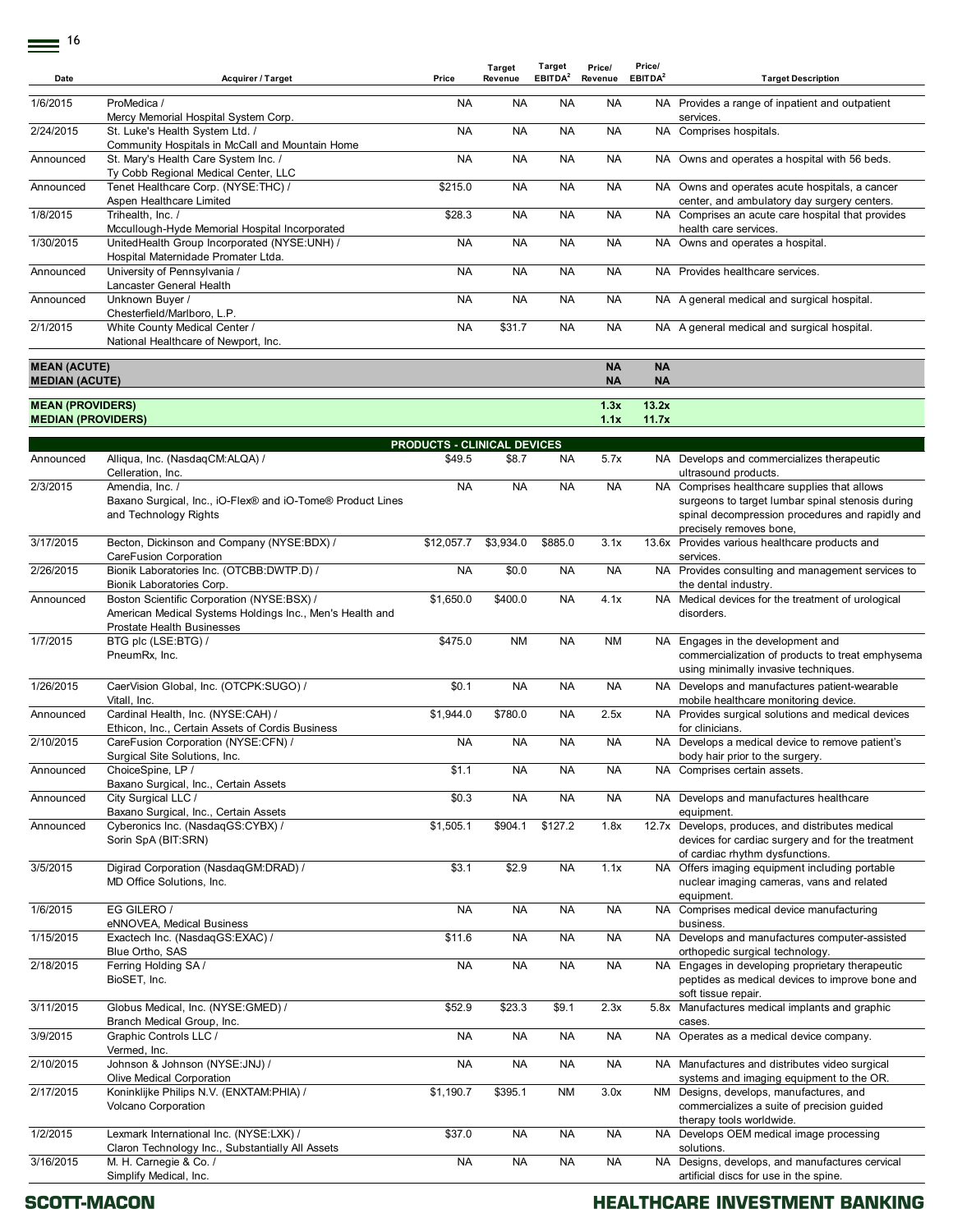| Date      | <b>Acquirer / Target</b>                                                                | Price                                  | Target<br>Revenue | Target<br>EBITDA <sup>2</sup> | Price/<br>Revenue | Price/<br>EBITDA <sup>2</sup> | <b>Target Description</b>                                                                                                                                                                                                   |
|-----------|-----------------------------------------------------------------------------------------|----------------------------------------|-------------------|-------------------------------|-------------------|-------------------------------|-----------------------------------------------------------------------------------------------------------------------------------------------------------------------------------------------------------------------------|
| Announced | Mallinckrodt public limited company (NYSE:MNK) /<br>Ikaria, Inc.                        | \$2,300.0                              | <b>NA</b>         | <b>NA</b>                     | <b>NA</b>         |                               | NA Focuses on developing and commercializing<br>critical care therapeutics and interventions<br>designed to address the significant needs of<br>critically ill patients.                                                    |
| 3/26/2015 | Medtronic plc (NYSE:MDT) /<br>Sophono, Inc.                                             | <b>NA</b>                              | <b>NA</b>         | <b>NA</b>                     | <b>NA</b>         |                               | NA Manufactures and markets bone anchored<br>hearing devices.                                                                                                                                                               |
| 3/18/2015 | Mitsui Chemicals, Inc. (TSE:4183) /<br>Respire Medical Holdings LLC                     | <b>NA</b>                              | <b>NA</b>         | <b>NA</b>                     | <b>NA</b>         |                               | NA Designs and manufactures oral sleep devices.                                                                                                                                                                             |
| 1/16/2015 | Nipro Corporation (TSE:8086) /<br>Panthera MedTech, Project Bengal                      | <b>NA</b>                              | <b>NA</b>         | <b>NA</b>                     | <b>NA</b>         |                               | NA Develops inferior vena cava filter retrieval system.                                                                                                                                                                     |
| 1/8/2015  | Pulmonx Inc. /<br>Aeris Therapeutics, Inc.                                              | <b>NA</b>                              | <b>NA</b>         | <b>NA</b>                     | <b>NA</b>         |                               | NA Engages in the development and<br>commercialization of therapies for patients with<br>emphysema and other lung diseases.                                                                                                 |
| 2/3/2015  | Quandary Group /<br>Baxano Surgical, Inc., AxiaLIF Vectre Screw Product                 | \$0.9                                  | <b>NA</b>         | <b>NA</b>                     | <b>NA</b>         |                               | NA Comprises a medical device business for treating<br>degenerative conditions of the spine affecting the<br>lumbar region.                                                                                                 |
| 2/23/2015 | Shore Capital Partners, LLC /<br>Summit Medical, Inc.                                   | <b>NA</b>                              | <b>NA</b>         | <b>NA</b>                     | <b>NA</b>         |                               | NA Manufactures medical devices.                                                                                                                                                                                            |
| 2/25/2015 | Sotera Wireless, Inc. /<br>Reflectance Medical Inc.                                     | <b>NA</b>                              | <b>NA</b>         | <b>NA</b>                     | <b>NA</b>         |                               | NA Develops physiologic/non-invasive medical<br>sensors to assess patient metabolic status.                                                                                                                                 |
| Announced | TE Connectivity Ltd. (NYSE:TEL) /<br>AdvancedCath Inc.                                  | \$190.0                                | <b>NA</b>         | <b>NA</b>                     | <b>NA</b>         |                               | NA Designs and manufactures medical devices and<br>components.                                                                                                                                                              |
| 3/31/2015 | Uroplasty, Inc. /<br>Vision-Sciences Inc. (NasdaqCM:CGNT)                               | <b>NA</b>                              | <b>NA</b>         | <b>NA</b>                     | <b>NA</b>         | NA                            | Designs, develops, manufactures, and markets<br>endoscopy products.                                                                                                                                                         |
|           | <b>MEAN (CLINICAL DEVICES)</b><br><b>MEDIAN (CLINICAL DEVICES)</b>                      |                                        |                   |                               | 2.9x<br>2.8x      | 10.7x<br>12.7x                |                                                                                                                                                                                                                             |
|           |                                                                                         | <b>PRODUCTS - NON-CLINICAL DEVICES</b> |                   |                               |                   |                               |                                                                                                                                                                                                                             |
| 1/9/2015  | Amarantus Bioscience Holdings, Inc. (OTCPK:AMBS) /<br>DioGenix, Inc.                    | \$10.0                                 | <b>NA</b>         | <b>NA</b>                     | <b>NA</b>         |                               | NA Engages in the discovery, development, and<br>commercialization of non-invasive diagnostic,<br>prognostic, and treatment response monitoring<br>tests.                                                                   |
| 3/2/2015  | Centric Health Corporation (TSX:CHH) /<br>Pharmacare Fulfillment Center Ltd.            | \$30.7                                 | <b>NA</b>         | \$4.4                         | <b>NA</b>         |                               | 7.6x Offers medication delivery services, compliance<br>packaging and clinical care plans.                                                                                                                                  |
| 2/2/2015  | Eurofins Scientific SA (ENXTPA:ERF) /<br>Boston Heart Diagnostics Corporation           | \$200.0                                | <b>NA</b>         | <b>NA</b>                     | <b>NA</b>         |                               | NA Develops lipid tests and methodologies for<br>cardiovascular risk assessment and disease<br>management.                                                                                                                  |
| 1/8/2015  | Harvard Bioscience Inc. (NasdaqGM:HBIO) /<br><b>HEKA Electronics Incorporated</b>       | \$3.3                                  | <b>NA</b>         | <b>NA</b>                     | <b>NA</b>         |                               | NA Manufactures instrumentation and software for<br>biomedical and Industrial research applications.                                                                                                                        |
| 1/7/2015  | Natus Medical Inc. (NasdaqGS:BABY) /<br>Healthcare Observation Systems L.L.C.           | <b>NA</b>                              | <b>NA</b>         | <b>NA</b>                     | <b>NA</b>         |                               | NA Develops IP camera technology and support<br>solutions, secure mobile viewing links, and a<br>comprehensive service program for real time<br>viewing of babies in the neonatal intensive care<br>unit by their families. |
| 2/12/2015 | Unchained Labs Inc. /<br>Avacta Group Plc, Optim Product                                | \$5.0                                  | \$2.7             | <b>NA</b>                     | 1.8x              | NA                            | Comprises an analytical instrument designed for<br>drug discovery.                                                                                                                                                          |
| 1/20/2015 | Welch Allyn, Inc. /<br>Hubble Telemedical Inc.                                          | NA                                     | NA                | NA                            | NA                |                               | NA Offers real-time diagnosis and disease<br>management planning services for diabetic<br>retinopathy.                                                                                                                      |
|           | <b>MEAN (NON-CLINICAL DEVICES)</b><br><b>MEDIAN (NON-CLINICAL DEVICES)</b>              |                                        |                   |                               | 1.8x<br>1.8x      | 7.6x<br>7.6x                  |                                                                                                                                                                                                                             |
|           |                                                                                         | <b>PRODUCTS - DISPOSABLES</b>          |                   |                               |                   |                               |                                                                                                                                                                                                                             |
| 3/2/2015  | Becton, Dickinson and Company (NYSE:BDX) /<br>CRISI Medical Systems, Inc.               | <b>NA</b>                              | NA                | NA.                           | <b>NA</b>         |                               | NA Focuses on the development of drug-delivery<br>system that utilizes a microprocessor-based,<br>disposable intravenous injection port.                                                                                    |
| 3/10/2015 | Brookhaven Medical Inc. /<br>CreatiVasc Medical LLC; Future Matrix Interventional, Inc. | <b>NA</b>                              | <b>NA</b>         | NA.                           | <b>NA</b>         |                               | NA Develops and manufactures disposable medical<br>devices and develops and commercializes intuitive<br>medical devices for the treatment of end stage<br>renal diseases.                                                   |
| 3/18/2015 | Cardinal Health, Inc. (NYSE:CAH) /<br>Tradex International, Inc.                        | <b>NA</b>                              | <b>NA</b>         | <b>NA</b>                     | <b>NA</b>         |                               | NA Manufactures and supplies disposable gloves.                                                                                                                                                                             |
| 3/18/2015 | Cura Surgical, Inc. /<br>Lumitex, LightMat, VersaLight and Ortho-Light                  | <b>NA</b>                              | <b>NA</b>         | NA.                           | <b>NA</b>         |                               | NA Comprises disposable surgical lighting devices<br>brands.                                                                                                                                                                |
| 1/6/2015  | EG GILERO /<br>ValTech Holdings Inc., Medical Business                                  | <b>NA</b>                              | NA                | NA.                           | <b>NA</b>         |                               | NA Comprises the business operations that<br>manufacture disposables, surgical instruments,<br>operating room equipment, and implantable<br>devices for the healthcare sector.                                              |
| 1/30/2015 | Fenner PLC (LSE:FENR) /<br>Charter Medical, Ltd.                                        | \$29.9                                 | <b>NA</b>         | <b>NA</b>                     | <b>NA</b>         |                               | NA Engages in the design and supply of single use<br>systems for processing cell based and biologic<br>fluids in biotech and clinical applications for life<br>science and healthcare customers.                            |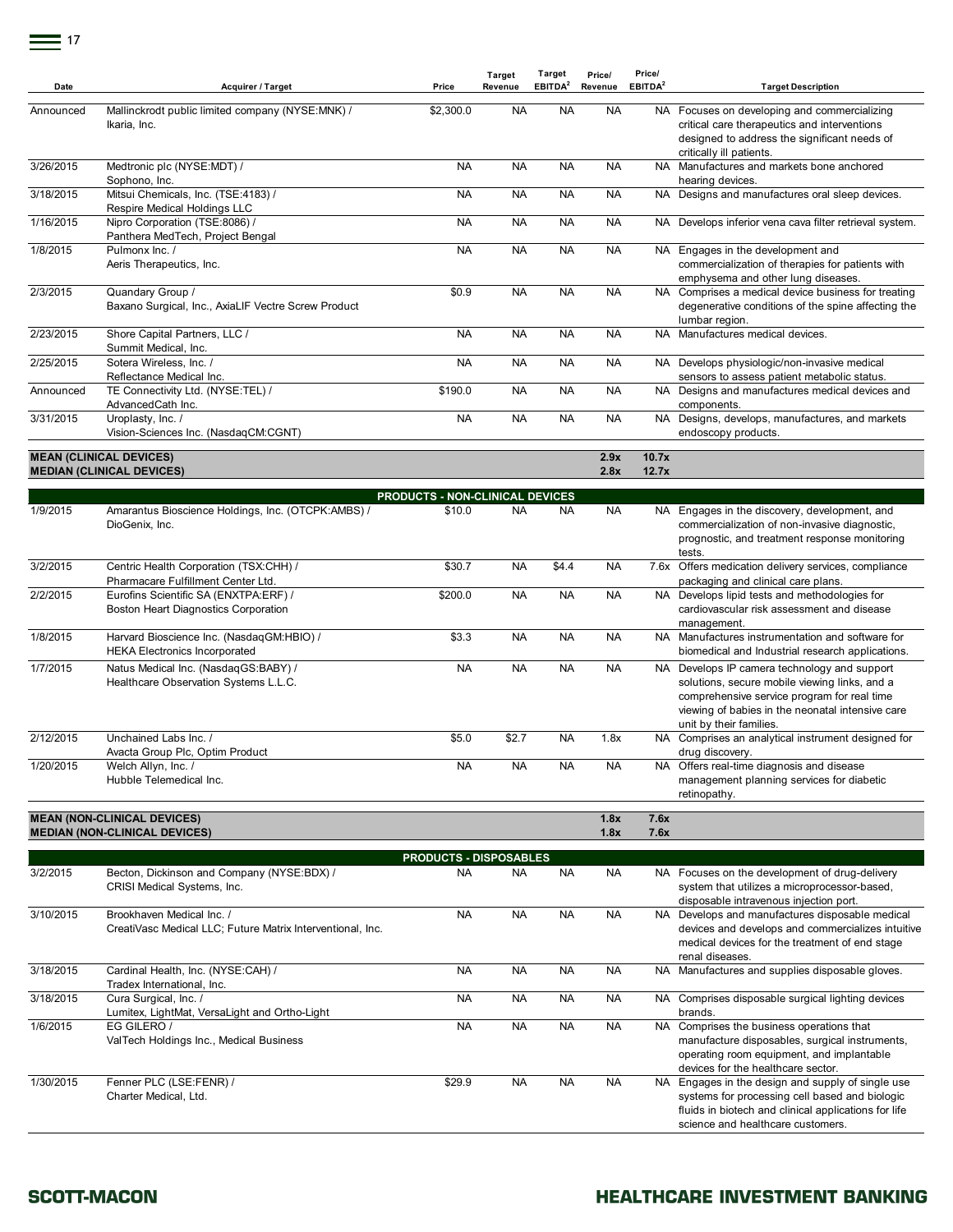| ×. |              |
|----|--------------|
|    |              |
|    | I<br>۰,<br>× |

| Date                      | Acquirer / Target                                                                                           | Price                        | Target<br>Revenue | Target<br>EBITDA <sup>2</sup> | Price/<br>Revenue | Price/<br>EBITDA <sup>2</sup> | <b>Target Description</b>                                                                                                                                                                                                                  |
|---------------------------|-------------------------------------------------------------------------------------------------------------|------------------------------|-------------------|-------------------------------|-------------------|-------------------------------|--------------------------------------------------------------------------------------------------------------------------------------------------------------------------------------------------------------------------------------------|
| 2/5/2015                  | Thermo Fisher Scientific, Inc. (NYSE:TMO) /<br>Advanced Scientifics, Inc.                                   | \$300.0                      | \$80.0            | <b>NA</b>                     | 3.8x              |                               | NA Engages in the design, manufacture, and fluid<br>management of single use systems for the life<br>sciences, as well as pharmaceutical, diagnostic,<br>and biotech industries.                                                           |
| <b>MEAN (DISPOSABLES)</b> | <b>MEDIAN (DISPOSABLES)</b>                                                                                 |                              |                   |                               | 3.8x<br>3.8x      | <b>NA</b><br><b>NA</b>        |                                                                                                                                                                                                                                            |
|                           |                                                                                                             | <b>PRODUCTS - COMMERCIAL</b> |                   |                               |                   |                               |                                                                                                                                                                                                                                            |
| 3/13/2015                 | 3M Company (NYSE:MMM) /<br>Ivera Medical Corporation                                                        | NA                           | <b>NA</b>         | <b>NA</b>                     | <b>NA</b>         |                               | NA Designs, develops, manufactures, markets, and<br>sells infection control products that help<br>healthcare providers reduce facility-acquired<br>patient infections.                                                                     |
| Announced                 | 3M Company (NYSE:MMM) /<br>Polypore International Inc., Separations Media Segment                           | \$1,037.0                    | \$210.0           | <b>NA</b>                     | 4.9x              |                               | NA Comprises a business that manufactures<br>microporous membranes and modules for<br>filtration in the life sciences, healthcare, and<br>specialty segments.                                                                              |
| 3/3/2015                  | American Biosurgical, LLC /<br>MTI Corporation                                                              | NA                           | <b>NA</b>         | <b>NA</b>                     | <b>NA</b>         |                               | NA Custom medical cable manufacturer.                                                                                                                                                                                                      |
| Announced                 | Asahi Kasei Corporation (TSE:3407) /<br>Polypore International Inc. (NYSE:PPO)                              | \$3,174.9                    | \$658.4           | ΝM                            | 4.8x              |                               | NM Offers membranes and membrane modules used<br>as the technology filtration elements in various<br>medical and industrial applications comprising<br>hemodialysis, blood oxygenation, plasmapheresis,<br>and other medical applications. |
| 2/23/2015                 | Cantel Medical Corp. (NYSE:CMN) /<br>MRLB International, Inc.                                               | \$10.0                       | <b>NA</b>         | <b>NA</b>                     | <b>NA</b>         |                               | NA Engages in the research, development, and<br>manufacture for delivery of uninterrupted water<br>treatment to dental waterlines; and iodine test<br>strips.                                                                              |
| 1/2/2015                  | Cantel Medical Corp. (NYSE:CMN) /<br>Pure Water Solutions, Inc.                                             | \$11.9                       | \$8.0             | \$2.0                         | 1.5x              |                               | 6.0x Provides ultrapure water treatment equipment and<br>services.                                                                                                                                                                         |
| Announced                 | Capital Mining Limited (ASX:CMY) /<br>Cannan Growers Inc.                                                   | \$0.2                        | <b>NA</b>         | <b>NA</b>                     | <b>NA</b>         |                               | NA Manufactures and distributes cannabis, industrial<br>hemp, and their byproducts for medicinal, health<br>and wellness, and industrial cannabis industries.                                                                              |
| Announced                 | Emerald Medical Applications Ltd. /<br>Zaxis International Inc. (OTCPK:ZXSI)                                | <b>NA</b>                    | <b>NA</b>         | <b>NA</b>                     | <b>NA</b>         |                               | NA Manufactures and distributes pre-cast gels and<br>reagents that were used in a molecular separation<br>process known as electrophoresis, a procedure<br>used in research, industrial, and clinical<br>laboratories worldwide.           |
| 1/5/2015                  | Empire Genomics, LLC /<br>ID Labs. Inc.                                                                     | <b>NA</b>                    | <b>NA</b>         | <b>NA</b>                     | <b>NA</b>         |                               | NA Develops and manufactures life-sciences<br>laboratory products such as molecular probes,<br>cytogenetics media, antibodies, and molecular<br>biology reagents.                                                                          |
| 1/15/2015                 | Genting Berhad (KLSE:GENTING) /<br>nanoMR Inc.                                                              | \$24.0                       | <b>NA</b>         | <b>NA</b>                     | <b>NA</b>         |                               | NA Develops Pathogen Capture System for rapid<br>isolation of rare cells from complex matrices at<br>levels of 1 cell/mL or lower for the blood culture<br>market.                                                                         |
| Announced                 | Heraeus Holding GMBH /<br>NeoMetrics, Inc.                                                                  | NA                           | <b>NA</b>         | <b>NA</b>                     | <b>NA</b>         |                               | NA Engages in the design, manufacture, and<br>marketing of OEM mandrel guide wires and wire-<br>based OEM medical devices.                                                                                                                 |
| 3/23/2015                 | InPro Corporation /<br>Hinkel Inc.                                                                          | <b>NA</b>                    | <b>NA</b>         | <b>NA</b>                     | <b>NA</b>         |                               | NA Manufactures and installs privacy and design<br>products of various brands to the healthcare,<br>educational and other markets.                                                                                                         |
| 2/9/2015                  | Laserage Technology Corporation /<br><b>Formed Polymer Solutions LLC</b>                                    | <b>NA</b>                    | <b>NA</b>         | <b>NA</b>                     | <b>NA</b>         |                               | NA Develops and manufactures micro-molding,<br>catheter tipping, flanging, flaring, and other<br>geometries from thermoplastic materials for<br>medical device industry.                                                                   |
| 1/23/2015                 | Medical Depot, Inc. /<br>Specialised Orthotic Services Ltd                                                  | <b>NA</b>                    | <b>NA</b>         | <b>NA</b>                     | <b>NA</b>         |                               | NA Manufactures special seating systems and other<br>rehabilitation products.                                                                                                                                                              |
| Announced                 | Omnicell, Inc. (NasdaqGS:OMCL) /<br>MACH4 Automatisierungstechnik GmbH                                      | \$18.0                       | <b>NA</b>         | <b>NA</b>                     | <b>NA</b>         |                               | NA Develops and produces automated pharmacies.                                                                                                                                                                                             |
| 3/10/2015                 | ORGENTEC Diagnostika GmbH /<br>Corgenix Medical Corp.                                                       | \$14.0                       | \$11.0            | <b>NM</b>                     | 1.3x              |                               | NM Engages in the research, development,<br>manufacture, and marketing of in vitro diagnostic<br>products for use in disease detection and<br>diagnosis.                                                                                   |
| 1/9/2015                  | Prism Medical Ltd. (TSXV:PM) /<br>Angel Accessibility Solutions Ltd.                                        | \$3.1                        | <b>NA</b>         | <b>NA</b>                     | <b>NA</b>         |                               | NA Manufactures and installs ceiling lifts, slings and<br>related assistive devices including floor lifts,<br>bathtub lifts, and home elevators.                                                                                           |
| 2/1/2015                  | Pro-Dex Inc. (NasdaqCM:PDEX) /<br>Fineline Molds, Inc.                                                      | <b>NA</b>                    | <b>NA</b>         | <b>NA</b>                     | <b>NA</b>         |                               | NA Manufactures plastic injection molding tools<br>primarily serving the medical, intraocular, and<br>eyewear industries.                                                                                                                  |
| 1/5/2015                  | Stryker Corporation (NYSE:SYK) /<br>CHG Hospital Beds, Inc.                                                 | <b>NA</b>                    | <b>NA</b>         | <b>NA</b>                     | <b>NA</b>         |                               | NA Manufactures and sells hospital beds to acute<br>care markets.                                                                                                                                                                          |
| Announced                 | Tekni-Plex, Inc. /<br>Gallazzi SpA, Italian Pharma Blister Film, Adhesive Tape<br>Substrate Film Businesses | <b>NA</b>                    | <b>NA</b>         | NA.                           | <b>NA</b>         |                               | NA Comprises pharmaceutical blister film and<br>adhesive tape substrate film manufacturing<br>business.                                                                                                                                    |
| 2/6/2015                  | Twinlab Consolidated Holdings, Inc. /<br>Nutricap Labs, LLC                                                 | \$12.0                       | <b>NA</b>         | <b>NA</b>                     | <b>NA</b>         |                               | NA Operates as a nutraceutical contract<br>manufacturer.                                                                                                                                                                                   |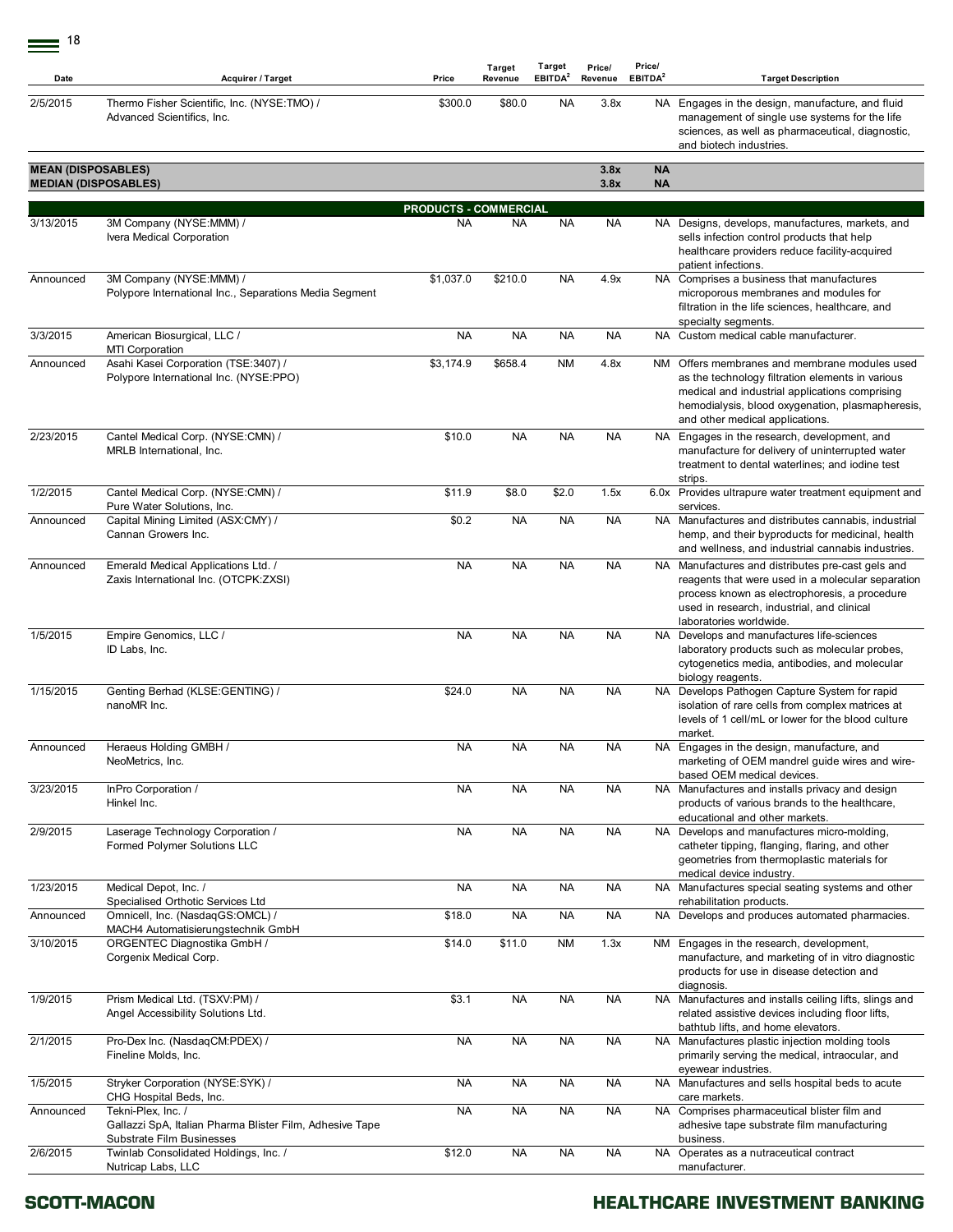| Date                                                   | Acquirer / Target                                                                                                         | Price                                        | <b>Target</b><br>Revenue | Target<br>EBITDA <sup>2</sup> | Price/<br>Revenue      | Price/<br>EBITDA <sup>2</sup> | <b>Target Description</b>                                                                                                                                                                            |
|--------------------------------------------------------|---------------------------------------------------------------------------------------------------------------------------|----------------------------------------------|--------------------------|-------------------------------|------------------------|-------------------------------|------------------------------------------------------------------------------------------------------------------------------------------------------------------------------------------------------|
| Announced                                              | Unknown Buyer /                                                                                                           | NA                                           | <b>NA</b>                | <b>NA</b>                     | <b>NA</b>              |                               | NA Manufactures medical and dental products.                                                                                                                                                         |
| 2/3/2015                                               | International Manufacturing Group, Inc.<br>VWR Corporation (NasdaqGS:VWR) /                                               | <b>NA</b>                                    | <b>NA</b>                | <b>NA</b>                     | <b>NA</b>              |                               | NA Manufactures and supplies raw materials to the                                                                                                                                                    |
|                                                        | National Biochemicals Corp.                                                                                               |                                              |                          |                               |                        |                               | biochemical industry.                                                                                                                                                                                |
| <b>MEAN (COMMERCIAL)</b><br><b>MEDIAN (COMMERCIAL)</b> |                                                                                                                           |                                              |                          |                               | 3.1x<br>3.2x           | 6.0x<br>6.0x                  |                                                                                                                                                                                                      |
|                                                        |                                                                                                                           | <b>PRODUCTS - CONSUMER</b>                   |                          |                               |                        |                               |                                                                                                                                                                                                      |
| 3/16/2015                                              | DenTek Oral Care, Inc. /<br>Quantum Health, Canker Cover and OraMoist Brands                                              | <b>NA</b>                                    | <b>NA</b>                | <b>NA</b>                     | <b>NA</b>              |                               | NA Comprises two oral care products.                                                                                                                                                                 |
| 3/10/2015                                              | Herbal Healthcare LLC /<br>Truceuticals Inc.                                                                              | <b>NA</b>                                    | <b>NA</b>                | <b>NA</b>                     | <b>NA</b>              |                               | NA Manufactures pain relief products and health<br>supplements.                                                                                                                                      |
| 3/16/2015                                              | Higgs Medical Products, Inc. /<br>J.M. Maris & Co., InfaLab Division                                                      | NA                                           | <b>NA</b>                | <b>NA</b>                     | <b>NA</b>              |                               | NA Consists of consumer dental and oral care<br>products.                                                                                                                                            |
| 3/16/2015                                              | Jeunesse Global, LLC /<br>MonaVie LLC                                                                                     | <b>NA</b>                                    | <b>NA</b>                | <b>NA</b>                     | <b>NA</b>              |                               | NA Manufactures and sells nutritional products to<br>health and wellness industry.                                                                                                                   |
| 2/19/2015                                              | M Pharmaceutical Inc. (DB:T3F1) /<br>M Diagnostics Inc.                                                                   | \$0.2                                        | <b>NA</b>                | <b>NA</b>                     | <b>NA</b>              |                               | NA Manufactures a self monitoring device to measure<br>blood glucose.                                                                                                                                |
| 3/17/2015                                              | NuGene International, Inc. (OTCBB:NUGN) /<br>SkinGuardian                                                                 | \$0.5                                        | <b>NA</b>                | <b>NA</b>                     | <b>NA</b>              |                               | NA Comprises a skin protectant, antiseptic, and<br>moisturizing topical cream.                                                                                                                       |
| Announced                                              | Permobil AB /<br>ROHO, Inc.                                                                                               | <b>NA</b>                                    | <b>NA</b>                | <b>NA</b>                     | <b>NA</b>              |                               | NA Manufactures and sells skin protection and<br>positioning solutions for wheelchair users.                                                                                                         |
| 2/2/2015                                               | Unknown Buyer /                                                                                                           | \$11.9                                       | \$89.4                   | <b>NM</b>                     | <b>NM</b>              |                               | NM Provides fixed-site laser vision correction services.                                                                                                                                             |
| Announced                                              | LCA-Vision Inc.<br>Verde Media Group, Inc. (OTCPK: VMGI) /                                                                | <b>NA</b>                                    | <b>NA</b>                | <b>NA</b>                     | <b>NA</b>              |                               | NA Develops needle-free, over-the-counter cosmetic                                                                                                                                                   |
|                                                        | Beautyject, Inc.                                                                                                          |                                              |                          |                               |                        |                               | B-Ject devices.                                                                                                                                                                                      |
|                                                        | <b>MEAN (CONSUMER PRODUCTS)</b><br><b>MEDIAN (CONSUMER PRODUCTS)</b>                                                      |                                              |                          |                               | <b>NA</b><br><b>NA</b> | <b>NA</b><br><b>NA</b>        |                                                                                                                                                                                                      |
|                                                        |                                                                                                                           |                                              |                          |                               |                        |                               |                                                                                                                                                                                                      |
| Announced                                              | Actavis plc (NYSE:ACT) /                                                                                                  | <b>PRODUCTS - PHARMACEUTICALS</b><br>\$461.1 | <b>NA</b>                | <b>NA</b>                     | <b>NA</b>              |                               | NA Develops, manufactures, licenses, and markets                                                                                                                                                     |
| 3/17/2015                                              | Auden Mckenzie Holdings Limited<br>Actavis plc (NYSE:ACT) /                                                               | \$68,730.2                                   | \$7,003.2                | <b>NM</b>                     | 9.8x                   |                               | generic drugs.<br>NM Discovers, develops, and commercializes                                                                                                                                         |
|                                                        | Allergan Inc.                                                                                                             |                                              |                          |                               |                        |                               | pharmaceuticals, biologics, medical devices, and<br>over-the-counter products.                                                                                                                       |
| 1/12/2015                                              | Aegerion Pharmaceuticals, Inc. (NasdaqGS:AEGR) /<br>AstraZeneca PLC, Myalept                                              | \$325.0                                      | <b>NA</b>                | <b>NA</b>                     | <b>NA</b>              |                               | NA Orphan product that is indicated to treat<br>complications of leptin deficiency in patients.                                                                                                      |
| 1/8/2015                                               | Albany Molecular Research Inc. (NasdaqGS:AMRI) /<br>Aptuit (Glasgow) Ltd.                                                 | \$24.0                                       | <b>NA</b>                | <b>NA</b>                     | <b>NA</b>              |                               | NA Offers drug product development and aseptic<br>clinical manufacturing services.                                                                                                                   |
| 3/5/2015                                               | ANI Pharmaceuticals, Inc. (NasdaqGM:ANIP) /<br>Teva Pharmaceuticals, Abbreviated New Drug Application for                 | <b>NA</b>                                    | <b>NA</b>                | <b>NA</b>                     | <b>NA</b>              |                               | NA Comprises pharmaceutical manufacturing<br>business.                                                                                                                                               |
| Announced                                              | Flecainide Acetate<br>Biogen Idec Inc. (NasdagGS:BIIB) /                                                                  | \$675.0                                      | <b>NA</b>                | <b>NA</b>                     | <b>NA</b>              |                               | NA Develops analgesic medicines.                                                                                                                                                                     |
| 2/9/2015                                               | Convergence Pharmaceuticals Limited<br>Blyth, Inc. (NYSE:BTH) /                                                           | <b>NA</b>                                    | <b>NA</b>                | <b>NA</b>                     | <b>NA</b>              |                               | NA Manufactures homeopathic remedies and herbal                                                                                                                                                      |
|                                                        | Native Remedies Inc., Certain Assets                                                                                      |                                              |                          |                               |                        |                               | supplements.                                                                                                                                                                                         |
| Announced                                              | Capital Mining Limited (ASX:CMY) /<br>Nutrawerx Inc.                                                                      | <b>NA</b>                                    | <b>NA</b>                | <b>NA</b>                     | <b>NA</b>              |                               | NA Manufactures cannabis based botanical drug<br>substances, mono-cannabinoid active<br>pharmacological ingredients, and cannabinoid<br>based nutritional supplements.                               |
| 2/26/2015                                              | Cipher Pharmaceuticals Inc. (TSX:CPH) /<br>Astion Pharma, Worldwide Rights to Dermadexin, Pruridexin<br>And ASF-1096      | \$32.1                                       | <b>NA</b>                | <b>NA</b>                     | <b>NA</b>              |                               | NA Worldwide rights to three products.                                                                                                                                                               |
| Announced                                              | Clean Power Concepts, Inc. (OTCPK:CPOW) /<br>Canruderal Inc.                                                              | <b>NA</b>                                    | <b>NA</b>                | <b>NA</b>                     | NA                     |                               | NA Grows medical marijuana.                                                                                                                                                                          |
| Announced                                              | Concordia Healthcare Corp. (TSX:CXR) /<br>Covis Pharma Holdings S.à r.l.                                                  | \$1,200.0                                    | <b>NA</b>                | <b>NA</b>                     | <b>NA</b>              |                               | NA Operates as a pharmaceutical company.                                                                                                                                                             |
| Announced                                              | Diplomat Pharmacy, Inc. (NYSE:DPLO) /<br>BioRx, LLC                                                                       | \$350.0                                      | \$227.0                  | \$23.0                        | 1.5x                   |                               | 15.2x Provides specialty pharmaceuticals and related<br>supplies.                                                                                                                                    |
| 1/8/2015                                               | Egalet Corporation (NasdaqGM:EGLT) /<br>Luitpold Pharmaceuticals, Inc., Sprix (Ketorolac                                  | \$7.0                                        | <b>NA</b>                | <b>NA</b>                     | <b>NA</b>              |                               | NA Comprises a non-steroidal anti-inflammatory drug<br>indicated in adult patients for the short-term                                                                                                |
|                                                        | Tromethamine) Nasal Spray                                                                                                 |                                              |                          |                               |                        |                               | management of moderate to moderately severe<br>pain that requires analgesia at the opioid level.                                                                                                     |
| 1/22/2015                                              | Egalet Corporation (NasdaqGM:EGLT) /<br>Acura Pharmaceuticals Inc., Exclusive Worldwide Rights to<br>Commercialize Oxaydo | \$20.0                                       | <b>NA</b>                | <b>NA</b>                     | <b>NA</b>              |                               | NA Comprises distribution rights to commercialize<br>Oxaydo.                                                                                                                                         |
| Announced                                              | Ember Therapeutics, Inc. /<br>Mariel Therapeutics, Inc.                                                                   | <b>NA</b>                                    | <b>NA</b>                | <b>NA</b>                     | <b>NA</b>              |                               | NA A clinical stage therapeutic company focusing on<br>Bone Morphogenetic protein-7 and its role in<br>osteoarthritis and organ fibrosis, including chronic<br>kidney disease and Alport's syndrome. |
| Announced                                              | G & W Laboratories, Inc. /<br>Teva Pharmaceutical Industries Ltd., Sellersville,<br>Pennsylvania Facility                 | <b>NA</b>                                    | <b>NA</b>                | <b>NA</b>                     | <b>NA</b>              |                               | NA Comprises generic drugs production facility.                                                                                                                                                      |
| Announced                                              | Gour Medical SA /<br>Actelion Pharmaceuticals Ltd, Worldwide Rights to A Dual<br>Orexin Receptor Antagonist               | <b>NA</b>                                    | <b>NA</b>                | <b>NA</b>                     | <b>NA</b>              |                               | NA Comprises dual orexin receptor antagonist drug<br>development business.                                                                                                                           |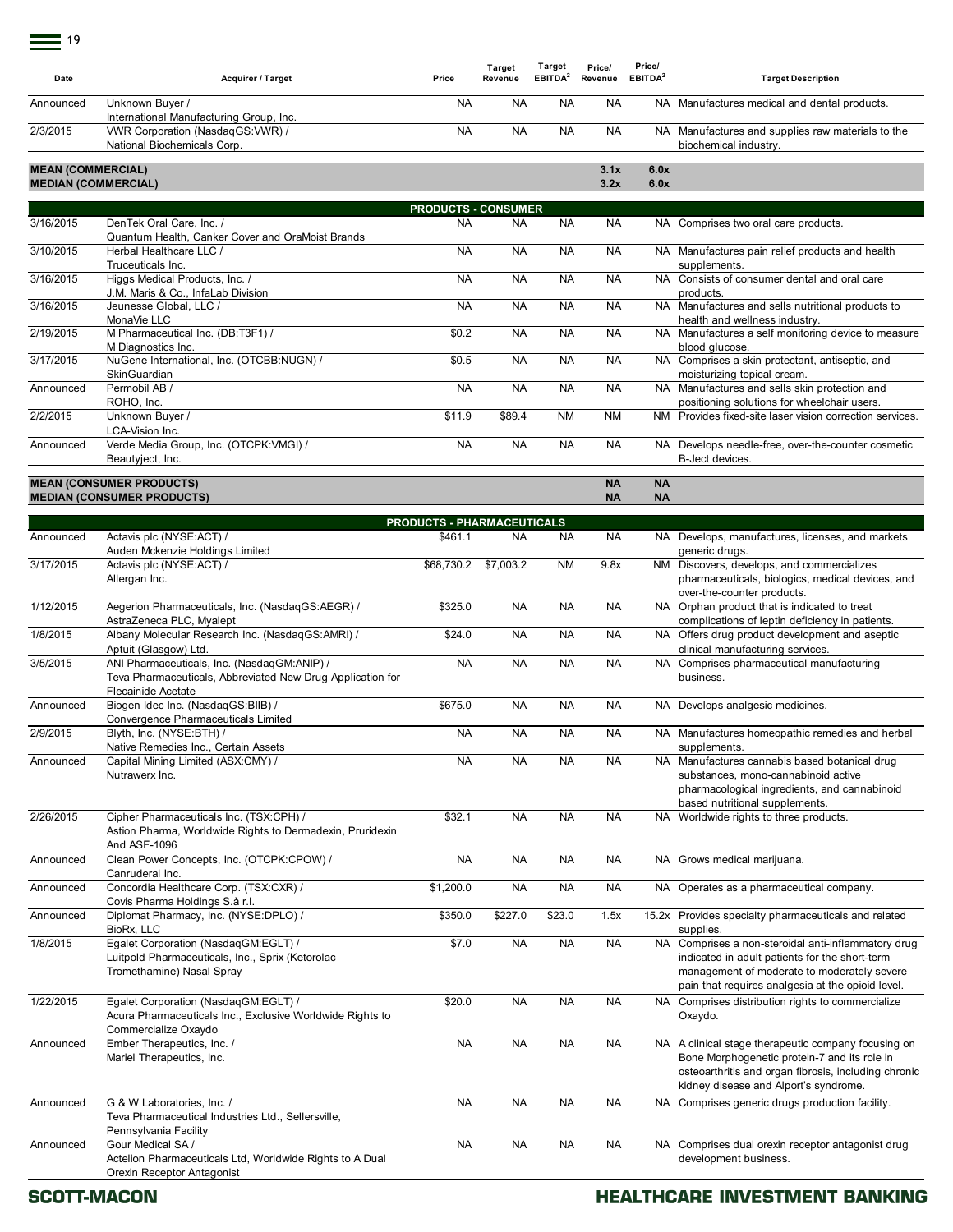| Date      | Acquirer / Target                                                                                                                                | Price                     | Target<br>Revenue | Target<br>EBITDA <sup>2</sup> | Price/<br>Revenue | Price/<br>EBITDA <sup>2</sup> | <b>Target Description</b>                                                                                                                                                                                     |
|-----------|--------------------------------------------------------------------------------------------------------------------------------------------------|---------------------------|-------------------|-------------------------------|-------------------|-------------------------------|---------------------------------------------------------------------------------------------------------------------------------------------------------------------------------------------------------------|
| Announced | Greer Laboratories. Inc. /<br>Stallergenes S.A. (ENXTPA:GENP)                                                                                    | \$637.2                   | \$304.2           | \$88.4                        | 2.3x              |                               | 7.8x Develops and manufactures allergy<br>immunotherapy products for treating humans.                                                                                                                         |
| 3/9/2015  | Impax Laboratories Inc. (NasdaqGS:IPXL) /<br>Tower Holdings, Inc.                                                                                | \$700.0                   | <b>NA</b>         | <b>NA</b>                     | <b>NA</b>         |                               | NA Develops, manufactures, and markets<br>bioequivalent pharmaceutical products.                                                                                                                              |
| 2/24/2015 | Mayne Pharma Group Limited (ASX:MYX) /<br>Actavis plc, Doryx Brand and Related Assets                                                            | \$50.0                    | \$60.1            | <b>NA</b>                     | 0.8x              |                               | NA Comprises the Doryx trademark, marketing<br>materials, select product inventory, and related<br>medical and technical data.                                                                                |
| 2/4/2015  | Medicines Company (NasdaqGS:MDCO) /<br>Annovation BioPharma, Inc.                                                                                | <b>NA</b>                 | <b>NA</b>         | <b>NA</b>                     | <b>NA</b>         |                               | NA Develops pharmaceutical products in the field of<br>anesthesia, sedation, and sleep.                                                                                                                       |
| 2/27/2015 | Mylan, Inc. (NasdaqGS:MYL) /<br>Abbott Laboratories, Non-U.S. Developed Markets Specialty<br>and Branded Generics Business                       | \$5,725.0                 | \$2,000.0         | <b>NA</b>                     | 2.9x              |                               | NA Comprises manufacturing operations of specialty<br>and generic pharmaceuticals.                                                                                                                            |
| 1/12/2015 | Otsuka Holdings Co., Ltd. (TSE:4578) /<br>Avanir Pharmaceuticals, Inc.                                                                           | \$3,207.4                 | <b>NM</b>         | <b>NM</b>                     | NM                |                               | NM Engages in acquiring, developing, and<br>commercializing novel therapeutic products for<br>the treatment of central nervous system disorders.                                                              |
| Announced | OXIS International, Inc. (OTCPK:OXIS) /<br>Exclusive Worldwide License To Develop & Commercialize<br>Therapies For Treatment Of Multiple Myeloma | <b>NA</b>                 | <b>NA</b>         | <b>NA</b>                     | <b>NA</b>         |                               | NA Comprises business to develop and<br>commercialize therapies for treatment of Multiple<br>Myeloma.                                                                                                         |
| 3/20/2015 | Patheon Inc. /<br>Agere Pharmaceuticals, Inc.                                                                                                    | <b>NA</b>                 | <b>NA</b>         | <b>NA</b>                     | <b>NA</b>         |                               | NA Offers contract development and manufacturing<br>services for drug products.                                                                                                                               |
| Announced | Patheon Inc. /<br>IRIX Pharmaceuticals, Inc.                                                                                                     | <b>NA</b>                 | <b>NA</b>         | <b>NA</b>                     | <b>NA</b>         |                               | NA Engages in the generation of process technology<br>for new and existing drugs, and production of<br>Active Pharmaceutical Ingredients.                                                                     |
| Announced | Peace Naturals Project Inc. /<br>8437726 Canada Inc.                                                                                             | <b>NA</b>                 | <b>NA</b>         | <b>NA</b>                     | <b>NA</b>         |                               | NA Develops and produces medical cannabis<br>products.                                                                                                                                                        |
| Announced | Pernix Therapeutics Holdings, Inc. (NasdaqGM:PTX) /<br>Zogenix, Inc., Zohydro ER Business                                                        | \$383.5                   | <b>NA</b>         | <b>NA</b>                     | <b>NA</b>         |                               | NA Comprises opioid based drug development<br>business.                                                                                                                                                       |
| Announced | Pfizer Inc. (NYSE:PFE) /<br>Hospira Inc. (NYSE:HSP)                                                                                              | \$16,323.0                | \$4,463.7         | <b>NM</b>                     | 3.7x              |                               | NM Provides injectable drugs and infusion<br>technologies to develop, manufacture, distribute,<br>and market products worldwide.                                                                              |
| 3/18/2015 | Pharmalink AB /<br>Synartro AB, Novel Therapeutic Product for Treating<br>Osteoarthritis                                                         | <b>NA</b>                 | <b>NA</b>         | <b>NA</b>                     | <b>NA</b>         |                               | NA Comprises novel product candidate in<br>development for treating inflammation.                                                                                                                             |
| Announced | Phytotech Medical Limited (ASX:PYL) /<br>MMJ Bioscience Inc.                                                                                     | \$16.3                    | <b>NA</b>         | <b>NA</b>                     | <b>NA</b>         |                               | NA Engages in the research and development, and<br>production of cannabis-based medicinal products<br>including phytoceuticals, nutraceuticals, medicinal<br>marihuana varieties, and ancillary applications. |
| 3/31/2015 | Retrophin, Inc. (NasdaqGM:RTRX) /<br>Asklepion Pharmaceuticals, LLC, Worldwide Rights, Titles,<br>and Ownership of Cholbam and Related Asset     | \$77.9                    | <b>NA</b>         | <b>NA</b>                     | <b>NA</b>         |                               | NA Engages in the research and development of<br>pharmaceuticals focusing on liver-based<br>diseases.                                                                                                         |
| 2/18/2015 | Shire plc (LSE:SHP) /<br>Meritage Pharma, Inc.                                                                                                   | \$244.9                   | <b>NA</b>         | <b>NA</b>                     | <b>NA</b>         |                               | NA Develops prescription products for the treatment<br>of gastrointestinal and atopic diseases.                                                                                                               |
| 1/27/2015 | Spectranetics Corporation (NasdaqGS:SPNC) /<br>Covidien plc, Stellarex DCB platform                                                              | \$30.0                    | <b>NA</b>         | <b>NA</b>                     | <b>NA</b>         |                               | NA Comprises a balloon coating designed to prevent<br>drug loss during transit and facilitate controlled<br>drug delivery to the treatment site.                                                              |
| Announced | TPG Capital, L.P. /<br>Aptalis Pharmatech, Inc.                                                                                                  | <b>NA</b>                 | <b>NA</b>         | <b>NA</b>                     | <b>NA</b>         |                               | NA Develops, manufactures, and supplies<br>pharmaceutical products.                                                                                                                                           |
| 2/13/2015 | Turing Pharmaceuticals LLC /<br>Retrophin, Inc., Non-Core Assets Ketamine, Syntocinon Nasal<br>Spray and Vecamyl                                 | \$2.8                     | <b>NA</b>         | <b>NA</b>                     | <b>NA</b>         |                               | NA Comprises ketamine, Syntocinon Nasal Spray,<br>and Vecamyl medicines.                                                                                                                                      |
| 3/5/2015  | Tyme Technologies, Inc., Prior To Reverse Merger With Tyme,<br>Inc. /<br>Tyme, Inc.                                                              | <b>NA</b>                 | <b>NA</b>         | <b>NA</b>                     | <b>NA</b>         |                               | NA Focuses on the discovery and development of<br>targeted cancer therapeutics for various oncology<br>indications.                                                                                           |
| Announced | Valeant Pharmaceuticals International, Inc. (TSX:VRX) /<br>Salix Pharmaceuticals Ltd. (NasdaqGS:SLXP)                                            | \$13,540.3                | \$1,133.5         | <b>NM</b>                     | 11.9x             |                               | NM Acquires, develops, and commercializes<br>prescription drugs and medical devices to treat<br>various gastrointestinal diseases.                                                                            |
| Announced | Vaxin Inc. /<br>Immune Targeting Systems (ITS) Limited                                                                                           | <b>NA</b>                 | <b>NA</b>         | <b>NA</b>                     | <b>NA</b>         |                               | NA Develops synthetic vaccines for mutating viruses<br>and cancer.                                                                                                                                            |
|           | <b>MEAN (PHARMACEUTICALS)</b><br><b>MEDIAN (PHARMACEUTICALS)</b>                                                                                 |                           |                   |                               | 4.7x<br>2.9x      | 11.5x<br>11.5x                |                                                                                                                                                                                                               |
|           |                                                                                                                                                  | <b>PRODUCTS - BIOTECH</b> |                   |                               |                   |                               |                                                                                                                                                                                                               |
| Announced | AbbVie Inc. (NYSE:ABBV) /<br>Pharmacyclics Inc. (NasdaqGS:PCYC)                                                                                  | \$19,045.0                | <b>NM</b>         | <b>NM</b>                     | ΝM                |                               | NM Focuses on developing and commercializing<br>novel therapies for the treatment of cancer and<br>immune-mediated diseases.                                                                                  |
| 1/23/2015 | Abcam Plc (AIM:ABC) /<br>Firefly BioWorks, Inc.                                                                                                  | \$28.0                    | <b>NA</b>         | <b>NA</b>                     | <b>NA</b>         |                               | NA Develops instrument-independent multiplexed<br>assays.                                                                                                                                                     |
| 1/7/2015  | Adaptive Biotechnologies Corporation /<br>Sequenta, Inc.                                                                                         | <b>NA</b>                 | <b>NA</b>         | <b>NA</b>                     | <b>NA</b>         |                               | NA Develops and commercializes clinical diagnostics<br>based platform for understanding immune system<br>status.                                                                                              |
| 3/2/2015  | Array BioPharma, Inc. (NasdaqGM:ARRY) /<br>Novartis Pharma AG, Worldwide Rights to encorafenib (LGX-<br>818)                                     | <b>NA</b>                 | <b>NA</b>         | <b>NA</b>                     | <b>NA</b>         |                               | NA Provides treatments for Alzheimer's disease,<br>Parkinson's disease, Attention-Deficit/Hyperactivity<br>Disorder, epilepsy, schizophrenia, and migraine.                                                   |
| 3/4/2015  | Arrowhead Research Corp. (NasdaqGS:ARWR) /<br>Novartis Institutes for BioMedical Research, Inc., RNAi Assets                                     | \$35.0                    | <b>NA</b>         | <b>NA</b>                     | <b>NA</b>         |                               | NA Comprises a therapeutics based on RNA<br>interference.                                                                                                                                                     |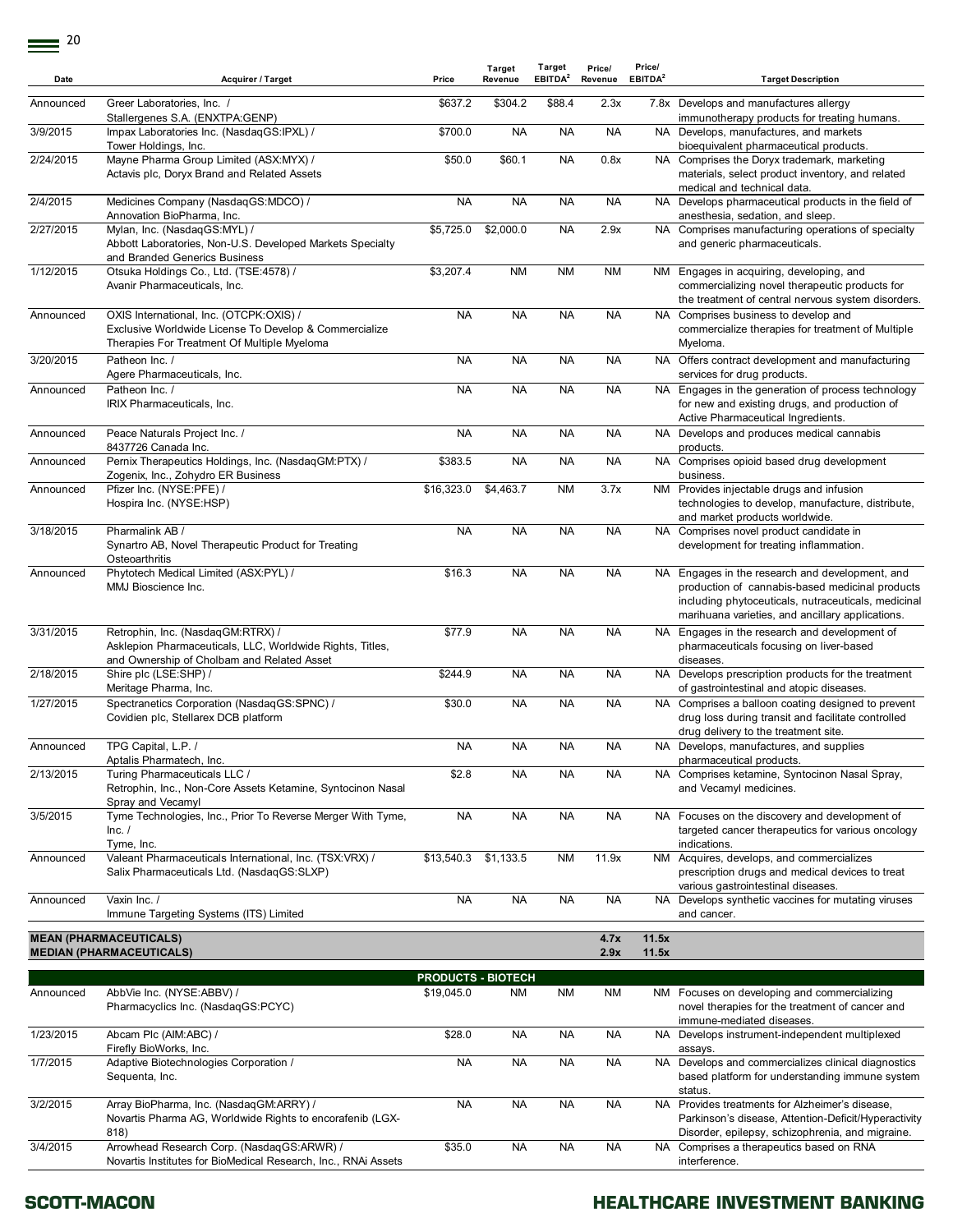| Date      | <b>Acquirer / Target</b>                                                                                               | Price     | <b>Target</b><br>Revenue | Target<br>EBITDA <sup>2</sup> | Price/<br>Revenue | Price/<br>EBITDA <sup>2</sup> | <b>Target Description</b>                                                                                                                                                                                                                                                    |
|-----------|------------------------------------------------------------------------------------------------------------------------|-----------|--------------------------|-------------------------------|-------------------|-------------------------------|------------------------------------------------------------------------------------------------------------------------------------------------------------------------------------------------------------------------------------------------------------------------------|
| 3/18/2015 | Avagenesis Corp. (TSXV:VVA) /<br>Curastem Biomedical Corp.                                                             | \$1.3     | <b>NA</b>                | <b>NA</b>                     | <b>NA</b>         |                               | NA Provides bio-processing and cell isolation services<br>for burn management.                                                                                                                                                                                               |
| Announced | Bachem Holding AG (SWX:BANB) /<br>American Peptide Company, Inc.                                                       | <b>NA</b> | <b>NA</b>                | <b>NA</b>                     | <b>NA</b>         |                               | NA Manufactures peptide and protein research tools<br>for life science, biotech, and pharmaceutical                                                                                                                                                                          |
| 3/4/2015  | Baxter International Inc. (NYSE:BAX) /<br>SuppreMol GmbH                                                               | \$221.6   | <b>NA</b>                | <b>NA</b>                     | <b>NA</b>         | NA.                           | communities.<br>Develops protein therapeutics for the treatment of<br>autoimmune, chronic inflammatory diseases, and<br>allergies.                                                                                                                                           |
| Announced | Biota Pharmaceuticals, Inc. (NasdaqGS:BOTA) /<br>Anaconda Pharma SAS                                                   | \$46.7    | <b>NA</b>                | <b>NA</b>                     | <b>NA</b>         |                               | NA Offers biotechnology services.                                                                                                                                                                                                                                            |
| Announced | Bristol-Myers Squibb Company (NYSE:BMY) /<br>Flexus Biosciences, Inc.                                                  | \$1,250.0 | <b>NA</b>                | <b>NA</b>                     | <b>NA</b>         |                               | NA Develops cancer therapeutics through application<br>of unexploited insights in immunology.                                                                                                                                                                                |
| 1/6/2015  | Cardio3 BioSciences SA (ENXTBR:CARD) /<br>Celdara Medical, LLC, Immuno-Oncology                                        | \$10.0    | <b>NA</b>                | <b>NA</b>                     | <b>NA</b>         |                               | NA Comprises a portfolio of immuno-oncology cancer<br>treatment products.                                                                                                                                                                                                    |
| Announced | Catalyst Biosciences, Inc. /<br>Targacept, Inc. (NasdaqGS:TRGT)                                                        | <b>NA</b> | <b>NA</b>                | <b>NA</b>                     | <b>NA</b>         |                               | NA Engages in the development of neuronal nicotinic<br>receptors therapeutics for the treatment of<br>nervous system and gastrointestinal/genitourinary<br>diseases and disorders.                                                                                           |
| 1/9/2015  | Cipher Pharmaceuticals Inc. (TSX:CPH) /<br>Melanovus Oncology, Inc.                                                    | \$0.5     | <b>NA</b>                | <b>NA</b>                     | <b>NA</b>         |                               | NA Engages in development of therapeutics for<br>treatment of metastatic melanoma.                                                                                                                                                                                           |
| Announced | CMIC HOLDINGS Co., Ltd. (TSE:2309); Government of<br>Japan; JSR Corporation (TSE:4185) /<br>KBI Biopharma Inc.         | <b>NA</b> | <b>NA</b>                | <b>NA</b>                     | <b>NA</b>         |                               | NA Operates as a biopharma contract development<br>and manufacturing organization for protein<br>therapeutics.                                                                                                                                                               |
| 1/8/2015  | Co-Diagnostics, Inc. /<br>DNA Logix, Inc.                                                                              | <b>NA</b> | <b>NA</b>                | <b>NA</b>                     | <b>NA</b>         |                               | NA Develops and commercializes biophysical models<br>and statistical bioinformatics to engineer novel<br>molecular diagnostic technologies.                                                                                                                                  |
| 2/12/2015 | Crown Bioscience, Inc. /<br>Molecular Response, LLC, PDX Business Unit                                                 | <b>NA</b> | <b>NA</b>                | <b>NA</b>                     | <b>NA</b>         |                               | NA Offers drug discovery and vivo pharmacology<br>services.                                                                                                                                                                                                                  |
| 1/29/2015 | Endo International plc (NasdaqGS:ENDP) /<br>Auxilium Pharmaceuticals Inc. (DB:FEJ)                                     | \$2.244.2 | \$407.1                  | <b>NM</b>                     | 5.5x              |                               | NM Specialty biopharmaceutical company that<br>develops and markets pharmaceutical products<br>for urology and sexual health worldwide.                                                                                                                                      |
| Announced | FUJIFILM Holdings Corporation (TSE:4901) /<br>Cellular Dynamics International, Inc. (NasdaqGM:ICEL)                    | \$254.7   | \$16.7                   | <b>NM</b>                     | 15.3x             |                               | NM Develops and manufactures human cells.                                                                                                                                                                                                                                    |
| Announced | Global Enterprises Group, Inc. (OTCPK:GLHO) /<br>Predictive Therapeutics, LLC                                          | <b>NA</b> | <b>NA</b>                | <b>NA</b>                     | <b>NA</b>         |                               | NA Develops, commercializes, acquires, and invests<br>in technologies involved in novel molecular<br>diagnostic and therapeutic products in healthcare.                                                                                                                      |
| Announced | Horizon Pharma plc (NasdaqGS:HZNP) /<br>Hyperion Therapeutics, Inc. (NasdaqGS:HPTX)                                    | \$955.2   | \$113.6                  | <b>NM</b>                     | 8.4x              |                               | NM A biopharmaceutical company which focuses on<br>the development and commercialization of<br>therapeutics to treat orphan diseases.                                                                                                                                        |
| 3/17/2015 | Ignyta, Inc. (NasdaqCM:RXDX) /<br>Cephalon, Inc., Worldwide Rights and Assets to Four<br>Oncology Development Programs | \$11.3    | <b>NA</b>                | <b>NA</b>                     | <b>NA</b>         |                               | NA Comprises worldwide rights and assets for four<br>oncology development programs.                                                                                                                                                                                          |
| Announced | Innovate Biopharmaceuticals, Inc. /<br>Repligen Corporation, Late-Stage Pancreatic Imaging Assets                      | <b>NA</b> | <b>NA</b>                | <b>NA</b>                     | <b>NA</b>         | NA.                           | Comprises assets and licenses related to RG-<br>1068 which is a synthetic version of human<br>secretin which improves detection and<br>visualization of pancreatic duct abnormalities in<br>patients with known or suspected pancreatitis.                                   |
| 3/2/2015  | Intrexon Corporation (NYSE:XON) /<br><b>Exemplar Genetics LLC</b>                                                      | <b>NA</b> | <b>NA</b>                | <b>NA</b>                     | <b>NA</b>         |                               | NA Develops genetic miniature swine/pig models for<br>the research and development in the areas of<br>heart disease, cancer, cystic fibrosis, cardiac<br>arrhythmia, neuromuscular, neurodegenerative,<br>nervous system, immunodeficiency, and lonestar<br>swine disorders. |
| 2/23/2015 | Intrexon Corporation (NYSE:XON) /<br>ActoGeniX                                                                         | \$66.9    | <b>NA</b>                | <b>NA</b>                     | <b>NA</b>         |                               | NA Focuses on the development and<br>commercialization of biological drugs.                                                                                                                                                                                                  |
| 3/19/2015 | Johnson & Johnson (NYSE:JNJ) /<br>XO1 Ltd.                                                                             | <b>NA</b> | <b>NA</b>                | <b>NA</b>                     | <b>NA</b>         | NA.                           | Develops and markets antibodies, ichorcumab.                                                                                                                                                                                                                                 |
| 3/17/2015 | Kite Pharma, Inc. (NasdaqGS:KITE) /<br>T-Cell Factory B.V.                                                             | \$278.0   | <b>NA</b>                | <b>NA</b>                     | <b>NA</b>         |                               | NA Comprises a proprietary technology platform<br>which can rapidly and systematically discover<br>tumor-specific TCRs.                                                                                                                                                      |
| 1/29/2015 | Matinas BioPharma Holdings, Inc. (OTCPK:MTNB) /<br>Aquarius Biotechnologies, Inc.                                      | \$3.5     | <b>NA</b>                | <b>NA</b>                     | <b>NA</b>         | NA.                           | Develops drugs based on cochleates, a drug<br>delivery platform for biotech and pharmaceutical<br>companies.                                                                                                                                                                 |
| 1/20/2015 | Merck & Co. Inc. (NYSE:MRK) /<br>Cubist Pharmaceuticals Inc.                                                           | \$8,404.1 | \$1,164.5                | <b>NM</b>                     | 7.2x              | NM                            | Biopharmaceutical company engaged in the<br>research, development, and commercialization of<br>pharmaceutical products for medical needs in the<br>acute care environment.                                                                                                   |
| 2/27/2015 | Orgenesis Inc. (OTCPK:ORGS) /<br>Masthercell S.A.                                                                      | <b>NA</b> | <b>NA</b>                | <b>NA</b>                     | <b>NA</b>         |                               | NA Focuses on cellular therapy products and<br>technologies.                                                                                                                                                                                                                 |
| 1/5/2015  | Pfizer Inc. (NYSE:PFE) /<br>Redvax GmbH                                                                                | <b>NA</b> | <b>NA</b>                | <b>NA</b>                     | <b>NA</b>         |                               | NA Develops multi-component virus-like particles and<br>other protein assemblies for vaccine development.                                                                                                                                                                    |
| Announced | Pulmatrix, Inc. /<br>Ruthigen, Inc. (NasdaqCM:RTGN)                                                                    | <b>NA</b> | <b>NA</b>                | ΝM                            | <b>NA</b>         |                               | NM A biopharmaceutical company which focuses on<br>the discovery, development, and<br>commercialization of pharmaceutical-grade<br>hypochlorous acid based therapeutics to prevent<br>and treat infection in invasive applications.                                          |

 $\equiv$  21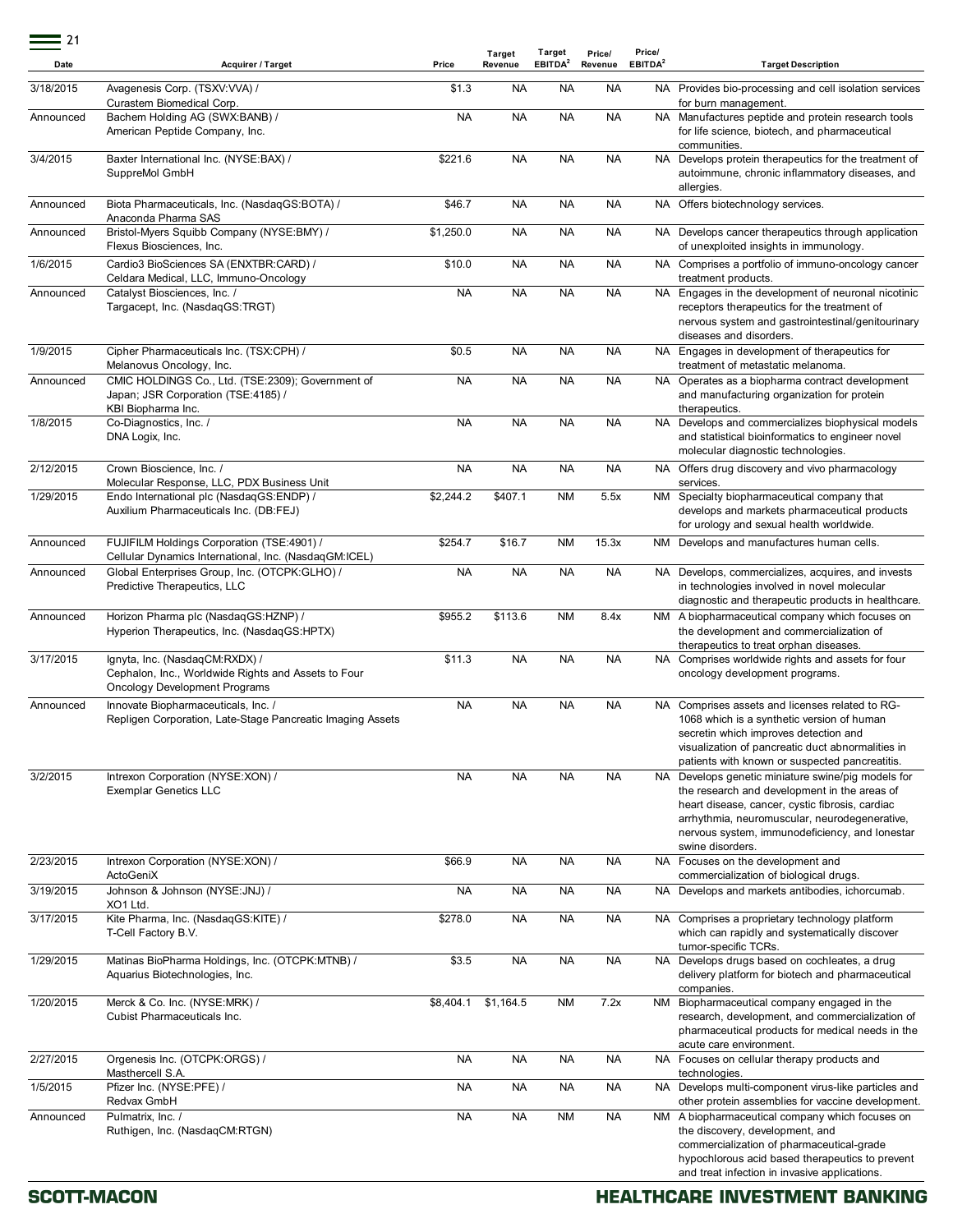| Date                                             | Acquirer / Target                                                                                    | Price                          | <b>Target</b><br>Revenue | Target<br>EBITDA <sup>2</sup> | Price/<br>Revenue | Price/<br>EBITDA <sup>2</sup> | <b>Target Description</b>                                                                                                                                                                                                                                                                                  |
|--------------------------------------------------|------------------------------------------------------------------------------------------------------|--------------------------------|--------------------------|-------------------------------|-------------------|-------------------------------|------------------------------------------------------------------------------------------------------------------------------------------------------------------------------------------------------------------------------------------------------------------------------------------------------------|
| Announced                                        | Pulmatrix, Inc. /<br>Ruthigen, Inc. (NasdaqCM:RTGN)                                                  | NA                             | <b>NA</b>                | <b>NM</b>                     | <b>NA</b>         |                               | NM A biopharmaceutical company which focuses on<br>the discovery, development, and<br>commercialization of pharmaceutical-grade<br>hypochlorous acid based therapeutics to prevent<br>and treat infection in invasive applications.                                                                        |
| Announced                                        | Roche Holding AG (SWX:ROG) /<br>Foundation Medicine, Inc. (NasdaqGS:FMI)                             | \$1,596.8                      | <b>NM</b>                | <b>NM</b>                     | ΝM                |                               | NM Provides various molecular information products<br>which generate actionable genomic information<br>about a patient's individual disease, enabling<br>physicians to optimize treatments in clinical<br>practice, and enabling biopharmaceutical<br>companies to develop targeted oncology<br>therapies. |
| 2/20/2015                                        | Shire plc (LSE:SHP) /<br>NPS Pharmaceuticals, Inc.                                                   | \$4,862.3                      | <b>NM</b>                | <b>NM</b>                     | <b>NM</b>         |                               | NM Provides therapeutic products for the treatment of<br>gastrointestinal and endocrine disorders.                                                                                                                                                                                                         |
| 3/4/2015                                         | Tekmira Pharmaceuticals Corporation (TSX:TKM) /<br>OnCore Biopharma, Inc.                            | <b>NA</b>                      | <b>NA</b>                | <b>NA</b>                     | <b>NA</b>         |                               | NA Engages in the research, development, and<br>commercialization of therapies for the treatment of<br>chronic hepatitis B virus infection.                                                                                                                                                                |
| Announced                                        | Teva Pharmaceutical Industries Limited (NYSE:TEVA) /<br>Auspex Pharmaceuticals, Inc. (NasdaqGM:ASPX) | \$3,269.4                      | <b>NA</b>                | <b>NM</b>                     | <b>NA</b>         |                               | NM A biopharmaceutical company which focuses on<br>developing and commercializing novel medicines<br>for the treatment of orphan diseases.                                                                                                                                                                 |
| Announced                                        | Tobira Therapeutics, Inc. /<br>Regado Biosciences, Inc. (NasdaqCM:RGDO)                              | <b>NA</b>                      | <b>NA</b>                | <b>NA</b>                     | <b>NA</b>         |                               | NA Focuses on the discovery and development of<br>antithrombotic drug systems for acute and sub-<br>acute cardiovascular and other indications.                                                                                                                                                            |
| 1/20/2015                                        | Unknown Buyer /<br>Stella Blu, Inc.                                                                  | \$0.2                          | <b>NA</b>                | ΝA                            | <b>NA</b>         |                               | NA Intends to acquire, license, and enforce patented<br>technologies in bio-technology and nano-<br>technology areas.                                                                                                                                                                                      |
| 2/23/2015                                        | Valeant Pharmaceuticals International, Inc. (TSX:VRX) /<br>Dendreon Corp, Substantially All Assets   | \$495.0                        | <b>NA</b>                | NA                            | <b>NA</b>         |                               | NA Discovers, develops, and commercializes novel<br>therapeutics to enhance cancer treatment options<br>for patients.                                                                                                                                                                                      |
| Announced                                        | Vivione Biosciences Inc. (TSXV:VBI) /<br>Trillium Diagnostics, LLC                                   | \$15.0                         | <b>NA</b>                | <b>NA</b>                     | <b>NA</b>         |                               | NA Provides diagnostic assays.                                                                                                                                                                                                                                                                             |
| 1/9/2015                                         | WuXi PharmaTech (Cayman) Inc. (NYSE:WX) /<br>NextCODE Health LLC                                     | \$65.0                         | <b>NA</b>                | ΝA                            | <b>NA</b>         |                               | NA Operates as a sequence-based clinical<br>diagnostics company.                                                                                                                                                                                                                                           |
| <b>MEAN (BIOTECH)</b><br><b>MEDIAN (BIOTECH)</b> |                                                                                                      |                                |                          |                               | 9.1x<br>7.8x      | <b>NA</b><br><b>NA</b>        |                                                                                                                                                                                                                                                                                                            |
|                                                  |                                                                                                      | <b>PRODUCTS - DISTRIBUTION</b> |                          |                               |                   |                               |                                                                                                                                                                                                                                                                                                            |
| 1/8/2015                                         | A&D Healthcare, LLC /<br>Allied Medical, Inc.                                                        | NA                             | <b>NA</b>                | <b>NA</b>                     | <b>NA</b>         |                               | NA Supplies medical products including lift chairs,<br>shower safety kits, wheelchairs, and scooters.                                                                                                                                                                                                      |
| 1/6/2015                                         | AeroCare Holdings, Inc. /<br><b>Matrix Medical LLC</b>                                               | NA                             | <b>NA</b>                | ΝA                            | <b>NA</b>         |                               | NA Supplies in-home medical and respiratory<br>equipment.                                                                                                                                                                                                                                                  |
| 1/8/2015                                         | Ascendant Solutions Inc. (OTCPK:ASDS) /<br>McCrory's Pharmacy                                        | NA                             | <b>NA</b>                | ΝA                            | <b>NA</b>         |                               | NA A compounding pharmacy.                                                                                                                                                                                                                                                                                 |
| 1/2/2015                                         | AxelaCare Health Solutions, LLC /<br>Ambient Healthcare, Inc.                                        | NA                             | <b>NA</b>                | NA                            | <b>NA</b>         |                               | NA Specialty pharmacy and infusion company that<br>provides health therapy to patients in the home,<br>medical center, physician office, skilled nursing<br>facility, or other selected health care sites.                                                                                                 |
| 1/21/2015                                        | BC Technical, Inc. /<br>Virtual Medical Sales, Inc.                                                  | <b>NA</b>                      | <b>NA</b>                | <b>NA</b>                     | <b>NA</b>         |                               | NA Turnkey reseller of medical imaging products,<br>accessories, and services.                                                                                                                                                                                                                             |
| 3/2/2015                                         | BC Technical, Inc. /<br>Eclipse Systems, Inc.                                                        | <b>NA</b>                      | <b>NA</b>                | <b>NA</b>                     | <b>NA</b>         |                               | NA Distributes nuclear Imaging solutions for hospitals<br>and private practices.                                                                                                                                                                                                                           |
| 1/2/2015                                         | Catamaran Corporation (TSX:CCT) /<br>Salveo Specialty Pharmacy, Inc.                                 | \$260.0                        | <b>NA</b>                | \$20.0                        | <b>NA</b>         |                               | 13.0x Provides medications and clinical services to<br>patients with chronic conditions.                                                                                                                                                                                                                   |
| 2/26/2015                                        | Claflin Service Company /<br>Hospital Associates Inc.                                                | <b>NA</b>                      | <b>NA</b>                | <b>NA</b>                     | <b>NA</b>         |                               | NA Distributes medical equipment, focusing on<br>outfitting new medical facilities, expansions, and<br>remodels.                                                                                                                                                                                           |
| 1/6/2015                                         | EG GILERO /<br>Infield Medical, LLC                                                                  | <b>NA</b>                      | <b>NA</b>                | <b>NA</b>                     | <b>NA</b>         |                               | NA Operates as an accelerator and broker of medical<br>device technologies assisting clients in the sale,<br>license, or distribution of medical device assets.                                                                                                                                            |
| 3/19/2015                                        | Geneva Woods Pharmacy, Inc. /<br>CHS Pharmacy and Kirk's Drugs, Inc.                                 | <b>NA</b>                      | <b>NA</b>                | <b>NA</b>                     | <b>NA</b>         |                               | NA Consists of a pharmacy and medical supply<br>company.                                                                                                                                                                                                                                                   |
| 1/16/2015                                        | Henry Schein, Inc. (NasdaqGS:HSIC) /<br><b>Plandent Limited</b>                                      | <b>NA</b>                      | <b>NA</b>                | <b>NA</b>                     | <b>NA</b>         |                               | NA Distributes medical, dental and veterinary<br>supplies.                                                                                                                                                                                                                                                 |
| Announced                                        | John Keeler & Co. Inc. /<br>Bridgetech Holdings International, Inc.                                  | <b>NA</b>                      | <b>NA</b>                | <b>NA</b>                     | <b>NA</b>         |                               | NA Engages in the transfer of medical drugs, devices,<br>and diagnostics.                                                                                                                                                                                                                                  |
| 2/11/2015                                        | Kohll's Pharmacy & Homecare, Inc. /<br>Wagey Drug Company, Inc.                                      | <b>NA</b>                      | <b>NA</b>                | ΝA                            | <b>NA</b>         |                               | NA Comprises a retail community pharmacy.                                                                                                                                                                                                                                                                  |
| Announced                                        | Madison Dearborn Partners, LLC /<br>Walgreens Infusion Services, Inc.                                | NA                             | <b>NA</b>                | <b>NA</b>                     | <b>NA</b>         |                               | NA Offers a wide range of infusion therapies to treat<br>patients of all ages for a variety of conditions.                                                                                                                                                                                                 |
| 3/23/2015                                        | Merry X-Ray Corporation /<br>Lupica Medical Systems, LLC                                             | <b>NA</b>                      | <b>NA</b>                | <b>NA</b>                     | <b>NA</b>         |                               | NA Distributes, installs, and services of X-ray<br>systems, film processors, and digital solutions<br>worldwide.                                                                                                                                                                                           |
| 2/2/2015                                         | Northern Safety Co., Inc. /<br>Southland Industrial Supply, Inc.                                     | <b>NA</b>                      | <b>NA</b>                | <b>NA</b>                     | <b>NA</b>         |                               | NA Engages in the wholesale distribution of<br>occupational health and safety supplies.                                                                                                                                                                                                                    |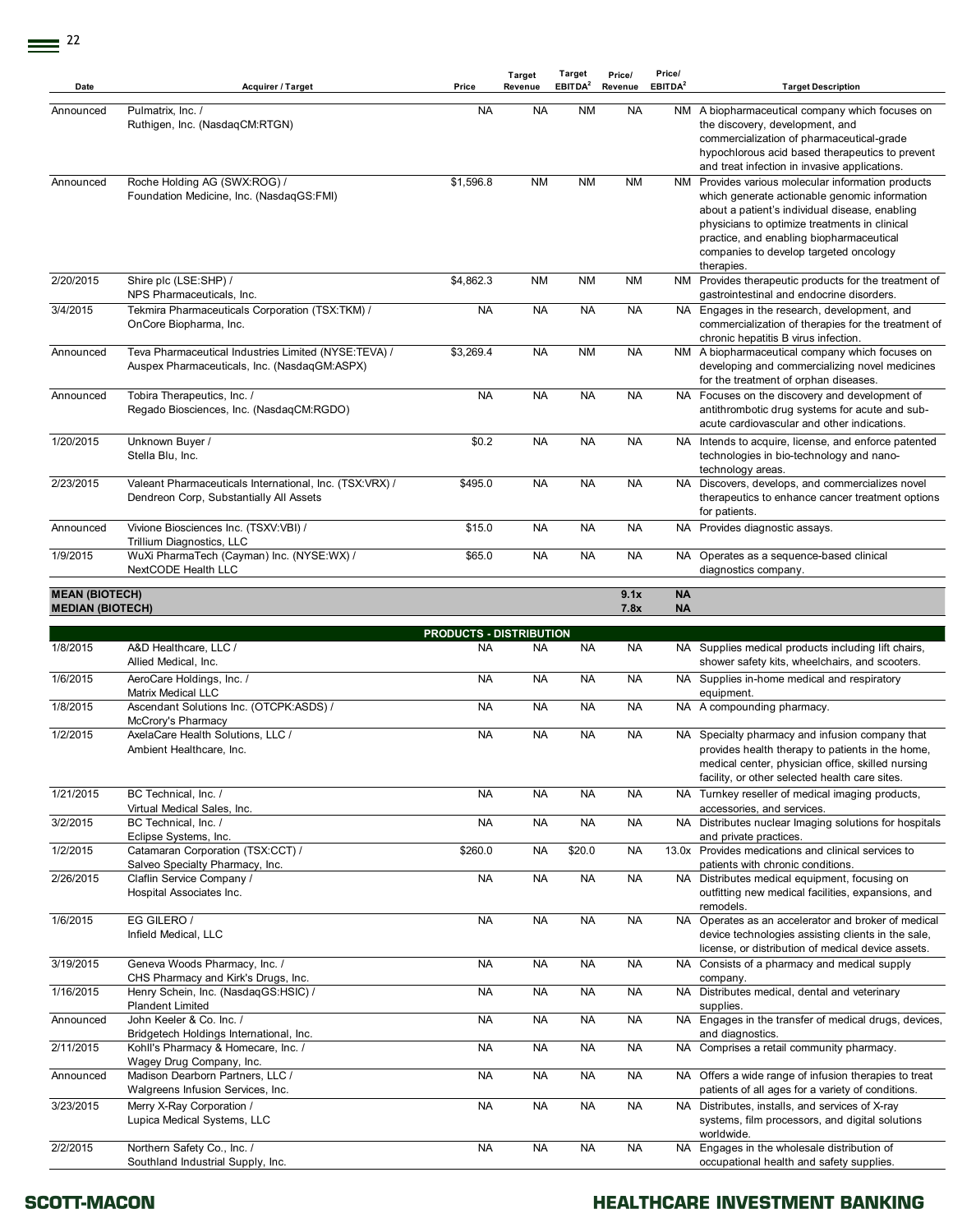| Date                                                       | <b>Acquirer / Target</b>                                                                                             | Price     | Target<br>Revenue | Target<br>EBITDA <sup>2</sup> | Price/<br>Revenue | Price/<br>EBITDA <sup>2</sup> | <b>Target Description</b>                                                                                                                                                                          |
|------------------------------------------------------------|----------------------------------------------------------------------------------------------------------------------|-----------|-------------------|-------------------------------|-------------------|-------------------------------|----------------------------------------------------------------------------------------------------------------------------------------------------------------------------------------------------|
| Announced                                                  | Patient Home Monitoring Corp. (TSXV:PHM) /<br>Black Bear Medical, Inc.                                               | \$6.4     | \$7.3             | \$0.9                         | 0.9x              |                               | 8.0x Supplies specialty mobility products and common<br>home medical equipment.                                                                                                                    |
| 1/28/2015                                                  | PharMerica Corporation (NYSE:PMC) /<br><b>Coastal Pharmaceutical Services Corporation</b>                            | <b>NA</b> | <b>NA</b>         | <b>NA</b>                     | <b>NA</b>         |                               | NA Offers an array of home infusion products for<br>infusion therapies.                                                                                                                            |
| 1/7/2015                                                   | PipelineRx, Inc. /<br>qPM, Inc.                                                                                      | <b>NA</b> | <b>NA</b>         | <b>NA</b>                     | <b>NA</b>         |                               | NA Provides remote pharmacy services to a range of<br>health care organizations.                                                                                                                   |
| 1/26/2015                                                  | Schryver Medical Sales And Marketing, Inc. /<br>Quality Mobile X-Ray Services, Inc.                                  | <b>NA</b> | <b>NA</b>         | <b>NA</b>                     | <b>NA</b>         |                               | NA Offers portable digital X-ray, portable digital<br>ultrasound, portable bone densitometry, Holter<br>monitor, and EKG services.                                                                 |
| 1/22/2015                                                  | Unknown Buyer /<br>Metro Medical Equipment & Supply, Inc.                                                            | <b>NA</b> | <b>NA</b>         | <b>NA</b>                     | <b>NA</b>         |                               | NA Distributes medical and surgical supplies, and<br>capital equipment to the federal government,<br>private IDNs, surgery centers, long-term care<br>facilities, and alternate-site institutions. |
| Announced                                                  | Walgreens Boots Alliance, Inc. (NasdaqGS:WBA) /<br>Lovelace Health System, Retail Pharmacy Business in New<br>Mexico | <b>NA</b> | <b>NA</b>         | <b>NA</b>                     | <b>NA</b>         |                               | NA Comprises eleven retail pharmacy locations.                                                                                                                                                     |
| <b>MEAN (DISTRIBUTION)</b><br><b>MEDIAN (DISTRIBUTION)</b> |                                                                                                                      |           |                   |                               | 0.9x<br>0.9x      | 10.5x<br>10.5x                |                                                                                                                                                                                                    |
| <b>MEAN (PRODUCTS)</b><br><b>MEDIAN (PRODUCTS)</b>         |                                                                                                                      |           |                   |                               | 4.3x<br>3.1x      | 10.0x<br>8.0x                 |                                                                                                                                                                                                    |

1) Source: Financial Information from SEC filings and other publicly-available sources<br>2) EBITDA: Earnings Before Interest, Taxes, Depreciation and Amortization<br>4) NM: Not Available<br>4) NM: Not Meaningful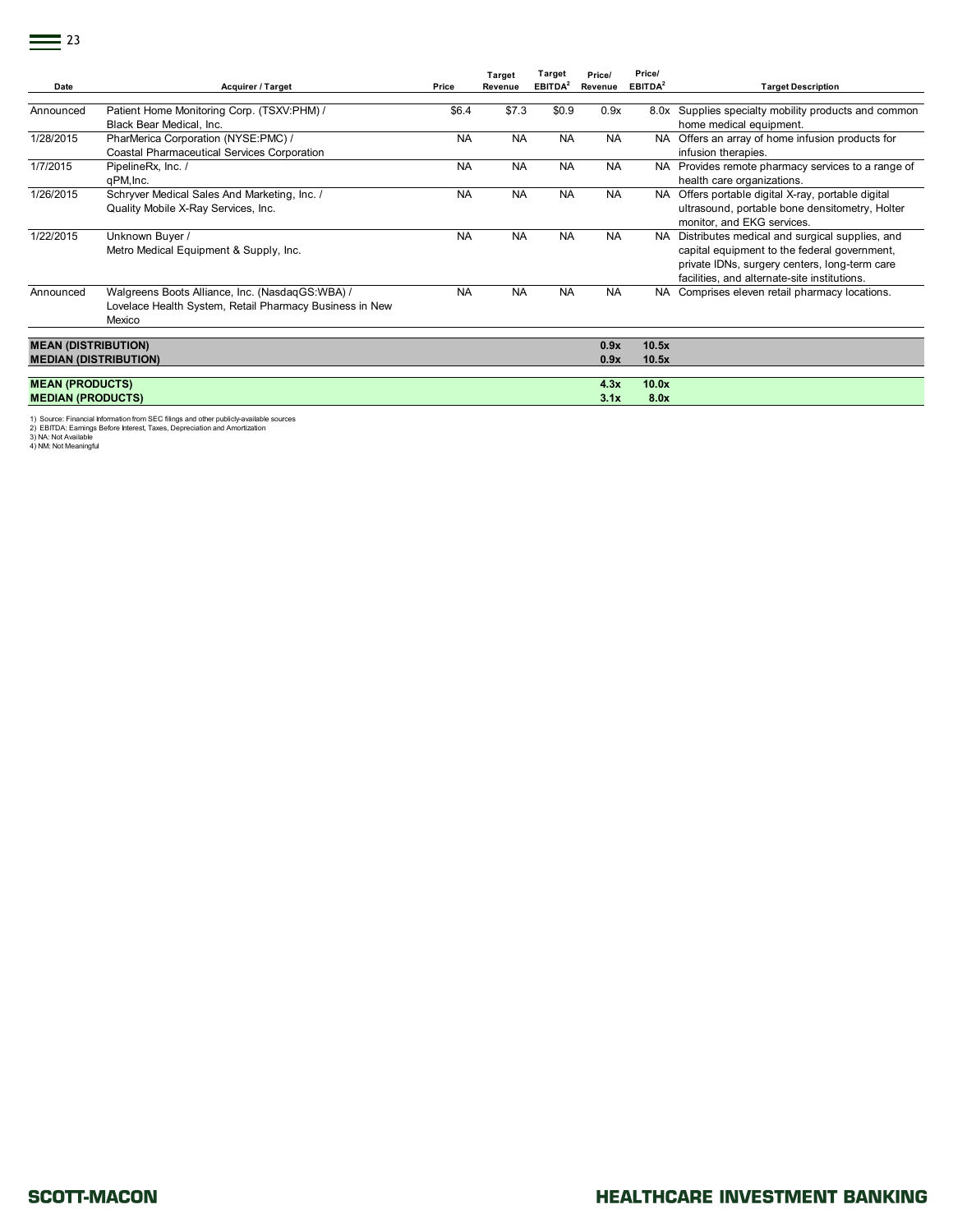## **24 ANALYSIS OF SELECTED PUBLICLY-TRADED HEALTHCARE COMPANIES<sup>1</sup> FIRST QUARTER (MARCH 31, 2015)**

| PUBLICLY-TRADED HEALTHCARE COMPANIES <sup>1</sup>      |              |                                       |                                                 |                  |                     |                                        |              |                     |                     |
|--------------------------------------------------------|--------------|---------------------------------------|-------------------------------------------------|------------------|---------------------|----------------------------------------|--------------|---------------------|---------------------|
|                                                        |              | <b>FIRST QUARTER (MARCH 31, 2015)</b> |                                                 |                  |                     |                                        |              |                     |                     |
|                                                        |              | (\$ Millions Except Per Share Data)   |                                                 |                  |                     |                                        |              |                     |                     |
|                                                        | <b>Stock</b> |                                       |                                                 | LTM <sup>4</sup> | LTM <sup>4</sup>    | LTM <sup>4</sup><br><b>Diluted EPS</b> | $TEV^3/$     | TEV <sup>3</sup> /  | P/ Diluted EPS      |
| <b>Company Name (Ticker Symbol)</b>                    | Price        | Market Cap <sup>2</sup>               | TEV <sup>3</sup><br><b>SERVICES - INSURANCE</b> | Revenue          | EBITDA <sup>5</sup> | <b>Before Extra</b>                    | Revenue      | EBITDA <sup>5</sup> | <b>Before Extra</b> |
| Aetna Inc. (NYSE:AET)                                  | 106.53       | 37,466.60                             | 45,725.30                                       | 58,003.20        | 4,737.10            | 5.68                                   | 0.8x         | 9.7x                | 18.8x               |
| Amerisafe, Inc. (NasdagGS:AMSF)                        | 46.25        | 874.02                                | 783.17                                          | 404.02           | 75.05               | 2.84                                   | 1.9x         | 10.4x               | 16.3x               |
| Anthem, Inc. (NYSE:ANTM)                               | 154.41       | 41,194.58                             | 55,710.38                                       | 73,874.10        | 5.571.70            | 8.96                                   | 0.8x         | 10.0x               | 17.2x               |
| Centene Corp. (NYSE:CNC)                               | 70.69        | 8,400.59                              | 7,894.59                                        | 15,689.00        | 575.00              | 2.23                                   | 0.5x         | 13.7x               | NM                  |
| CIGNA Corp. (NYSE:CI)                                  | 129.44       | 33,462.70                             | 37,299.70                                       | 34,914.00        | 3,885.00            | 7.83                                   | 1.1x         | 9.6x                | 16.5x               |
| CNO Financial Group, Inc. (NYSE:CNO)                   | 17.22        | 3,443.55                              | 6,431.65                                        | 4,144.70         | 782.50              | 0.24                                   | 1.6x         | 8.2x                | ΝM                  |
| Health Net Inc. (NYSE:HNT)                             | 60.49        | 4,651.86                              | 4,282.23                                        | 14,008.59        | 349.49              | 1.80                                   | 0.3x         | 12.3x               | ΝM                  |
| Humana Inc. (NYSE:HUM)                                 | 178.02       | 26,636.78                             | 28,860.78                                       | 48,500.00        | 2,620.00            | 7.36                                   | 0.6x         | 11.0x               | 24.2x               |
| Independence Holding Co. (NYSE:IHC)                    | 13.59        | 235.83                                | 262.90                                          | 533.93           | 29.04               | 0.92                                   | 0.5x         | 9.1x                | 14.8x               |
| Molina Healthcare Inc. (NYSE:MOH)                      | 67.29        | 3,359.05                              | 2,725.38                                        | 9,372.21         | 268.62              | 1.30                                   | 0.3x         | 10.1x               | <b>NM</b>           |
| ProAssurance Corporation (NYSE:PRA)                    | 45.91        | 2,562.42                              | 2,615.38                                        | 852.33           | 328.61              | 3.30                                   | 3.1x         | 8.0x                | 13.9x               |
| Triple-S Management Corporation (NYSE:GTS)             | 19.88        | 528.92                                | 492.81                                          | 2,320.11         | 101.95              | 2.41                                   | 0.2x         | 4.8x                | 8.2x                |
| Unitedhealth Group, Inc. (NYSE:UNH)                    | 118.29       | 112,812.58                            | 124,166.58                                      | 130,474.00       | 11,330.00           | 5.70                                   | 1.0x         | 11.0x               | 20.8x               |
| Universal American Corp (NYSE:UAM)                     | 10.68        | 863.08                                | 878.54                                          | 2,042.47         | 4.95                | (0.35)                                 | 0.4x         | <b>NM</b>           | ΝM                  |
| WellCare Health Plans, Inc. (NYSE:WCG)                 | 91.46        | 4,019.76                              | 3,606.26                                        | 12,959.90        | 242.70              | 1.44                                   | 0.3x         | 14.9x               | ΝM                  |
| <b>MEAN (INSURANCE)</b><br><b>MEDIAN (INSURANCE)</b>   |              |                                       |                                                 |                  |                     |                                        | 0.9x<br>0.6x | 10.2x<br>10.1x      | 16.7x<br>16.5x      |
|                                                        |              |                                       | <b>SERVICES - TECHNOLOGY</b>                    |                  |                     |                                        |              |                     |                     |
| Accretive Health, Inc. (OTCPK:ACHI)                    | 5.78         | 568.22                                | 339.33                                          | 504.77           | 244.83              | 1.34                                   | 0.7x         | 1.4x                | 4.3x                |
| Allscripts Healthcare Solutions, Inc. (NasdaqGS:MDRX)  | 11.96        | 2,159.03                              | 2,682.10                                        | 1,377.87         | 56.93               | (0.37)                                 | 1.9x         | <b>NM</b>           | NM                  |
| Castlight Health (NYSE:CSLT)                           | 7.76         | 713.00                                | 520.52                                          | 45.61            | (84.80)             | (1.16)                                 | NM           | <b>NM</b>           | ΝM                  |
| Cerner Corp. (NasdaqNM:CERN)                           | 73.26        | 25,098.00                             | 23,807.46                                       | 3,312.82         | 962.01              | 1.50                                   | <b>NM</b>    | <b>NM</b>           | ΝM                  |
| CompuGroup Medical AG (DB:COP)                         | 28.83        | 1,433.72                              | 1,801.49                                        | 635.40           | 117.66              | 0.80                                   | 2.8x         | 15.3x               | ΝM                  |
| Computer Programs & Systems Inc. (NasdaqNM:CPSI)       | 54.26        | 614.01                                | 579.51                                          | 204.74           | 53.25               | 2.94                                   | 2.8x         | 10.9x               | 18.5x               |
| Craneware plc (AIM:CRW)                                | 7.99         | 214.27                                | 179.59                                          | 43.00            | 12.74               | 0.33                                   | 4.2x         | 14.1x               | 24.0x               |
| Imprivata, Inc. (NYSE:IMPR)                            | 14.00        | 334.36                                | 257.08                                          | 96.98            | (13.15)             | (1.37)                                 | 2.7x         | <b>NM</b>           | <b>NM</b>           |
| Medidata Solutions, Inc. (NasdagGS:MDSO)               | 49.04        | 2,668.41                              | 2,636.54                                        | 335.07           | 36.28               | 0.11                                   | <b>NM</b>    | <b>NM</b>           | ΝM                  |
| Merge Healthcare Incorporated. (NasdaqGS:MRGE)         | 4.47         | 431.42                                | 615.01                                          | 212.30           | 35.88               | (0.00)                                 | 2.9x         | 17.1x               | ΝM                  |
| Quality Systems Inc. (NasdaqGS:QSII)                   | 15.98        | 963.37                                | 838.55                                          | 477.04           | 43.01               | 0.36                                   | 1.8x         | 19.5x               | ΝM                  |
| Raysearch Laboratories AB (OM:RAY B)                   | 8.40         | 288.14                                | 281.64                                          | 36.45            | 9.02                | 0.22                                   | ΝM           | <b>NM</b>           | ΝM                  |
| <b>MEAN (TECHNOLOGY)</b><br><b>MEDIAN (TECHNOLOGY)</b> |              |                                       |                                                 |                  |                     |                                        | 2.5x<br>2.7x | 13.1x<br>14.7x      | 15.6x<br>18.5x      |
|                                                        |              |                                       | <b>SERVICES - OUTSOURCING</b>                   |                  |                     |                                        |              |                     |                     |
| Advisory Board Co. (NasdaqGS:ABCO)                     | 53.28        | 2,247.59                              | 2,159.94                                        | 581.64           | 49.91               | (0.07)                                 | 3.7x         | <b>NM</b>           | NM                  |
| Air Methods Corp. (NasdaqNM:AIRM)                      | 46.59        | 1,829.31                              | 2,467.72                                        | 1,004.77         | 264.50              | 2.56                                   | 2.5x         | 9.3x                | 18.2x               |
| Albany Molecular Research Inc. (NasdaqGS:AMRI)         | 17.60        | 574.34                                | 687.77                                          | 276.57           | 34.21               | (0.10)                                 | 2.5x         | <b>NM</b>           | <b>NM</b>           |
| AMN Healthcare Services Inc. (NYSE:AHS)                | 23.07        | 1,088.93                              | 1,244.57                                        | 1,036.03         | 83.90               | 0.69                                   | 1.2x         | 14.8x               | ΝM                  |
| Athenahealth, Inc. (NasdaqGM:ATHN)                     | 119.39       | 4,560.22                              | 4,653.73                                        | 752.60           | 61.56               | (0.08)                                 | <b>NM</b>    | <b>NM</b>           | ΝM                  |
| BioScrip Inc. (NasdaqNM:BIOS)                          | 4.43         | 304.06                                | 727.12                                          | 984.06           | (44.33)             | (2.09)                                 | 0.7x         | <b>NM</b>           | ΝM                  |
| Catamaran Corporation (TSX:CCT)                        | 59.55        | 12,386.65                             | 12,773.07                                       | 21,581.89        | 845.68              | 1.53                                   | 0.6x         | 15.1x               | ΝM                  |
| Cegedim SA (ENXTPA:CGM)                                | 33.84        | 473.24                                | 1,023.72                                        | 597.35           | 105.24              | (0.82)                                 | 1.7x         | 9.7x                | ΝM                  |
| CorVel Corp. (NasdaqNM:CRVL)                           | 34.41        | 701.65                                | 670.63                                          | 490.68           | 66.81               | 1.49                                   | 1.4x         | 10.0x               | 23.1x               |
| Cross Country Healthcare Inc. (NasdaqNM:CCRN)          | 11.86        | 378.71                                | 448.24                                          | 617.83           | 15.77               | (1.02)                                 | 0.7x         | <b>NM</b>           | <b>NM</b>           |
| eHealth, Inc. (NasdaqGS:EHTH)                          | 9.38         | 167.25                                | 115.84                                          | 179.68           | 0.76                | (0.88)                                 | 0.6x         | <b>NM</b>           | NM                  |

**SCOTT-MACON**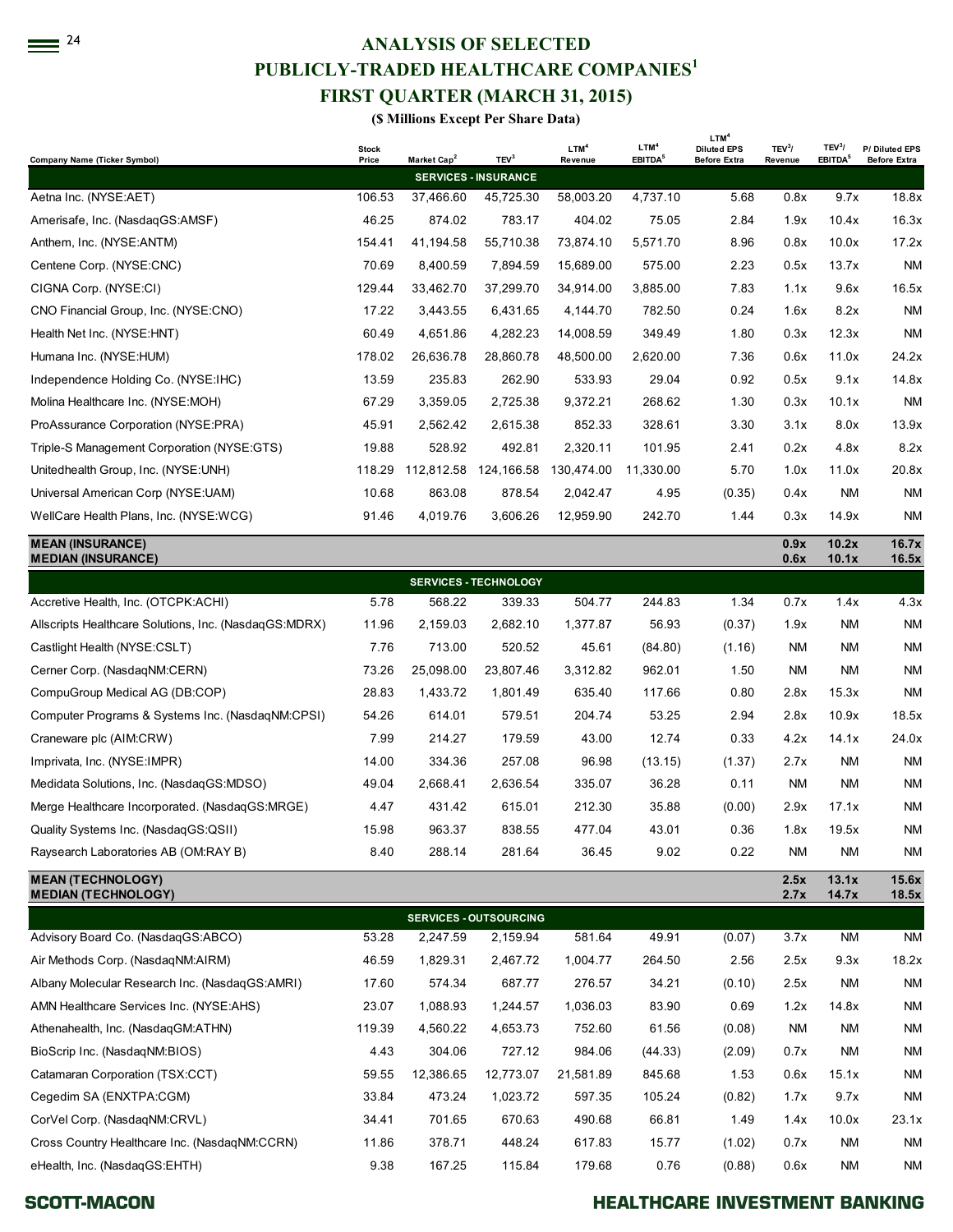| -25                                                       | <b>Stock</b> |                                    |                               | LTM <sup>4</sup> | LTM <sup>4</sup>    | LTM <sup>4</sup><br><b>Diluted EPS</b> | TEV <sup>3</sup> / | TEV <sup>3</sup> /  | P/ Diluted EPS      |
|-----------------------------------------------------------|--------------|------------------------------------|-------------------------------|------------------|---------------------|----------------------------------------|--------------------|---------------------|---------------------|
| <b>Company Name (Ticker Symbol)</b>                       | Price        | Market Cap <sup>2</sup>            | TEV <sup>3</sup>              | Revenue          | EBITDA <sup>5</sup> | <b>Before Extra</b>                    | Revenue            | EBITDA <sup>5</sup> | <b>Before Extra</b> |
| EPS Corporation (TSE:4282)                                | 11.83        | 446.37                             | 410.75                        | 361.29           | 44.98               | 0.49                                   | 1.1x               | 9.1x                | 24.0x               |
| ExamWorks Group, Inc. (NYSE:EXAM)                         | 41.62        | 1,713.37                           | 2,137.87                      | 775.62           | 108.38              | 0.25                                   | 2.8x               | 19.7x               | ΝM                  |
| Express Scripts Inc. (NasdaqNM:ESRX)                      | 86.77        | 63,237.36                          | 74,982.56                     | 100,887.10       | 6,689.10            | 2.64                                   | 0.7x               | 11.2x               | ΝM                  |
| Healthcare Services Group Inc. (NasdaqNM:HCSG)            | 32.13        | 2,289.62                           | 2,202.54                      | 1,293.18         | 74.77               | 0.31                                   | 1.7x               | <b>NM</b>           | NM                  |
| Healthways Inc. (NasdagNM:HWAY)                           | 19.70        | 702.82                             | 953.17                        | 742.18           | 48.63               | (0.16)                                 | 1.3x               | 19.6x               | NM                  |
| HMS Holdings Corp. (NasdaqNM:HMSY)                        | 15.45        | 1,365.12                           | 1,429.80                      | 443.23           | 87.99               | 0.16                                   | 3.2x               | 16.3x               | NM                  |
| ICON plc (NasdaqGS:ICLR)                                  | 70.53        | 4,239.35                           | 4,023.35                      | 1,503.32         | 263.69              | 2.73                                   | 2.7x               | 15.3x               | ΝM                  |
| IPC The Hospitalist Company, Inc. (NasdaqGS:IPCM)         | 46.64        | 806.08                             | 871.17                        | 693.99           | 72.62               | 2.21                                   | 1.3x               | 12.0x               | 21.1x               |
| Magellan Health Services Inc. (NasdaqNM:MGLN)             | 70.82        | 1,888.44                           | 1,819.07                      | 3,760.12         | 220.33              | 2.90                                   | 0.5x               | 8.3x                | 24.4x               |
| Omnicare Inc. (NYSE:OCR)                                  | 77.06        | 7,483.68                           | 9,445.86                      | 6,417.62         | 741.68              | 1.74                                   | 1.5x               | 12.7x               | ΝM                  |
| On Assignment Inc. (NYSE:ASGN)                            | 38.37        | 1,977.24                           | 2,360.66                      | 1,859.92         | 190.27              | 1.46                                   | 1.3x               | 12.4x               | NM                  |
| Parexel International Corp. (NasdaqNM:PRXL)               | 68.99        | 3,780.03                           | 3,824.99                      | 1,993.94         | 297.06              | 2.66                                   | 1.9x               | 12.9x               | NM                  |
| Stericycle, Inc. (NasdaqGS:SRCL)                          | 140.43       | 11,928.26                          | 13,587.04                     | 2,555.60         | 717.02              | 3.79                                   | <b>NM</b>          | 18.9x               | NM                  |
| Synergy Health plc (LSE:SYR)                              | 34.54        | 2,061.15                           | 2,322.64                      | 627.21           | 165.94              | 0.97                                   | 3.7x               | 14.0x               | NM                  |
| Team Health Holdings, Inc. (NYSE:TMH)                     | 58.51        | 4,176.21                           | 4,963.45                      | 2,819.64         | 291.78              | 1.35                                   | 1.8x               | 17.0x               | ΝM                  |
| <b>MEAN (OUT SOURCING)</b><br><b>MEDIAN (OUTSOURCING)</b> |              |                                    |                               |                  |                     |                                        | 1.7x<br>1.4x       | 13.6x<br>12.9x      | 22.2x<br>23.1x      |
|                                                           |              | SERVICES - INDIA-BASED OUTSOURCING |                               |                  |                     |                                        |                    |                     |                     |
| 3i Infotech, Ltd. (BSE:532628)                            | 0.09         | 56.35                              | 399.60                        | 217.26           | (3.06)              | (0.19)                                 | 1.8x               | <b>NM</b>           | <b>NM</b>           |
| Firstsource Solutions Limited (BSE:532809)                | 0.49         | 329.34                             | 435.85                        | 483.14           | 58.98               | 0.05                                   | 0.9x               | 7.4x                | 9.6x                |
| HCL Technologies Ltd. (BSE:532281)                        | 15.67        | 22,028.15                          | 20,601.90                     | 5,692.41         | 1,465.79            | 0.84                                   | 3.6x               | 14.1x               | 18.7x               |
| Hexaware Technologies Ltd. (BSE:532129)                   | 5.00         | 1,505.74                           | 1,430.30                      | 408.40           | 73.81               | 0.17                                   | 3.5x               | 19.4x               | ΝM                  |
| Infosys Technologies Ltd. (BSE:500209)                    | 35.46        | 40,520.54                          | 35,141.99                     | 8,644.00         | 2,489.00            | 1.75                                   | 4.1x               | 14.1x               | 20.3x               |
| KPIT Cummins Infosystems Ltd. (BSE:532400)                | 3.01         | 566.37                             | 574.11                        | 463.03           | 54.67               | 0.20                                   | 1.2x               | 10.5x               | 14.9x               |
| Mphasis Limited (BSE:526299)                              | 6.11         | 1,284.91                           | 968.63                        | 1,038.92         | 170.29              | 0.59                                   | 0.9x               | 5.7x                | 10.4x               |
| NIIT Technologies Ltd. (BSE:532541)                       | 5.58         | 340.70                             | 315.31                        | 378.24           | 48.71               | 0.52                                   | 0.8x               | 6.5x                | 10.7x               |
| Tata Consultancy Services Limited (BSE:532540)            | 40.74        | 79,804.50                          | 77,531.46                     | 14,550.30        | 4,253.58            | 1.73                                   | <b>NM</b>          | 18.2x               | 23.5x               |
| Tech Mahindra Limited (BSE:532755)                        | 10.07        | 9,672.54                           | 9,032.41                      | 3,411.00         | 716.14              | 0.45                                   | 2.6x               | 12.6x               | 22.5x               |
| Wipro Ltd. (BSE:507685)                                   | 10.04        | 24,645.95                          | 22,066.48                     | 7,350.30         | 1,668.43            | 0.55                                   | 3.0x               | 13.2x               | 18.2x               |
| <b>MEAN (INDIA-BASED OUTSOURCING)</b>                     |              |                                    |                               |                  |                     |                                        | 2.3x               | 12.2x               | 16.5x               |
| <b>MEDIAN (INDIA-BASED OUTSOURCING)</b>                   |              |                                    | <b>SERVICES - INFORMATION</b> |                  |                     |                                        | 2.2x               | 12.9x               | <u>18.2x</u>        |
| Everyday Health, Inc. (NYSE:EVDY)                         | 12.86        | 405.44                             | 444.71                        | 184.33           | 20.52               | 0.17                                   | 2.4x               | <b>NM</b>           | NM                  |
| Healthstream Inc. (NasdaqNM:HSTM)                         | 25.20        | 697.61                             | 576.64                        | 170.69           | 28.07               | 0.37                                   | 3.4x               | <b>NM</b>           | NM                  |
| IMS Health Holdings, Inc. (NSYE:IMS)                      | 27.07        | 9,090.32                           | 12,493.32                     | 2,641.00         | 600.00              | (0.59)                                 | 4.7x               | <b>NM</b>           | <b>NM</b>           |
| National Research Corp. (NasdaqGS:NRCI.B)                 | 31.68        | 411.58                             | 379.75                        | 98.84            | 32.15               | 0.74                                   | 3.8x               | 11.8x               | NM                  |
| WebMD Health Corp. (NasdaqNM:WBMD)                        | 43.84        | 1,554.08                           | 1,799.54                      | 580.45           | 113.21              | 0.97                                   | 3.1x               | 15.9x               | ΝM                  |
| <b>MEAN (INFORMATION)</b>                                 |              |                                    |                               |                  |                     |                                        | 3.5x               | 13.9x               | <b>NM</b>           |
| <b>MEDIAN (INFORMATION)</b><br><b>MEAN (SERVICES)</b>     |              |                                    |                               |                  |                     |                                        | 3.4x<br>1.8x       | 13.9x<br>12.3x      | <b>NM</b><br>17.6x  |
| <b>MEDIAN (SERVICES)</b>                                  |              |                                    |                               |                  |                     |                                        | 1.6x               | 12.3x               | 18.3x               |
|                                                           |              |                                    | <b>PROVIDERS - LABS</b>       |                  |                     |                                        |                    |                     |                     |
| Bio-Reference Laboratories Inc. (NasdaqNM:BRLI)           | 35.24        | 978.86                             | 1,011.92                      | 859.85           | 115.48              | 1.81                                   | 1.2x               | 8.8x                | 19.5x               |
| Charles River Laboratories International Inc. (NYSE:CRL)  | 79.29        | 3,752.48                           | 4,386.29                      | 1,297.66         | 288.62              | 2.70                                   | 3.4x               | 15.2x               | ΝM                  |
| Foundation Medicine, Inc. (NasdaqGS:FMI)                  | 48.11        | 1,401.54                           | 1,329.46                      | 61.08            | (45.55)             | (1.87)                                 | <b>NM</b>          | <b>NM</b>           | ΝM                  |
| Genomic Health Inc. (NasdaqGS:GHDX)                       | 30.55        | 982.89                             | 879.23                        | 275.71           | (16.76)             | (0.78)                                 | 3.2x               | <b>NM</b>           | ΝM                  |
| Laboratory Corp. of America Holdings (NYSE:LH)            | 126.09       | 12,646.83                          | 15,114.33                     | 6,011.60         | 1,167.60            | 5.91                                   | 2.5x               | 12.9x               | 21.3x               |
| Quest Diagnostics Inc. (NYSE:DGX)                         | 76.85        | 11,090.30                          | 14,717.30                     | 7,435.00         | 1,409.00            | 3.78                                   | 2.0x               | 10.4x               | 20.3x               |

**SCOTT-MACON**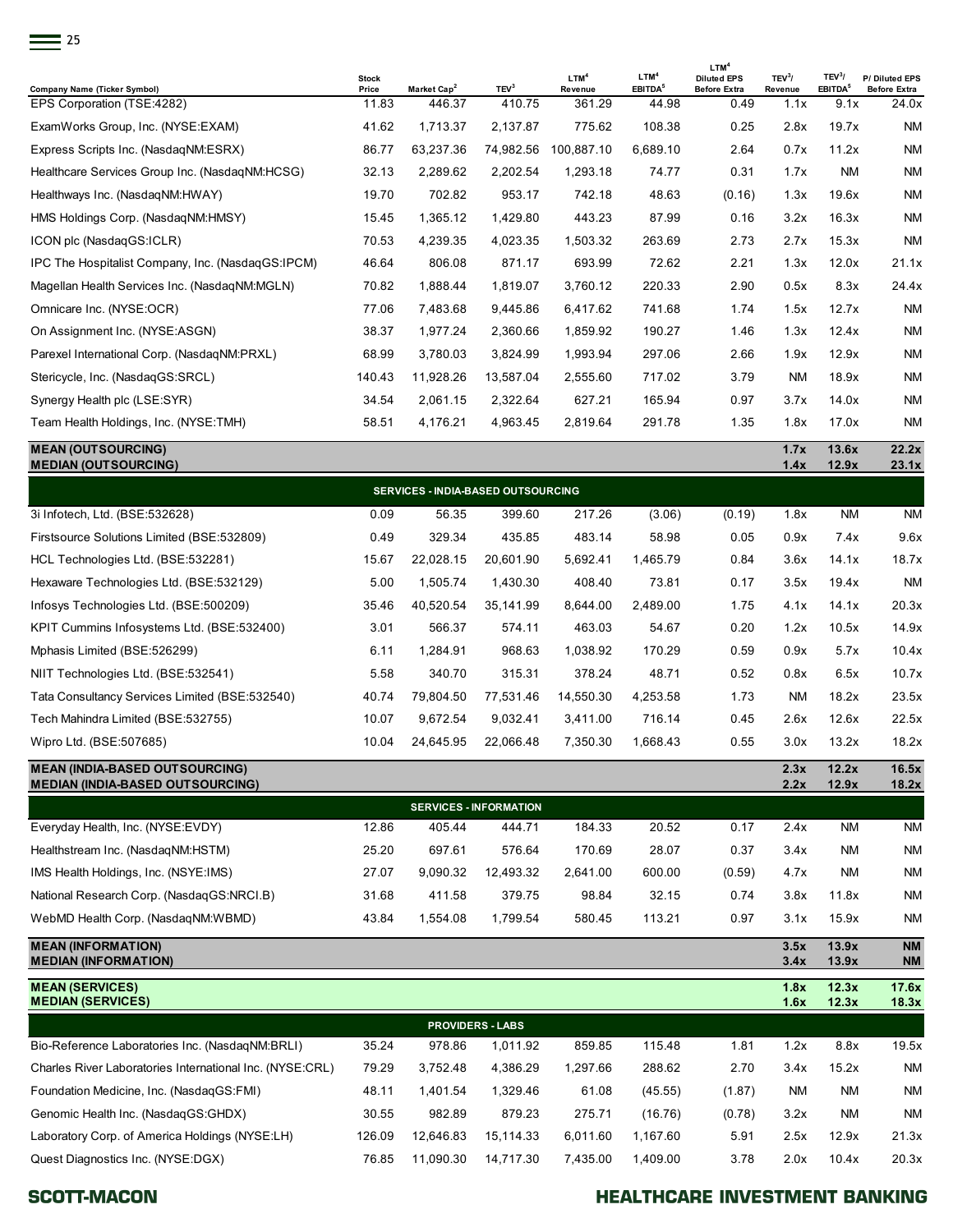| Company Name (Ticker Symbol)                                                         | <b>Stock</b><br>Price | Market Cap <sup>2</sup>           | TEV <sup>3</sup>             | LTM <sup>4</sup><br>Revenue | LTM <sup>4</sup><br>EBITDA <sup>5</sup> | LTM <sup>4</sup><br><b>Diluted EPS</b><br><b>Before Extra</b> | TEV <sup>3</sup> /<br>Revenue | TEV <sup>3</sup> /<br>EBITDA <sup>5</sup> | P/ Diluted EPS<br><b>Before Extra</b> |
|--------------------------------------------------------------------------------------|-----------------------|-----------------------------------|------------------------------|-----------------------------|-----------------------------------------|---------------------------------------------------------------|-------------------------------|-------------------------------------------|---------------------------------------|
| Sonic Healthcare Ltd. (ASX:SHL)                                                      | 15.59                 | 6,266.33                          | 7,787.69                     | 3,297.17                    | 584.58                                  | 0.77                                                          | 2.4x                          | 13.3x                                     | 20.2x                                 |
| <b>MEAN (LABS)</b><br><b>MEDIAN (LABS)</b>                                           |                       |                                   |                              |                             |                                         |                                                               | 2.4x<br>2.4x                  | 12.1x<br>12.9x                            | 20.3x<br>20.2x                        |
|                                                                                      |                       | PROVIDERS - HOME HEALTH & HOSPICE |                              |                             |                                         |                                                               |                               |                                           |                                       |
| Addus HomeCare Corp. (NasdaqGS:ADUS)                                                 | 23.02                 | 251.63                            | 241.93                       | 312.94                      | 22.93                                   | 1.08                                                          | 0.8x                          | 10.5x                                     | 21.3x                                 |
| Almost Family Inc. (NasdaqNM:AFAM)                                                   | 44.71                 | 423.85                            | 466.68                       | 495.83                      | 27.75                                   | 1.47                                                          | 0.9x                          | 16.8x                                     | <b>NM</b>                             |
| Amedisys Inc. (NasdagNM:AMED)                                                        | 26.78                 | 901.76                            | 1,010.70                     | 1,188.26                    | 66.30                                   | 0.40                                                          | 0.9x                          | 15.2x                                     | <b>NM</b>                             |
| Chemed Corp. (NYSE:CHE)                                                              | 119.40                | 2,029.68                          | 2,163.05                     | 1,456.28                    | 196.76                                  | 5.57                                                          | 1.5x                          | 11.0x                                     | 21.4x                                 |
| LHC Group, Inc. (NasdagNM:LHCG)                                                      | 33.03                 | 588.10                            | 663.05                       | 717.85                      | 59.66                                   | 1.26                                                          | 0.9x                          | 11.1x                                     | <b>NM</b>                             |
| National Healthcare Corp. (AMEX:NHC)                                                 | 63.71                 | 898.62                            | 913.41                       | 871.68                      | 104.56                                  | 3.14                                                          | 1.0x                          | 8.7x                                      | 20.3x                                 |
| <b>MEAN (HOME HEALTH &amp; HOSPICE)</b><br><b>MEDIAN (HOME HEALTH &amp; HOSPICE)</b> |                       |                                   |                              |                             |                                         |                                                               | 1.0x<br>0.9x                  | 12.2x<br>11.1x                            | 21.0x<br>21.3x                        |
|                                                                                      |                       |                                   | <b>PROVIDERS - NON-ACUTE</b> |                             |                                         |                                                               |                               |                                           |                                       |
| Alliance Healthcare Services, Inc. (NasdagGM:AIQ)                                    | 22.18                 | 234.13                            | 766.77                       | 436.39                      | 121.67                                  | 0.98                                                          | 1.8x                          | 6.3x                                      | 22.6x                                 |
| AmSurg Corp. (NasdagNM:AMSG)                                                         | 61.52                 | 2,918.81                          | 5,731.16                     | 1,621.95                    | 478.15                                  | 1.27                                                          | 3.5x                          | 12.0x                                     | <b>NM</b>                             |
| Corrections Corporation of America (NYSE:CXW)                                        | 40.26                 | 4,702.01                          | 5,827.61                     | 1,647.59                    | 385.02                                  | 1.66                                                          | 3.5x                          | 15.1x                                     | 24.3x                                 |
| DaVita HealthCare Partners Inc. (NYSE:DVA)                                           | 81.28                 | 17,540.22                         | 25,762.24                    | 12,780.65                   | 2,399.84                                | 3.33                                                          | 2.0x                          | 10.7x                                     | 24.4x                                 |
| GEO Group, Inc. (NYSE: GEO)                                                          | 43.74                 | 3,264.43                          | 4,863.80                     | 1,691.62                    | 330.90                                  | 1.98                                                          | 2.9x                          | 14.7x                                     | 22.1x                                 |
| Hanger, Inc. (NYSE:HGR)                                                              | 22.69                 | 780.33                            | 1,315.32                     | 1,060.75                    | 156.16                                  | 1.65                                                          | 1.2x                          | 8.4x                                      | 13.8x                                 |
| HEALTHSOUTH Corp. (NYSE:HLS)                                                         | 44.36                 | 3,881.01                          | 6,270.11                     | 2,374.30                    | 582.70                                  | 2.24                                                          | 2.6x                          | 10.8x                                     | 19.8x                                 |
| MEDNAX, Inc. (NYSE:MD)                                                               | 72.51                 | 6,801.66                          | 7,317.96                     | 2,438.91                    | 558.99                                  | 3.18                                                          | 3.0x                          | 13.1x                                     | 22.8x                                 |
| Providence Service Corp. (NasdaqGS:PRSC)                                             | 53.12                 | 844.71                            | 1,259.57                     | 1,481.17                    | 73.12                                   | 1.35                                                          | 0.9x                          | 17.2x                                     | <b>NM</b>                             |
| RadNet, Inc. (NasdaqNM:RDNT)                                                         | 8.40                  | 366.59                            | 966.23                       | 717.57                      | 114.92                                  | 0.03                                                          | 1.3x                          | 8.4x                                      | <b>NM</b>                             |
| Select Medical Holdings Corporation (NYSE:SEM)                                       | 14.83                 | 1,946.99                          | 3,565.06                     | 3,020.42                    | 352.83                                  | 0.91                                                          | 1.2x                          | 10.1x                                     | 16.3x                                 |
| US Physical Therapy Inc. (NYSE:USPH)                                                 | 47.50                 | 588.95                            | 638.61                       | 300.96                      | 52.68                                   | 1.62                                                          | 2.1x                          | 12.1x                                     | <b>NM</b>                             |
| VCA Inc. (NasdaqGS:WOOF)                                                             | 54.82                 | 4,545.51                          | 5,290.35                     | 1,918.48                    | 352.56                                  | 1.54                                                          | 2.8x                          | 15.0x                                     | <b>NM</b>                             |
| <b>MEAN (NON-ACUTE)</b><br><b>MEDIAN (NON-ACUTE)</b>                                 |                       |                                   |                              |                             |                                         |                                                               | 2.2x<br>2.1x                  | 11.8x<br>12.0x                            | 20.8x<br>22.4x                        |
|                                                                                      |                       | <b>PROVIDERS - LONG-TERM CARE</b> |                              |                             |                                         |                                                               |                               |                                           |                                       |
| AdCare Health Systems Inc. (AMEX:ADK)                                                | 4.38                  | 84.19                             | 231.61                       | 193.31                      | 8.62                                    | (0.82)                                                        | 1.2x                          | <b>NM</b>                                 | <b>NM</b>                             |
| Brookdale Senior Living Inc. (NYSE:BKD)                                              | 37.76                 | 6,929.15                          | 13,091.54                    | 3,343.54                    | 605.08                                  | (1.01)                                                        | 3.9x                          | ΝM                                        | <b>NM</b>                             |
| Capital Senior Living Corp. (NYSE:CSU)                                               | 25.94                 | 755.11                            | 1,388.50                     | 380.10                      | 63.69                                   | (0.83)                                                        | 3.7x                          | ΝM                                        | <b>NM</b>                             |
| Ensign Group, Inc. (NasdaqNM:ENSG)                                                   | 46.86                 | 1,176.94                          | 1,187.81                     | 1,027.41                    | 99.35                                   | 1.56                                                          | 1.2x                          | 12.0x                                     | <b>NM</b>                             |
| Five Star Quality Care Inc. (NYSE:FVE)                                               | 4.44                  | 217.55                            | 267.63                       | 1,108.99                    | 14.88                                   | (1.65)                                                        | 0.2x                          | 18.0x                                     | <b>NM</b>                             |
| Health Care REIT, Inc. (NYSE:HCN)                                                    | 77.36                 | 27,084.05                         | 38,828.89                    | 3,305.88                    | 1,717.44                                | 1.43                                                          | <b>NM</b>                     | ΝM                                        | <b>NM</b>                             |
| Sabra Health Care REIT, Inc. (NasdaqGS:SBRA)                                         | 33.15                 | 1,963.61                          | 2,988.52                     | 183.52                      | 157.87                                  | 0.78                                                          | <b>NM</b>                     | 18.9x                                     | <b>NM</b>                             |
| Skilled Healthcare Group, Inc. (NYSE:GEN)                                            | 7.12                  | 1,093.30                          | 5,445.44                     | 4,768.08                    | 397.66                                  |                                                               | 1.1x                          | 13.7x                                     | <b>NM</b>                             |
| Ventas, Inc. (NYSE:VTR)                                                              | 73.02                 | 24,158.59                         | 35,237.57                    | 3,071.34                    | 1,663.12                                | 1.59                                                          | <b>NM</b>                     | <b>NM</b>                                 | <b>NM</b>                             |
| <b>MEAN (LONG-TERM CARE)</b>                                                         |                       |                                   |                              |                             |                                         |                                                               | 1.9x                          | 15.6x                                     | <b>NM</b>                             |
| <b>MEDIAN (LONG-TERM CARE)</b>                                                       |                       |                                   |                              |                             |                                         |                                                               | 1.2x                          | 15.8x                                     | <b>NM</b>                             |
|                                                                                      |                       |                                   | <b>PROVIDERS - ACUTE</b>     |                             |                                         |                                                               |                               |                                           |                                       |
| Community Health Systems, Inc. (NYSE:CYH)                                            | 54.79                 | 6,329.13                          | 23,724.13                    | 15,508.69                   | 1,987.94                                | (0.20)                                                        | 1.5x                          | 11.9x                                     | <b>NM</b>                             |
| HCA Holdings, Inc. (NYSE:HCA)                                                        | 75.23                 | 31,559.26                         | 62,169.26                    | 36,918.00                   | 7,385.00                                | 4.16                                                          | 1.7x                          | 8.4x                                      | 18.1x                                 |
| Kindred Healthcare Inc. (NYSE:KND)<br>Lifepoint Hospitals Inc. (NasdaqNM:LPNT)       | 23.79                 | 1,884.83                          | 4,541.94                     | 5,027.60                    | 342.81                                  | (0.24)                                                        | 0.9x                          | 13.2x                                     | <b>NM</b><br><b>NM</b>                |
| Tenet Healthcare Corp. (NYSE:THC)                                                    | 73.45<br>49.51        | 3,246.42<br>4,909.11              | 5,387.82<br>17,058.11        | 4,483.10<br>16,615.00       | 577.00<br>1,952.00                      | 2.69<br>0.34                                                  | 1.2x<br>1.0x                  | 9.3x<br>8.7x                              | <b>NM</b>                             |
| Universal Health Services Inc. (NYSE:UHS)                                            | 117.71                | 11,646.67                         |                              | 8,065.33                    | 1,475.10                                | 5.42                                                          | 1.9x                          | 10.3x                                     | 21.7x                                 |
|                                                                                      |                       |                                   | 15,187.82                    |                             |                                         |                                                               |                               |                                           |                                       |

 $\equiv$ <sup>26</sup>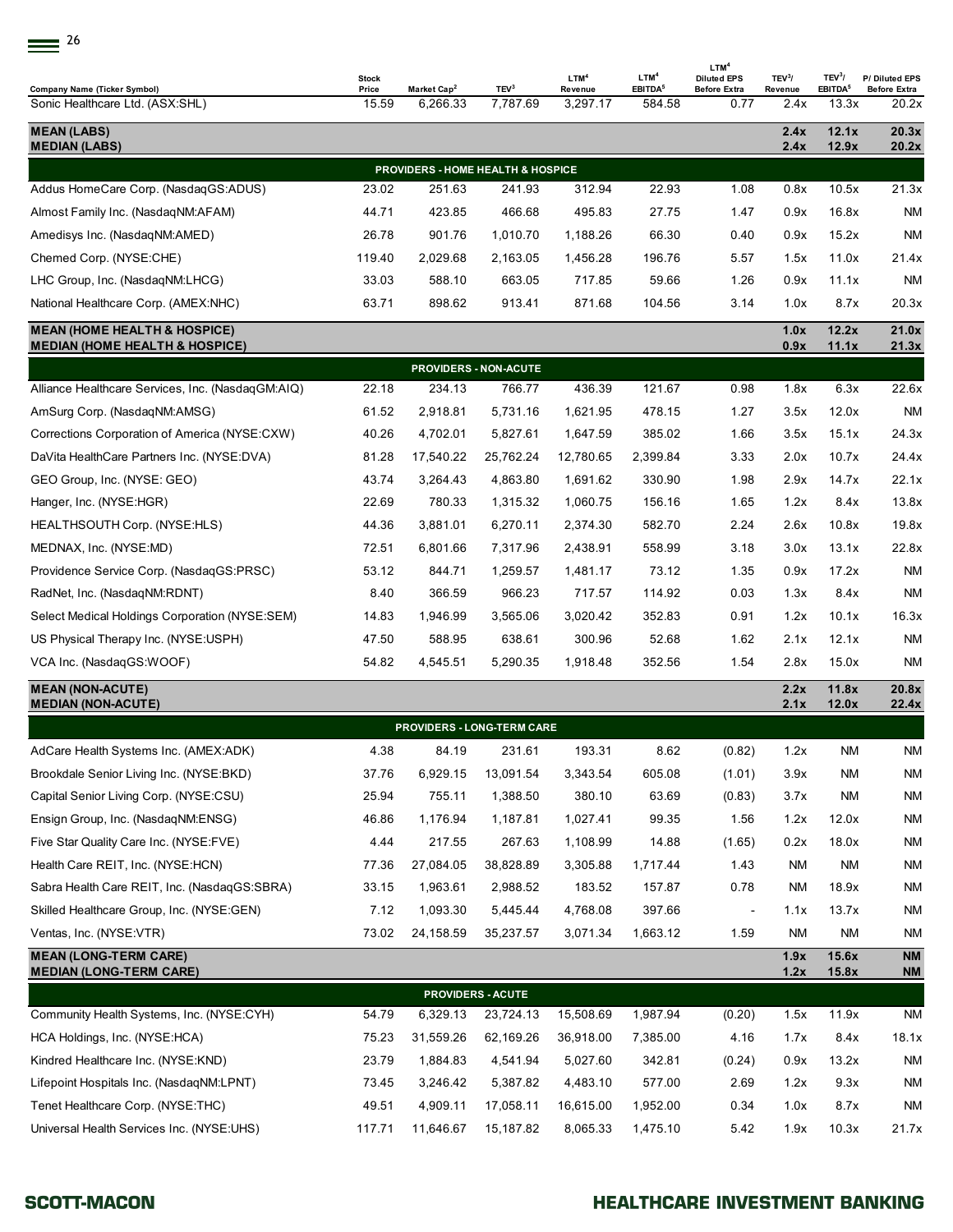| __ |  |
|----|--|
|    |  |

| <b>Company Name (Ticker Symbol)</b>                   | <b>Stock</b><br>Price | Market Cap <sup>2</sup> | TEV <sup>3</sup>            | LTM <sup>4</sup><br>Revenue | LTM <sup>4</sup><br>EBITDA <sup>5</sup> | LTM <sup>4</sup><br><b>Diluted EPS</b><br><b>Before Extra</b> | TEV <sup>3</sup> /<br>Revenue | TEV <sup>3</sup> /<br>EBITDA <sup>5</sup> | P/ Diluted EPS<br><b>Before Extra</b> |
|-------------------------------------------------------|-----------------------|-------------------------|-----------------------------|-----------------------------|-----------------------------------------|---------------------------------------------------------------|-------------------------------|-------------------------------------------|---------------------------------------|
| University General Health System, Inc. (OTCPK:UGHS.Q) | 0.00                  | 1.67                    | 126.82                      | 163.99                      | (5.39)                                  | (0.10)                                                        | 0.8x                          | <b>NM</b>                                 | <b>NM</b>                             |
| <b>MEAN (ACUTE)</b><br><b>MEDIAN (ACUTE)</b>          |                       |                         |                             |                             |                                         |                                                               | 1.3x<br>1.2x                  | 10.3x<br>9.8x                             | 19.9x<br>19.9x                        |
| <b>MEAN (PROVIDERS)</b><br><b>MEDIAN (PROVIDERS)</b>  |                       |                         |                             |                             |                                         |                                                               | 1.8x<br>1.5x                  | 12.1x<br>11.9x                            | 20.6x<br>21.3x                        |
|                                                       |                       |                         | PRODUCTS - CLINICAL DEVICES |                             |                                         |                                                               |                               |                                           |                                       |
| Abiomed Inc. (NasdaqNM:ABMD)                          | 71.58                 | 2,896.38                | 2,782.95                    | 213.19                      | 23.89                                   | 0.44                                                          | ΝM                            | ΝM                                        | <b>NM</b>                             |
| Accuray Incorporated (NasdaqNM:ARAY)                  | 9.30                  | 729.95                  | 778.31                      | 379.68                      | (8.06)                                  | (0.60)                                                        | 2.0x                          | <b>NM</b>                                 | <b>NM</b>                             |
| Affymetrix Inc. (NasdaqNM:AFFX)                       | 12.56                 | 938.42                  | 986.45                      | 349.02                      | 37.57                                   | (0.05)                                                        | 2.8x                          | <b>NM</b>                                 | <b>NM</b>                             |
| Align Technology Inc. (NasdaqNM:ALGN)                 | 53.79                 | 4,341.53                | 3,886.87                    | 761.35                      | 211.43                                  | 1.77                                                          | <b>NM</b>                     | 18.4x                                     | <b>NM</b>                             |
| Alphatec Holdings, Inc. (NasdaqNM:ATEC)               | 1.45                  | 144.79                  | 231.33                      | 206.98                      | 26.24                                   | (0.16)                                                        | 1.1x                          | 8.8x                                      | <b>NM</b>                             |
| Analogic Corporation (NasdaqGS:ALOG)                  | 90.90                 | 1,127.80                | 1,011.63                    | 518.29                      | 65.59                                   | 2.56                                                          | 2.0x                          | 15.4x                                     | <b>NM</b>                             |
| AngioDynamics Inc. (NasdaqNM:ANGO)                    | 17.79                 | 634.73                  | 773.71                      | 357.77                      | 53.57                                   | 0.14                                                          | 2.2x                          | 14.4x                                     | <b>NM</b>                             |
| AtriCure, Inc. (NasdagNM:ATRC)                        | 20.49                 | 565.34                  | 505.80                      | 106.86                      | (19.14)                                 | (0.61)                                                        | 4.7x                          | <b>NM</b>                                 | <b>NM</b>                             |
| Baxter International Inc. (NYSE:BAX)                  | 68.50                 | 37,231.87               | 43,646.87                   | 16,671.00                   | 4,276.00                                | 3.56                                                          | 2.6x                          | 10.2x                                     | 19.2x                                 |
| Boston Scientific Corp. (NYSE:BSX)                    | 17.75                 | 23,770.46               | 27,442.46                   | 7,308.00                    | 1,675.00                                | (0.09)                                                        | 3.8x                          | 16.4x                                     | <b>NM</b>                             |
| Bruker BioSciences Corp. (NasdaqNM:BRKR)              | 18.47                 | 3,112.70                | 2,976.00                    | 1,808.90                    | 216.40                                  | 0.33                                                          | 1.6x                          | 13.8x                                     | <b>NM</b>                             |
| Cardiovascular Systems Inc. (NasdaqGS:CSII)           | 39.04                 | 1,234.02                | 1,132.67                    | 160.60                      | (31.07)                                 | (1.07)                                                        | <b>NM</b>                     | <b>NM</b>                                 | <b>NM</b>                             |
| Cepheid (NasdaqNM:CPHD)                               | 56.90                 | 4,067.04                | 4,051.86                    | 470.14                      | 12.36                                   | (0.72)                                                        | <b>NM</b>                     | ΝM                                        | <b>NM</b>                             |
| CONMED Corp. (NasdaqNM:CNMD)                          | 50.49                 | 1,391.96                | 1,567.06                    | 734.47                      | 128.09                                  | 1.16                                                          | 2.1x                          | 12.2x                                     | <b>NM</b>                             |
| CR Bard Inc. (NYSE:BCR)                               | 167.35                | 12,438.46               | 12,958.26                   | 3,323.60                    | 978.70                                  | 3.76                                                          | 3.9x                          | 13.2x                                     | <b>NM</b>                             |
| CryoLife Inc. (NYSE:CRY)                              | 10.37                 | 289.76                  | 256.38                      | 144.64                      | 14.87                                   | 0.25                                                          | 1.8x                          | 17.2x                                     | <b>NM</b>                             |
| Cyberonics Inc. (NasdagNM:CYBX)                       | 64.92                 | 1,689.15                | 1,545.93                    | 292.34                      | 101.34                                  | 2.45                                                          | <b>NM</b>                     | 15.3x                                     | <b>NM</b>                             |
| DexCom, Inc. (NasdaqNM:DXCM)                          | 62.34                 | 4,832.29                | 4,753.29                    | 259.20                      | (13.10)                                 | (0.30)                                                        | ΝM                            | NM                                        | <b>NM</b>                             |
| Edwards Lifesciences Corp. (NYSE:EW)                  | 142.46                | 15,317.87               | 14,477.17                   | 2,322.90                    | 563.40                                  | 7.48                                                          | ΝM                            | NM                                        | 19.0x                                 |
| Endologix Inc. (NasdagNM:ELGX)                        | 17.07                 | 1,147.00                | 1,130.74                    | 147.59                      | (25.86)                                 | (0.50)                                                        | <b>NM</b>                     | <b>NM</b>                                 | <b>NM</b>                             |
| Exactech Inc. (NasdaqNM:EXAC)                         | 25.63                 | 357.23                  | 370.43                      | 248.37                      | 44.82                                   | 1.18                                                          | 1.5x                          | 8.3x                                      | 21.7x                                 |
| Fresenius SE & Co KGaA (DB:FRE)                       | 59.41                 | 32,251.11               | 54,748.83                   | 28,119.59                   | 4,903.47                                | 2.37                                                          | 1.9x                          | 11.2x                                     | <b>NM</b>                             |
| Genomic Health Inc. (NasdaqGS:GHDX)                   | 30.55                 | 982.89                  | 879.23                      | 275.71                      | (16.76)                                 | (0.78)                                                        | 3.2x                          | <b>NM</b>                                 | <b>NM</b>                             |
| GI Dynamics, Inc. (ASX:GID)                           | 0.11                  | 52.45                   | 4.73                        | 2.83                        | (45.93)                                 | (0.11)                                                        | 1.7x                          | ΝM                                        | <b>NM</b>                             |
| Heartware International Inc. (NasdagGS:HTWR)          | 87.77                 | 1,513.07                | 1,449.39                    | 278.42                      | (8.29)                                  | (1.14)                                                        | <b>NM</b>                     | ΝM                                        | <b>NM</b>                             |
| Hologic Inc. (NasdaqNM:HOLX)                          | 33.03                 | 9,245.38                | 12,656.18                   | 2,549.10                    | 914.40                                  | 0.18                                                          | 5.0x                          | 13.8x                                     | <b>NM</b>                             |
| Illumina Inc. (NasdaqNM:ILMN)                         | 185.64                | 26,360.88               | 26,313.55                   | 1,861.36                    | 609.01                                  | 2.37                                                          | <b>NM</b>                     | ΝM                                        | <b>NM</b>                             |
| IMRIS, Inc. (TSX:IM)                                  | 0.96                  | 59.82                   | 76.72                       | 28.89                       | (20.08)                                 | (0.58)                                                        | 2.7x                          | <b>NM</b>                                 | <b>NM</b>                             |
| Integra LifeSciences Holdings Corp. (NasdaqNM:IART)   | 61.65                 | 2,020.83                | 2,579.73                    | 928.31                      | 188.65                                  | 1.03                                                          | 2.8x                          | 13.7x                                     | <b>NM</b>                             |
| Intuitive Surgical Inc. (NasdagNM:ISRG)               | 505.03                | 18,603.29               | 17,370.79                   | 2,116.00                    | 701.60                                  | 11.11                                                         | <b>NM</b>                     | <b>NM</b>                                 | <b>NM</b>                             |
| Landauer Inc. (NYSE:LDR)                              | 35.14                 | 335.97                  | 462.36                      | 154.46                      | 39.87                                   | (2.59)                                                        | 3.0x                          | 11.6x                                     | <b>NM</b>                             |
| Masimo Corporation (NasdaqNM:MASI)                    | 32.98                 | 1,735.18                | 1,727.69                    | 580.04                      | 105.80                                  | 1.30                                                          | 3.0x                          | 16.3x                                     | <b>NM</b>                             |
| Medtronic Inc. (NYSE:MDT)                             | 77.99                 | 111,150.27              | 108,889.27                  | 17,410.00                   | 5,704.00                                | 3.11                                                          | <b>NM</b>                     | 19.1x                                     | <b>NM</b>                             |
| MELA Sciences, Inc. (NasdaqCM:MELA)                   | 2.57                  | 19.34                   | 12.91                       | 0.92                        | (14.83)                                 | (3.03)                                                        | <b>NM</b>                     | NM                                        | <b>NM</b>                             |
| Meridian Bioscience Inc. (NasdaqNM:VIVO)              | 19.08                 | 795.75                  | 746.23                      | 190.30                      | 58.98                                   | 0.84                                                          | 3.9x                          | 12.7x                                     | 22.7x                                 |
| Natus Medical Inc. (NasdaqNM:BABY)                    | 39.47                 | 1,265.61                | 1,199.05                    | 355.83                      | 62.95                                   | 1.00                                                          | 3.4x                          | 19.0x                                     | <b>NM</b>                             |
| NuVasive, Inc. (NasdaqNM:NUVA)                        | 45.99                 | 2,214.28                | 2,220.62                    | 762.42                      | 124.83                                  | (0.36)                                                        | 2.9x                          | 17.8x                                     | <b>NM</b>                             |
| Nxstage Medical, Inc. (NasdaqNM:NXTM)                 | 17.30                 | 1,084.83                | 1,048.10                    | 301.50                      | (7.99)                                  | (0.39)                                                        | 3.5x                          | <b>NM</b>                                 | <b>NM</b>                             |
| Orthofix International NV (NasdaqNM:OFIX)             | 35.89                 | 673.12                  | 643.29                      | 410.80                      | 57.25                                   | (0.28)                                                        | 1.6x                          | 11.2x                                     | <b>NM</b>                             |
| Ossur Hf. (ICSE:OSSRU)                                | 3.14                  | 1,384.70                | 1,475.66                    | 509.36                      | 100.84                                  | 0.13                                                          | 2.9x                          | 14.6x                                     | 23.9x                                 |
| Quidel Corp. (NasdaqNM:QDEL)                          | 26.98                 | 930.51                  | 876.84                      | 180.62                      | 21.45                                   | (0.21)                                                        | 4.9x                          | <b>NM</b>                                 | <b>NM</b>                             |
| ResMed Inc. (NYSE:RMD)                                | 71.78                 | 10,089.04               | 9,658.01                    | 1,616.32                    | 491.22                                  | 2.46                                                          | <b>NM</b>                     | 19.7x                                     | <b>NM</b>                             |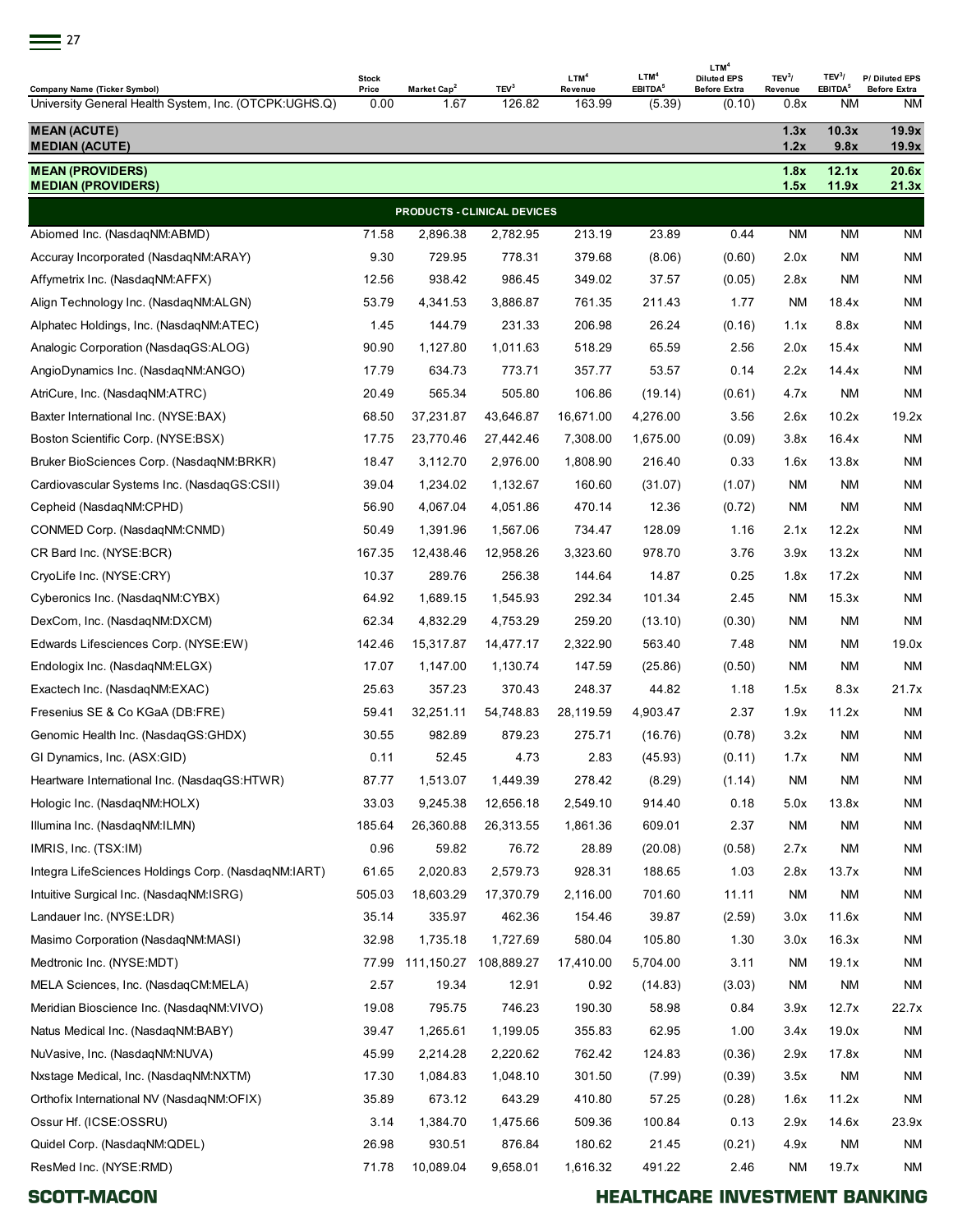|                                                                     | <b>Stock</b><br>Price | Market Cap <sup>2</sup>         | TEV <sup>3</sup> | LTM <sup>4</sup>                    | LTM <sup>4</sup><br>EBITDA <sup>5</sup> | LTM <sup>4</sup><br><b>Diluted EPS</b><br><b>Before Extra</b> | TEV <sup>3</sup> /   | TEV <sup>3</sup> /<br>EBITDA <sup>5</sup> | P/ Diluted EPS<br><b>Before Extra</b> |
|---------------------------------------------------------------------|-----------------------|---------------------------------|------------------|-------------------------------------|-----------------------------------------|---------------------------------------------------------------|----------------------|-------------------------------------------|---------------------------------------|
| <b>Company Name (Ticker Symbol)</b><br>REVA Medical, Inc. (ASX:RVA) | 0.43                  | 145.98                          | 121.00           | Revenue<br>$\overline{\phantom{a}}$ | (20.52)                                 | (0.17)                                                        | Revenue<br><b>NM</b> | <b>NM</b>                                 | <b>NM</b>                             |
| Sirona Dental Systems Inc. (NasdagNM:SIRO)                          | 89.99                 | 5,217.71                        | 4,930.81         | 1,165.40                            | 269.10                                  | 3.16                                                          | 4.2x                 | 18.3x                                     | <b>NM</b>                             |
| Smith & Nephew plc (LSE:SN.)                                        | 17.00                 | 15,221.82                       | 16,758.48        | 4,617.00                            | 1,314.00                                | 0.56                                                          | 3.6x                 | 12.8x                                     | <b>NM</b>                             |
| Sonova Holding AG (SWX:SOON)                                        | 139.42                | 9,364.24                        | 9,079.14         | 2,084.87                            | 506.05                                  | 5.44                                                          | 4.4x                 | 17.9x                                     | <b>NM</b>                             |
| Spectranetics Corporation (NasdagNM:SPNC)                           | 34.76                 | 1,461.10                        | 1,595.60         | 202.08                              | 1.40                                    | (0.98)                                                        | <b>NM</b>            | <b>NM</b>                                 | <b>NM</b>                             |
| St. Jude Medical Inc. (NYSE:STJ)                                    | 65.40                 | 18.319.98                       | 20,758.98        | 5,622.00                            | 1,760.00                                | 3.46                                                          | 3.7x                 | 11.8x                                     | 18.9x                                 |
| STAAR Surgical Co. (NasdaqNM:STAA)                                  | 7.43                  | 288.27                          | 280.27           | 74.86                               | (5.24)                                  | (0.22)                                                        | 3.7x                 | <b>NM</b>                                 | <b>NM</b>                             |
| Stryker Corp. (NYSE:SYK)                                            | 92.25                 | 34,960.63                       | 33,933.63        | 9,675.00                            | 2.604.00                                | 1.34                                                          | 3.5x                 | 13.0x                                     | <b>NM</b>                             |
| Synergetics USA, Inc. (NasdaqCM:SURG)                               | 5.39                  | 136.19                          | 130.08           | 68.49                               | 9.44                                    | 0.16                                                          | 1.9x                 | 13.8x                                     | <b>NM</b>                             |
| Thoratec Corp. (NasdagNM:THOR)                                      | 41.89                 | 2,272.16                        | 2,041.68         | 477.56                              | 85.51                                   | 0.89                                                          | 4.3x                 | <b>NM</b>                                 | <b>NM</b>                             |
| Unilife Corporation (ASX:UNS)                                       | 0.66                  | 512.22                          | 578.21           | 14.71                               | (59.86)                                 | (0.12)                                                        | <b>NM</b>            | <b>NM</b>                                 | <b>NM</b>                             |
| Utah Medical Products Inc. (NasdagNM:UTMD)                          | 59.86                 | 224.53                          | 210.07           | 41.00                               | 19.64                                   | 3.02                                                          | <b>NM</b>            | 10.7x                                     | 19.9x                                 |
| Varian Medical Systems Inc. (NYSE:VAR)                              | 94.09                 | 9,415.77                        | 8,969.67         | 3.076.15                            | 657.70                                  | 3.84                                                          | 2.9x                 | 13.6x                                     | 24.5x                                 |
| Wright Medical Group Inc. (NasdagNM:WMGI)                           | 25.80                 | 1,311.51                        | 1,362.94         | 294.53                              | (41.56)                                 | (4.83)                                                        | 4.6x                 | <b>NM</b>                                 | <b>NM</b>                             |
| Zimmer Holdings Inc. (NYSE:ZMH)                                     | 117.52                | 19,979.11                       | 19,769.91        | 4,673.30                            | 1,787.90                                | 4.19                                                          | 4.2x                 | 11.1x                                     | <b>NM</b>                             |
| <b>MEAN (CLINICAL)</b><br><b>MEDIAN (CLINICAL)</b>                  |                       |                                 |                  |                                     |                                         |                                                               | 3.1x<br>3.0x         | 14.2x<br>13.8x                            | 21.2x<br>20.8x                        |
|                                                                     |                       | PRODUCTS - NON-CLINICAL DEVICES |                  |                                     |                                         |                                                               |                      |                                           |                                       |
| Abaxis Inc. (NasdaqNM:ABAX)                                         | 64.11                 | 1,444.98                        | 1,336.30         | 202.96                              | 39.68                                   | 0.87                                                          | <b>NM</b>            | <b>NM</b>                                 | <b>NM</b>                             |
| CareView Communications, Inc. (OTCBB:CRVW)                          | 0.48                  | 66.90                           | 87.20            | 3.06                                | (5.13)                                  | (0.10)                                                        | <b>NM</b>            | <b>NM</b>                                 | <b>NM</b>                             |
| Cerus Corp. (NasdagNM:CERS)                                         | 4.17                  | 396.89                          | 355.47           | 36.42                               | (43.09)                                 | (0.61)                                                        | <b>NM</b>            | <b>NM</b>                                 | <b>NM</b>                             |
| Getinge AB (OM:GETI B)                                              | 24.76                 | 5,901.43                        | 8,176.06         | 3,395.69                            | 719.81                                  | 0.77                                                          | 2.4x                 | 11.4x                                     | <b>NM</b>                             |
| Haemonetics Corp. (NYSE:HAE)                                        | 44.92                 | 2,313.02                        | 2,615.73         | 924.99                              | 124.00                                  | 0.57                                                          | 2.8x                 | <b>NM</b>                                 | <b>NM</b>                             |
| Hansen Medical, Inc. (NasdaqGM:HNSN)                                | 0.87                  | 115.80                          | 123.69           | 19.50                               | (43.02)                                 | (0.46)                                                        | <b>NM</b>            | <b>NM</b>                                 | <b>NM</b>                             |
| Harvard Bioscience Inc. (NasdagGM:HBIO)                             | 5.82                  | 193.02                          | 200.35           | 108.66                              | 10.67                                   | 0.07                                                          | 1.8x                 | 18.8x                                     | <b>NM</b>                             |
| IDEXX Laboratories Inc. (NasdaqNM:IDXX)                             | 154.48                | 7,236.31                        | 7,812.84         | 1,485.81                            | 319.14                                  | 3.58                                                          | <b>NM</b>            | <b>NM</b>                                 | <b>NM</b>                             |
| Invacare Corp. (NYSE:IVC)                                           | 19.41                 | 623.35                          | 604.76           | 1,270.16                            | (4.25)                                  | (2.15)                                                        | 0.5x                 | <b>NM</b>                                 | <b>NM</b>                             |
| Omnicell, Inc. (NasdaqGS:OMCL)                                      | 35.10                 | 1,269.43                        | 1,143.54         | 440.90                              | 66.56                                   | 0.83                                                          | 2.6x                 | 17.2x                                     | <b>NM</b>                             |
| Steris Corp. (NYSE:STE)                                             | 70.27                 | 4,186.34                        | 4,654.44         | 1,806.51                            | 337.55                                  | 2.21                                                          | 2.6x                 | 13.8x                                     | $\mathsf{N}\mathsf{M}$                |
| SurModics, Inc. (NasdagGS:SRDX)                                     | 26.03                 | 336.80                          | 306.12           | 57.76                               | 21.98                                   | 0.89                                                          | <b>NM</b>            | 13.9x                                     | <b>NM</b>                             |
| Thermo Fisher Scientific, Inc. (NYSE:TMO)                           | 134.34                | 53,303.83                       | 66,519.53        | 16,889.60                           | 3,967.80                                | 4.71                                                          | 3.9x                 | 16.8x                                     | <b>NM</b>                             |
| <b>MEAN (NON-CLINICAL)</b>                                          |                       |                                 |                  |                                     |                                         |                                                               | 2.4x                 | 15.3x                                     | $\mathsf{N}\mathsf{M}$                |

| ATRION Corp. (NasdaqNM:ATRI)                             | 345.51 | 647.14    | 623.28                       | 140.76   | 49.54    | 14.08 | 4.4x         | 12.6x          | 24.5x          |
|----------------------------------------------------------|--------|-----------|------------------------------|----------|----------|-------|--------------|----------------|----------------|
| Becton Dickinson & Co. (NYSE:BDX)                        | 143.59 | 29,983.17 | 31.331.17                    | 8,468.00 | 2,167.00 | 5.82  | 3.7x         | 14.5x          | 24.7x          |
| ICU Medical Inc. (NasdagNM:ICUI)                         | 93.14  | 1,456.80  | 1,110.04                     | 307.36   | 63.58    | 1.68  | 3.6x         | 17.5x          | <b>NM</b>      |
| Merit Medical Systems Inc. (NasdagNM:MMSI)               | 19.25  | 842.17    | 1,059.30                     | 506.19   | 79.61    | 0.53  | 2.1x         | 13.3x          | <b>NM</b>      |
| Nipro Corp. (TSE:8086)                                   | 9.54   | 1,473.42  | 4,175.08                     | 2,656.27 | 418.60   | 0.64  | 1.6x         | 10.0x          | 15.0x          |
| Terumo Corp. (TSE:4543)                                  | 26.42  | 10,008.25 | 10,521.18                    | 4,050.75 | 962.27   | 0.67  | 2.6x         | 10.9x          | <b>NM</b>      |
| Vascular Solutions Inc. (NasdagNM:VASC)                  | 30.32  | 523.51    | 487.04                       | 124.66   | 24.83    | 0.72  | 3.9x         | 19.6x          | <b>NM</b>      |
| <b>MEAN (DISPOSABLES)</b><br><b>MEDIAN (DISPOSABLES)</b> |        |           |                              |          |          |       | 3.1x<br>3.6x | 14.0x<br>13.3x | 21.4x<br>24.5x |
|                                                          |        |           | <b>PRODUCTS - COMMERCIAL</b> |          |          |       |              |                |                |
| Bio-Rad Laboratories Inc. (NYSE:BIO)                     | 135.18 | 3,933.06  | 3,671.40                     | 2,175.04 | 307.68   | 3.05  | 1.7x         | 11.9x          | <b>NM</b>      |
| Cambrex Corporation. (NYSE:CBM)                          | 39.63  | 1,238.89  | 1,253.37                     | 374.43   | 82.33    | 1.84  | 3.3x         | 15.2x          | 21.5x          |
| Cantel Medical Corp. (NYSE:CMN)                          | 47.50  | 1,972.09  | 2.044.20                     | 519.59   | 99.40    | 1.04  | 3.9x         | <b>NM</b>      | <b>NM</b>      |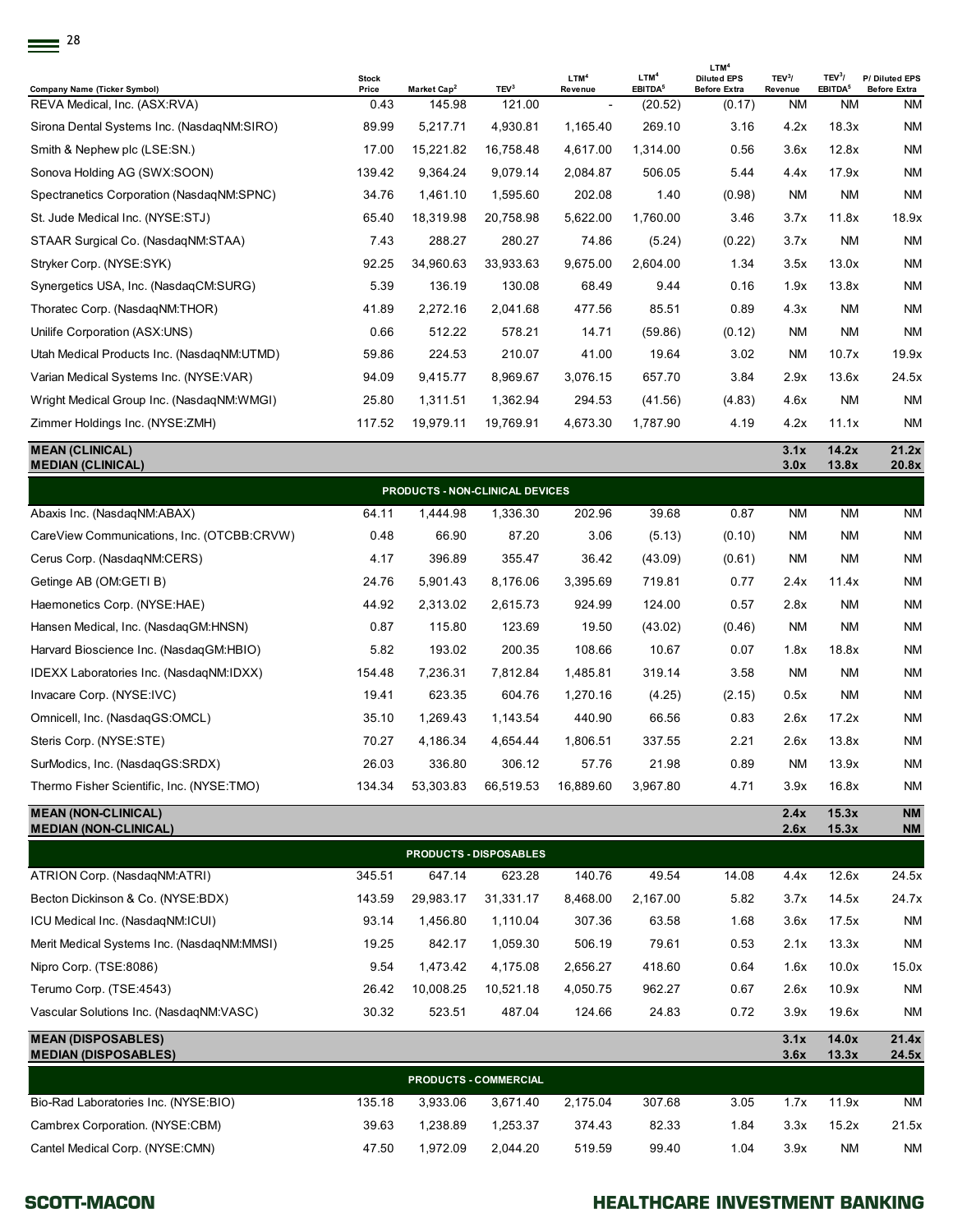

| <b>Company Name (Ticker Symbol)</b>                     | <b>Stock</b><br>Price | Market Cap <sup>2</sup>           | TEV <sup>3</sup>           | LTM <sup>4</sup><br>Revenue | LTM <sup>4</sup><br>EBITDA <sup>5</sup> | LTM <sup>4</sup><br><b>Diluted EPS</b><br><b>Before Extra</b> | TEV <sup>3</sup> /<br>Revenue | TEV <sup>3</sup> /<br>EBITDA <sup>5</sup> | P/ Diluted EPS<br><b>Before Extra</b> |
|---------------------------------------------------------|-----------------------|-----------------------------------|----------------------------|-----------------------------|-----------------------------------------|---------------------------------------------------------------|-------------------------------|-------------------------------------------|---------------------------------------|
| Dentsply International, Inc. (NasdaqNM:XRAY)            | 50.89                 | 7,142.46                          | 8,184.25                   | 2,922.62                    | 585.78                                  | 2.24                                                          | 2.8x                          | 14.0x                                     | 22.7x                                 |
| Exact Sciences Corporation (NasdaqCM:EXAS)              | 22.02                 | 1,952.54                          | 1,673.54                   | 1.80                        | (96.83)                                 | (1.25)                                                        | <b>NM</b>                     | ΝM                                        | <b>NM</b>                             |
| Fluidigm Corporation (NasdaqGS:FLDM)                    | 42.10                 | 1,194.29                          | 1,274.45                   | 116.46                      | (34.92)                                 | (1.90)                                                        | <b>NM</b>                     | <b>NM</b>                                 | <b>NM</b>                             |
| Hill-Rom Holdings, Inc. (NYSE:HRC)                      | 49.00                 | 2,768.84                          | 3,237.44                   | 1,757.70                    | 283.80                                  | 1.03                                                          | 1.8x                          | 11.4x                                     | <b>NM</b>                             |
| Hospira Inc. (NYSE:HSP)                                 | 87.84                 | 15,141.86                         | 16,095.36                  | 4,463.70                    | 729.90                                  | 1.95                                                          | 3.6x                          | <b>NM</b>                                 | <b>NM</b>                             |
| Ion Beam Applications SA (ENXTBR:IBAB)                  | 25.68                 | 718.07                            | 711.96                     | 266.99                      | 31.58                                   | $\overline{a}$                                                | 2.7x                          | <b>NM</b>                                 | <b>NM</b>                             |
| Luminex Corp. (NasdaqNM:LMNX)                           | 16.00                 | 690.16                            | 599.48                     | 226.98                      | 45.44                                   | 0.93                                                          | 2.6x                          | 13.2x                                     | 17.2x                                 |
| OraSure Technologies Inc. (NasdaqNM:OSUR)               | 6.54                  | 368.96                            | 271.09                     | 106.46                      | (4.00)                                  | (0.08)                                                        | 2.5x                          | <b>NM</b>                                 | <b>NM</b>                             |
| West Pharmaceutical Services Inc. (NYSE:WST)            | 60.21                 | 4,331.99                          | 4,416.99                   | 1,421.40                    | 272.20                                  | 1.75                                                          | 3.1x                          | 16.2x                                     | <b>NM</b>                             |
| <b>MEAN (COMMERCIAL)</b><br><b>MEDIAN (COMMERCIAL)</b>  |                       |                                   |                            |                             |                                         |                                                               | 2.8x<br>2.7x                  | 13.7x<br>13.6x                            | 20.5x<br>21.5x                        |
|                                                         |                       |                                   | <b>PRODUCTS - CONSUMER</b> |                             |                                         |                                                               |                               |                                           |                                       |
| Alere Inc. (NYSE:ALR)                                   | 48.90                 | 4,131.41                          | 8,088.37                   | 2,576.89                    | 499.80                                  | (2.28)                                                        | 3.1x                          | 16.2x                                     | <b>NM</b>                             |
| Cooper Companies Inc. (NYSE:COO)                        | 187.42                | 9.050.32                          | 10,445.34                  | 1,757.97                    | 524.46                                  | 5.29                                                          | <b>NM</b>                     | 19.9x                                     | <b>NM</b>                             |
| Essilor International (ENXTPA:EI)                       | 114.73                | 24,315.84                         | 26,642.75                  | 6,863.16                    | 1,606.25                                | 5.23                                                          | 3.9x                          | 16.6x                                     | 21.9x                                 |
| The Female Health Company (NasdaqCM:FHCO)               | 2.83                  | 81.54                             | 76.98                      | 24.46                       | 4.37                                    | 0.06                                                          | 3.1x                          | 17.6x                                     | <b>NM</b>                             |
| Insulet Corporation (NasdaqNM:PODD)                     | 33.35                 | 1,882.54                          | 1,905.98                   | 288.72                      | 16.03                                   | (0.93)                                                        | <b>NM</b>                     | <b>NM</b>                                 | <b>NM</b>                             |
| Nutraceutical International Corporation (NasdaqGS:NUTR) | 19.70                 | 189.81                            | 227.89                     | 215.97                      | 37.51                                   | 1.55                                                          | 1.1x                          | 6.1x                                      | 12.7x                                 |
| Nutrisystem, Inc. (NasdaqGS:NTRI)                       | 19.98                 | 574.25                            | 545.00                     | 403.08                      | 37.09                                   | 0.66                                                          | 1.4x                          | 14.7x                                     | <b>NM</b>                             |
| USANA Health Sciences Inc. (NYSE:USNA)                  | 111.12                | 1,406.67                          | 1,295.54                   | 790.47                      | 124.91                                  | 5.60                                                          | 1.6x                          | 10.4x                                     | 19.8x                                 |
| <b>MEAN (CONSUMER)</b><br><b>MEDIAN (CONSUMER)</b>      |                       |                                   |                            |                             |                                         |                                                               | 2.4x<br>2.4x                  | 14.5x<br>16.2x                            | 18.2x<br>19.8x                        |
|                                                         |                       | <b>PRODUCTS - PHARMACEUTICALS</b> |                            |                             |                                         |                                                               |                               |                                           |                                       |
| Abbott Laboratories (NYSE:ABT)                          | 46.33                 | 69,910.95                         | 73,408.95                  | 20,247.00                   | 4,397.00                                | 1.12                                                          | 3.6x                          | 16.7x                                     | <b>NM</b>                             |
| Achillion Pharmaceuticals, Inc. (NasdaqGS:ACHN)         | 9.86                  | 1,158.94                          | 1,006.54                   |                             | (68.94)                                 | (0.70)                                                        | <b>NM</b>                     | <b>NM</b>                                 | <b>NM</b>                             |
| Acorda Therapeutics, Inc. (NasdaqNM:ACOR)               | 33.28                 | 1,416.90                          | 1,400.31                   | 401.48                      | 61.56                                   | 0.42                                                          | 3.5x                          | <b>NM</b>                                 | <b>NM</b>                             |
| Actavis, Inc. (NYSE:ACT)                                | 297.62                | 120,536.10 135,833.20             |                            | 13,062.30                   | 3.897.90                                | (7.42)                                                        | <b>NM</b>                     | <b>NM</b>                                 | <b>NM</b>                             |
| Accesion Dhormacouticale Inc. (Needer CO-AECD)          | 0017                  | 740.07                            | EOO 70                     | 4EQ27                       | $10E$ $10$                              | (4.25)                                                        | 2.7.7                         | <b>NIMA</b>                               | <b>NIMA</b>                           |

| Actavis, Inc. (NYSE:ACT)                           | 297.62 | 120,536.10 | 135,833.20 | 13,062.30 | 3,897.90  | (7.42) | <b>NM</b> | <b>NM</b> | <b>NM</b> |
|----------------------------------------------------|--------|------------|------------|-----------|-----------|--------|-----------|-----------|-----------|
| Aegerion Pharmaceuticals, Inc. (NasdaqGS:AEGR)     | 26.17  | 746.87     | 589.79     | 158.37    | (25.48)   | (1.35) | 3.7x      | <b>NM</b> | <b>NM</b> |
| Akorn, Inc. (NasdaqGS:AKRX)                        | 47.51  | 5,412.58   | 6,459.56   | 593.08    | 208.27    | 0.34   | <b>NM</b> | <b>NM</b> | <b>NM</b> |
| Alexion Pharmaceuticals, Inc. (NasdagGS:ALXN)      | 173.30 | 35,032.42  | 33,235.45  | 2,233.73  | 955.80    | 3.26   | <b>NM</b> | <b>NM</b> | <b>NM</b> |
| Ampio Pharmaceuticals, Inc. (AMEX:AMPE)            | 7.53   | 391.35     | 340.37     | 0.08      | (38.63)   | (0.76) | <b>NM</b> | <b>NM</b> | <b>NM</b> |
| Antares Pharma Inc. (NasdaqCM:ATRS)                | 2.71   | 357.02     | 316.99     | 26.50     | (33.89)   | (0.27) | ΝM        | <b>NM</b> | <b>NM</b> |
| Array Biopharma Inc. (NasdaqNM:ARRY)               | 7.37   | 1,029.57   | 994.61     | 46.77     | (75.52)   | (0.69) | <b>NM</b> | <b>NM</b> | <b>NM</b> |
| Astellas Pharma, Inc. (TSE:4503)                   | 16.40  | 35,186.99  | 31,536.62  | 10,060.31 | 1,631.18  | 0.47   | 3.1x      | 19.3x     | <b>NM</b> |
| AstraZeneca plc (LSE:AZN)                          | 68.73  | 86,829.84  | 91,122.38  | 26,095.00 | 6,912.00  | 0.98   | 3.5x      | 13.2x     | <b>NM</b> |
| Bristol-Myers Squibb Co. (NYSE:BMY)                | 64.50  | 107,500.15 | 108,031.15 | 15,879.00 | 4,019.00  | 1.20   | <b>NM</b> | <b>NM</b> | <b>NM</b> |
| Clovis Oncology, Inc. (NasdaqGS:CLVS)              | 74.23  | 2,525.16   | 2,329.98   | 13.63     | (148.50)  | (4.72) | <b>NM</b> | <b>NM</b> | <b>NM</b> |
| Curis Inc. (NasdaqGM:CRIS)                         | 2.40   | 258.84     | 237.39     | 9.84      | (15.71)   | (0.22) | <b>NM</b> | <b>NM</b> | <b>NM</b> |
| DepoMed Inc. (NasdagGS:DEPO)                       | 22.41  | 1,338.10   | 1,008.55   | 390.36    | 252.64    | 2.05   | 2.6x      | 4.0x      | 10.9x     |
| Dyax Corp. (NasdagNM:DYAX)                         | 16.76  | 2,291.92   | 2,189.43   | 81.72     | (0.37)    | (0.09) | <b>NM</b> | <b>NM</b> | <b>NM</b> |
| Eli Lilly & Co. (NYSE:LLY)                         | 72.65  | 77,054.55  | 80,346.55  | 19,615.60 | 4,707.70  | 2.23   | 4.1x      | 17.1x     | <b>NM</b> |
| Endo Pharmaceuticals Holdings Inc. (NasdaqNM:ENDP) | 89.70  | 15,472.26  | 19,504.34  | 2,877.19  | 725.90    | (4.95) | <b>NM</b> | <b>NM</b> | <b>NM</b> |
| Glaxosmithkline plc (LSE:GSK)                      | 22.97  | 111,735.63 | 133,990.54 | 35,854.44 | 10,505.73 | 0.88   | 3.7x      | 12.8x     | <b>NM</b> |
| Immunogen Inc. (NasdagGS:IMGN)                     | 8.95   | 770.67     | 664.06     | 74.12     | (66.97)   | (0.85) | <b>NM</b> | <b>NM</b> | <b>NM</b> |
| Impax Laboratories Inc. (NasdaqGS:IPXL)            | 46.87  | 3,338.46   | 2,923.60   | 596.05    | 133.12    | 0.81   | 4.9x      | <b>NM</b> | <b>NM</b> |
| Infinity Pharmaceuticals, Inc. (NasdaqGS:INFI)     | 13.98  | 683.90     | 357.84     | 165.00    | (6.25)    | (0.36) | 2.2x      | <b>NM</b> | <b>NM</b> |
| Ironwood Pharmaceuticals Inc. (NasdaqGS:IRWD)      | 16.00  | 2,258.57   | 2,187.55   | 76.44     | (152.84)  | (1.39) | <b>NM</b> | <b>NM</b> | <b>NM</b> |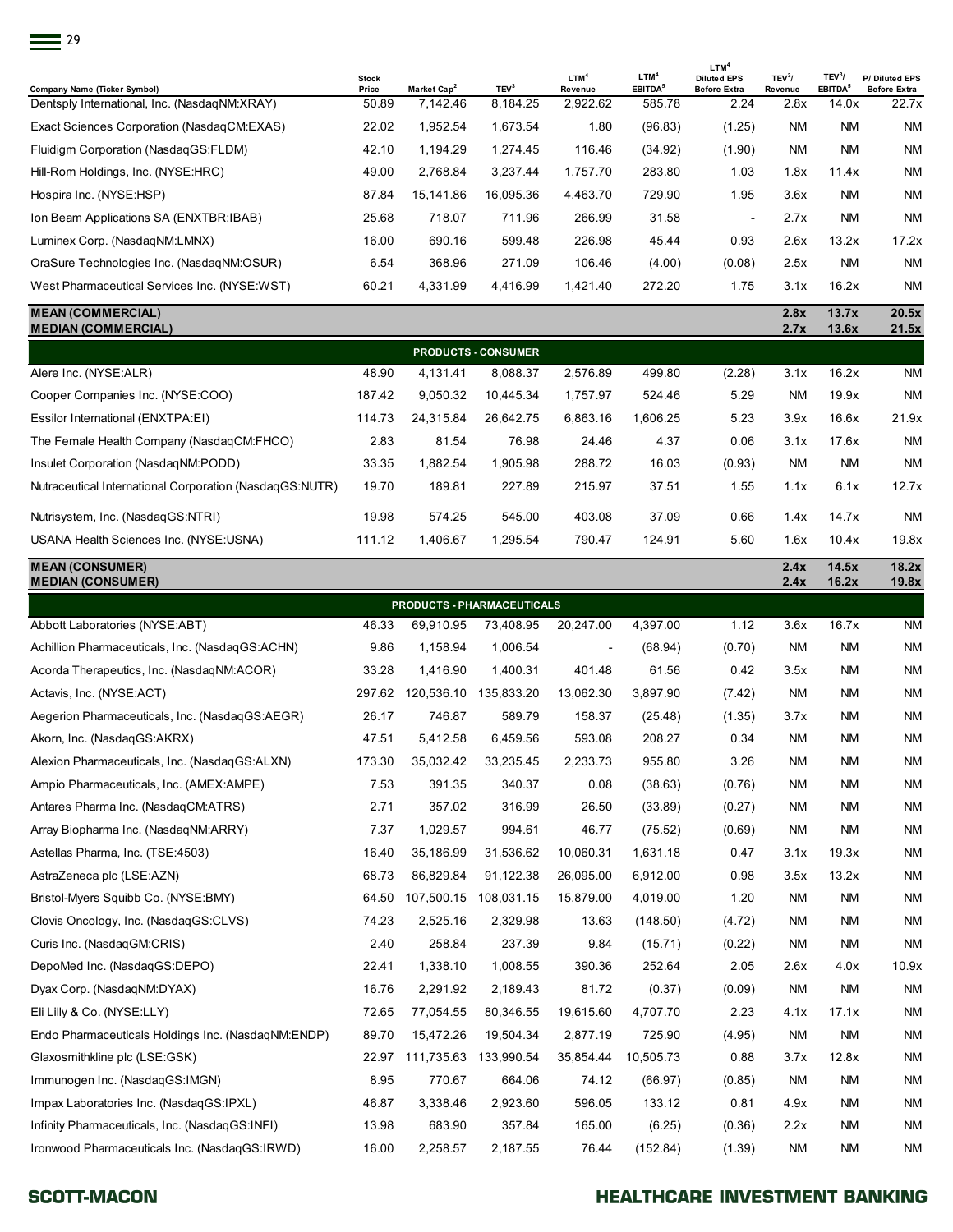| LTM <sup>4</sup><br>LTM <sup>4</sup><br>TEV <sup>3</sup> /<br>LTM <sup>4</sup><br>TEV <sup>3</sup> /<br><b>Stock</b><br><b>Diluted EPS</b><br>TEV <sup>3</sup><br>EBITDA <sup>5</sup><br>EBITDA <sup>5</sup><br><b>Company Name (Ticker Symbol)</b><br>Price<br>Market Cap <sup>2</sup><br>Revenue<br><b>Before Extra</b><br>Revenue<br>Jazz Pharmaceuticals, Inc. (NasdagGS: JAZZ)<br>172.79<br>10,480.92<br>11,139.37<br>1,172.88<br>612.52<br>0.93<br>18.2x<br>NM.<br>100.60 279,717.19 265,388.19<br>74,331.00<br>25,032.00<br>5.70<br>3.6x<br>10.6x<br>17.6x<br>Johnson & Johnson (NYSE:JNJ)<br>67.71<br>2,424.15<br>2,240.62<br>368.83<br>202.07<br>3.42<br><b>NM</b><br>11.1x<br>19.8x<br>Lannett Co. Inc. (NYSE:LCI)<br>1,962.08<br>600.69<br>0.16<br>14.6x<br>Meda AB (OM:MEDA A)<br>15.82<br>5,783.23<br>8,783.58<br>4.5x<br>ΝM<br>163,139.33<br>168,982.33<br>42,237.00<br>14,904.00<br>4.07<br>4.0x<br>11.3x<br>14.1x<br>Merck & Co. Inc. (NYSE:MRK)<br>57.48<br>2,085.60<br>59.35<br>28,985.85<br>37,309.65<br>7,719.60<br>2.34<br>4.8x<br>17.9x<br>ΝM<br>Mylan Laboratories Inc. (NasdaqGS:MYL)<br>16,281.00<br>4.31<br>15.0x<br>23.0x<br>99.08<br>237,648.04<br>244,798.89<br>53,634.00<br>4.6x<br>Novartis AG (SWX:NOVN)<br>Novo Nordisk A/S (CPSE:NOVO B)<br>53.50<br>135,104.99<br>132,885.21<br>14,433.99<br>6,158.09<br>1.64<br>ΝM<br><b>NM</b><br>ΝM<br>Opko Health, Inc. (NYSE:OPK)<br>14.17<br>6,399.55<br>6,443.59<br>91.13<br>(94.39)<br>(0.41)<br>ΝM<br><b>NM</b><br>ΝM<br>88.85<br>3,219.57<br>3.166.29<br>197.67<br>4.74<br>ΝM<br><b>NM</b><br>ΝM<br>Pacira Pharmaceuticals Inc. (NasdagGS:PCRX)<br>(0.39)<br>10.69<br>410.35<br>667.84<br>121.75<br>17.72<br>(0.93)<br>ΝM<br><b>NM</b><br>ΝM<br>Pernix Therapeutics Holdings, Inc. (NasdaqGM:PTX)<br>1,186.50<br>2.57<br>Perrigo Co. (NYSE:PRGO)<br>165.55<br>24,335.85<br>25,527.25<br>4,171.50<br><b>NM</b><br><b>NM</b><br>Pfizer Inc. (NYSE:PFE)<br>213,622.22 214,515.22<br>49,605.00<br>20,939.00<br>1.41<br>4.3x<br>10.2x<br>24.6x<br>34.79<br>3.57<br>314.33<br>8.25<br><b>NM</b><br><b>NM</b><br>171.17<br>(88.89)<br>Rigel Pharmaceuticals, Inc. (NasdaqNM:RIGL)<br>(1.04)<br>276.26 234,420.59<br>50,199.32<br>19,293.11<br>250,905.56<br>10.88<br>5.0x<br>13.0x<br>Roche Holding AG (SWX:ROG)<br>288.98<br>1.22<br>23.25<br>745.86<br>679.71<br>27.74<br>2.4x<br><b>NM</b><br>Sagent Pharmaceuticals, Inc. (NasdaqGS:SGNT)<br>172.81<br>11,102.87<br>13,528.19<br>1,133.54<br>154.77<br>(6.53)<br>NM<br><b>NM</b><br>Salix Pharmaceuticals Ltd. (NasdaqNM:SLXP)<br>3.99<br>98.76<br>130,299.67 138,374.01<br>41,286.69<br>12,594.57<br>3.4x<br>11.0x<br>Sanofi-Aventis (ENXTPA:SAN)<br>13.28<br>548.62<br><b>NM</b><br><b>NM</b><br>344.61<br>9.76<br>(129.99)<br>(3.39)<br>Sarepta Therapeutics, Inc. (NasdaqGS:SRPT)<br>443.50<br>357.19<br>26.84<br>13.3x<br>8.86<br>134.79<br>0.48<br>2.6x<br>SciClone Pharmaceuticals, Inc. (NasdaqGS:SCLN)<br>Sciele Pharma Inc. (NasdaqNM:SCRX)<br>30.19<br>1,003.30<br>1,226.70<br>407.80<br>104.70<br>1.16<br>3.0x<br>11.7x<br>104.70<br>11.7x<br>30.19<br>1,003.30<br>1,226.70<br>407.80<br>1.16<br>3.0x<br>SIGA Technologies, Inc. (NasdaqGM:SIGA)<br>697.44<br>629.25<br>0.29<br><b>NM</b><br>18.5x<br>15.56<br>112.09<br>33.95<br>Sucampo Pharmaceuticals, Inc. (NasdaqNM:SCMP)<br>50.00<br>39,289.05<br>40,962.14<br>14,563.62<br>3,424.67<br>0.80<br>2.8x<br>12.0x<br>Taro Pharmaceutical Industries Ltd. (NYSE:TARO)<br>141.03<br>6,040.60<br>5,314.55<br>805.94<br>487.53<br>9.52<br><b>NM</b><br>10.9x<br>20,272.00<br>3.56<br>62.30<br>53,071.62<br>61,141.62<br>5,981.00<br>3.0x<br>10.2x<br>Teva Pharmaceutical Industries Limited (NYSE:TEVA)<br>1,834.17<br>(32.82)<br><b>NM</b><br><b>NM</b><br>Theravance Inc. (NasdaqNM:THRX)<br>15.72<br>2,319.31<br>8.43<br>(0.66)<br>Valeant Pharmaceuticals International (NYSE:VRX)<br>197.61<br>67,977.26<br>81,712.57<br>8,257.50<br>3,922.40<br>2.67<br>ΝM<br><b>NM</b><br>13.2x<br>3.6x<br>3.5x<br>12.8x<br>PRODUCTS - BIOTECH<br>54.66<br>1,668.72<br>124.38<br>15.27<br>5.45<br><b>NM</b><br>2,019.88<br>ΝM<br>20,063.00<br>8,901.00<br>6.70<br><b>NM</b><br>159.85<br>121,303.93 124,992.93<br>14.0x<br>57.85<br>2,512.54<br>2,426.51<br>20.69<br>ΝM<br><b>NM</b><br>(87.30)<br>(2.06)<br>4.37<br>1,055.19<br>962.72<br>36.97<br>(96.11)<br>ΝM<br><b>NM</b><br>(0.28)<br>8.24<br>1,545.26<br>1,349.48<br>105.41<br>(155.51)<br>ΝM<br><b>NM</b><br>(0.87)<br>75.60<br>1.45<br>43.95<br>18.12<br>(33.40)<br>(1.01)<br><b>NM</b><br>2.4x<br>422.24<br>99,063.42<br>97,808.26<br>9,700.32<br>4,604.91<br>12.37<br>ΝM<br><b>NM</b><br><b>NM</b><br>BioMarin Pharmaceutical Inc. (NasdaqGS:BMRN)<br>124.62<br>19,831.53<br>19,544.31<br>751.04<br>(101.30)<br>(0.92)<br>ΝM<br>4.97<br>413.28<br>5.24<br>414.09<br>(42.27)<br>ΝM<br><b>NM</b><br>(0.55)<br>115.28<br>92,292.13<br>91,620.83<br>7,670.40<br>3,070.50<br>2.39<br>ΝM<br><b>NM</b><br>Cytori Therapeutics, Inc. (NasdaqGM:CYTX)<br>1.18<br>127.65<br>138.44<br>7.60<br>(32.03)<br>ΝM<br><b>NM</b><br>(0.48)<br>0.04<br>6.19<br>493.94<br>298.95<br><b>NM</b><br>(37.55)<br>(1.06)<br>1.7x<br><b>NM</b><br>648.56<br>535.47<br>11.03<br>(89.91)<br><b>NM</b><br>22.43<br>(3.45)<br>28.76<br>1,090.52<br>1,061.02<br>450.14<br>97.34<br>0.80<br>2.4x<br>10.9x<br>6.26<br>262.21<br>137.14<br>70.35<br>11.28<br>0.13<br>1.9x<br>12.2x<br>503.45<br><b>NM</b><br><b>NM</b><br>Exelixis Inc. (NasdaqNM:EXEL)<br>2.57<br>720.82<br>25.11<br>(1.38)<br>(214.47) |                                                                  |  |  |  |  |                            |
|--------------------------------------------------------------------------------------------------------------------------------------------------------------------------------------------------------------------------------------------------------------------------------------------------------------------------------------------------------------------------------------------------------------------------------------------------------------------------------------------------------------------------------------------------------------------------------------------------------------------------------------------------------------------------------------------------------------------------------------------------------------------------------------------------------------------------------------------------------------------------------------------------------------------------------------------------------------------------------------------------------------------------------------------------------------------------------------------------------------------------------------------------------------------------------------------------------------------------------------------------------------------------------------------------------------------------------------------------------------------------------------------------------------------------------------------------------------------------------------------------------------------------------------------------------------------------------------------------------------------------------------------------------------------------------------------------------------------------------------------------------------------------------------------------------------------------------------------------------------------------------------------------------------------------------------------------------------------------------------------------------------------------------------------------------------------------------------------------------------------------------------------------------------------------------------------------------------------------------------------------------------------------------------------------------------------------------------------------------------------------------------------------------------------------------------------------------------------------------------------------------------------------------------------------------------------------------------------------------------------------------------------------------------------------------------------------------------------------------------------------------------------------------------------------------------------------------------------------------------------------------------------------------------------------------------------------------------------------------------------------------------------------------------------------------------------------------------------------------------------------------------------------------------------------------------------------------------------------------------------------------------------------------------------------------------------------------------------------------------------------------------------------------------------------------------------------------------------------------------------------------------------------------------------------------------------------------------------------------------------------------------------------------------------------------------------------------------------------------------------------------------------------------------------------------------------------------------------------------------------------------------------------------------------------------------------------------------------------------------------------------------------------------------------------------------------------------------------------------------------------------------------------------------------------------------------------------------------------------------------------------------------------------------------------------------------------------------------------------------------------------------------------------------------------------------------------------------------------------------------------------------------------------------------------------------------------------------------------------------------------------------------------------------------------------------------------------------------------------------------------------------------------------------------------------------------------------------------------------------------------------------------------------------------------------------------------------------------------------------------------------------------------------------------------------------------------------------------------------------------------------------------------------------------------------------------------------------------------------------------------------------------------------------------------------------------------------------------------------------------------------------------------------------------------------------------------------------------------------------------------------------|------------------------------------------------------------------|--|--|--|--|----------------------------|
|                                                                                                                                                                                                                                                                                                                                                                                                                                                                                                                                                                                                                                                                                                                                                                                                                                                                                                                                                                                                                                                                                                                                                                                                                                                                                                                                                                                                                                                                                                                                                                                                                                                                                                                                                                                                                                                                                                                                                                                                                                                                                                                                                                                                                                                                                                                                                                                                                                                                                                                                                                                                                                                                                                                                                                                                                                                                                                                                                                                                                                                                                                                                                                                                                                                                                                                                                                                                                                                                                                                                                                                                                                                                                                                                                                                                                                                                                                                                                                                                                                                                                                                                                                                                                                                                                                                                                                                                                                                                                                                                                                                                                                                                                                                                                                                                                                                                                                                                                                                                                                                                                                                                                                                                                                                                                                                                                                                                                                                                                                              | 30                                                               |  |  |  |  | P/ Diluted EPS             |
|                                                                                                                                                                                                                                                                                                                                                                                                                                                                                                                                                                                                                                                                                                                                                                                                                                                                                                                                                                                                                                                                                                                                                                                                                                                                                                                                                                                                                                                                                                                                                                                                                                                                                                                                                                                                                                                                                                                                                                                                                                                                                                                                                                                                                                                                                                                                                                                                                                                                                                                                                                                                                                                                                                                                                                                                                                                                                                                                                                                                                                                                                                                                                                                                                                                                                                                                                                                                                                                                                                                                                                                                                                                                                                                                                                                                                                                                                                                                                                                                                                                                                                                                                                                                                                                                                                                                                                                                                                                                                                                                                                                                                                                                                                                                                                                                                                                                                                                                                                                                                                                                                                                                                                                                                                                                                                                                                                                                                                                                                                              |                                                                  |  |  |  |  | <b>Before Extra</b><br>NM. |
|                                                                                                                                                                                                                                                                                                                                                                                                                                                                                                                                                                                                                                                                                                                                                                                                                                                                                                                                                                                                                                                                                                                                                                                                                                                                                                                                                                                                                                                                                                                                                                                                                                                                                                                                                                                                                                                                                                                                                                                                                                                                                                                                                                                                                                                                                                                                                                                                                                                                                                                                                                                                                                                                                                                                                                                                                                                                                                                                                                                                                                                                                                                                                                                                                                                                                                                                                                                                                                                                                                                                                                                                                                                                                                                                                                                                                                                                                                                                                                                                                                                                                                                                                                                                                                                                                                                                                                                                                                                                                                                                                                                                                                                                                                                                                                                                                                                                                                                                                                                                                                                                                                                                                                                                                                                                                                                                                                                                                                                                                                              |                                                                  |  |  |  |  |                            |
|                                                                                                                                                                                                                                                                                                                                                                                                                                                                                                                                                                                                                                                                                                                                                                                                                                                                                                                                                                                                                                                                                                                                                                                                                                                                                                                                                                                                                                                                                                                                                                                                                                                                                                                                                                                                                                                                                                                                                                                                                                                                                                                                                                                                                                                                                                                                                                                                                                                                                                                                                                                                                                                                                                                                                                                                                                                                                                                                                                                                                                                                                                                                                                                                                                                                                                                                                                                                                                                                                                                                                                                                                                                                                                                                                                                                                                                                                                                                                                                                                                                                                                                                                                                                                                                                                                                                                                                                                                                                                                                                                                                                                                                                                                                                                                                                                                                                                                                                                                                                                                                                                                                                                                                                                                                                                                                                                                                                                                                                                                              |                                                                  |  |  |  |  |                            |
|                                                                                                                                                                                                                                                                                                                                                                                                                                                                                                                                                                                                                                                                                                                                                                                                                                                                                                                                                                                                                                                                                                                                                                                                                                                                                                                                                                                                                                                                                                                                                                                                                                                                                                                                                                                                                                                                                                                                                                                                                                                                                                                                                                                                                                                                                                                                                                                                                                                                                                                                                                                                                                                                                                                                                                                                                                                                                                                                                                                                                                                                                                                                                                                                                                                                                                                                                                                                                                                                                                                                                                                                                                                                                                                                                                                                                                                                                                                                                                                                                                                                                                                                                                                                                                                                                                                                                                                                                                                                                                                                                                                                                                                                                                                                                                                                                                                                                                                                                                                                                                                                                                                                                                                                                                                                                                                                                                                                                                                                                                              |                                                                  |  |  |  |  |                            |
|                                                                                                                                                                                                                                                                                                                                                                                                                                                                                                                                                                                                                                                                                                                                                                                                                                                                                                                                                                                                                                                                                                                                                                                                                                                                                                                                                                                                                                                                                                                                                                                                                                                                                                                                                                                                                                                                                                                                                                                                                                                                                                                                                                                                                                                                                                                                                                                                                                                                                                                                                                                                                                                                                                                                                                                                                                                                                                                                                                                                                                                                                                                                                                                                                                                                                                                                                                                                                                                                                                                                                                                                                                                                                                                                                                                                                                                                                                                                                                                                                                                                                                                                                                                                                                                                                                                                                                                                                                                                                                                                                                                                                                                                                                                                                                                                                                                                                                                                                                                                                                                                                                                                                                                                                                                                                                                                                                                                                                                                                                              |                                                                  |  |  |  |  |                            |
|                                                                                                                                                                                                                                                                                                                                                                                                                                                                                                                                                                                                                                                                                                                                                                                                                                                                                                                                                                                                                                                                                                                                                                                                                                                                                                                                                                                                                                                                                                                                                                                                                                                                                                                                                                                                                                                                                                                                                                                                                                                                                                                                                                                                                                                                                                                                                                                                                                                                                                                                                                                                                                                                                                                                                                                                                                                                                                                                                                                                                                                                                                                                                                                                                                                                                                                                                                                                                                                                                                                                                                                                                                                                                                                                                                                                                                                                                                                                                                                                                                                                                                                                                                                                                                                                                                                                                                                                                                                                                                                                                                                                                                                                                                                                                                                                                                                                                                                                                                                                                                                                                                                                                                                                                                                                                                                                                                                                                                                                                                              |                                                                  |  |  |  |  |                            |
|                                                                                                                                                                                                                                                                                                                                                                                                                                                                                                                                                                                                                                                                                                                                                                                                                                                                                                                                                                                                                                                                                                                                                                                                                                                                                                                                                                                                                                                                                                                                                                                                                                                                                                                                                                                                                                                                                                                                                                                                                                                                                                                                                                                                                                                                                                                                                                                                                                                                                                                                                                                                                                                                                                                                                                                                                                                                                                                                                                                                                                                                                                                                                                                                                                                                                                                                                                                                                                                                                                                                                                                                                                                                                                                                                                                                                                                                                                                                                                                                                                                                                                                                                                                                                                                                                                                                                                                                                                                                                                                                                                                                                                                                                                                                                                                                                                                                                                                                                                                                                                                                                                                                                                                                                                                                                                                                                                                                                                                                                                              |                                                                  |  |  |  |  |                            |
|                                                                                                                                                                                                                                                                                                                                                                                                                                                                                                                                                                                                                                                                                                                                                                                                                                                                                                                                                                                                                                                                                                                                                                                                                                                                                                                                                                                                                                                                                                                                                                                                                                                                                                                                                                                                                                                                                                                                                                                                                                                                                                                                                                                                                                                                                                                                                                                                                                                                                                                                                                                                                                                                                                                                                                                                                                                                                                                                                                                                                                                                                                                                                                                                                                                                                                                                                                                                                                                                                                                                                                                                                                                                                                                                                                                                                                                                                                                                                                                                                                                                                                                                                                                                                                                                                                                                                                                                                                                                                                                                                                                                                                                                                                                                                                                                                                                                                                                                                                                                                                                                                                                                                                                                                                                                                                                                                                                                                                                                                                              |                                                                  |  |  |  |  |                            |
|                                                                                                                                                                                                                                                                                                                                                                                                                                                                                                                                                                                                                                                                                                                                                                                                                                                                                                                                                                                                                                                                                                                                                                                                                                                                                                                                                                                                                                                                                                                                                                                                                                                                                                                                                                                                                                                                                                                                                                                                                                                                                                                                                                                                                                                                                                                                                                                                                                                                                                                                                                                                                                                                                                                                                                                                                                                                                                                                                                                                                                                                                                                                                                                                                                                                                                                                                                                                                                                                                                                                                                                                                                                                                                                                                                                                                                                                                                                                                                                                                                                                                                                                                                                                                                                                                                                                                                                                                                                                                                                                                                                                                                                                                                                                                                                                                                                                                                                                                                                                                                                                                                                                                                                                                                                                                                                                                                                                                                                                                                              |                                                                  |  |  |  |  |                            |
|                                                                                                                                                                                                                                                                                                                                                                                                                                                                                                                                                                                                                                                                                                                                                                                                                                                                                                                                                                                                                                                                                                                                                                                                                                                                                                                                                                                                                                                                                                                                                                                                                                                                                                                                                                                                                                                                                                                                                                                                                                                                                                                                                                                                                                                                                                                                                                                                                                                                                                                                                                                                                                                                                                                                                                                                                                                                                                                                                                                                                                                                                                                                                                                                                                                                                                                                                                                                                                                                                                                                                                                                                                                                                                                                                                                                                                                                                                                                                                                                                                                                                                                                                                                                                                                                                                                                                                                                                                                                                                                                                                                                                                                                                                                                                                                                                                                                                                                                                                                                                                                                                                                                                                                                                                                                                                                                                                                                                                                                                                              |                                                                  |  |  |  |  |                            |
|                                                                                                                                                                                                                                                                                                                                                                                                                                                                                                                                                                                                                                                                                                                                                                                                                                                                                                                                                                                                                                                                                                                                                                                                                                                                                                                                                                                                                                                                                                                                                                                                                                                                                                                                                                                                                                                                                                                                                                                                                                                                                                                                                                                                                                                                                                                                                                                                                                                                                                                                                                                                                                                                                                                                                                                                                                                                                                                                                                                                                                                                                                                                                                                                                                                                                                                                                                                                                                                                                                                                                                                                                                                                                                                                                                                                                                                                                                                                                                                                                                                                                                                                                                                                                                                                                                                                                                                                                                                                                                                                                                                                                                                                                                                                                                                                                                                                                                                                                                                                                                                                                                                                                                                                                                                                                                                                                                                                                                                                                                              |                                                                  |  |  |  |  |                            |
|                                                                                                                                                                                                                                                                                                                                                                                                                                                                                                                                                                                                                                                                                                                                                                                                                                                                                                                                                                                                                                                                                                                                                                                                                                                                                                                                                                                                                                                                                                                                                                                                                                                                                                                                                                                                                                                                                                                                                                                                                                                                                                                                                                                                                                                                                                                                                                                                                                                                                                                                                                                                                                                                                                                                                                                                                                                                                                                                                                                                                                                                                                                                                                                                                                                                                                                                                                                                                                                                                                                                                                                                                                                                                                                                                                                                                                                                                                                                                                                                                                                                                                                                                                                                                                                                                                                                                                                                                                                                                                                                                                                                                                                                                                                                                                                                                                                                                                                                                                                                                                                                                                                                                                                                                                                                                                                                                                                                                                                                                                              |                                                                  |  |  |  |  |                            |
|                                                                                                                                                                                                                                                                                                                                                                                                                                                                                                                                                                                                                                                                                                                                                                                                                                                                                                                                                                                                                                                                                                                                                                                                                                                                                                                                                                                                                                                                                                                                                                                                                                                                                                                                                                                                                                                                                                                                                                                                                                                                                                                                                                                                                                                                                                                                                                                                                                                                                                                                                                                                                                                                                                                                                                                                                                                                                                                                                                                                                                                                                                                                                                                                                                                                                                                                                                                                                                                                                                                                                                                                                                                                                                                                                                                                                                                                                                                                                                                                                                                                                                                                                                                                                                                                                                                                                                                                                                                                                                                                                                                                                                                                                                                                                                                                                                                                                                                                                                                                                                                                                                                                                                                                                                                                                                                                                                                                                                                                                                              |                                                                  |  |  |  |  | NM.                        |
|                                                                                                                                                                                                                                                                                                                                                                                                                                                                                                                                                                                                                                                                                                                                                                                                                                                                                                                                                                                                                                                                                                                                                                                                                                                                                                                                                                                                                                                                                                                                                                                                                                                                                                                                                                                                                                                                                                                                                                                                                                                                                                                                                                                                                                                                                                                                                                                                                                                                                                                                                                                                                                                                                                                                                                                                                                                                                                                                                                                                                                                                                                                                                                                                                                                                                                                                                                                                                                                                                                                                                                                                                                                                                                                                                                                                                                                                                                                                                                                                                                                                                                                                                                                                                                                                                                                                                                                                                                                                                                                                                                                                                                                                                                                                                                                                                                                                                                                                                                                                                                                                                                                                                                                                                                                                                                                                                                                                                                                                                                              |                                                                  |  |  |  |  |                            |
|                                                                                                                                                                                                                                                                                                                                                                                                                                                                                                                                                                                                                                                                                                                                                                                                                                                                                                                                                                                                                                                                                                                                                                                                                                                                                                                                                                                                                                                                                                                                                                                                                                                                                                                                                                                                                                                                                                                                                                                                                                                                                                                                                                                                                                                                                                                                                                                                                                                                                                                                                                                                                                                                                                                                                                                                                                                                                                                                                                                                                                                                                                                                                                                                                                                                                                                                                                                                                                                                                                                                                                                                                                                                                                                                                                                                                                                                                                                                                                                                                                                                                                                                                                                                                                                                                                                                                                                                                                                                                                                                                                                                                                                                                                                                                                                                                                                                                                                                                                                                                                                                                                                                                                                                                                                                                                                                                                                                                                                                                                              |                                                                  |  |  |  |  | NM                         |
|                                                                                                                                                                                                                                                                                                                                                                                                                                                                                                                                                                                                                                                                                                                                                                                                                                                                                                                                                                                                                                                                                                                                                                                                                                                                                                                                                                                                                                                                                                                                                                                                                                                                                                                                                                                                                                                                                                                                                                                                                                                                                                                                                                                                                                                                                                                                                                                                                                                                                                                                                                                                                                                                                                                                                                                                                                                                                                                                                                                                                                                                                                                                                                                                                                                                                                                                                                                                                                                                                                                                                                                                                                                                                                                                                                                                                                                                                                                                                                                                                                                                                                                                                                                                                                                                                                                                                                                                                                                                                                                                                                                                                                                                                                                                                                                                                                                                                                                                                                                                                                                                                                                                                                                                                                                                                                                                                                                                                                                                                                              |                                                                  |  |  |  |  | ΝM                         |
|                                                                                                                                                                                                                                                                                                                                                                                                                                                                                                                                                                                                                                                                                                                                                                                                                                                                                                                                                                                                                                                                                                                                                                                                                                                                                                                                                                                                                                                                                                                                                                                                                                                                                                                                                                                                                                                                                                                                                                                                                                                                                                                                                                                                                                                                                                                                                                                                                                                                                                                                                                                                                                                                                                                                                                                                                                                                                                                                                                                                                                                                                                                                                                                                                                                                                                                                                                                                                                                                                                                                                                                                                                                                                                                                                                                                                                                                                                                                                                                                                                                                                                                                                                                                                                                                                                                                                                                                                                                                                                                                                                                                                                                                                                                                                                                                                                                                                                                                                                                                                                                                                                                                                                                                                                                                                                                                                                                                                                                                                                              |                                                                  |  |  |  |  | 19.1x                      |
|                                                                                                                                                                                                                                                                                                                                                                                                                                                                                                                                                                                                                                                                                                                                                                                                                                                                                                                                                                                                                                                                                                                                                                                                                                                                                                                                                                                                                                                                                                                                                                                                                                                                                                                                                                                                                                                                                                                                                                                                                                                                                                                                                                                                                                                                                                                                                                                                                                                                                                                                                                                                                                                                                                                                                                                                                                                                                                                                                                                                                                                                                                                                                                                                                                                                                                                                                                                                                                                                                                                                                                                                                                                                                                                                                                                                                                                                                                                                                                                                                                                                                                                                                                                                                                                                                                                                                                                                                                                                                                                                                                                                                                                                                                                                                                                                                                                                                                                                                                                                                                                                                                                                                                                                                                                                                                                                                                                                                                                                                                              |                                                                  |  |  |  |  | ΝM                         |
|                                                                                                                                                                                                                                                                                                                                                                                                                                                                                                                                                                                                                                                                                                                                                                                                                                                                                                                                                                                                                                                                                                                                                                                                                                                                                                                                                                                                                                                                                                                                                                                                                                                                                                                                                                                                                                                                                                                                                                                                                                                                                                                                                                                                                                                                                                                                                                                                                                                                                                                                                                                                                                                                                                                                                                                                                                                                                                                                                                                                                                                                                                                                                                                                                                                                                                                                                                                                                                                                                                                                                                                                                                                                                                                                                                                                                                                                                                                                                                                                                                                                                                                                                                                                                                                                                                                                                                                                                                                                                                                                                                                                                                                                                                                                                                                                                                                                                                                                                                                                                                                                                                                                                                                                                                                                                                                                                                                                                                                                                                              |                                                                  |  |  |  |  | 24.7x                      |
|                                                                                                                                                                                                                                                                                                                                                                                                                                                                                                                                                                                                                                                                                                                                                                                                                                                                                                                                                                                                                                                                                                                                                                                                                                                                                                                                                                                                                                                                                                                                                                                                                                                                                                                                                                                                                                                                                                                                                                                                                                                                                                                                                                                                                                                                                                                                                                                                                                                                                                                                                                                                                                                                                                                                                                                                                                                                                                                                                                                                                                                                                                                                                                                                                                                                                                                                                                                                                                                                                                                                                                                                                                                                                                                                                                                                                                                                                                                                                                                                                                                                                                                                                                                                                                                                                                                                                                                                                                                                                                                                                                                                                                                                                                                                                                                                                                                                                                                                                                                                                                                                                                                                                                                                                                                                                                                                                                                                                                                                                                              |                                                                  |  |  |  |  | NM.                        |
|                                                                                                                                                                                                                                                                                                                                                                                                                                                                                                                                                                                                                                                                                                                                                                                                                                                                                                                                                                                                                                                                                                                                                                                                                                                                                                                                                                                                                                                                                                                                                                                                                                                                                                                                                                                                                                                                                                                                                                                                                                                                                                                                                                                                                                                                                                                                                                                                                                                                                                                                                                                                                                                                                                                                                                                                                                                                                                                                                                                                                                                                                                                                                                                                                                                                                                                                                                                                                                                                                                                                                                                                                                                                                                                                                                                                                                                                                                                                                                                                                                                                                                                                                                                                                                                                                                                                                                                                                                                                                                                                                                                                                                                                                                                                                                                                                                                                                                                                                                                                                                                                                                                                                                                                                                                                                                                                                                                                                                                                                                              |                                                                  |  |  |  |  | 18.5x                      |
|                                                                                                                                                                                                                                                                                                                                                                                                                                                                                                                                                                                                                                                                                                                                                                                                                                                                                                                                                                                                                                                                                                                                                                                                                                                                                                                                                                                                                                                                                                                                                                                                                                                                                                                                                                                                                                                                                                                                                                                                                                                                                                                                                                                                                                                                                                                                                                                                                                                                                                                                                                                                                                                                                                                                                                                                                                                                                                                                                                                                                                                                                                                                                                                                                                                                                                                                                                                                                                                                                                                                                                                                                                                                                                                                                                                                                                                                                                                                                                                                                                                                                                                                                                                                                                                                                                                                                                                                                                                                                                                                                                                                                                                                                                                                                                                                                                                                                                                                                                                                                                                                                                                                                                                                                                                                                                                                                                                                                                                                                                              |                                                                  |  |  |  |  | NM                         |
|                                                                                                                                                                                                                                                                                                                                                                                                                                                                                                                                                                                                                                                                                                                                                                                                                                                                                                                                                                                                                                                                                                                                                                                                                                                                                                                                                                                                                                                                                                                                                                                                                                                                                                                                                                                                                                                                                                                                                                                                                                                                                                                                                                                                                                                                                                                                                                                                                                                                                                                                                                                                                                                                                                                                                                                                                                                                                                                                                                                                                                                                                                                                                                                                                                                                                                                                                                                                                                                                                                                                                                                                                                                                                                                                                                                                                                                                                                                                                                                                                                                                                                                                                                                                                                                                                                                                                                                                                                                                                                                                                                                                                                                                                                                                                                                                                                                                                                                                                                                                                                                                                                                                                                                                                                                                                                                                                                                                                                                                                                              |                                                                  |  |  |  |  | NM                         |
|                                                                                                                                                                                                                                                                                                                                                                                                                                                                                                                                                                                                                                                                                                                                                                                                                                                                                                                                                                                                                                                                                                                                                                                                                                                                                                                                                                                                                                                                                                                                                                                                                                                                                                                                                                                                                                                                                                                                                                                                                                                                                                                                                                                                                                                                                                                                                                                                                                                                                                                                                                                                                                                                                                                                                                                                                                                                                                                                                                                                                                                                                                                                                                                                                                                                                                                                                                                                                                                                                                                                                                                                                                                                                                                                                                                                                                                                                                                                                                                                                                                                                                                                                                                                                                                                                                                                                                                                                                                                                                                                                                                                                                                                                                                                                                                                                                                                                                                                                                                                                                                                                                                                                                                                                                                                                                                                                                                                                                                                                                              |                                                                  |  |  |  |  | ΝM                         |
|                                                                                                                                                                                                                                                                                                                                                                                                                                                                                                                                                                                                                                                                                                                                                                                                                                                                                                                                                                                                                                                                                                                                                                                                                                                                                                                                                                                                                                                                                                                                                                                                                                                                                                                                                                                                                                                                                                                                                                                                                                                                                                                                                                                                                                                                                                                                                                                                                                                                                                                                                                                                                                                                                                                                                                                                                                                                                                                                                                                                                                                                                                                                                                                                                                                                                                                                                                                                                                                                                                                                                                                                                                                                                                                                                                                                                                                                                                                                                                                                                                                                                                                                                                                                                                                                                                                                                                                                                                                                                                                                                                                                                                                                                                                                                                                                                                                                                                                                                                                                                                                                                                                                                                                                                                                                                                                                                                                                                                                                                                              | Takeda Pharmaceutical Co. Ltd. (TSE:4502)                        |  |  |  |  | NM.                        |
|                                                                                                                                                                                                                                                                                                                                                                                                                                                                                                                                                                                                                                                                                                                                                                                                                                                                                                                                                                                                                                                                                                                                                                                                                                                                                                                                                                                                                                                                                                                                                                                                                                                                                                                                                                                                                                                                                                                                                                                                                                                                                                                                                                                                                                                                                                                                                                                                                                                                                                                                                                                                                                                                                                                                                                                                                                                                                                                                                                                                                                                                                                                                                                                                                                                                                                                                                                                                                                                                                                                                                                                                                                                                                                                                                                                                                                                                                                                                                                                                                                                                                                                                                                                                                                                                                                                                                                                                                                                                                                                                                                                                                                                                                                                                                                                                                                                                                                                                                                                                                                                                                                                                                                                                                                                                                                                                                                                                                                                                                                              |                                                                  |  |  |  |  | 14.8x                      |
|                                                                                                                                                                                                                                                                                                                                                                                                                                                                                                                                                                                                                                                                                                                                                                                                                                                                                                                                                                                                                                                                                                                                                                                                                                                                                                                                                                                                                                                                                                                                                                                                                                                                                                                                                                                                                                                                                                                                                                                                                                                                                                                                                                                                                                                                                                                                                                                                                                                                                                                                                                                                                                                                                                                                                                                                                                                                                                                                                                                                                                                                                                                                                                                                                                                                                                                                                                                                                                                                                                                                                                                                                                                                                                                                                                                                                                                                                                                                                                                                                                                                                                                                                                                                                                                                                                                                                                                                                                                                                                                                                                                                                                                                                                                                                                                                                                                                                                                                                                                                                                                                                                                                                                                                                                                                                                                                                                                                                                                                                                              |                                                                  |  |  |  |  | 17.5x                      |
|                                                                                                                                                                                                                                                                                                                                                                                                                                                                                                                                                                                                                                                                                                                                                                                                                                                                                                                                                                                                                                                                                                                                                                                                                                                                                                                                                                                                                                                                                                                                                                                                                                                                                                                                                                                                                                                                                                                                                                                                                                                                                                                                                                                                                                                                                                                                                                                                                                                                                                                                                                                                                                                                                                                                                                                                                                                                                                                                                                                                                                                                                                                                                                                                                                                                                                                                                                                                                                                                                                                                                                                                                                                                                                                                                                                                                                                                                                                                                                                                                                                                                                                                                                                                                                                                                                                                                                                                                                                                                                                                                                                                                                                                                                                                                                                                                                                                                                                                                                                                                                                                                                                                                                                                                                                                                                                                                                                                                                                                                                              |                                                                  |  |  |  |  | ΝM                         |
|                                                                                                                                                                                                                                                                                                                                                                                                                                                                                                                                                                                                                                                                                                                                                                                                                                                                                                                                                                                                                                                                                                                                                                                                                                                                                                                                                                                                                                                                                                                                                                                                                                                                                                                                                                                                                                                                                                                                                                                                                                                                                                                                                                                                                                                                                                                                                                                                                                                                                                                                                                                                                                                                                                                                                                                                                                                                                                                                                                                                                                                                                                                                                                                                                                                                                                                                                                                                                                                                                                                                                                                                                                                                                                                                                                                                                                                                                                                                                                                                                                                                                                                                                                                                                                                                                                                                                                                                                                                                                                                                                                                                                                                                                                                                                                                                                                                                                                                                                                                                                                                                                                                                                                                                                                                                                                                                                                                                                                                                                                              |                                                                  |  |  |  |  | ΝM                         |
|                                                                                                                                                                                                                                                                                                                                                                                                                                                                                                                                                                                                                                                                                                                                                                                                                                                                                                                                                                                                                                                                                                                                                                                                                                                                                                                                                                                                                                                                                                                                                                                                                                                                                                                                                                                                                                                                                                                                                                                                                                                                                                                                                                                                                                                                                                                                                                                                                                                                                                                                                                                                                                                                                                                                                                                                                                                                                                                                                                                                                                                                                                                                                                                                                                                                                                                                                                                                                                                                                                                                                                                                                                                                                                                                                                                                                                                                                                                                                                                                                                                                                                                                                                                                                                                                                                                                                                                                                                                                                                                                                                                                                                                                                                                                                                                                                                                                                                                                                                                                                                                                                                                                                                                                                                                                                                                                                                                                                                                                                                              | <b>MEAN (PHARMACEUTICALS)</b><br><b>MEDIAN (PHARMACEUTICALS)</b> |  |  |  |  | 18.6x<br>18.5x             |
|                                                                                                                                                                                                                                                                                                                                                                                                                                                                                                                                                                                                                                                                                                                                                                                                                                                                                                                                                                                                                                                                                                                                                                                                                                                                                                                                                                                                                                                                                                                                                                                                                                                                                                                                                                                                                                                                                                                                                                                                                                                                                                                                                                                                                                                                                                                                                                                                                                                                                                                                                                                                                                                                                                                                                                                                                                                                                                                                                                                                                                                                                                                                                                                                                                                                                                                                                                                                                                                                                                                                                                                                                                                                                                                                                                                                                                                                                                                                                                                                                                                                                                                                                                                                                                                                                                                                                                                                                                                                                                                                                                                                                                                                                                                                                                                                                                                                                                                                                                                                                                                                                                                                                                                                                                                                                                                                                                                                                                                                                                              |                                                                  |  |  |  |  |                            |
|                                                                                                                                                                                                                                                                                                                                                                                                                                                                                                                                                                                                                                                                                                                                                                                                                                                                                                                                                                                                                                                                                                                                                                                                                                                                                                                                                                                                                                                                                                                                                                                                                                                                                                                                                                                                                                                                                                                                                                                                                                                                                                                                                                                                                                                                                                                                                                                                                                                                                                                                                                                                                                                                                                                                                                                                                                                                                                                                                                                                                                                                                                                                                                                                                                                                                                                                                                                                                                                                                                                                                                                                                                                                                                                                                                                                                                                                                                                                                                                                                                                                                                                                                                                                                                                                                                                                                                                                                                                                                                                                                                                                                                                                                                                                                                                                                                                                                                                                                                                                                                                                                                                                                                                                                                                                                                                                                                                                                                                                                                              | AMAG Pharmaceuticals, Inc. (NasdaqGS:AMAG)                       |  |  |  |  | 10.0x                      |
|                                                                                                                                                                                                                                                                                                                                                                                                                                                                                                                                                                                                                                                                                                                                                                                                                                                                                                                                                                                                                                                                                                                                                                                                                                                                                                                                                                                                                                                                                                                                                                                                                                                                                                                                                                                                                                                                                                                                                                                                                                                                                                                                                                                                                                                                                                                                                                                                                                                                                                                                                                                                                                                                                                                                                                                                                                                                                                                                                                                                                                                                                                                                                                                                                                                                                                                                                                                                                                                                                                                                                                                                                                                                                                                                                                                                                                                                                                                                                                                                                                                                                                                                                                                                                                                                                                                                                                                                                                                                                                                                                                                                                                                                                                                                                                                                                                                                                                                                                                                                                                                                                                                                                                                                                                                                                                                                                                                                                                                                                                              | Amgen Inc. (NasdaqNM:AMGN)                                       |  |  |  |  | 23.9x                      |
|                                                                                                                                                                                                                                                                                                                                                                                                                                                                                                                                                                                                                                                                                                                                                                                                                                                                                                                                                                                                                                                                                                                                                                                                                                                                                                                                                                                                                                                                                                                                                                                                                                                                                                                                                                                                                                                                                                                                                                                                                                                                                                                                                                                                                                                                                                                                                                                                                                                                                                                                                                                                                                                                                                                                                                                                                                                                                                                                                                                                                                                                                                                                                                                                                                                                                                                                                                                                                                                                                                                                                                                                                                                                                                                                                                                                                                                                                                                                                                                                                                                                                                                                                                                                                                                                                                                                                                                                                                                                                                                                                                                                                                                                                                                                                                                                                                                                                                                                                                                                                                                                                                                                                                                                                                                                                                                                                                                                                                                                                                              | Anacor Pharmaceuticals, Inc. (NasdaqGM:ANAC)                     |  |  |  |  | ΝM                         |
|                                                                                                                                                                                                                                                                                                                                                                                                                                                                                                                                                                                                                                                                                                                                                                                                                                                                                                                                                                                                                                                                                                                                                                                                                                                                                                                                                                                                                                                                                                                                                                                                                                                                                                                                                                                                                                                                                                                                                                                                                                                                                                                                                                                                                                                                                                                                                                                                                                                                                                                                                                                                                                                                                                                                                                                                                                                                                                                                                                                                                                                                                                                                                                                                                                                                                                                                                                                                                                                                                                                                                                                                                                                                                                                                                                                                                                                                                                                                                                                                                                                                                                                                                                                                                                                                                                                                                                                                                                                                                                                                                                                                                                                                                                                                                                                                                                                                                                                                                                                                                                                                                                                                                                                                                                                                                                                                                                                                                                                                                                              | Arena Pharmaceuticals, Inc. (NasdaqGS:ARNA)                      |  |  |  |  | <b>NM</b>                  |
|                                                                                                                                                                                                                                                                                                                                                                                                                                                                                                                                                                                                                                                                                                                                                                                                                                                                                                                                                                                                                                                                                                                                                                                                                                                                                                                                                                                                                                                                                                                                                                                                                                                                                                                                                                                                                                                                                                                                                                                                                                                                                                                                                                                                                                                                                                                                                                                                                                                                                                                                                                                                                                                                                                                                                                                                                                                                                                                                                                                                                                                                                                                                                                                                                                                                                                                                                                                                                                                                                                                                                                                                                                                                                                                                                                                                                                                                                                                                                                                                                                                                                                                                                                                                                                                                                                                                                                                                                                                                                                                                                                                                                                                                                                                                                                                                                                                                                                                                                                                                                                                                                                                                                                                                                                                                                                                                                                                                                                                                                                              | Ariad Pharmaceuticals Inc. (NasdaqGS:ARIA)                       |  |  |  |  | ΝM                         |
|                                                                                                                                                                                                                                                                                                                                                                                                                                                                                                                                                                                                                                                                                                                                                                                                                                                                                                                                                                                                                                                                                                                                                                                                                                                                                                                                                                                                                                                                                                                                                                                                                                                                                                                                                                                                                                                                                                                                                                                                                                                                                                                                                                                                                                                                                                                                                                                                                                                                                                                                                                                                                                                                                                                                                                                                                                                                                                                                                                                                                                                                                                                                                                                                                                                                                                                                                                                                                                                                                                                                                                                                                                                                                                                                                                                                                                                                                                                                                                                                                                                                                                                                                                                                                                                                                                                                                                                                                                                                                                                                                                                                                                                                                                                                                                                                                                                                                                                                                                                                                                                                                                                                                                                                                                                                                                                                                                                                                                                                                                              | AVEO Pharmaceuticals, Inc. (NasdaqGS:AVEO)                       |  |  |  |  | <b>NM</b>                  |
|                                                                                                                                                                                                                                                                                                                                                                                                                                                                                                                                                                                                                                                                                                                                                                                                                                                                                                                                                                                                                                                                                                                                                                                                                                                                                                                                                                                                                                                                                                                                                                                                                                                                                                                                                                                                                                                                                                                                                                                                                                                                                                                                                                                                                                                                                                                                                                                                                                                                                                                                                                                                                                                                                                                                                                                                                                                                                                                                                                                                                                                                                                                                                                                                                                                                                                                                                                                                                                                                                                                                                                                                                                                                                                                                                                                                                                                                                                                                                                                                                                                                                                                                                                                                                                                                                                                                                                                                                                                                                                                                                                                                                                                                                                                                                                                                                                                                                                                                                                                                                                                                                                                                                                                                                                                                                                                                                                                                                                                                                                              | Biogen Idec Inc. (NasdaqNM:BIIB)                                 |  |  |  |  | <b>NM</b>                  |
|                                                                                                                                                                                                                                                                                                                                                                                                                                                                                                                                                                                                                                                                                                                                                                                                                                                                                                                                                                                                                                                                                                                                                                                                                                                                                                                                                                                                                                                                                                                                                                                                                                                                                                                                                                                                                                                                                                                                                                                                                                                                                                                                                                                                                                                                                                                                                                                                                                                                                                                                                                                                                                                                                                                                                                                                                                                                                                                                                                                                                                                                                                                                                                                                                                                                                                                                                                                                                                                                                                                                                                                                                                                                                                                                                                                                                                                                                                                                                                                                                                                                                                                                                                                                                                                                                                                                                                                                                                                                                                                                                                                                                                                                                                                                                                                                                                                                                                                                                                                                                                                                                                                                                                                                                                                                                                                                                                                                                                                                                                              |                                                                  |  |  |  |  | <b>NM</b>                  |
|                                                                                                                                                                                                                                                                                                                                                                                                                                                                                                                                                                                                                                                                                                                                                                                                                                                                                                                                                                                                                                                                                                                                                                                                                                                                                                                                                                                                                                                                                                                                                                                                                                                                                                                                                                                                                                                                                                                                                                                                                                                                                                                                                                                                                                                                                                                                                                                                                                                                                                                                                                                                                                                                                                                                                                                                                                                                                                                                                                                                                                                                                                                                                                                                                                                                                                                                                                                                                                                                                                                                                                                                                                                                                                                                                                                                                                                                                                                                                                                                                                                                                                                                                                                                                                                                                                                                                                                                                                                                                                                                                                                                                                                                                                                                                                                                                                                                                                                                                                                                                                                                                                                                                                                                                                                                                                                                                                                                                                                                                                              | BioTime, Inc. (AMEX:BTX)                                         |  |  |  |  | <b>NM</b>                  |
|                                                                                                                                                                                                                                                                                                                                                                                                                                                                                                                                                                                                                                                                                                                                                                                                                                                                                                                                                                                                                                                                                                                                                                                                                                                                                                                                                                                                                                                                                                                                                                                                                                                                                                                                                                                                                                                                                                                                                                                                                                                                                                                                                                                                                                                                                                                                                                                                                                                                                                                                                                                                                                                                                                                                                                                                                                                                                                                                                                                                                                                                                                                                                                                                                                                                                                                                                                                                                                                                                                                                                                                                                                                                                                                                                                                                                                                                                                                                                                                                                                                                                                                                                                                                                                                                                                                                                                                                                                                                                                                                                                                                                                                                                                                                                                                                                                                                                                                                                                                                                                                                                                                                                                                                                                                                                                                                                                                                                                                                                                              | Celgene Corporation (NasdaqNM:CELG)                              |  |  |  |  | ΝM                         |
|                                                                                                                                                                                                                                                                                                                                                                                                                                                                                                                                                                                                                                                                                                                                                                                                                                                                                                                                                                                                                                                                                                                                                                                                                                                                                                                                                                                                                                                                                                                                                                                                                                                                                                                                                                                                                                                                                                                                                                                                                                                                                                                                                                                                                                                                                                                                                                                                                                                                                                                                                                                                                                                                                                                                                                                                                                                                                                                                                                                                                                                                                                                                                                                                                                                                                                                                                                                                                                                                                                                                                                                                                                                                                                                                                                                                                                                                                                                                                                                                                                                                                                                                                                                                                                                                                                                                                                                                                                                                                                                                                                                                                                                                                                                                                                                                                                                                                                                                                                                                                                                                                                                                                                                                                                                                                                                                                                                                                                                                                                              |                                                                  |  |  |  |  | ΝM                         |
|                                                                                                                                                                                                                                                                                                                                                                                                                                                                                                                                                                                                                                                                                                                                                                                                                                                                                                                                                                                                                                                                                                                                                                                                                                                                                                                                                                                                                                                                                                                                                                                                                                                                                                                                                                                                                                                                                                                                                                                                                                                                                                                                                                                                                                                                                                                                                                                                                                                                                                                                                                                                                                                                                                                                                                                                                                                                                                                                                                                                                                                                                                                                                                                                                                                                                                                                                                                                                                                                                                                                                                                                                                                                                                                                                                                                                                                                                                                                                                                                                                                                                                                                                                                                                                                                                                                                                                                                                                                                                                                                                                                                                                                                                                                                                                                                                                                                                                                                                                                                                                                                                                                                                                                                                                                                                                                                                                                                                                                                                                              | Dendreon Corp. (OTCPK:DNDN.Q)                                    |  |  |  |  | ΝM                         |
|                                                                                                                                                                                                                                                                                                                                                                                                                                                                                                                                                                                                                                                                                                                                                                                                                                                                                                                                                                                                                                                                                                                                                                                                                                                                                                                                                                                                                                                                                                                                                                                                                                                                                                                                                                                                                                                                                                                                                                                                                                                                                                                                                                                                                                                                                                                                                                                                                                                                                                                                                                                                                                                                                                                                                                                                                                                                                                                                                                                                                                                                                                                                                                                                                                                                                                                                                                                                                                                                                                                                                                                                                                                                                                                                                                                                                                                                                                                                                                                                                                                                                                                                                                                                                                                                                                                                                                                                                                                                                                                                                                                                                                                                                                                                                                                                                                                                                                                                                                                                                                                                                                                                                                                                                                                                                                                                                                                                                                                                                                              | Dynavax Technologies Corporation (NasdaqCM:DVAX)                 |  |  |  |  | ΝM                         |
|                                                                                                                                                                                                                                                                                                                                                                                                                                                                                                                                                                                                                                                                                                                                                                                                                                                                                                                                                                                                                                                                                                                                                                                                                                                                                                                                                                                                                                                                                                                                                                                                                                                                                                                                                                                                                                                                                                                                                                                                                                                                                                                                                                                                                                                                                                                                                                                                                                                                                                                                                                                                                                                                                                                                                                                                                                                                                                                                                                                                                                                                                                                                                                                                                                                                                                                                                                                                                                                                                                                                                                                                                                                                                                                                                                                                                                                                                                                                                                                                                                                                                                                                                                                                                                                                                                                                                                                                                                                                                                                                                                                                                                                                                                                                                                                                                                                                                                                                                                                                                                                                                                                                                                                                                                                                                                                                                                                                                                                                                                              | Emergent BioSolutions, Inc. (NYSE:EBS)                           |  |  |  |  | ΝM                         |
|                                                                                                                                                                                                                                                                                                                                                                                                                                                                                                                                                                                                                                                                                                                                                                                                                                                                                                                                                                                                                                                                                                                                                                                                                                                                                                                                                                                                                                                                                                                                                                                                                                                                                                                                                                                                                                                                                                                                                                                                                                                                                                                                                                                                                                                                                                                                                                                                                                                                                                                                                                                                                                                                                                                                                                                                                                                                                                                                                                                                                                                                                                                                                                                                                                                                                                                                                                                                                                                                                                                                                                                                                                                                                                                                                                                                                                                                                                                                                                                                                                                                                                                                                                                                                                                                                                                                                                                                                                                                                                                                                                                                                                                                                                                                                                                                                                                                                                                                                                                                                                                                                                                                                                                                                                                                                                                                                                                                                                                                                                              | Endocyte, Inc. (NasdaqGS:ECYT)                                   |  |  |  |  | ΝM                         |
|                                                                                                                                                                                                                                                                                                                                                                                                                                                                                                                                                                                                                                                                                                                                                                                                                                                                                                                                                                                                                                                                                                                                                                                                                                                                                                                                                                                                                                                                                                                                                                                                                                                                                                                                                                                                                                                                                                                                                                                                                                                                                                                                                                                                                                                                                                                                                                                                                                                                                                                                                                                                                                                                                                                                                                                                                                                                                                                                                                                                                                                                                                                                                                                                                                                                                                                                                                                                                                                                                                                                                                                                                                                                                                                                                                                                                                                                                                                                                                                                                                                                                                                                                                                                                                                                                                                                                                                                                                                                                                                                                                                                                                                                                                                                                                                                                                                                                                                                                                                                                                                                                                                                                                                                                                                                                                                                                                                                                                                                                                              |                                                                  |  |  |  |  | ΝM                         |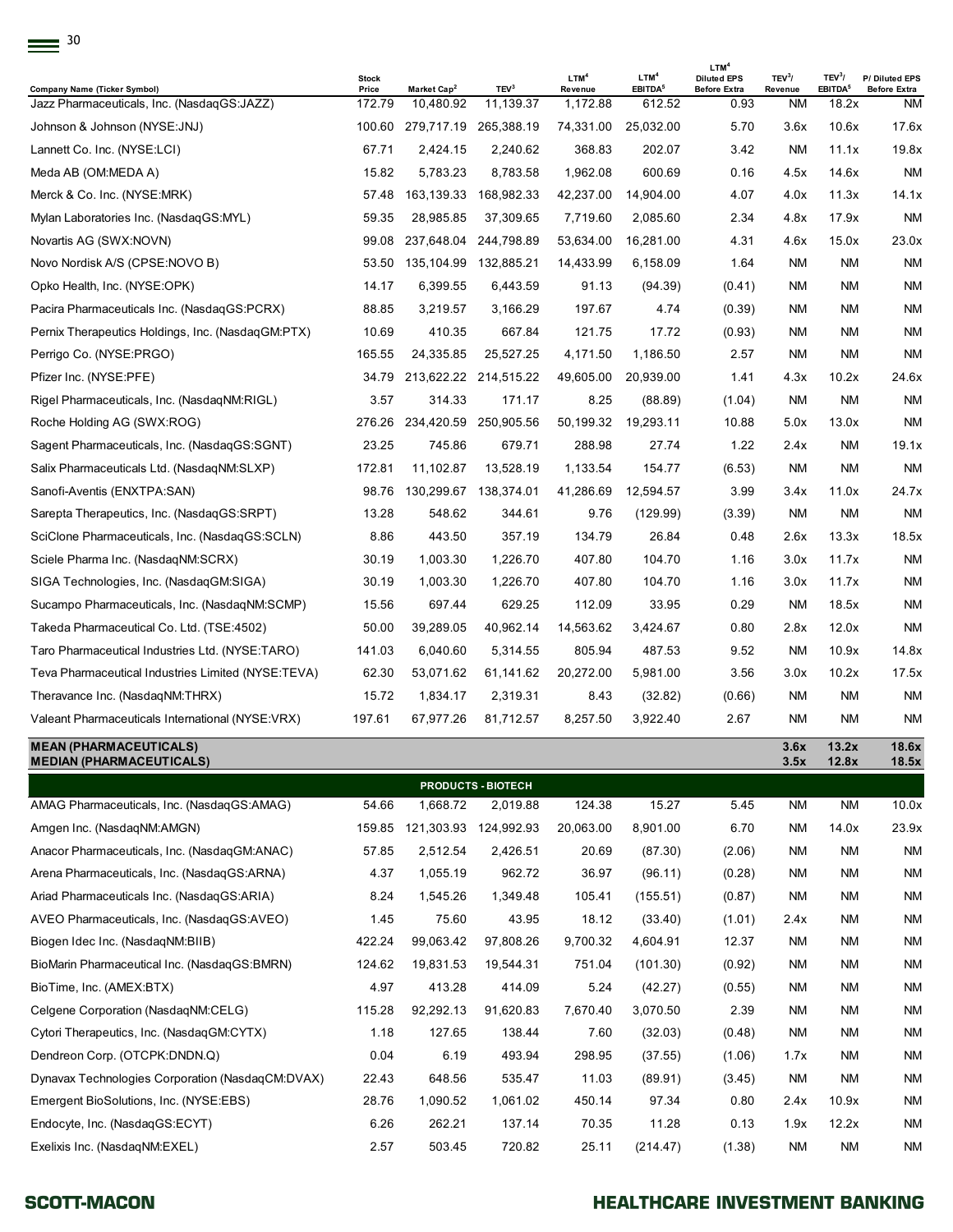| $\equiv$ 31                                         |                       |                         |                         |                             |                                         | LTM <sup>4</sup>                          |                               |                                           |                                       |  |  |
|-----------------------------------------------------|-----------------------|-------------------------|-------------------------|-----------------------------|-----------------------------------------|-------------------------------------------|-------------------------------|-------------------------------------------|---------------------------------------|--|--|
| <b>Company Name (Ticker Symbol)</b>                 | <b>Stock</b><br>Price | Market Cap <sup>2</sup> | TEV <sup>3</sup>        | LTM <sup>4</sup><br>Revenue | LTM <sup>4</sup><br>EBITDA <sup>5</sup> | <b>Diluted EPS</b><br><b>Before Extra</b> | TEV <sup>3</sup> /<br>Revenue | TEV <sup>3</sup> /<br>EBITDA <sup>5</sup> | P/ Diluted EPS<br><b>Before Extra</b> |  |  |
| Gilead Sciences Inc. (NasdaqNM:GILD)                | 98.13                 | 145,532.97              | 148,201.97              | 24,890.00                   | 16,687.00                               | 7.35                                      | <b>NM</b>                     | 8.9x                                      | 13.4x                                 |  |  |
| GTX Inc. (NasdaqCM:GTXI)                            | 0.68                  | 95.91                   | 46.62                   | $\overline{\phantom{a}}$    | (30.03)                                 | (0.48)                                    | <b>NM</b>                     | <b>NM</b>                                 | ΝM                                    |  |  |
| Halozyme Therapeutics, Inc. (NasdagGS:HALO)         | 14.28                 | 1,778.75                | 1,692.99                | 75.33                       | (60.07)                                 | (0.56)                                    | <b>NM</b>                     | <b>NM</b>                                 | ΝM                                    |  |  |
| Immunomedics Inc. (NasdaqGM:IMMU)                   | 3.83                  | 357.67                  | 335.86                  | 4.42                        | (44.78)                                 | (0.51)                                    | <b>NM</b>                     | <b>NM</b>                                 | NM                                    |  |  |
| Incyte Corporation (NasdaqNM:INCY)                  | 91.66                 | 15,744.07               | 15,832.93               | 511.50                      | 0.91                                    | (0.29)                                    | <b>NM</b>                     | <b>NM</b>                                 | NM                                    |  |  |
| ISIS Pharmaceuticals Inc. (NasdaqNM:ISIS)           | 63.67                 | 7,577.88                | 7,224.95                | 214.16                      | (37.02)                                 | (0.33)                                    | <b>NM</b>                     | <b>NM</b>                                 | ΝM                                    |  |  |
| Keryx Biopharmaceuticals Inc. (NasdaqCM:KERX)       | 12.73                 | 1,318.78                | 1,232.99                | 10.83                       | (105.92)                                | (1.23)                                    | <b>NM</b>                     | <b>NM</b>                                 | ΝM                                    |  |  |
| Lexicon Pharmaceuticals, Inc. (NasdaqGS:LXRX)       | 0.94                  | 684.75                  | 453.51                  | 22.85                       | (78.31)                                 | (0.19)                                    | NM                            | <b>NM</b>                                 | ΝM                                    |  |  |
| Ligand Pharmaceuticals Incorporated (NasdagGM:LGND) | 77.11                 | 1,509.63                | 1,536.62                | 64.54                       | 23.37                                   | 0.56                                      | <b>NM</b>                     | <b>NM</b>                                 | ΝM                                    |  |  |
| MannKind Corp. (NasdagGM:MNKD)                      | 5.20                  | 2,125.96                | 2,226.99                | $\overline{\phantom{a}}$    | (169.83)                                | (0.51)                                    | <b>NM</b>                     | <b>NM</b>                                 | ΝM                                    |  |  |
| Medivation, Inc. (NasdaqGS:MDVN)                    | 129.07                | 10,097.53               | 9,836.41                | 710.49                      | 287.09                                  | 3.42                                      | <b>NM</b>                     | <b>NM</b>                                 | ΝM                                    |  |  |
| Momenta Pharmaceuticals Inc. (NasdaqGS:MNTA)        | 15.20                 | 810.34                  | 618.81                  | 52.25                       | (90.70)                                 | (1.91)                                    | <b>NM</b>                     | <b>NM</b>                                 | ΝM                                    |  |  |
| Myriad Genetics Inc. (NasdaqNM:MYGN)                | 35.40                 | 2,517.58                | 2,352.46                | 724.92                      | 204.42                                  | 1.45                                      | 3.2x                          | 11.5x                                     | 24.5x                                 |  |  |
| Nektar Therapeutics (NasdagNM:NKTR)                 | 11.00                 | 1,445.20                | 1,341.03                | 200.71                      | (3.56)                                  | (0.42)                                    | <b>NM</b>                     | <b>NM</b>                                 | NM                                    |  |  |
| Navidea Biopharmaceuticals, Inc. (AMEX:NAVB)        | 1.59                  | 239.04                  | 267.48                  | 6.27                        | (26.59)                                 | (0.24)                                    | <b>NM</b>                     | <b>NM</b>                                 | ΝM                                    |  |  |
| Neurocrine Biosciences Inc. (NasdagNM:NBIX)         | 39.71                 | 3,312.21                | 3,118.40                | $\overline{\phantom{a}}$    | (63.58)                                 | (0.81)                                    | <b>NM</b>                     | <b>NM</b>                                 | ΝM                                    |  |  |
| NewLink Genetics Corporation (NasdaqGM:NLNK)        | 54.71                 | 1,555.30                | 1,353.63                | 172.59                      | 118.67                                  | 3.32                                      | <b>NM</b>                     | 11.4x                                     | 16.5x                                 |  |  |
| Novavax, Inc. (NasdagGS:NVAX)                       | 8.27                  | 2,185.14                | 2,018.08                | 30.66                       | (78.17)                                 | (0.37)                                    | <b>NM</b>                     | <b>NM</b>                                 | ΝM                                    |  |  |
| Ocata Therapeutics, Inc. (NasdaqGM:OCAT)            | 6.16                  | 215.86                  | 211.43                  | 0.16                        | (21.31)                                 | (1.17)                                    | <b>NM</b>                     | <b>NM</b>                                 | <b>NM</b>                             |  |  |
| PDL BioPharma, Inc. (NasdaqGS:PDLI)                 | 7.04                  | 1,144.95                | 1,302.99                | 487.46                      | 457.78                                  | 1.86                                      | 2.7x                          | 2.8x                                      | 3.8x                                  |  |  |
| Pharmacyclics Inc. (NasdaqGS:PCYC)                  | 255.95                | 19,498.27               | 18,641.28               | 729.73                      | 126.79                                  | 1.10                                      | <b>NM</b>                     | <b>NM</b>                                 | ΝM                                    |  |  |
| Raptor Pharmaceuticals Corp. (NasdaqGM:RPTP)        | 10.87                 | 752.51                  | 722.89                  | 69.50                       | (39.01)                                 | (0.83)                                    | <b>NM</b>                     | <b>NM</b>                                 | NM                                    |  |  |
| Regeneron Pharmaceuticals Inc. (NasdaqNM:REGN)      | 451.48                | 46,245.45               | 45,802.68               | 2,819.56                    | 891.12                                  | 3.07                                      | <b>NM</b>                     | <b>NM</b>                                 | ΝM                                    |  |  |
| RTI Biologics, Inc. (NasdaqNM:RTIX)                 | 4.94                  | 282.27                  | 395.29                  | 262.81                      | 31.70                                   | (0.01)                                    | 1.5x                          | 12.5x                                     | NM.                                   |  |  |
| Sarepta Therapeutics, Inc. (NasdagGS:SRPT)          | 13.28                 | 548.62                  | 344.61                  | 9.76                        | (129.99)                                | (3.39)                                    | <b>NM</b>                     | <b>NM</b>                                 | ΝM                                    |  |  |
| Seattle Genetics Inc. (NasdagGS:SGEN)               | 35.35                 | 4,394.68                | 4,081.26                | 286.76                      | (64.87)                                 | (0.62)                                    | <b>NM</b>                     | <b>NM</b>                                 | ΝM                                    |  |  |
| Sequenom Inc. (NasdagGS:SQNM)                       | 3.95                  | 465.98                  | 511.83                  | 151.57                      | (9.32)                                  | (0.12)                                    | 3.4x                          | <b>NM</b>                                 | <b>NM</b>                             |  |  |
| Spectrum Pharmaceuticals, Inc. (NasdaqGS:SPPI)      | 6.07                  | 399.16                  | 362.34                  | 186.83                      | (6.22)                                  | (0.71)                                    | 1.9x                          | <b>NM</b>                                 | NM                                    |  |  |
| Synageva BioPharma Corp. (NasdaqGS:GEVA)            | 97.53                 | 3,604.54                | 3,157.63                | 6.49                        | (186.06)                                | (5.89)                                    | NM                            | <b>NM</b>                                 | <b>NM</b>                             |  |  |
| Synergy Pharmaceuticals, Inc. (NasdaqGS:SGYP)       | 4.62                  | 446.34                  | 449.97                  |                             | (94.08)                                 | (1.02)                                    | <b>NM</b>                     | <b>NM</b>                                 | <b>NM</b>                             |  |  |
| Synta Pharmaceuticals Corp. (NasdaqGM:SNTA)         | 1.94                  | 211.69                  | 127.91                  |                             | (81.28)                                 | (0.87)                                    | NM                            | <b>NM</b>                                 | <b>NM</b>                             |  |  |
| Techne Corp. (NasdagNM:TECH)                        | 100.29                | 3,724.17                | 3,741.25                | 408.00                      | 192.88                                  | 3.12                                      | NM                            | 19.4x                                     | ΝM                                    |  |  |
| United Therapeutics Corp. (NasdaqNM:UTHR)           | 172.44                | 8,046.85                | 7,477.79                | 1,288.52                    | 571.05                                  | 6.28                                      | NM                            | 13.1x                                     | ΝM                                    |  |  |
| Vertex Pharmaceuticals Inc. (NasdaqNM:VRTX)         | 117.97                | 28,559.24               | 28,018.26               | 580.42                      | (579.43)                                | (3.14)                                    | NM                            | <b>NM</b>                                 | ΝM                                    |  |  |
| Vical Inc. (NasdaqGS:VICL)                          | 0.94                  | 85.40                   | 41.43                   | 15.22                       | (14.61)                                 | (0.19)                                    | 2.7x                          | <b>NM</b>                                 | ΝM                                    |  |  |
| VIVUS Inc. (NasdagGS: VVUS)                         | 2.46                  | 255.55                  | 183.76                  | 114.18                      | (45.60)                                 | (0.80)                                    | 1.6x                          | <b>NM</b>                                 | NM                                    |  |  |
| ZIOPHARM Oncology, Inc. (NasdaqCM:ZIOP)             | 10.77                 | 1,248.55                | 1,205.75                | 1.37                        | (43.04)                                 | (0.31)                                    | <b>NM</b>                     | <b>NM</b>                                 | ΝM                                    |  |  |
|                                                     |                       |                         |                         |                             |                                         |                                           |                               |                                           |                                       |  |  |
| <b>MEAN (BIOTECH)</b><br><b>MEDIAN (BIOTECH)</b>    |                       |                         |                         |                             |                                         |                                           | 2.3x<br>2.4x                  | 11.7x<br>11.8x                            | 15.3x<br>14.9x                        |  |  |
|                                                     |                       |                         | PRODUCTS - DISTRIBUTION |                             |                                         |                                           |                               |                                           |                                       |  |  |
| AmerisourceBergen Corporation (NYSE:ABC)            | 113.67                | 24,962.50               |                         | 24,659.63 123,981.37        | 1,407.06                                | 0.15                                      | 0.2x                          | 17.5x                                     | NM                                    |  |  |
| Cardinal Health, Inc. (NYSE:CAH)                    | 90.27                 | 29,800.93               | 30,895.93               | 93,928.00                   | 2,441.00                                | 3.24                                      | 0.3x                          | 12.7x                                     | <b>NM</b>                             |  |  |
| CVS Health Corporation (NYSE:CVS)                   | 103.21                | 117,659.40              | 128,104.40              | 139,367.00                  | 10,724.00                               | 3.96                                      | 0.9x                          | 11.9x                                     | ΝM                                    |  |  |
| Henry Schein, Inc. (NasdaqNM:HSIC)                  | 139.62                | 11,700.44               | 12,909.83               | 10,371.39                   | 867.38                                  | 5.44                                      | 1.2x                          | 14.9x                                     | ΝM                                    |  |  |
| McKesson Corporation (NYSE:MCK)                     | 226.20                | 52,669.54               |                         | 60,009.54 173,870.00        | 3,921.00                                | 7.31                                      | 0.3x                          | 15.3x                                     | ΝM                                    |  |  |

Owens & Minor Inc. (NYSE:OMI) 33.84 2,136.45 2,688.23 9,440.18 238.04 1.06 0.3x 11.3x NM Patterson Companies, Inc. (NasdaqNM:PDCO) 48.79 4,897.52 5,282.11 4,328.24 410.21 2.14 1.2x 12.9x 22.8x

PetMed Express, Inc. (NasdaqGS:PETS) 16.52 334.74 282.11 228.03 29.36 0.85 1.2x 9.6x 19.4x **SCOTT-MACON**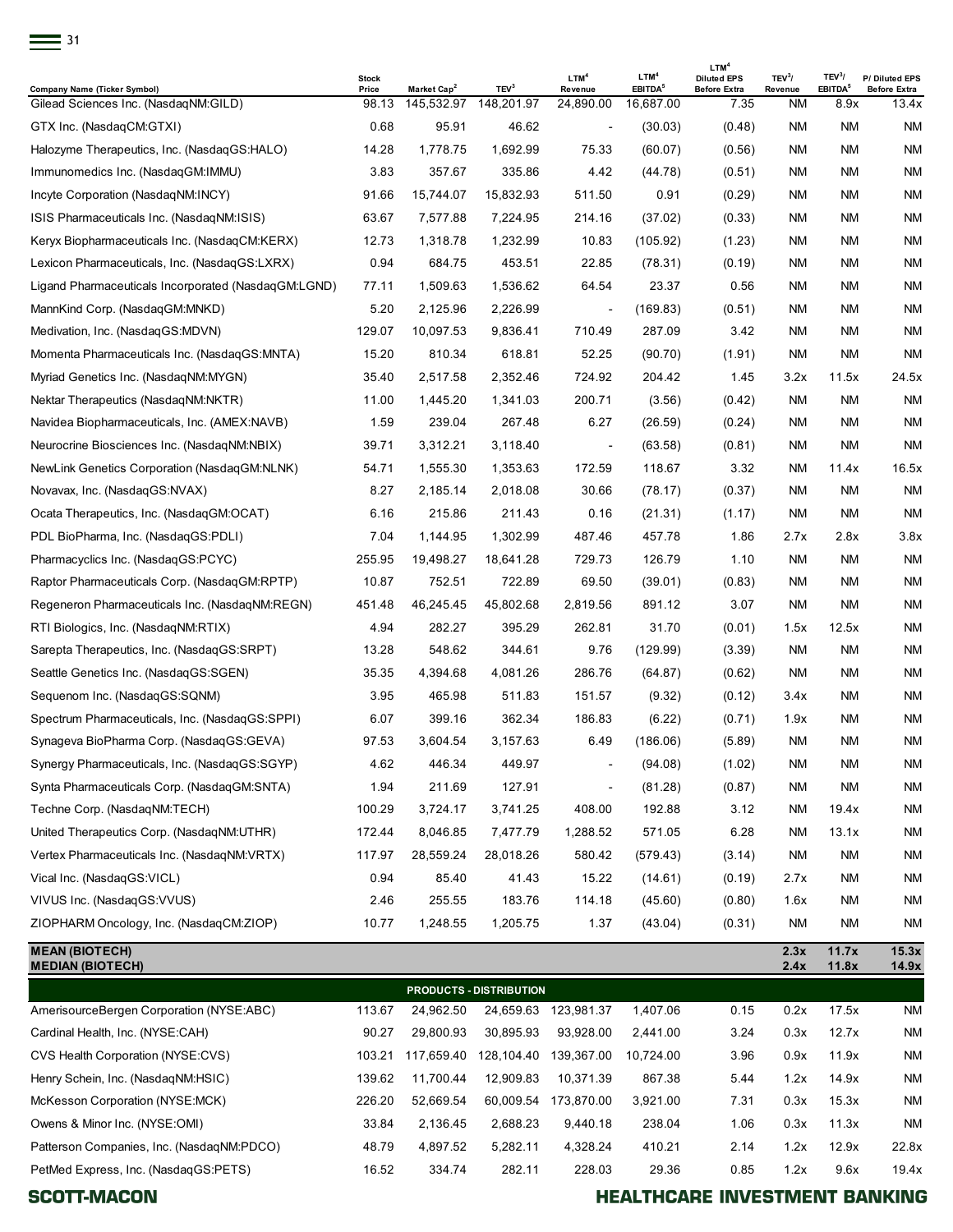| 32                                                         |                       |                         |                  |                             |                                         |                                                               |                    |                                           |                                       |
|------------------------------------------------------------|-----------------------|-------------------------|------------------|-----------------------------|-----------------------------------------|---------------------------------------------------------------|--------------------|-------------------------------------------|---------------------------------------|
| Company Name (Ticker Symbol)                               | <b>Stock</b><br>Price | Market Cap <sup>2</sup> | TEV <sup>3</sup> | LTM <sup>4</sup><br>Revenue | LTM <sup>4</sup><br>EBITDA <sup>5</sup> | LTM <sup>4</sup><br><b>Diluted EPS</b><br><b>Before Extra</b> | $TEV^3$<br>Revenue | TEV <sup>3</sup> /<br>EBITDA <sup>5</sup> | P/ Diluted EPS<br><b>Before Extra</b> |
| PharMerica Corporation (NYSE:PMC)                          | 28.19                 | 850.04                  | 1,168.04         | 1,894.50                    | 123.30                                  | 0.22                                                          | 0.6x               | 9.5x                                      | <b>NM</b>                             |
| Premier, Inc. (NasdagGS:PINC)                              | 37.58                 | 1,403.74                | 1,091.71         | 939.82                      | 315.42                                  | 17.95                                                         | 1.2x               | 3.5x                                      | 2.1x                                  |
| Rite Aid Corporation (NYSE:RAD)                            | 8.69                  | 8,587.42                | 14,205.15        | 26,277.91                   | 1,223.86                                | 0.33                                                          | 0.5x               | 11.6x                                     | <b>NM</b>                             |
| Vitamin Shoppe, Inc. (NYSE:VSI)                            | 41.19                 | 1,271.78                | 1,267.81         | 1,213.05                    | 147.38                                  | 2.00                                                          | 1.0x               | 8.6x                                      | 20.6x                                 |
| <b>MEAN (DISTRIBUTION)</b><br><b>MEDIAN (DISTRIBUTION)</b> |                       |                         |                  |                             |                                         |                                                               | 0.8x<br>0.8x       | 11.6x<br>11.8x                            | 16.2x<br>20.0x                        |
| <b>MEAN (PRODUCTS)</b><br><b>MEDIAN (PRODUCTS)</b>         |                       |                         |                  |                             |                                         |                                                               | 2.8x<br>2.8x       | 13.5x<br>13.2x                            | 18.7x<br>19.6x                        |

1) Source: Financial Information from SEC filings and other publicly-available sources<br>2) Market Cap: Total Value of Company's Stock; Equal to the Number of Shares Outstanding Times the Price per Share<br>3) TEV (Total Enterp